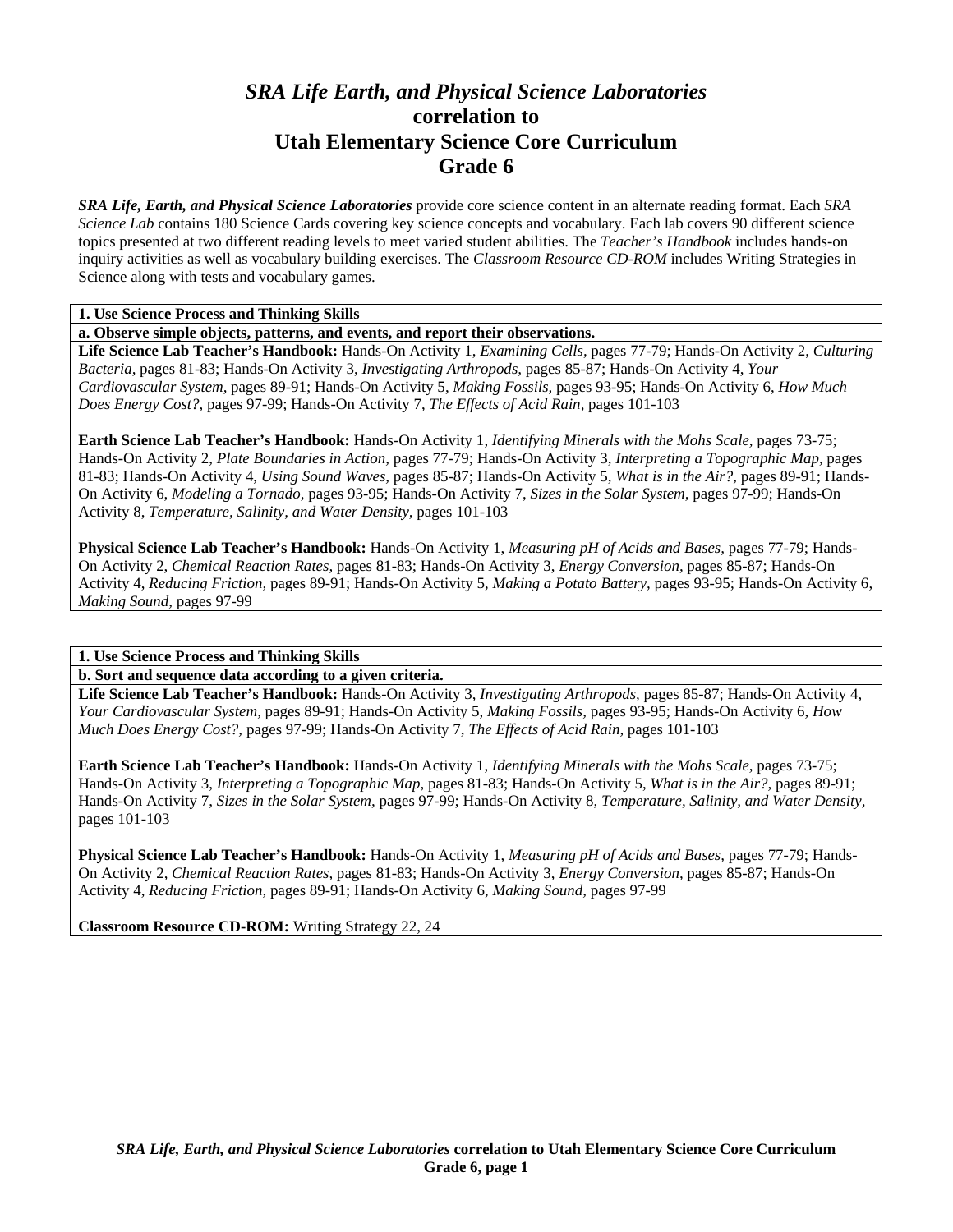**1. Use Science Process and Thinking Skills** 

**c. Given the appropriate instrument, measure length, temperature, volume, and mass in metric units as specified. Life Science Lab Teacher's Handbook:** Hands-On Activity 4, *Your Cardiovascular System,* pages 89-91; Hands-On Activity 7, *The Effects of Acid Rain,* pages 101-103

**Earth Science Lab Teacher's Handbook:** Hands-On Activity 1, *Identifying Minerals with the Mohs Scale,* pages 73-75; Hands-On Activity 3, *Interpreting a Topographic Map,* pages 81-83; Hands-On Activity 7, *Sizes in the Solar System,* pages 97- 99; Hands-On Activity 8, *Temperature, Salinity, and Water Density,* pages 101-103

**Physical Science Lab Teacher's Handbook:** Hands-On Activity 1, *Measuring pH of Acids and Bases,* pages 77-79; Hands-On Activity 2, *Chemical Reaction Rates,* pages 81-83; Hands-On Activity 3, *Energy Conversion,* pages 85-87; Hands-On Activity 4, *Reducing Friction,* pages 89-91; Hands-On Activity 6, *Making Sound,* pages 97-99

**1. Use Science Process and Thinking Skills** 

**d. Compare things, processes and events.** 

**Life Science Lab Teacher's Handbook:** Hands-On Activity 1, *Examining Cells,* pages 77-79

**Earth Science Lab Teacher's Handbook:** Hands-On Activity 1, *Identifying Minerals with the Mohs Scale,* pages 73-75; Hands-On Activity 4, *Using Sound Waves,* pages 85-87; Hands-On Activity 5, *What is in the Air?,* pages 89-91; Hands-On Activity 7, *Sizes in the Solar System,* pages 97-99

**Physical Science Lab Teacher's Handbook:** Hands-On Activity 1, *Measuring pH of Acids and Bases,* pages 77-79; Hands-On Activity 2, *Chemical Reaction Rates,* pages 81-83; Hands-On Activity 4, *Reducing Friction,* pages 89-91; Hands-On Activity 6, *Making Sound,* pages 97-99

**1. Use Science Process and Thinking Skills** 

**e. Use classification systems.** 

Life Science Lab, Level A: Cards 2, 3, 11, 12, 13, 14, 15, 16, 17, 18, 19, 20, 21, 22, 25, 27, 28, 29, 30, 31, 32, 33, 34, 35, 36, 37, 38, 39, 40, 73, 74, 75

Life Science Lab, Level B: Cards 2, 3, 11, 12, 13, 14, 15, 16, 17, 18, 19, 20, 21, 22, 25, 27, 28, 29, 30, 31, 32, 33, 34, 35, 36, 37, 38, 39, 40, 73, 74, 75

**Life Science Lab Teacher's Handbook:** Hands-On Activity 3, *Investigating Arthropods,* pages 85-87

**Earth Science Lab, Level A:** Cards 4, 5, 6, 7, 8, 48, 75 **Earth Science Lab, Level B:** Cards 4, 5, 6, 7, 8, 48, 75 **Earth Science Lab Teacher's Handbook:** Hands-On Activity 1, *Identifying Minerals with the Mohs Scale,* pages 73-75

**Physical Science Lab, Level A:** Cards 5, 10, 11, 12, 13, 14, 15, 16, 17, 18, 19, 20 **Physical Science Lab, Level B:** Cards 5, 10, 11, 12, 13, 14, 15, 16, 17, 18, 19, 20 **Physical Science Lab Teacher's Handbook:** Hands-On Activity 1, *Measuring pH of Acids and Bases,* pages 77-79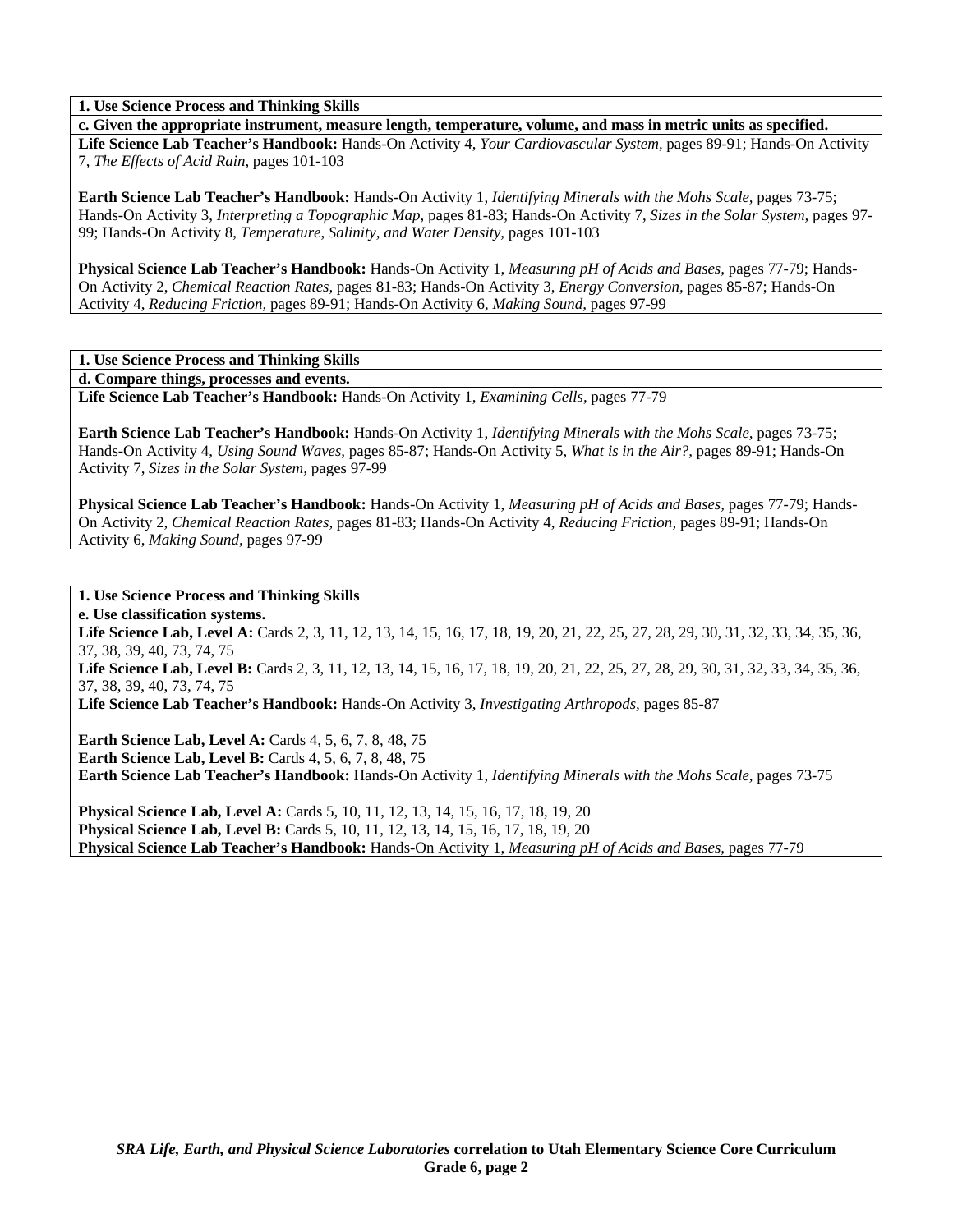# **1. Use Science Process and Thinking Skills**

**f. Plan and conduct a simple experiment.** 

**Life Science Lab Teacher's Handbook:** Hands-On Activity 1, *Examining Cells,* pages 77-79; Hands-On Activity 2, *Culturing Bacteria,* pages 81-83; Hands-On Activity 3, *Investigating Arthropods,* pages 85-87; Hands-On Activity 4, *Your Cardiovascular System,* pages 89-91; Hands-On Activity 5, *Making Fossils,* pages 93-95; Hands-On Activity 6, *How Much Does Energy Cost?,* pages 97-99; Hands-On Activity 7, *The Effects of Acid Rain,* pages 101-103

**Earth Science Lab Teacher's Handbook:** Hands-On Activity 1, *Identifying Minerals with the Mohs Scale,* pages 73-75; Hands-On Activity 2, *Plate Boundaries in Action,* pages 77-79; Hands-On Activity 3, *Interpreting a Topographic Map,* pages 81-83; Hands-On Activity 4, *Using Sound Waves,* pages 85-87; Hands-On Activity 5, *What is in the Air?,* pages 89-91; Hands-On Activity 6, *Modeling a Tornado,* pages 93-95; Hands-On Activity 7, *Sizes in the Solar System,* pages 97-99; Hands-On Activity 8, *Temperature, Salinity, and Water Density,* pages 101-103

**Physical Science Lab Teacher's Handbook:** Hands-On Activity 1, *Measuring pH of Acids and Bases,* pages 77-79; Hands-On Activity 2, *Chemical Reaction Rates,* pages 81-83; Hands-On Activity 3, *Energy Conversion,* pages 85-87; Hands-On Activity 4, *Reducing Friction,* pages 89-91; Hands-On Activity 5, *Making a Potato Battery,* pages 93-95; Hands-On Activity 6, *Making Sound,* pages 97-99

**Classroom Resource CD-ROM:** Writing Strategy 15

# **1. Use Science Process and Thinking Skills**

**g. Formulate simple research questions.** 

**Life Science Lab Teacher's Handbook:** Hands-On Activity 1, *Examining Cells,* pages 77-79; Hands-On Activity 2, *Culturing Bacteria,* pages 81-83; Hands-On Activity 3, *Investigating Arthropods,* pages 85-87; Hands-On Activity 4, *Your Cardiovascular System,* pages 89-91; Hands-On Activity 5, *Making Fossils,* pages 93-95; Hands-On Activity 6, *How Much Does Energy Cost?,* pages 97-99; Hands-On Activity 7, *The Effects of Acid Rain,* pages 101-103

**Earth Science Lab Teacher's Handbook:** Hands-On Activity 1, *Identifying Minerals with the Mohs Scale,* pages 73-75; Hands-On Activity 2, *Plate Boundaries in Action,* pages 77-79; Hands-On Activity 3, *Interpreting a Topographic Map,* pages 81-83; Hands-On Activity 4, *Using Sound Waves,* pages 85-87; Hands-On Activity 5, *What is in the Air?,* pages 89-91; Hands-On Activity 6, *Modeling a Tornado,* pages 93-95; Hands-On Activity 7, *Sizes in the Solar System,* pages 97-99; Hands-On Activity 8, *Temperature, Salinity, and Water Density,* pages 101-103

**Physical Science Lab Teacher's Handbook:** Hands-On Activity 1, *Measuring pH of Acids and Bases,* pages 77-79; Hands-On Activity 2, *Chemical Reaction Rates,* pages 81-83; Hands-On Activity 3, *Energy Conversion,* pages 85-87; Hands-On Activity 4, *Reducing Friction,* pages 89-91; Hands-On Activity 5, *Making a Potato Battery,* pages 93-95; Hands-On Activity 6, *Making Sound,* pages 97-99

**Classroom Resource CD-ROM:** Writing Strategy 8

# **1. Use Science Process and Thinking Skills**

### **h. Predict results of investigations based on prior knowledge.**

**Life Science Lab Teacher's Handbook:** Hands-On Activity 1, *Examining Cells,* pages 77-79; Hands-On Activity 2, *Culturing Bacteria,* pages 81-83; Hands-On Activity 3, *Investigating Arthropods,* pages 85-87; Hands-On Activity 4, *Your Cardiovascular System,* pages 89-91; Hands-On Activity 5, *Making Fossils,* pages 93-95; Hands-On Activity 6, *How Much Does Energy Cost?,* pages 97-99; Hands-On Activity 7, *The Effects of Acid Rain,* pages 101-103

**Earth Science Lab Teacher's Handbook:** Hands-On Activity 1, *Identifying Minerals with the Mohs Scale,* pages 73-75; Hands-On Activity 2, *Plate Boundaries in Action,* pages 77-79; Hands-On Activity 3, *Interpreting a Topographic Map,* pages 81-83; Hands-On Activity 4, *Using Sound Waves,* pages 85-87; Hands-On Activity 5, *What is in the Air?,* pages 89-91; Hands-On Activity 6, *Modeling a Tornado,* pages 93-95; Hands-On Activity 7, *Sizes in the Solar System,* pages 97-99; Hands-On Activity 8, *Temperature, Salinity, and Water Density,* pages 101-103

**Physical Science Lab Teacher's Handbook:** Hands-On Activity 1, *Measuring pH of Acids and Bases,* pages 77-79; Hands-On Activity 2, *Chemical Reaction Rates,* pages 81-83; Hands-On Activity 3, *Energy Conversion,* pages 85-87; Hands-On

*SRA Life, Earth, and Physical Science Laboratories* **correlation to Utah Elementary Science Core Curriculum Grade 6, page 3**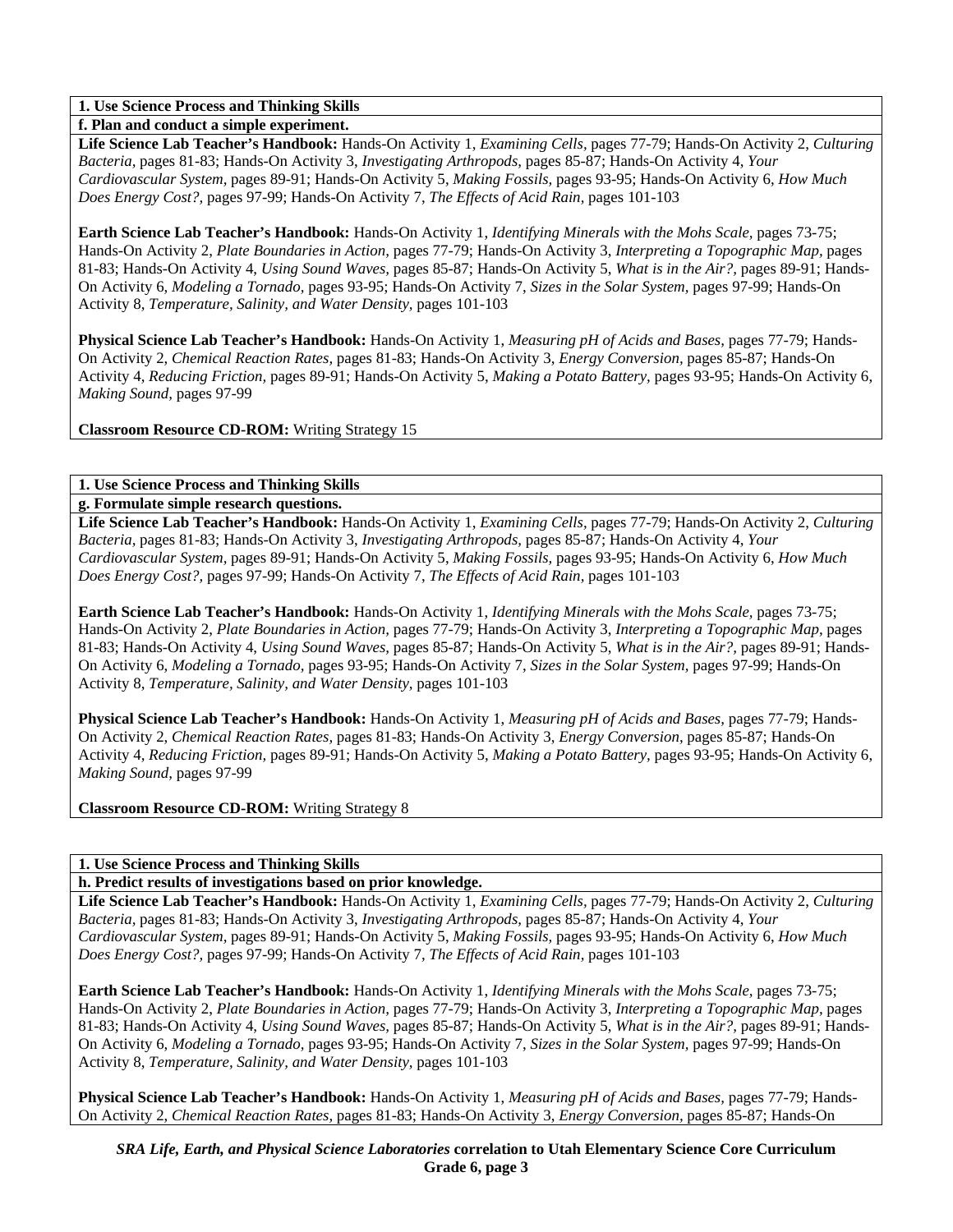Activity 4, *Reducing Friction,* pages 89-91; Hands-On Activity 5, *Making a Potato Battery,* pages 93-95; Hands-On Activity 6, *Making Sound,* pages 97-99

### **1. Use Science Process and Thinking Skills**

**i. Use data to construct a reasonable conclusion.** 

**Life Science Lab Teacher's Handbook:** Hands-On Activity 1, *Examining Cells,* pages 77-79; Hands-On Activity 2, *Culturing Bacteria,* pages 81-83; Hands-On Activity 3, *Investigating Arthropods,* pages 85-87; Hands-On Activity 4, *Your Cardiovascular System,* pages 89-91; Hands-On Activity 5, *Making Fossils,* pages 93-95; Hands-On Activity 6, *How Much Does Energy Cost?,* pages 97-99; Hands-On Activity 7, *The Effects of Acid Rain,* pages 101-103

**Earth Science Lab Teacher's Handbook:** Hands-On Activity 1, *Identifying Minerals with the Mohs Scale,* pages 73-75; Hands-On Activity 2, *Plate Boundaries in Action,* pages 77-79; Hands-On Activity 3, *Interpreting a Topographic Map,* pages 81-83; Hands-On Activity 4, *Using Sound Waves,* pages 85-87; Hands-On Activity 5, *What is in the Air?,* pages 89-91; Hands-On Activity 6, *Modeling a Tornado,* pages 93-95; Hands-On Activity 7, *Sizes in the Solar System,* pages 97-99; Hands-On Activity 8, *Temperature, Salinity, and Water Density,* pages 101-103

**Physical Science Lab Teacher's Handbook:** Hands-On Activity 1, *Measuring pH of Acids and Bases,* pages 77-79; Hands-On Activity 2, *Chemical Reaction Rates,* pages 81-83; Hands-On Activity 3, *Energy Conversion,* pages 85-87; Hands-On Activity 4, *Reducing Friction,* pages 89-91; Hands-On Activity 5, *Making a Potato Battery,* pages 93-95; Hands-On Activity 6, *Making Sound,* pages 97-99

# **2. Manifest Scientific Attitudes and Interests**

**a. Demonstrate a sense of curiosity about nature.** 

**Life Science Lab Teacher's Handbook:** Hands-On Activity 1, *Examining Cells,* pages 77-79; Hands-On Activity 2, *Culturing Bacteria,* pages 81-83; Hands-On Activity 3, *Investigating Arthropods,* pages 85-87; Hands-On Activity 4, *Your Cardiovascular System,* pages 89-91; Hands-On Activity 5, *Making Fossils,* pages 93-95; Hands-On Activity 6, *How Much Does Energy Cost?,* pages 97-99; Hands-On Activity 7, *The Effects of Acid Rain,* pages 101-103

**Earth Science Lab Teacher's Handbook:** Hands-On Activity 1, *Identifying Minerals with the Mohs Scale,* pages 73-75; Hands-On Activity 2, *Plate Boundaries in Action,* pages 77-79; Hands-On Activity 3, *Interpreting a Topographic Map,* pages 81-83; Hands-On Activity 4, *Using Sound Waves,* pages 85-87; Hands-On Activity 5, *What is in the Air?,* pages 89-91; Hands-On Activity 6, *Modeling a Tornado,* pages 93-95; Hands-On Activity 7, *Sizes in the Solar System,* pages 97-99; Hands-On Activity 8, *Temperature, Salinity, and Water Density,* pages 101-103

**Physical Science Lab Teacher's Handbook:** Hands-On Activity 1, *Measuring pH of Acids and Bases,* pages 77-79; Hands-On Activity 2, *Chemical Reaction Rates,* pages 81-83; Hands-On Activity 3, *Energy Conversion,* pages 85-87; Hands-On Activity 4, *Reducing Friction,* pages 89-91; Hands-On Activity 5, *Making a Potato Battery,* pages 93-95; Hands-On Activity 6, *Making Sound,* pages 97-99

### **2. Manifest Scientific Attitudes and Interests**

**b. Voluntarily read or look at books and other materials about science.** 

This concept is not covered at this level.

# **2. Manifest Scientific Attitudes and Interests**

**c. Pose science questions about objects, events, and processes.** 

**Life Science Lab Teacher's Handbook:** Hands-On Activity 1, *Examining Cells,* pages 77-79; Hands-On Activity 2, *Culturing Bacteria,* pages 81-83; Hands-On Activity 3, *Investigating Arthropods,* pages 85-87; Hands-On Activity 4, *Your Cardiovascular System,* pages 89-91; Hands-On Activity 5, *Making Fossils,* pages 93-95; Hands-On Activity 6, *How Much Does Energy Cost?,* pages 97-99; Hands-On Activity 7, *The Effects of Acid Rain,* pages 101-103

**Earth Science Lab Teacher's Handbook:** Hands-On Activity 1, *Identifying Minerals with the Mohs Scale,* pages 73-75; Hands-On Activity 2, *Plate Boundaries in Action,* pages 77-79; Hands-On Activity 3, *Interpreting a Topographic Map,* pages 81-83; Hands-On Activity 4, *Using Sound Waves,* pages 85-87; Hands-On Activity 5, *What is in the Air?,* pages 89-91; Hands-On Activity 6, *Modeling a Tornado,* pages 93-95; Hands-On Activity 7, *Sizes in the Solar System,* pages 97-99; Hands-On Activity 8, *Temperature, Salinity, and Water Density,* pages 101-103

**Physical Science Lab Teacher's Handbook:** Hands-On Activity 1, *Measuring pH of Acids and Bases,* pages 77-79; Hands-

*SRA Life, Earth, and Physical Science Laboratories* **correlation to Utah Elementary Science Core Curriculum Grade 6, page 4**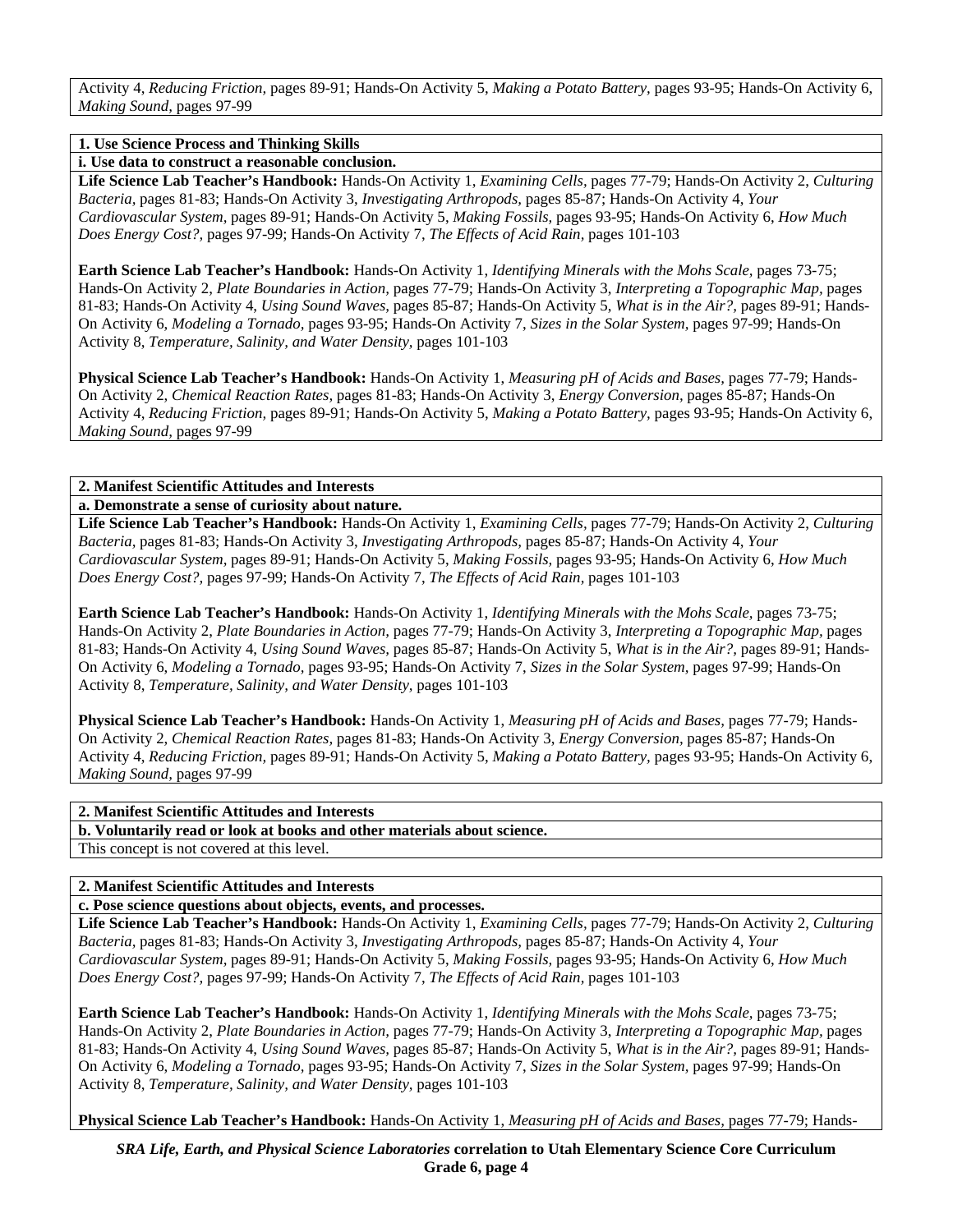On Activity 2, *Chemical Reaction Rates,* pages 81-83; Hands-On Activity 3, *Energy Conversion,* pages 85-87; Hands-On Activity 4, *Reducing Friction,* pages 89-91; Hands-On Activity 5, *Making a Potato Battery,* pages 93-95; Hands-On Activity 6, *Making Sound,* pages 97-99

**Classroom Resource CD-ROM:** Writing Strategy 1515

### **2. Manifest Scientific Attitudes and Interests**

**d. Maintain an open and questioning mind toward new ideas and alternative points of view.** 

**Life Science Lab Teacher's Handbook:** Hands-On Activity 1, *Examining Cells,* pages 77-79; Hands-On Activity 2, *Culturing Bacteria,* pages 81-83; Hands-On Activity 3, *Investigating Arthropods,* pages 85-87; Hands-On Activity 4, *Your Cardiovascular System,* pages 89-91; Hands-On Activity 5, *Making Fossils,* pages 93-95; Hands-On Activity 6, *How Much Does Energy Cost?,* pages 97-99; Hands-On Activity 7, *The Effects of Acid Rain,* pages 101-103

**Earth Science Lab Teacher's Handbook:** Hands-On Activity 1, *Identifying Minerals with the Mohs Scale,* pages 73-75; Hands-On Activity 2, *Plate Boundaries in Action,* pages 77-79; Hands-On Activity 3, *Interpreting a Topographic Map,* pages 81-83; Hands-On Activity 4, *Using Sound Waves,* pages 85-87; Hands-On Activity 5, *What is in the Air?,* pages 89-91; Hands-On Activity 6, *Modeling a Tornado,* pages 93-95; Hands-On Activity 7, *Sizes in the Solar System,* pages 97-99; Hands-On Activity 8, *Temperature, Salinity, and Water Density,* pages 101-103

**Physical Science Lab Teacher's Handbook:** Hands-On Activity 1, *Measuring pH of Acids and Bases,* pages 77-79; Hands-On Activity 2, *Chemical Reaction Rates,* pages 81-83; Hands-On Activity 3, *Energy Conversion,* pages 85-87; Hands-On Activity 4, *Reducing Friction,* pages 89-91; Hands-On Activity 5, *Making a Potato Battery,* pages 93-95; Hands-On Activity 6, *Making Sound,* pages 97-99

### **2. Manifest Scientific Attitudes and Interests**

**e. Seek and weigh evidence before drawing conclusions.** 

**Life Science Lab Teacher's Handbook:** Hands-On Activity 1, *Examining Cells,* pages 77-79; Hands-On Activity 2, *Culturing Bacteria,* pages 81-83; Hands-On Activity 3, *Investigating Arthropods,* pages 85-87; Hands-On Activity 4, *Your Cardiovascular System,* pages 89-91; Hands-On Activity 5, *Making Fossils,* pages 93-95; Hands-On Activity 6, *How Much Does Energy Cost?,* pages 97-99; Hands-On Activity 7, *The Effects of Acid Rain,* pages 101-103

**Earth Science Lab Teacher's Handbook:** Hands-On Activity 1, *Identifying Minerals with the Mohs Scale,* pages 73-75; Hands-On Activity 2, *Plate Boundaries in Action,* pages 77-79; Hands-On Activity 3, *Interpreting a Topographic Map,* pages 81-83; Hands-On Activity 4, *Using Sound Waves,* pages 85-87; Hands-On Activity 5, *What is in the Air?,* pages 89-91; Hands-On Activity 6, *Modeling a Tornado,* pages 93-95; Hands-On Activity 7, *Sizes in the Solar System,* pages 97-99; Hands-On Activity 8, *Temperature, Salinity, and Water Density,* pages 101-103

**Physical Science Lab Teacher's Handbook:** Hands-On Activity 1, *Measuring pH of Acids and Bases,* pages 77-79; Hands-On Activity 2, *Chemical Reaction Rates,* pages 81-83; Hands-On Activity 3, *Energy Conversion,* pages 85-87; Hands-On Activity 4, *Reducing Friction,* pages 89-91; Hands-On Activity 5, *Making a Potato Battery,* pages 93-95; Hands-On Activity 6, *Making Sound,* pages 97-99

**Classroom Resource CD-ROM:** Writing Strategy 18

**2. Manifest Scientific Attitudes and Interests** 

**f. Accept and use scientific evidence to help resolve ecological problems.** 

**Life Science Lab Teacher's Handbook:** Hands-On Activity 7, *The Effects of Acid Rain,* pages 101-103

**Earth Science Lab Teacher's Handbook:** Hands-On Activity 5, *What is in the Air?,* pages 89-91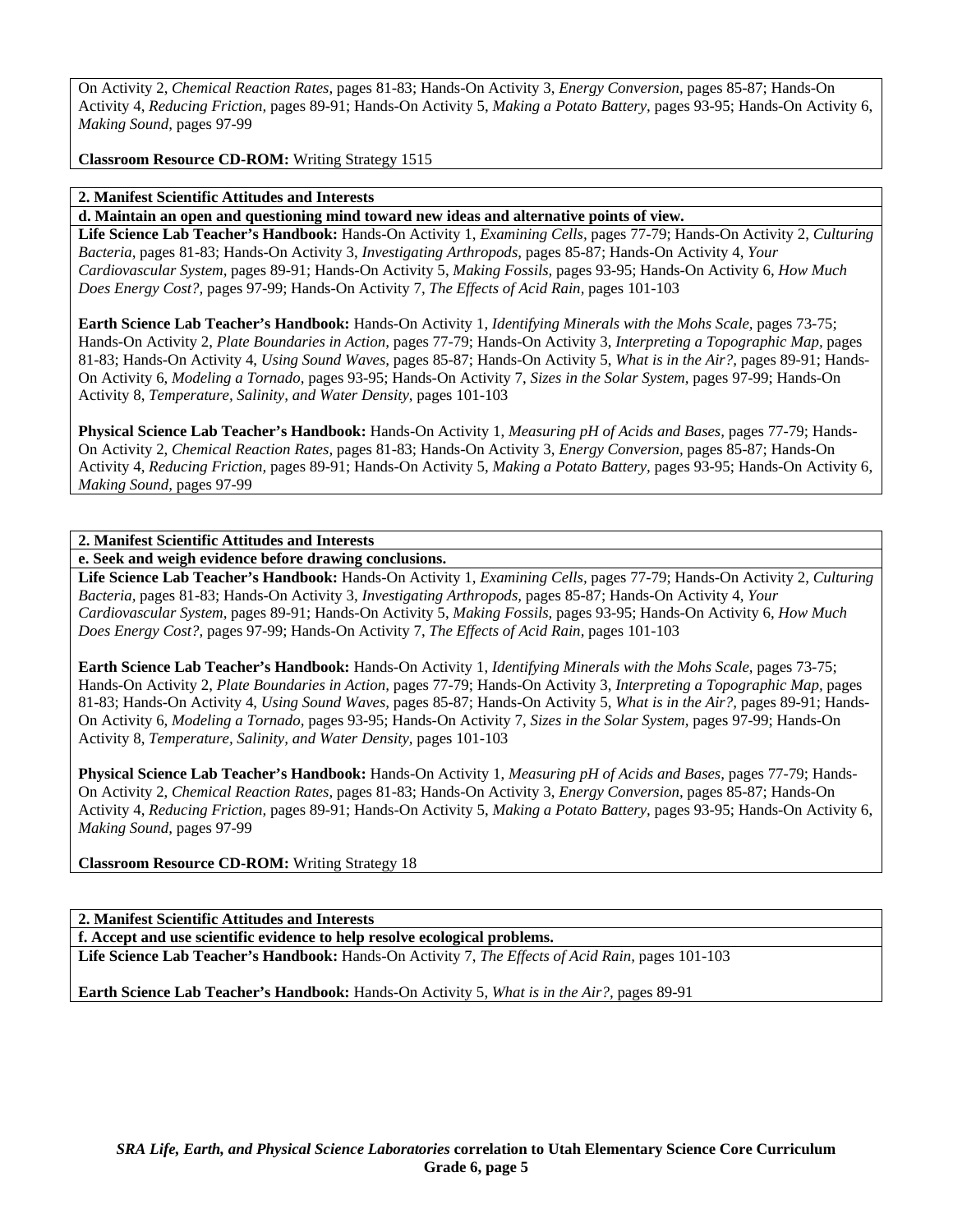### **3. Understand Science Concepts and Principles**

**a. Know and explain science information specified for the grade level.** 

Life Science Lab, Level A: Cards 1, 2, 3, 4, 5, 6, 7, 8, 9, 10, 11, 12, 13, 14, 15, 16, 17, 18, 19, 20, 21, 22, 23, 24, 25, 26, 27, 28, 29, 30, 31, 32, 33, 34, 35, 36, 37, 38, 39, 40, 41, 42, 43, 44, 45, 46, 47, 48, 49, 50, 51, 52, 53, 54, 55, 56, 57, 58, 59, 60, 61, 62, 63, 64, 65, 66, 67, 68, 69, 70, 71, 72, 73, 74, 75, 76, 77, 78, 79, 80, 81, 82, 83, 84, 85, 86, 87, 88, 89, 90 Life Science Lab, Level B: Cards 1, 2, 3, 4, 5, 6, 7, 8, 9, 10, 11, 12, 13, 14, 15, 16, 17, 18, 19, 20, 21, 22, 23, 24, 25, 26, 27, 28, 29, 30, 31, 32, 33, 34, 35, 36, 37, 38, 39, 40, 41, 42, 43, 44, 45, 46, 47, 48, 49, 50, 51, 52, 53, 54, 55, 56, 57, 58, 59, 60, 61, 62, 63, 64, 65, 66, 67, 68, 69, 70, 71, 72, 73, 74, 75, 76, 77, 78, 79, 80, 81, 82, 83, 84, 85, 86, 87, 88, 89, 90 **Life Science Lab Teacher's Handbook:** Hands-On Activity 1, *Examining Cells,* pages 77-79; Hands-On Activity 2, *Culturing Bacteria,* pages 81-83; Hands-On Activity 3, *Investigating Arthropods,* pages 85-87; Hands-On Activity 4, *Your Cardiovascular System,* pages 89-91; Hands-On Activity 5, *Making Fossils,* pages 93-95; Hands-On Activity 6, *How Much Does Energy Cost?,* pages 97-99; Hands-On Activity 7, *The Effects of Acid Rain,* pages 101-103

**Earth Science Lab, Level A:** Cards 1, 2, 3, 4, 5, 6, 7, 8, 9, 10, 11, 12, 13, 14, 15, 16, 17, 18, 19, 20, 21, 22, 23, 24, 25, 26, 27, 28, 29, 30, 31, 32, 33, 34, 35, 36, 37, 38, 39, 40, 41, 42, 43, 44, 45, 46, 47, 48, 49, 50, 51, 52, 53, 54, 55, 56, 57, 58, 59, 60, 61, 62, 63, 64, 65, 66, 67, 68, 69, 70, 71, 72, 73, 74, 75, 76, 77, 78, 79, 80, 81, 82, 83, 84, 85, 86, 87, 88, 89, 90 **Earth Science Lab, Level B:** Cards 1, 2, 3, 4, 5, 6, 7, 8, 9, 10, 11, 12, 13, 14, 15, 16, 17, 18, 19, 20, 21, 22, 23, 24, 25, 26, 27, 28, 29, 30, 31, 32, 33, 34, 35, 36, 37, 38, 39, 40, 41, 42, 43, 44, 45, 46, 47, 48, 49, 50, 51, 52, 53, 54, 55, 56, 57, 58, 59, 60, 61, 62, 63, 64, 65, 66, 67, 68, 69, 70, 71, 72, 73, 74, 75, 76, 77, 78, 79, 80, 81, 82, 83, 84, 85, 86, 87, 88, 89, 90 **Earth Science Lab Teacher's Handbook:** Hands-On Activity 1, *Identifying Minerals with the Mohs Scale,* pages 73-75; Hands-On Activity 2, *Plate Boundaries in Action,* pages 77-79; Hands-On Activity 3, *Interpreting a Topographic Map,* pages 81-83; Hands-On Activity 4, *Using Sound Waves,* pages 85-87; Hands-On Activity 5, *What is in the Air?,* pages 89-91; Hands-On Activity 6, *Modeling a Tornado,* pages 93-95; Hands-On Activity 7, *Sizes in the Solar System,* pages 97-99; Hands-On Activity 8, *Temperature, Salinity, and Water Density,* pages 101-103

**Physical Science Lab, Level A:** Cards 1, 2, 3, 4, 5, 6, 7, 8, 9, 10, 11, 12, 13, 14, 15, 16, 17, 18, 19, 20, 21, 22, 23, 24, 25, 26, 27, 28, 29, 30, 31, 32, 33, 34, 35, 36, 37, 38, 39, 40, 41, 42, 43, 44, 45, 46, 47, 48, 49, 50, 51, 52, 53, 54, 55, 56, 57, 58, 59, 60, 61, 62, 63, 64, 65, 66, 67, 68, 69, 70, 71, 72, 73, 74, 75, 76, 77, 78, 79, 80, 81, 82, 83, 84, 85, 86, 87, 88, 89, 90 **Physical Science Lab, Level B:** Cards 1, 2, 3, 4, 5, 6, 7, 8, 9, 10, 11, 12, 13, 14, 15, 16, 17, 18, 19, 20, 21, 22, 23, 24, 25, 26, 27, 28, 29, 30, 31, 32, 33, 34, 35, 36, 37, 38, 39, 40, 41, 42, 43, 44, 45, 46, 47, 48, 49, 50, 51, 52, 53, 54, 55, 56, 57, 58, 59, 60, 61, 62, 63, 64, 65, 66, 67, 68, 69, 70, 71, 72, 73, 74, 75, 76, 77, 78, 79, 80, 81, 82, 83, 84, 85, 86, 87, 88, 89, 90 **Physical Science Lab Teacher's Handbook:** Hands-On Activity 1, *Measuring pH of Acids and Bases,* pages 77-79; Hands-On Activity 2, *Chemical Reaction Rates,* pages 81-83; Hands-On Activity 3, *Energy Conversion,* pages 85-87; Hands-On Activity 4, *Reducing Friction,* pages 89-91; Hands-On Activity 5, *Making a Potato Battery,* pages 93-95; Hands-On Activity 6, *Making Sound,* pages 97-99

#### **3. Understand Science Concepts and Principles**

**b. Distinguish between examples and non-examples of concepts that have been taught.**  This concept is not covered at this level.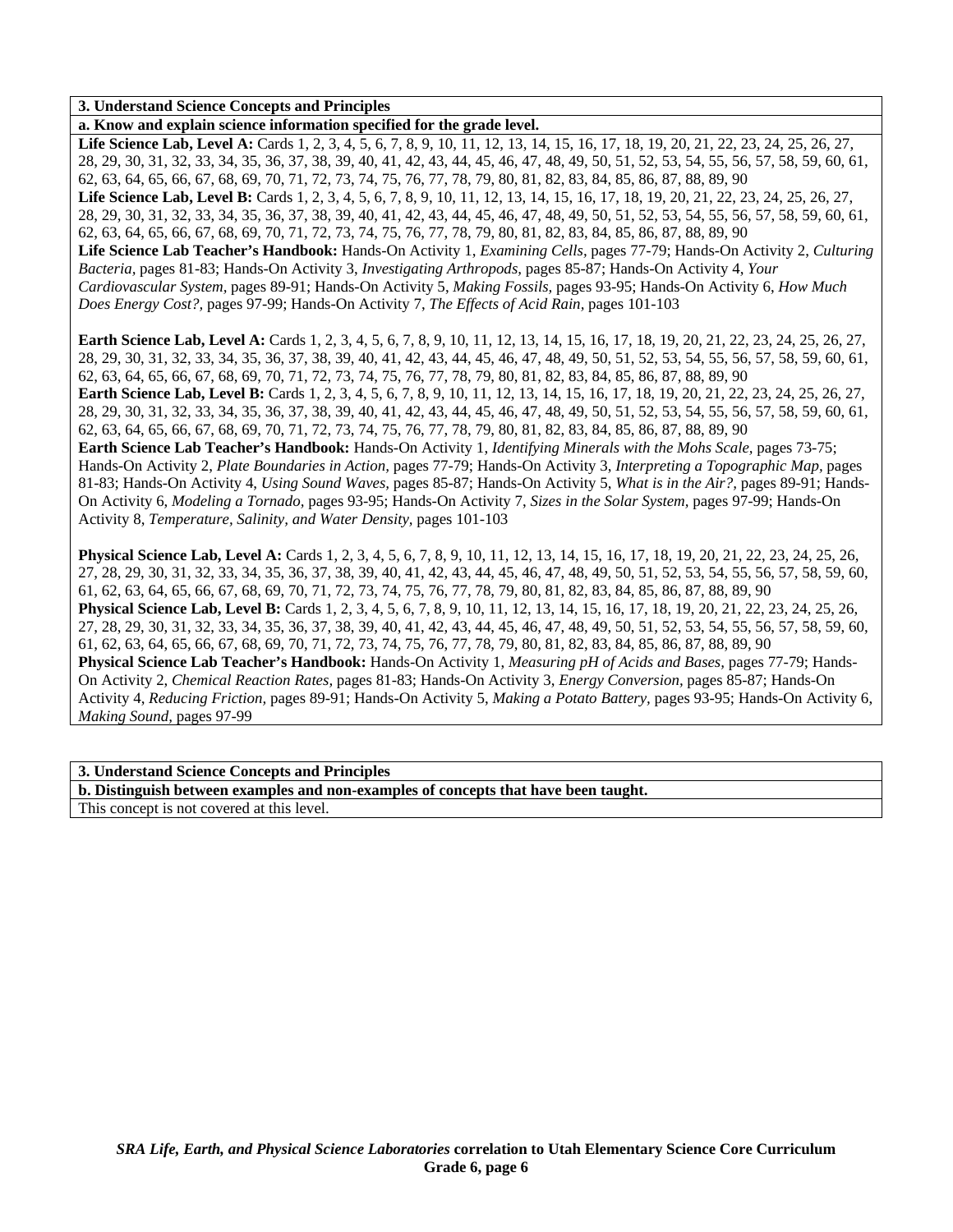# **3. Understand Science Concepts and Principles**

**c. Solve problems appropriate to grade level by applying science principles and procedures.** 

**Life Science Lab Teacher's Handbook:** Hands-On Activity 1, *Examining Cells,* pages 77-79; Hands-On Activity 2, *Culturing Bacteria,* pages 81-83; Hands-On Activity 3, *Investigating Arthropods,* pages 85-87; Hands-On Activity 4, *Your Cardiovascular System,* pages 89-91; Hands-On Activity 5, *Making Fossils,* pages 93-95; Hands-On Activity 6, *How Much Does Energy Cost?,* pages 97-99; Hands-On Activity 7, *The Effects of Acid Rain,* pages 101-103

**Earth Science Lab Teacher's Handbook:** Hands-On Activity 1, *Identifying Minerals with the Mohs Scale,* pages 73-75; Hands-On Activity 2, *Plate Boundaries in Action,* pages 77-79; Hands-On Activity 3, *Interpreting a Topographic Map,* pages 81-83; Hands-On Activity 4, *Using Sound Waves,* pages 85-87; Hands-On Activity 5, *What is in the Air?,* pages 89-91; Hands-On Activity 6, *Modeling a Tornado,* pages 93-95; Hands-On Activity 7, *Sizes in the Solar System,* pages 97-99; Hands-On Activity 8, *Temperature, Salinity, and Water Density,* pages 101-103

**Physical Science Lab Teacher's Handbook:** Hands-On Activity 1, *Measuring pH of Acids and Bases,* pages 77-79; Hands-On Activity 2, *Chemical Reaction Rates,* pages 81-83; Hands-On Activity 3, *Energy Conversion,* pages 85-87; Hands-On Activity 4, *Reducing Friction,* pages 89-91; Hands-On Activity 5, *Making a Potato Battery,* pages 93-95; Hands-On Activity 6, *Making Sound,* pages 97-99

**4. Communicate Effectively Using Science Language ad Reasoning** 

**a. Record data accurately when given the appropriate form and format (e.g., table, graph, chart).** 

**Life Science Lab Teacher's Handbook:** Hands-On Activity 2, *Culturing Bacteria,* pages 81-83; Hands-On Activity 3, *Investigating Arthropods,* pages 85-87; Hands-On Activity 4, *Your Cardiovascular System,* pages 89-91; Hands-On Activity 7, *The Effects of Acid Rain,* pages 101-103

**Earth Science Lab Teacher's Handbook:** Hands-On Activity 1, *Identifying Minerals with the Mohs Scale,* pages 73-75; Hands-On Activity 5, *What is in the Air?,* pages 89-91; Hands-On Activity 7, *Sizes in the Solar System,* pages 97-99; Hands-On Activity 8, *Temperature, Salinity, and Water Density,* pages 101-103

**Physical Science Lab Teacher's Handbook:** Hands-On Activity 1, *Measuring pH of Acids and Bases,* pages 77-79; Hands-On Activity 2, *Chemical Reaction Rates,* pages 81-83; Hands-On Activity 3, *Energy Conversion,* pages 85-87; Hands-On Activity 4, *Reducing Friction,* pages 89-91; Hands-On Activity 6, *Making Sound,* pages 97-99

**Classroom Resource CD-ROM:** Writing Strategy 1, 2, 4, 6, 7, 9, 16, 17, 21, 22, 23, 24, 26, 28, 29

**4. Communicate Effectively Using Science Language ad Reasoning** 

**b. Describe or explain observations carefully and report with pictures, sentences, and models.** 

**Life Science Lab Teacher's Handbook:** Hands-On Activity 1, *Examining Cells,* pages 77-79; Hands-On Activity 2, *Culturing Bacteria,* pages 81-83; Hands-On Activity 3, *Investigating Arthropods,* pages 85-87; Hands-On Activity 4, *Your Cardiovascular System,* pages 89-91; Hands-On Activity 5, *Making Fossils,* pages 93-95; Hands-On Activity 6, *How Much Does Energy Cost?,* pages 97-99; Hands-On Activity 7, *The Effects of Acid Rain,* pages 101-103

**Earth Science Lab Teacher's Handbook:** Hands-On Activity 1, *Identifying Minerals with the Mohs Scale,* pages 73-75; Hands-On Activity 2, *Plate Boundaries in Action,* pages 77-79; Hands-On Activity 3, *Interpreting a Topographic Map,* pages 81-83; Hands-On Activity 4, *Using Sound Waves,* pages 85-87; Hands-On Activity 5, *What is in the Air?,* pages 89-91; Hands-On Activity 6, *Modeling a Tornado,* pages 93-95; Hands-On Activity 7, *Sizes in the Solar System,* pages 97-99; Hands-On Activity 8, *Temperature, Salinity, and Water Density,* pages 101-103

**Physical Science Lab Teacher's Handbook:** Hands-On Activity 1, *Measuring pH of Acids and Bases,* pages 77-79; Hands-On Activity 2, *Chemical Reaction Rates,* pages 81-83; Hands-On Activity 3, *Energy Conversion,* pages 85-87; Hands-On Activity 4, *Reducing Friction,* pages 89-91; Hands-On Activity 5, *Making a Potato Battery,* pages 93-95; Hands-On Activity 6, *Making Sound,* pages 97-99

**Classroom Resource CD-ROM:** Writing Strategy 11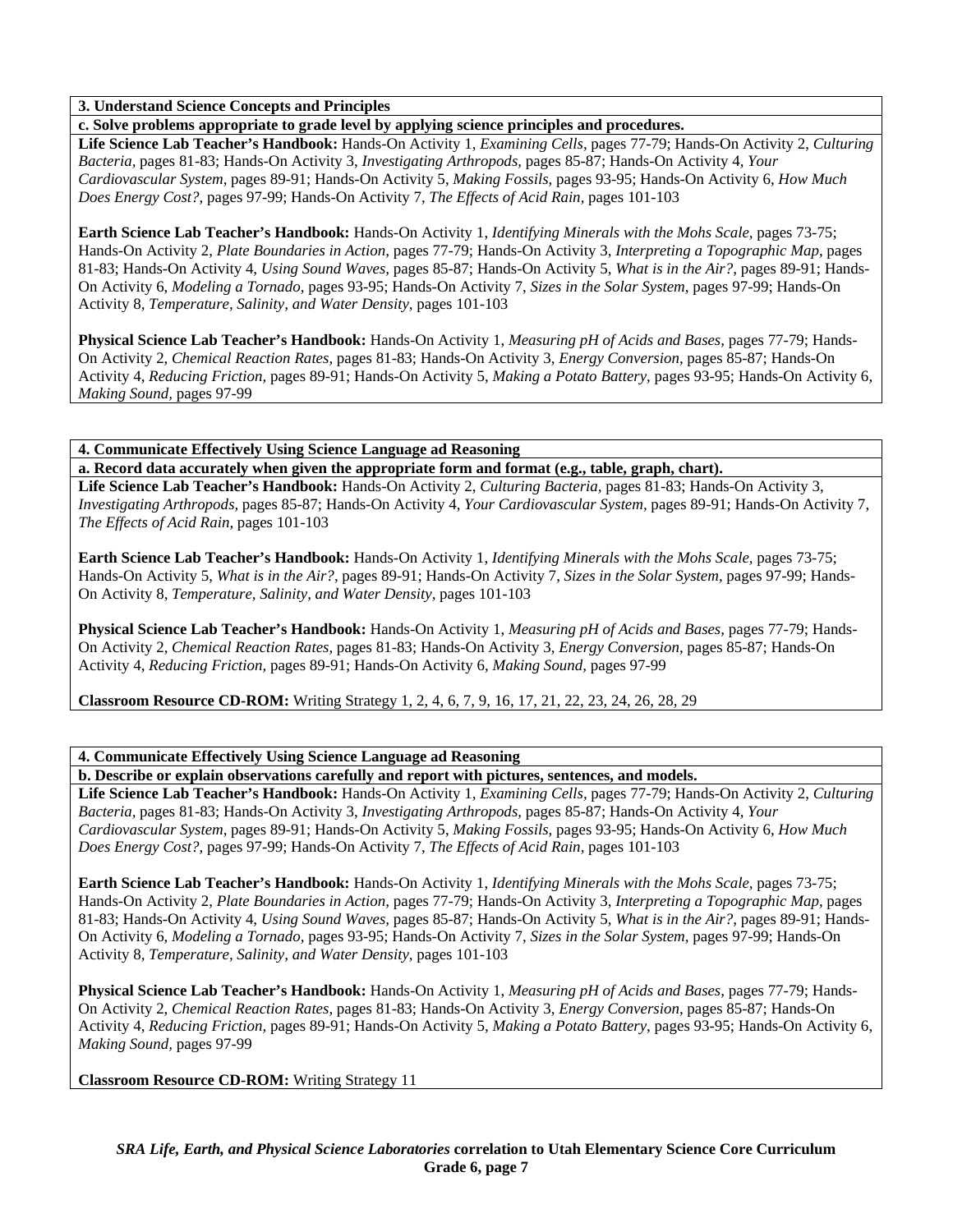# **4. Communicate Effectively Using Science Language ad Reasoning**

**c. Use scientific language in oral and written communication.** 

**Life Science Lab Teacher's Handbook:** Hands-On Activity 1, *Examining Cells,* pages 77-79; Hands-On Activity 2, *Culturing Bacteria,* pages 81-83; Hands-On Activity 3, *Investigating Arthropods,* pages 85-87; Hands-On Activity 4, *Your Cardiovascular System,* pages 89-91; Hands-On Activity 5, *Making Fossils,* pages 93-95; Hands-On Activity 6, *How Much Does Energy Cost?,* pages 97-99; Hands-On Activity 7, *The Effects of Acid Rain,* pages 101-103

**Earth Science Lab Teacher's Handbook:** Hands-On Activity 1, *Identifying Minerals with the Mohs Scale,* pages 73-75; Hands-On Activity 2, *Plate Boundaries in Action,* pages 77-79; Hands-On Activity 3, *Interpreting a Topographic Map,* pages 81-83; Hands-On Activity 4, *Using Sound Waves,* pages 85-87; Hands-On Activity 5, *What is in the Air?,* pages 89-91; Hands-On Activity 6, *Modeling a Tornado,* pages 93-95; Hands-On Activity 7, *Sizes in the Solar System,* pages 97-99; Hands-On Activity 8, *Temperature, Salinity, and Water Density,* pages 101-103

**Physical Science Lab Teacher's Handbook:** Hands-On Activity 1, *Measuring pH of Acids and Bases,* pages 77-79; Hands-On Activity 2, *Chemical Reaction Rates,* pages 81-83; Hands-On Activity 3, *Energy Conversion,* pages 85-87; Hands-On Activity 4, *Reducing Friction,* pages 89-91; Hands-On Activity 5, *Making a Potato Battery,* pages 93-95; Hands-On Activity 6, *Making Sound,* pages 97-99

**Classroom Resource CD-ROM:** Writing Strategy 1-30

**4. Communicate Effectively Using Science Language ad Reasoning d. Use reference sources to obtain information and cite the source. Life Science Lab Teacher's Handbook:** Hands-On Activity 2, *Culturing Bacteria,* pages 81-83 **Classroom Resource CD-ROM:** Writing Strategy 9, 25

# **4. Communicate Effectively Using Science Language ad Reasoning**

**e. Use mathematical reasoning to communicate information.** 

**Life Science Lab Teacher's Handbook:** Hands-On Activity 3, *Investigating Arthropods,* pages 85-87; Hands-On Activity 4, *Your Cardiovascular System,* pages 89-91; Hands-On Activity 5, *Making Fossils,* pages 93-95; Hands-On Activity 6, *How Much Does Energy Cost?,* pages 97-99; Hands-On Activity 7, *The Effects of Acid Rain,* pages 101-103

**Earth Science Lab Teacher's Handbook:** Hands-On Activity 1, *Identifying Minerals with the Mohs Scale,* pages 73-75; Hands-On Activity 3, *Interpreting a Topographic Map,* pages 81-83; Hands-On Activity 5, *What is in the Air?,* pages 89-91; Hands-On Activity 7, *Sizes in the Solar System,* pages 97-99; Hands-On Activity 8, *Temperature, Salinity, and Water Density,* pages 101-103

**Physical Science Lab Teacher's Handbook:** Hands-On Activity 1, *Measuring pH of Acids and Bases,* pages 77-79; Hands-On Activity 2, *Chemical Reaction Rates,* pages 81-83; Hands-On Activity 3, *Energy Conversion,* pages 85-87; Hands-On Activity 4, *Reducing Friction,* pages 89-91; Hands-On Activity 6, *Making Sound,* pages 97-99 **Classroom Resource CD-ROM:** Writing Strategy 22, 24

### **5. Demonstrate Awareness of Social and Historical Aspects of Science**

**a. Cite examples of how science affects life.** 

Life Science Lab, Level A: Cards 5, 45, 46, 49, 59, 64, 69, 83, 84, 86, 87, 88, 89, 90 **Life Science Lab, Level B:** Cards 5, 45, 46, 49, 59, 64, 69, 83, 84, 86, 87, 88, 89, 90

**Earth Science Lab, Level A:** Cards 10, 16, 20, 31, 37, 42, 51, 54, 68, 70, 72, 78, 79, 80, 81, 86, 88 **Earth Science Lab, Level B:** Cards 10, 16, 20, 31, 37, 42, 51, 54, 68, 70, 72, 78, 79, 80, 81, 86, 88

**Physical Science Lab, Level A:** Cards 3, 7, 17, 33, 35, 43, 45, 46, 47, 48, 49, 53, 55, 59, 63, 64, 68, 69, 71, 72, 73, 76, 79, 80, 81, 84, 85, 86, 87, 88, 89, 90

**Physical Science Lab, Level B:** Cards 3, 7, 17, 33, 35, 43, 45, 46, 47, 48, 49, 53, 55, 59, 63, 64, 68, 69, 71, 72, 73, 76, 79, 80, 81, 84, 85, 86, 87, 88, 89, 90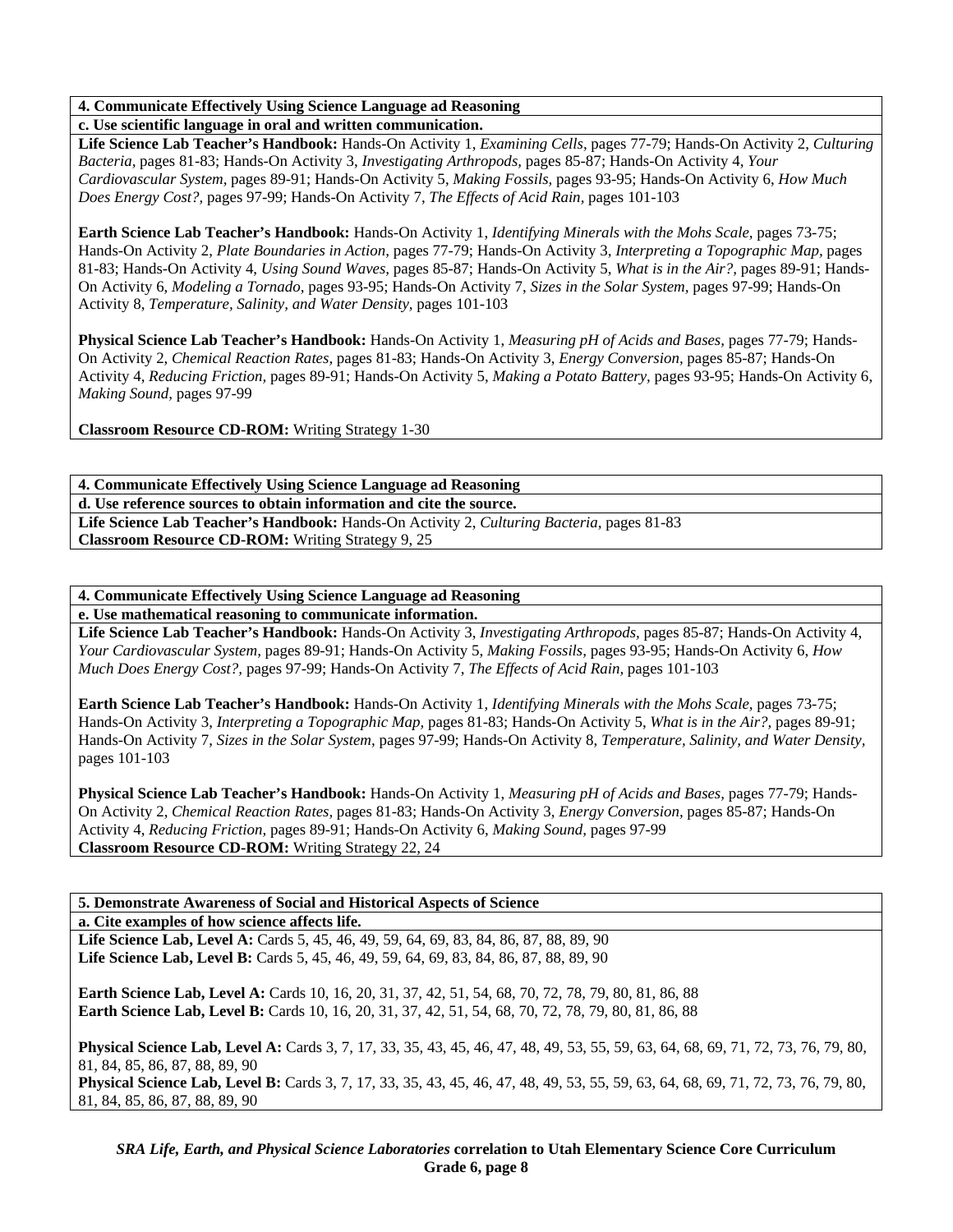### **5. Demonstrate Awareness of Social and Historical Aspects of Science**

**b. Understand the cumulative nature of science knowledge.** 

Life Science Lab, Level A: Cards 1, 2, 3, 4, 5, 6, 7, 8, 9, 10, 11, 12, 13, 14, 15, 16, 17, 18, 19, 20, 21, 22, 23, 24, 25, 26, 27, 28, 29, 30, 31, 32, 33, 34, 35, 36, 37, 38, 39, 40, 41, 42, 43, 44, 45, 46, 47, 48, 49, 50, 51, 52, 53, 54, 55, 56, 57, 58, 59, 60, 61, 62, 63, 64, 65, 66, 67, 68, 69, 70, 71, 72, 73, 74, 75, 76, 77, 78, 79, 80, 81, 82, 83, 84, 85, 86, 87, 88, 89, 90 Life Science Lab, Level B: Cards 1, 2, 3, 4, 5, 6, 7, 8, 9, 10, 11, 12, 13, 14, 15, 16, 17, 18, 19, 20, 21, 22, 23, 24, 25, 26, 27, 28, 29, 30, 31, 32, 33, 34, 35, 36, 37, 38, 39, 40, 41, 42, 43, 44, 45, 46, 47, 48, 49, 50, 51, 52, 53, 54, 55, 56, 57, 58, 59, 60, 61, 62, 63, 64, 65, 66, 67, 68, 69, 70, 71, 72, 73, 74, 75, 76, 77, 78, 79, 80, 81, 82, 83, 84, 85, 86, 87, 88, 89, 90 **Life Science Lab Teacher's Handbook:** Hands-On Activity 1, *Examining Cells,* pages 77-79; Hands-On Activity 2, *Culturing Bacteria,* pages 81-83; Hands-On Activity 3, *Investigating Arthropods,* pages 85-87; Hands-On Activity 4, *Your Cardiovascular System,* pages 89-91; Hands-On Activity 5, *Making Fossils,* pages 93-95; Hands-On Activity 6, *How Much Does Energy Cost?,* pages 97-99; Hands-On Activity 7, *The Effects of Acid Rain,* pages 101-103

**Earth Science Lab, Level A:** Cards 1, 2, 3, 4, 5, 6, 7, 8, 9, 10, 11, 12, 13, 14, 15, 16, 17, 18, 19, 20, 21, 22, 23, 24, 25, 26, 27, 28, 29, 30, 31, 32, 33, 34, 35, 36, 37, 38, 39, 40, 41, 42, 43, 44, 45, 46, 47, 48, 49, 50, 51, 52, 53, 54, 55, 56, 57, 58, 59, 60, 61, 62, 63, 64, 65, 66, 67, 68, 69, 70, 71, 72, 73, 74, 75, 76, 77, 78, 79, 80, 81, 82, 83, 84, 85, 86, 87, 88, 89, 90 **Earth Science Lab, Level B:** Cards 1, 2, 3, 4, 5, 6, 7, 8, 9, 10, 11, 12, 13, 14, 15, 16, 17, 18, 19, 20, 21, 22, 23, 24, 25, 26, 27, 28, 29, 30, 31, 32, 33, 34, 35, 36, 37, 38, 39, 40, 41, 42, 43, 44, 45, 46, 47, 48, 49, 50, 51, 52, 53, 54, 55, 56, 57, 58, 59, 60, 61, 62, 63, 64, 65, 66, 67, 68, 69, 70, 71, 72, 73, 74, 75, 76, 77, 78, 79, 80, 81, 82, 83, 84, 85, 86, 87, 88, 89, 90 **Earth Science Lab Teacher's Handbook:** Hands-On Activity 1, *Identifying Minerals with the Mohs Scale,* pages 73-75; Hands-On Activity 2, *Plate Boundaries in Action,* pages 77-79; Hands-On Activity 3, *Interpreting a Topographic Map,* pages 81-83; Hands-On Activity 4, *Using Sound Waves,* pages 85-87; Hands-On Activity 5, *What is in the Air?,* pages 89-91; Hands-On Activity 6, *Modeling a Tornado,* pages 93-95; Hands-On Activity 7, *Sizes in the Solar System,* pages 97-99; Hands-On

Activity 8, *Temperature, Salinity, and Water Density,* pages 101-103

**Physical Science Lab, Level A:** Cards 1, 2, 3, 4, 5, 6, 7, 8, 9, 10, 11, 12, 13, 14, 15, 16, 17, 18, 19, 20, 21, 22, 23, 24, 25, 26, 27, 28, 29, 30, 31, 32, 33, 34, 35, 36, 37, 38, 39, 40, 41, 42, 43, 44, 45, 46, 47, 48, 49, 50, 51, 52, 53, 54, 55, 56, 57, 58, 59, 60, 61, 62, 63, 64, 65, 66, 67, 68, 69, 70, 71, 72, 73, 74, 75, 76, 77, 78, 79, 80, 81, 82, 83, 84, 85, 86, 87, 88, 89, 90 **Physical Science Lab, Level B:** Cards 1, 2, 3, 4, 5, 6, 7, 8, 9, 10, 11, 12, 13, 14, 15, 16, 17, 18, 19, 20, 21, 22, 23, 24, 25, 26, 27, 28, 29, 30, 31, 32, 33, 34, 35, 36, 37, 38, 39, 40, 41, 42, 43, 44, 45, 46, 47, 48, 49, 50, 51, 52, 53, 54, 55, 56, 57, 58, 59, 60, 61, 62, 63, 64, 65, 66, 67, 68, 69, 70, 71, 72, 73, 74, 75, 76, 77, 78, 79, 80, 81, 82, 83, 84, 85, 86, 87, 88, 89, 90 **Physical Science Lab Teacher's Handbook:** Hands-On Activity 1, *Measuring pH of Acids and Bases,* pages 77-79; Hands-On Activity 2, *Chemical Reaction Rates,* pages 81-83; Hands-On Activity 3, *Energy Conversion,* pages 85-87; Hands-On Activity 4, *Reducing Friction,* pages 89-91; Hands-On Activity 5, *Making a Potato Battery,* pages 93-95; Hands-On Activity 6, *Making Sound,* pages 97-99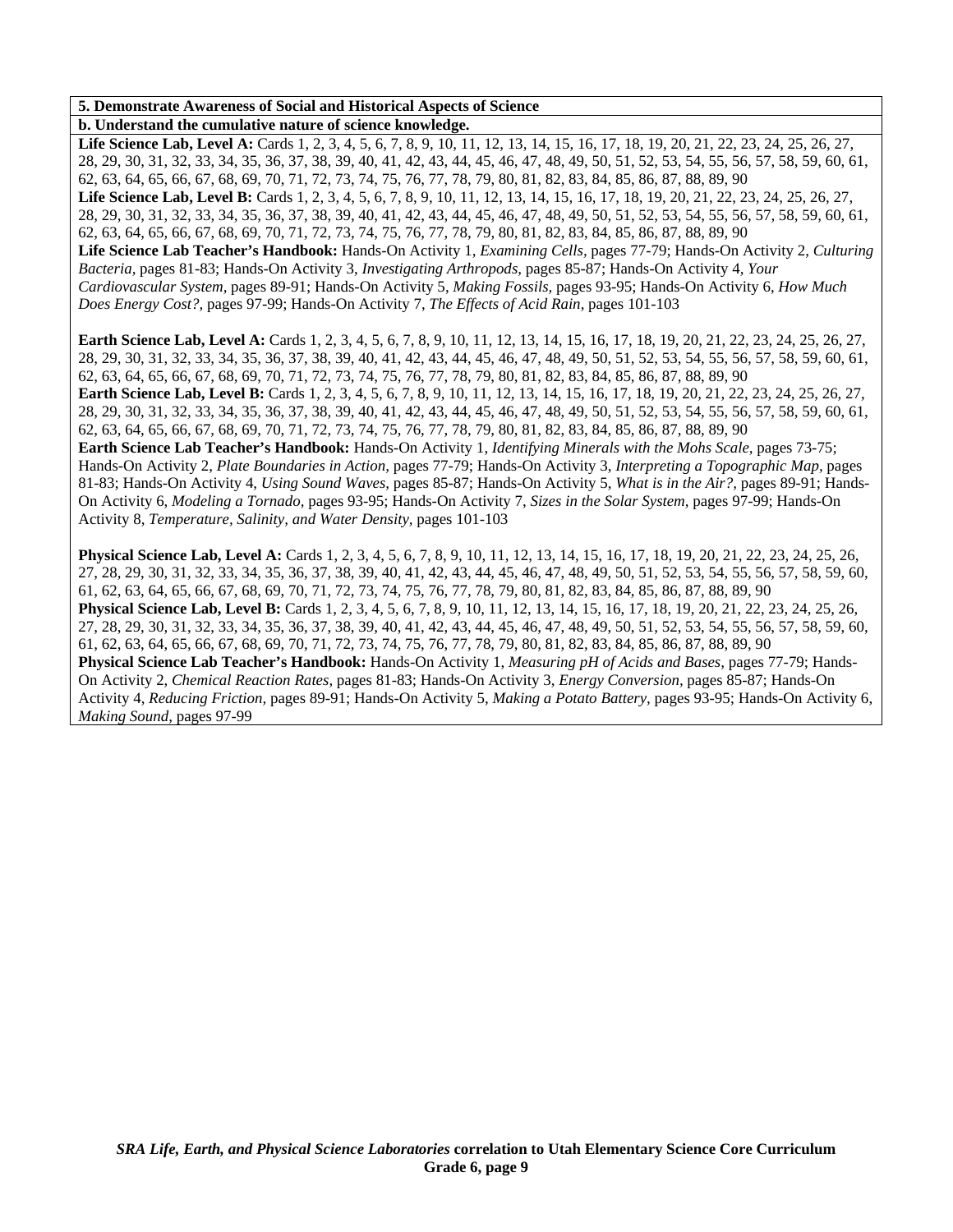**a. Science is a way of knowing that is used by many people not just scientists.** 

Life Science Lab, Level A: Cards 1, 2, 3, 4, 5, 6, 7, 8, 9, 10, 11, 12, 13, 14, 15, 16, 17, 18, 19, 20, 21, 22, 23, 24, 25, 26, 27, 28, 29, 30, 31, 32, 33, 34, 35, 36, 37, 38, 39, 40, 41, 42, 43, 44, 45, 46, 47, 48, 49, 50, 51, 52, 53, 54, 55, 56, 57, 58, 59, 60, 61, 62, 63, 64, 65, 66, 67, 68, 69, 70, 71, 72, 73, 74, 75, 76, 77, 78, 79, 80, 81, 82, 83, 84, 85, 86, 87, 88, 89, 90 Life Science Lab, Level B: Cards 1, 2, 3, 4, 5, 6, 7, 8, 9, 10, 11, 12, 13, 14, 15, 16, 17, 18, 19, 20, 21, 22, 23, 24, 25, 26, 27, 28, 29, 30, 31, 32, 33, 34, 35, 36, 37, 38, 39, 40, 41, 42, 43, 44, 45, 46, 47, 48, 49, 50, 51, 52, 53, 54, 55, 56, 57, 58, 59, 60, 61, 62, 63, 64, 65, 66, 67, 68, 69, 70, 71, 72, 73, 74, 75, 76, 77, 78, 79, 80, 81, 82, 83, 84, 85, 86, 87, 88, 89, 90 **Life Science Lab Teacher's Handbook:** Hands-On Activity 1, *Examining Cells,* pages 77-79; Hands-On Activity 2, *Culturing Bacteria,* pages 81-83; Hands-On Activity 3, *Investigating Arthropods,* pages 85-87; Hands-On Activity 4, *Your Cardiovascular System,* pages 89-91; Hands-On Activity 5, *Making Fossils,* pages 93-95; Hands-On Activity 6, *How Much Does Energy Cost?,* pages 97-99; Hands-On Activity 7, *The Effects of Acid Rain,* pages 101-103

**Earth Science Lab, Level A:** Cards 1, 2, 3, 4, 5, 6, 7, 8, 9, 10, 11, 12, 13, 14, 15, 16, 17, 18, 19, 20, 21, 22, 23, 24, 25, 26, 27, 28, 29, 30, 31, 32, 33, 34, 35, 36, 37, 38, 39, 40, 41, 42, 43, 44, 45, 46, 47, 48, 49, 50, 51, 52, 53, 54, 55, 56, 57, 58, 59, 60, 61, 62, 63, 64, 65, 66, 67, 68, 69, 70, 71, 72, 73, 74, 75, 76, 77, 78, 79, 80, 81, 82, 83, 84, 85, 86, 87, 88, 89, 90 **Earth Science Lab, Level B:** Cards 1, 2, 3, 4, 5, 6, 7, 8, 9, 10, 11, 12, 13, 14, 15, 16, 17, 18, 19, 20, 21, 22, 23, 24, 25, 26, 27, 28, 29, 30, 31, 32, 33, 34, 35, 36, 37, 38, 39, 40, 41, 42, 43, 44, 45, 46, 47, 48, 49, 50, 51, 52, 53, 54, 55, 56, 57, 58, 59, 60, 61, 62, 63, 64, 65, 66, 67, 68, 69, 70, 71, 72, 73, 74, 75, 76, 77, 78, 79, 80, 81, 82, 83, 84, 85, 86, 87, 88, 89, 90 **Earth Science Lab Teacher's Handbook:** Hands-On Activity 1, *Identifying Minerals with the Mohs Scale,* pages 73-75; Hands-On Activity 2, *Plate Boundaries in Action,* pages 77-79; Hands-On Activity 3, *Interpreting a Topographic Map,* pages 81-83; Hands-On Activity 4, *Using Sound Waves,* pages 85-87; Hands-On Activity 5, *What is in the Air?,* pages 89-91; Hands-On Activity 6, *Modeling a Tornado,* pages 93-95; Hands-On Activity 7, *Sizes in the Solar System,* pages 97-99; Hands-On Activity 8, *Temperature, Salinity, and Water Density,* pages 101-103

**Physical Science Lab, Level A:** Cards 1, 2, 3, 4, 5, 6, 7, 8, 9, 10, 11, 12, 13, 14, 15, 16, 17, 18, 19, 20, 21, 22, 23, 24, 25, 26, 27, 28, 29, 30, 31, 32, 33, 34, 35, 36, 37, 38, 39, 40, 41, 42, 43, 44, 45, 46, 47, 48, 49, 50, 51, 52, 53, 54, 55, 56, 57, 58, 59, 60, 61, 62, 63, 64, 65, 66, 67, 68, 69, 70, 71, 72, 73, 74, 75, 76, 77, 78, 79, 80, 81, 82, 83, 84, 85, 86, 87, 88, 89, 90 **Physical Science Lab, Level B:** Cards 1, 2, 3, 4, 5, 6, 7, 8, 9, 10, 11, 12, 13, 14, 15, 16, 17, 18, 19, 20, 21, 22, 23, 24, 25, 26, 27, 28, 29, 30, 31, 32, 33, 34, 35, 36, 37, 38, 39, 40, 41, 42, 43, 44, 45, 46, 47, 48, 49, 50, 51, 52, 53, 54, 55, 56, 57, 58, 59, 60, 61, 62, 63, 64, 65, 66, 67, 68, 69, 70, 71, 72, 73, 74, 75, 76, 77, 78, 79, 80, 81, 82, 83, 84, 85, 86, 87, 88, 89, 90 **Physical Science Lab Teacher's Handbook:** Hands-On Activity 1, *Measuring pH of Acids and Bases,* pages 77-79; Hands-On Activity 2, *Chemical Reaction Rates,* pages 81-83; Hands-On Activity 3, *Energy Conversion,* pages 85-87; Hands-On Activity 4, *Reducing Friction,* pages 89-91; Hands-On Activity 5, *Making a Potato Battery,* pages 93-95; Hands-On Activity 6, *Making Sound,* pages 97-99

**6. Understand the Nature of Science** 

**b. Understand that science investigations use a variety of methods and do not always use the same set of procedures; understand that there is not just one "scientific method."** 

**Life Science Lab Teacher's Handbook:** Hands-On Activity 1, *Examining Cells,* pages 77-79; Hands-On Activity 2, *Culturing Bacteria,* pages 81-83; Hands-On Activity 3, *Investigating Arthropods,* pages 85-87; Hands-On Activity 4, *Your Cardiovascular System,* pages 89-91; Hands-On Activity 5, *Making Fossils,* pages 93-95; Hands-On Activity 6, *How Much Does Energy Cost?,* pages 97-99; Hands-On Activity 7, *The Effects of Acid Rain,* pages 101-103

**Earth Science Lab Teacher's Handbook:** Hands-On Activity 1, *Identifying Minerals with the Mohs Scale,* pages 73-75; Hands-On Activity 2, *Plate Boundaries in Action,* pages 77-79; Hands-On Activity 3, *Interpreting a Topographic Map,* pages 81-83; Hands-On Activity 4, *Using Sound Waves,* pages 85-87; Hands-On Activity 5, *What is in the Air?,* pages 89-91; Hands-On Activity 6, *Modeling a Tornado,* pages 93-95; Hands-On Activity 7, *Sizes in the Solar System,* pages 97-99; Hands-On Activity 8, *Temperature, Salinity, and Water Density,* pages 101-103

**Physical Science Lab Teacher's Handbook:** Hands-On Activity 1, *Measuring pH of Acids and Bases,* pages 77-79; Hands-On Activity 2, *Chemical Reaction Rates,* pages 81-83; Hands-On Activity 3, *Energy Conversion,* pages 85-87; Hands-On Activity 4, *Reducing Friction,* pages 89-91; Hands-On Activity 5, *Making a Potato Battery,* pages 93-95; Hands-On Activity 6, *Making Sound,* pages 97-99

**Classroom Resource CD-ROM:** Writing Strategy 15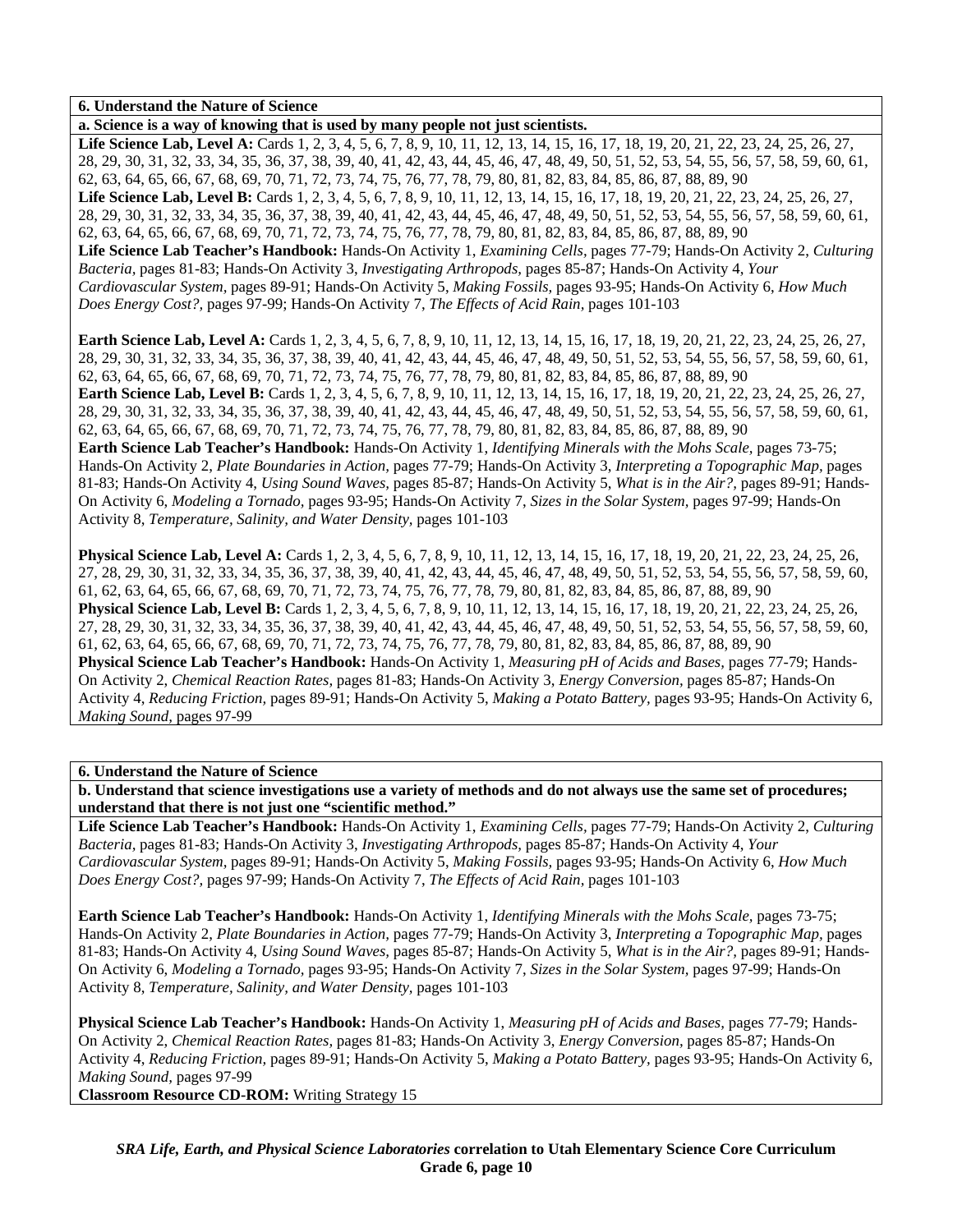**c. Science findings are based upon evidence.** 

**Life Science Lab Teacher's Handbook:** Hands-On Activity 1, *Examining Cells,* pages 77-79; Hands-On Activity 2, *Culturing Bacteria,* pages 81-83; Hands-On Activity 3, *Investigating Arthropods,* pages 85-87; Hands-On Activity 4, *Your Cardiovascular System,* pages 89-91; Hands-On Activity 5, *Making Fossils,* pages 93-95; Hands-On Activity 6, *How Much Does Energy Cost?,* pages 97-99; Hands-On Activity 7, *The Effects of Acid Rain,* pages 101-103

**Earth Science Lab Teacher's Handbook:** Hands-On Activity 1, *Identifying Minerals with the Mohs Scale,* pages 73-75; Hands-On Activity 2, *Plate Boundaries in Action,* pages 77-79; Hands-On Activity 3, *Interpreting a Topographic Map,* pages 81-83; Hands-On Activity 4, *Using Sound Waves,* pages 85-87; Hands-On Activity 5, *What is in the Air?,* pages 89-91; Hands-On Activity 6, *Modeling a Tornado,* pages 93-95; Hands-On Activity 7, *Sizes in the Solar System,* pages 97-99; Hands-On Activity 8, *Temperature, Salinity, and Water Density,* pages 101-103

**Physical Science Lab Teacher's Handbook:** Hands-On Activity 1, *Measuring pH of Acids and Bases,* pages 77-79; Hands-On Activity 2, *Chemical Reaction Rates,* pages 81-83; Hands-On Activity 3, *Energy Conversion,* pages 85-87; Hands-On Activity 4, *Reducing Friction,* pages 89-91; Hands-On Activity 5, *Making a Potato Battery,* pages 93-95; Hands-On Activity 6, *Making Sound,* pages 97-99

**Standard I: Students will understand that the appearance of the moon changes in a predictable cycle as it orbits Earth and as Earth rotates on its axis.** 

**Objective 1: Explain patterns of changes in the appearance of the moon as it orbits Earth.** 

**a. Describe changes in the appearance of the moon during a month.** 

**Earth Science Lab, Level A: Card 64 Earth Science Lab, Level B:** Card 64

**Standard I: Students will understand that the appearance of the moon changes in a predictable cycle as it orbits Earth and as Earth rotates on its axis.** 

**Objective 1: Explain patterns of changes in the appearance of the moon as it orbits Earth.** 

**b. Identify the pattern of change in the moon's appearance.** 

**Earth Science Lab, Level A: Card 64** 

**Earth Science Lab, Level B: Card 64** 

**Standard I: Students will understand that the appearance of the moon changes in a predictable cycle as it orbits Earth and as Earth rotates on its axis.** 

**Objective 1: Explain patterns of changes in the appearance of the moon as it orbits Earth.** 

**c. Use observable evidence to explain the movement of the moon around Earth in relationship to Earth turning on its axis and the position of the moon changing in the sky.** 

**Earth Science Lab, Level A: Cards 63, 64, 65** 

**Earth Science Lab, Level B:** Cards 63, 64, 65

**Standard I: Students will understand that the appearance of the moon changes in a predictable cycle as it orbits Earth and as Earth rotates on its axis.** 

**Objective 1: Explain patterns of changes in the appearance of the moon as it orbits Earth.** 

**d. Design an investigation, construct a chart, and collect data depicting the phases of the moon.** 

**Earth Science Lab, Level A: Card 64** 

**Earth Science Lab, Level B:** Card 64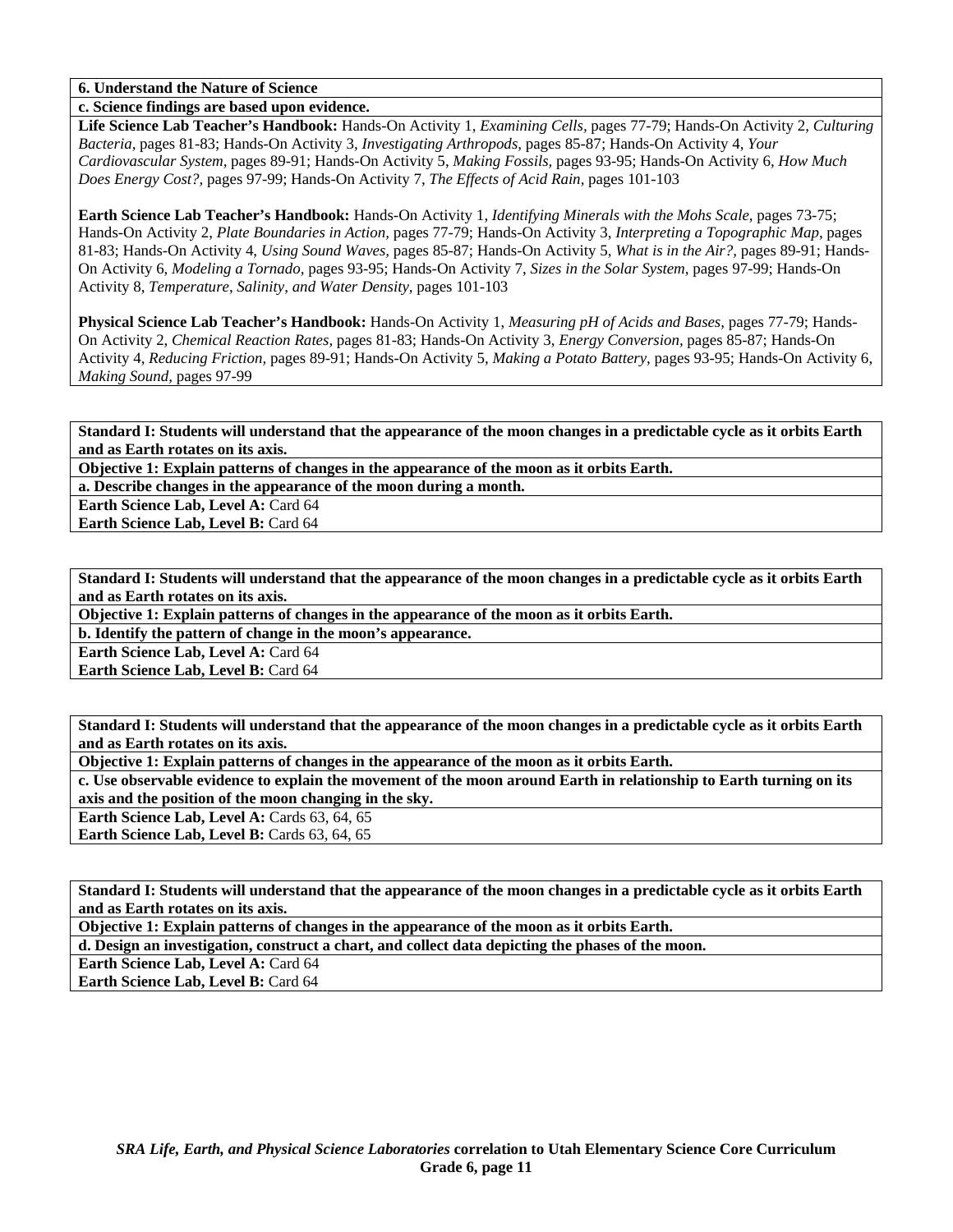**Standard I: Students will understand that the appearance of the moon changes in a predictable cycle as it orbits Earth and as Earth rotates on its axis.** 

**Objective 2: Demonstrate how the relative positions of Earth, the moon, and the sun create the appearance of the moon's phrases.** 

**a. Identify the difference between the motion of an object rotating on its axis and an object revolving in orbit.** 

**Earth Science Lab, Level A: Card 62** 

**Earth Science Lab, Level B: Card 62** 

**Standard I: Students will understand that the appearance of the moon changes in a predictable cycle as it orbits Earth and as Earth rotates on its axis.** 

**Objective 2: Demonstrate how the relative positions of Earth, the moon, and the sun create the appearance of the moon's phrases.** 

**b. Compare how objects in the sky (the moon, planets, stars) change in relative position over the course of the day or night.** 

**Earth Science Lab, Level A: Cards 62, 64, 65, 67, 68, 69, 70, 71, 72, 73, 75 Earth Science Lab, Level B:** Cards 62, 64, 65, 67, 68, 69, 70, 71, 72, 73, 75 **Earth Science Lab Teacher's Handbook:** Hands-On Activity 7, *Sizes in the Solar System,* pages 97-99

**Standard I: Students will understand that the appearance of the moon changes in a predictable cycle as it orbits Earth and as Earth rotates on its axis.** 

**Objective 2: Demonstrate how the relative positions of Earth, the moon, and the sun create the appearance of the moon's phrases.** 

**c. Model the movement and relative positions of Earth, the moon, and the sun.** 

**Earth Science Lab, Level A: Cards 62, 63, 64, 65** 

**Earth Science Lab, Level B: Cards 62, 63, 64, 65** 

**Standard II: Students will understand how Earth's tilt on its axis changes the length of daylight and creates the seasons. Objective 1. Describe the relationship between the tilt of Earth's axis and its yearly orbit around the sun.** 

**a. Describe the yearly revolution (orbit) of Earth around the sun.** 

**Earth Science Lab, Level A: Card 62 Earth Science Lab, Level B: Card 62** 

**Standard II: Students will understand how Earth's tilt on its axis changes the length of daylight and creates the seasons. Objective 1. Describe the relationship between the tilt of Earth's axis and its yearly orbit around the sun. b. Explain that Earth's axis is tilted relative to its yearly orbit around the sun.** 

**Earth Science Lab, Level A: Cards 55, 62** Earth Science Lab, Level B: Cards 55, 62

**Standard II: Students will understand how Earth's tilt on its axis changes the length of daylight and creates the seasons. Objective 1. Describe the relationship between the tilt of Earth's axis and its yearly orbit around the sun. c. Investigate the relationship between the amount of heat absorbed and the angle of the light source.** 

**Earth Science Lab, Level A: Cards 55, 62** 

Earth Science Lab, Level B: Cards 55, 62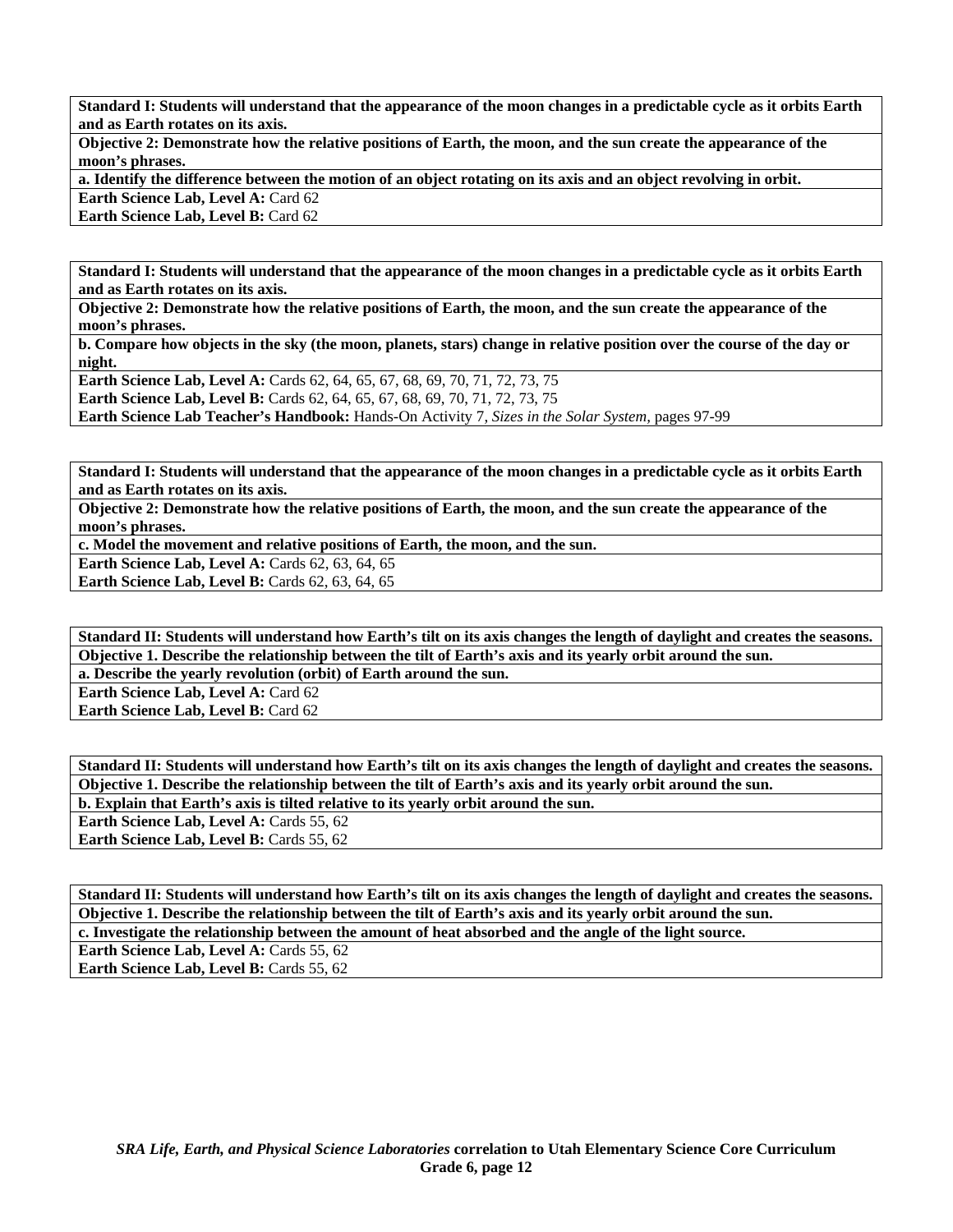**Standard II: Students will understand how Earth's tilt on its axis changes the length of daylight and creates the seasons. Objective 2. Explain how the relationship between the tilt of Earth's axis and its yearly orbit around the sun produces the seasons.** 

**a. Compare Earth's position in relationship to the sun during each season.** 

Earth Science Lab, Level A: Cards 55, 62

**Earth Science Lab, Level B: Cards 55, 62** 

**Standard II: Students will understand how Earth's tilt on its axis changes the length of daylight and creates the seasons. Objective 2. Explain how the relationship between the tilt of Earth's axis and its yearly orbit around the sun produces the seasons.** 

**b. Compare the hours of daylight and illustrate the angle that the sun's rays strikes the surface of Earth during summer, fall, winter, and spring in the Northern Hemisphere.** 

**Earth Science Lab, Level A: Cards 55, 62** 

**Earth Science Lab, Level B: Cards 55, 62** 

**Standard II: Students will understand how Earth's tilt on its axis changes the length of daylight and creates the seasons. Objective 2. Explain how the relationship between the tilt of Earth's axis and its yearly orbit around the sun produces the seasons.** 

**c. Use collected data to compare patterns relating to seasonal daylight changes.** 

**Earth Science Lab, Level A: Cards 55, 62** 

**Earth Science Lab, Level B: Cards 55, 62** 

**Standard II: Students will understand how Earth's tilt on its axis changes the length of daylight and creates the seasons. Objective 2. Explain how the relationship between the tilt of Earth's axis and its yearly orbit around the sun produces the seasons.** 

**d. Use a drawing and/or model to explain the changes in the angle at which light from the sun strikes Earth, and the length of daylight, determine seasonal differences in the amount of energy received.** 

**Earth Science Lab, Level A: Cards 55, 62** 

**Earth Science Lab, Level B: Cards 55, 62** 

**Standard II: Students will understand how Earth's tilt on its axis changes the length of daylight and creates the seasons. Objective 2. Explain how the relationship between the tilt of Earth's axis and its yearly orbit around the sun produces the seasons.** 

**e. Use a model to explain why the seasons are reversed in the Northern and Southern Hemispheres.** 

**Earth Science Lab, Level A: Cards 55, 62** 

Earth Science Lab, Level B: Cards 55, 62

**Standard III: Students will understand the relationship and attributes f objects in the solar system. Objective 1: Describe and compare the components of the solar system.** 

**a. Identify the planets in the solar system by name and relative location from the sun.** 

**Earth Science Lab, Level A: Cards 68, 69, 70, 71, 72** 

**Earth Science Lab, Level B: Cards 68, 69, 70, 71, 72** 

**Earth Science Lab Teacher's Handbook:** Hands-On Activity 7, *Sizes in the Solar System,* pages 97-99

**Standard III: Students will understand the relationship and attributes f objects in the solar system. Objective 1: Describe and compare the components of the solar system.** 

**b. Using references, compare the physical properties of the planets (e.g., size, solid or gaseous).** 

**Earth Science Lab, Level A: Cards 69, 70, 71, 72** 

**Earth Science Lab, Level B: Cards 69, 70, 71, 72**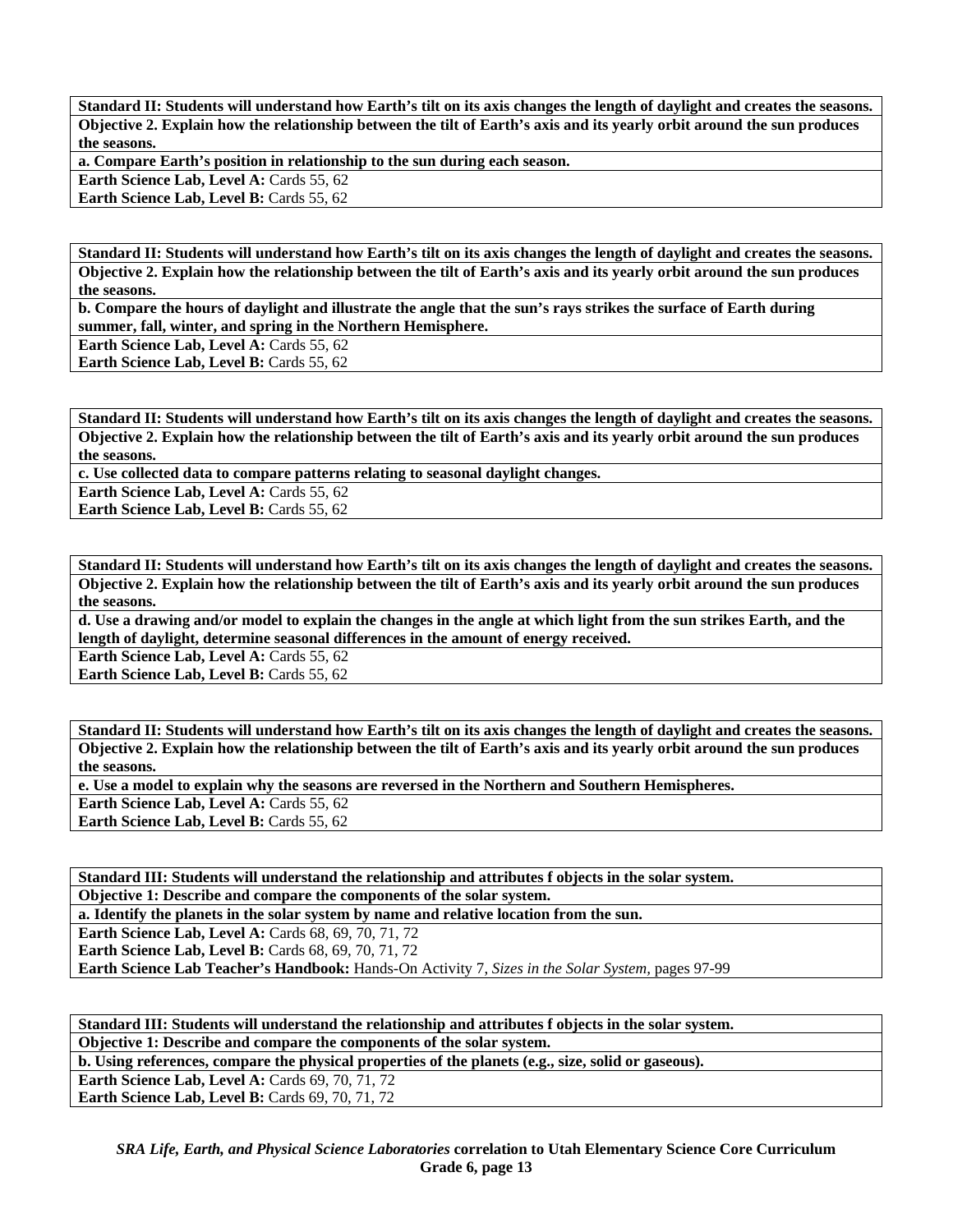**Standard III: Students will understand the relationship and attributes f objects in the solar system. Objective 1: Describe and compare the components of the solar system.** 

**c. Use models and graphs that accurately depict scale to compare the size and distance between objects in the solar system. Earth Science Lab, Level A: Cards 68, 69, 70, 71, 72** 

**Earth Science Lab, Level B: Cards 68, 69, 70, 71, 72** 

**Earth Science Lab Teacher's Handbook:** Hands-On Activity 7, *Sizes in the Solar System,* pages 97-99

**Standard III: Students will understand the relationship and attributes f objects in the solar system. Objective 1: Describe and compare the components of the solar system.** 

**d. Describe the characteristics of comets, asteroids, and meteors.** 

**Earth Science Lab, Level A: Card 73** 

**Earth Science Lab, Level B: Card 73** 

**Standard III: Students will understand the relationship and attributes f objects in the solar system.** 

**Objective 1: Describe and compare the components of the solar system.** 

**e. Research and report on the use of manmade satellites orbiting Earth and various planets.** 

**Earth Science Lab, Level A: Cards 70, 79, 80, 81 Earth Science Lab, Level B: Cards 70, 79, 80, 81** 

**Standard III: Students will understand the relationship and attributes f objects in the solar system. Objective 2: Describe the use of technology to observe objects in the solar system and relate this to science's understanding of the solar system.** 

**a. Describe the use of instruments to observe and explore the moon and planets.** 

**Earth Science Lab, Level A: Cards 70, 79, 80, 81** 

**Earth Science Lab, Level B: Cards 70, 79, 80, 81** 

**Standard III: Students will understand the relationship and attributes f objects in the solar system. Objective 2: Describe the use of technology to observe objects in the solar system and relate this to science's understanding of the solar system.** 

**b. Describe the role of computers in understanding the solar system (e.g., collecting and interpreting data from observations, predicting motion of objects, operating space probes).** 

**Earth Science Lab, Level A: Cards 70, 79, 80, 81** 

**Earth Science Lab, Level B: Cards 70, 79, 80, 81** 

**Standard III: Students will understand the relationship and attributes f objects in the solar system. Objective 2: Describe the use of technology to observe objects in the solar system and relate this to science's understanding of the solar system.** 

**c. Relate science's understanding of the solar system to the technology used to investigate it.** 

**Earth Science Lab, Level A: Cards 70, 79, 80, 81** 

**Earth Science Lab, Level B: Cards 70, 79, 80, 81** 

**Standard III: Students will understand the relationship and attributes f objects in the solar system. Objective 2: Describe the use of technology to observe objects in the solar system and relate this to science's understanding of the solar system.** 

**d. Find and report on ways technology has been and is being used to investigate the solar system.** 

**Earth Science Lab, Level A: Cards 70, 79, 80, 81** 

**Earth Science Lab, Level B: Cards 70, 79, 80, 81**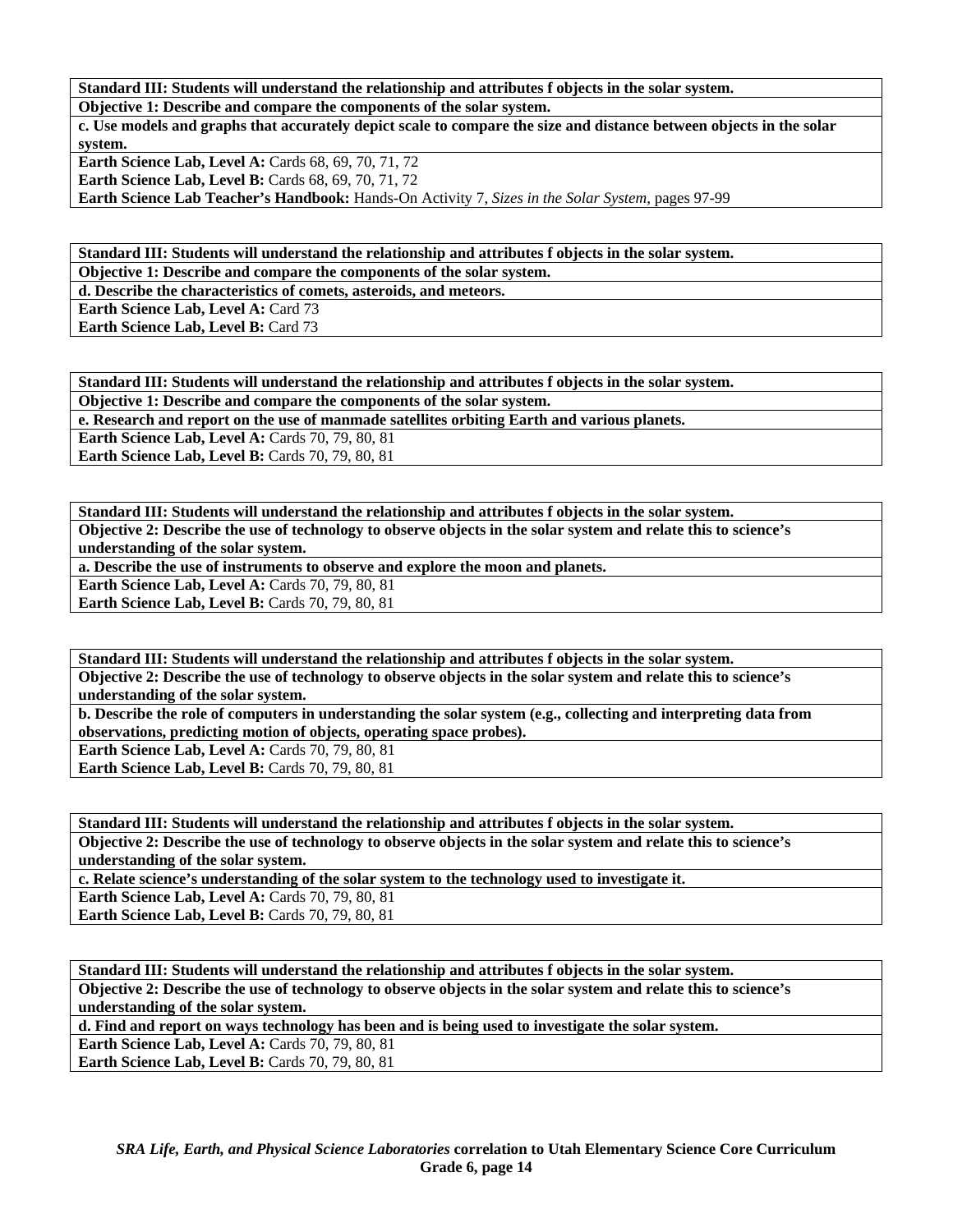**Standard III: Students will understand the relationship and attributes f objects in the solar system. Objective 3: Describe the forces that keep objects in orbit in the solar system.** 

**a. Describe the forces holding Earth in orbit around the sun, and the moon in orbit around Earth.** 

**Earth Science Lab, Level A: Card 68 Earth Science Lab, Level B: Card 68** 

Physical Science Lab, Level A: Cards 57, 59 **Physical Science Lab, Level B: Cards 57, 59** 

**Standard III: Students will understand the relationship and attributes f objects in the solar system. Objective 3: Describe the forces that keep objects in orbit in the solar system.** 

**b. Relate a celestial object's mass to its gravitational force on other objects.** 

Physical Science Lab, Level A: Cards 57, 59

**Physical Science Lab, Level B: Cards 57, 59** 

**Standard III: Students will understand the relationship and attributes f objects in the solar system.** 

**Objective 3: Describe the forces that keep objects in orbit in the solar system.** 

**c. Identify the role gravity plays in the structure of the solar system.** 

**Earth Science Lab, Level A: Card 68 Earth Science Lab, Level B: Card 68** 

**Physical Science Lab, Level A: Cards 57, 59** Physical Science Lab, Level B: Cards 57, 59

**Standard IV: Students will understand the scale of size, distance between objects, movement, and apparent motion (due to Earth's rotation) of objects in the universe and how cultures have understood, related to and used these objects in the night sky.** 

**Objective 1: Compare the size and distance of objects within systems in the universe.** 

**a. Use the speed of light as a measuring standard to describe the relative distances to objects in the universe (e.g., 4.4 light years to star Alpha Centauri; 0.00002 light years to the sun).** 

**Earth Science Lab, Level A: Card 74 Earth Science Lab, Level B: Card 74** 

**Standard IV: Students will understand the scale of size, distance between objects, movement, and apparent motion (due to Earth's rotation) of objects in the universe and how cultures have understood, related to and used these objects in the night sky.** 

**Objective 1: Compare the size and distance of objects within systems in the universe.** 

**b. Compare distances between objects in the solar system.** 

**Earth Science Lab, Level A:** Cards 68, 69, 71, 72, 73, 74, 75, 77

**Earth Science Lab, Level B:** Cards 68, 69, 71, 72, 73, 74, 75, 77

**Earth Science Lab Teacher's Handbook:** Hands-On Activity 7, *Sizes in the Solar System,* pages 97-99

**Standard IV: Students will understand the scale of size, distance between objects, movement, and apparent motion (due to Earth's rotation) of objects in the universe and how cultures have understood, related to and used these objects in the night sky.** 

**Objective 1: Compare the size and distance of objects within systems in the universe.** 

**c. Compare the size of the Solar System to the size of the Milky Way galaxy.** 

**Earth Science Lab, Level A: Cards 68, 74, 77** 

Earth Science Lab, Level B: Cards 68, 74, 77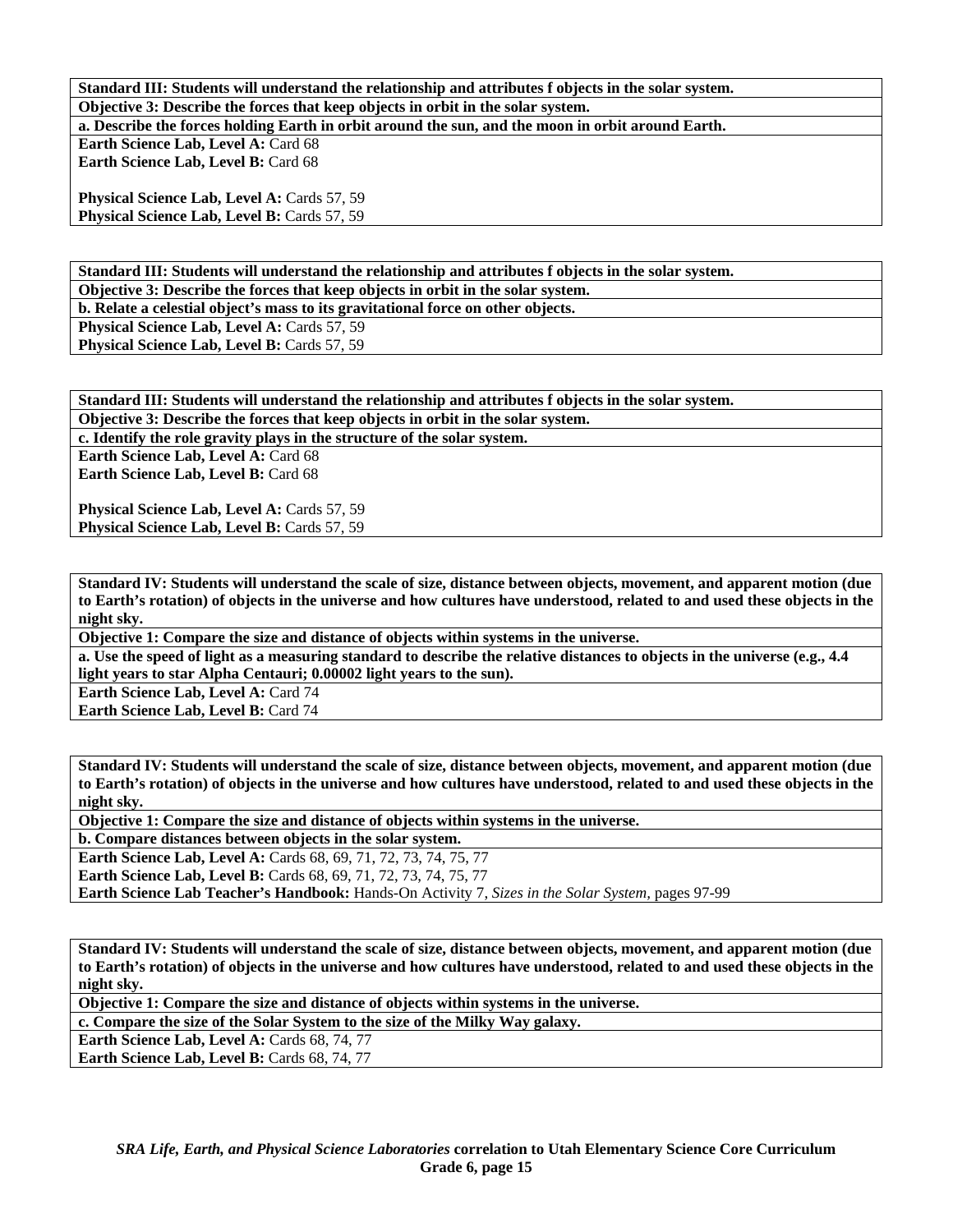**Standard IV: Students will understand the scale of size, distance between objects, movement, and apparent motion (due to Earth's rotation) of objects in the universe and how cultures have understood, related to and used these objects in the night sky.** 

**Objective 1: Compare the size and distance of objects within systems in the universe.** 

**d. Compare the size of the Milky Way galaxy to the size of the known universe.** 

**Earth Science Lab, Level A:** Card 77

**Earth Science Lab, Level B: Card 77** 

**Standard IV: Students will understand the scale of size, distance between objects, movement, and apparent motion (due to Earth's rotation) of objects in the universe and how cultures have understood, related to and used these objects in the night sky.** 

**Objective 2: Describe the appearance and apparent motion of groups of stars in the night sky relative to Earth and how various cultures have understood and used them.** 

**a. Locate and identify stars that are grouped in patterns in the night sky.** 

**Earth Science Lab, Level A: Card 75** 

**Earth Science Lab, Level B: Card 75** 

**Standard IV: Students will understand the scale of size, distance between objects, movement, and apparent motion (due to Earth's rotation) of objects in the universe and how cultures have understood, related to and used these objects in the night sky.** 

**Objective 2: Describe the appearance and apparent motion of groups of stars in the night sky relative to Earth and how various cultures have understood and used them.** 

**b. Identify ways people have historically grouped stars in the night sky.** 

**Earth Science Lab, Level A: Card 75** 

**Earth Science Lab, Level B: Card 75** 

**Standard IV: Students will understand the scale of size, distance between objects, movement, and apparent motion (due to Earth's rotation) of objects in the universe and how cultures have understood, related to and used these objects in the night sky.** 

**Objective 2: Describe the appearance and apparent motion of groups of stars in the night sky relative to Earth and how various cultures have understood and used them.** 

**c. Recognize that stars in a constellation are not all the same distance from Earth.** 

Earth Science Lab, Level A: Cards 75, 76

Earth Science Lab, Level B: Cards 75, 76

**Standard IV: Students will understand the scale of size, distance between objects, movement, and apparent motion (due to Earth's rotation) of objects in the universe and how cultures have understood, related to and used these objects in the night sky.** 

**Objective 2: Describe the appearance and apparent motion of groups of stars in the night sky relative to Earth and how various cultures have understood and used them.** 

**d. Relate the seasonal change in the appearance of the night sky to Earth's position.** 

**Earth Science Lab, Level A: Cards 62, 75** 

Earth Science Lab, Level B: Cards 62, 75

**Standard IV: Students will understand the scale of size, distance between objects, movement, and apparent motion (due to Earth's rotation) of objects in the universe and how cultures have understood, related to and used these objects in the night sky.** 

**Objective 2: Describe the appearance and apparent motion of groups of stars in the night sky relative to Earth and how various cultures have understood and used them.** 

**e. Describe ways that familiar groups of stars may be used for navigation and calendars.** 

Life Science Lab, Level A: Card 75

Life Science Lab, Level B: Card 75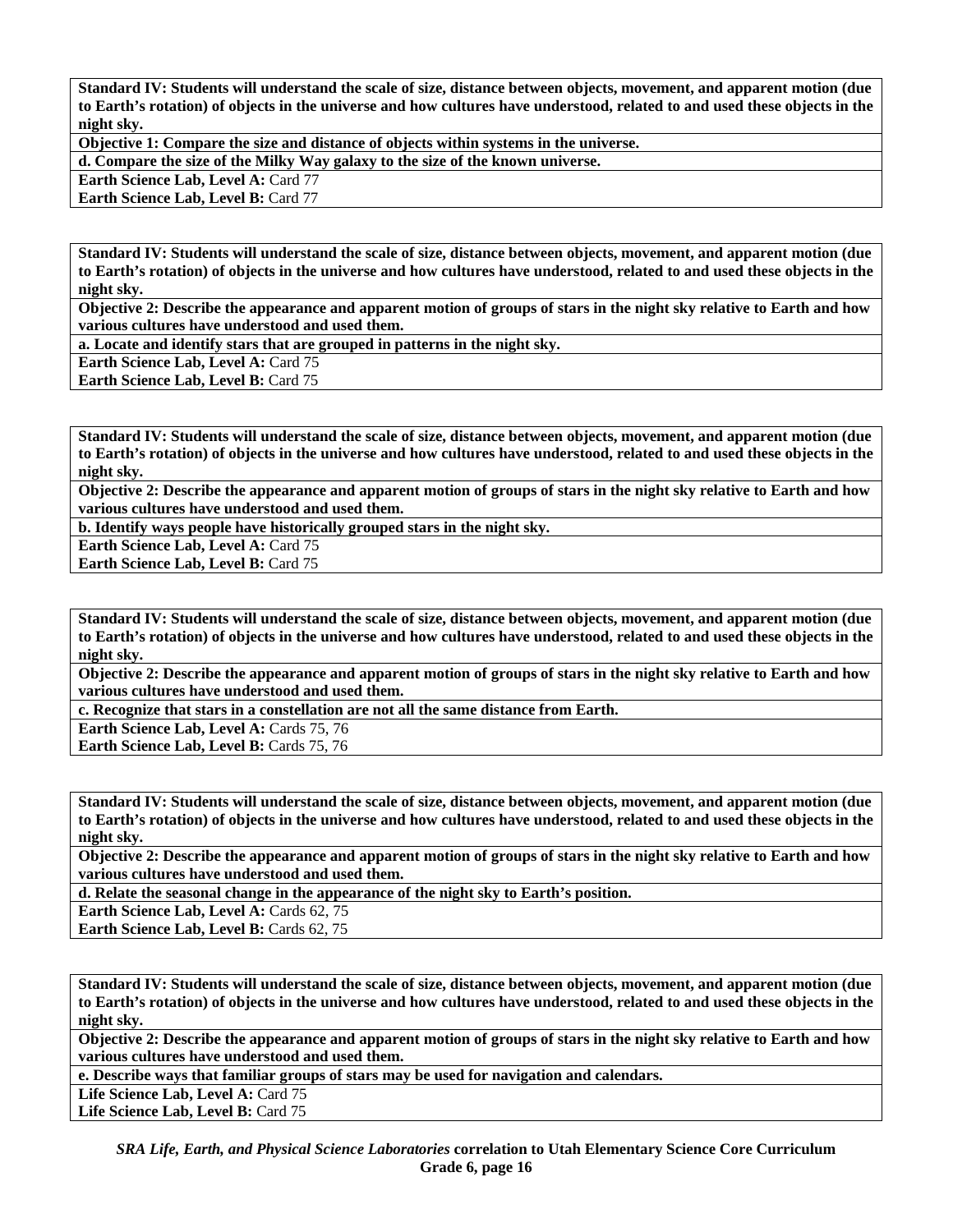**Standard V: Students will understand that microorganisms range from simple to complex, are found almost everywhere, and are both helpful and harmful.** 

**Objective 1: Observe and summarize information about microorganisms.** 

**a. Examine and illustrate size, shape, and structure or organisms found in an environment such as pond water.** 

**Life Science Lab, Level A: Cards 12, 14, 15** 

**Life Science Lab, Level B: Cards 12, 14, 15** 

**Standard V: Students will understand that microorganisms range from simple to complex, are found almost everywhere, and are both helpful and harmful.** 

**Objective 1: Observe and summarize information about microorganisms.** 

**b. Compare characteristics common in observed organisms (e.g., color, movement, appendages, shape) and infer their function (e.g., green color found in organisms that are producers, appendages help movement).** 

Life Science Lab, Level A: Cards 11, 12, 13, 14, 15, 16, 17, 18, 19, 20, 21, 22, 25, 27, 28, 29, 30, 31, 32, 33, 34, 35, 36, 37, 38, 39, 40

Life Science Lab, Level B: Cards 11, 12, 13, 14, 15, 16, 17, 18, 19, 20, 21, 22, 25, 27, 28, 29, 30, 31, 32, 33, 34, 35, 36, 37, 38, 39, 40

**Life Science Lab Teacher's Handbook:** Hands-On Activity 2, *Culturing Bacteria,* pages 81-83; Hands-On Activity 3, *Investigating Arthropods,* pages 85-87

**Standard V: Students will understand that microorganisms range from simple to complex, are found almost everywhere, and are both helpful and harmful.** 

**Objective 1: Observe and summarize information about microorganisms.** 

**c. Research and report on a microorganism's requirements (i.e., food, water, air, waste disposal, temperature o environment, reproduction).** 

**Life Science Lab, Level A:** Cards 1, 9, 11, 12, 13, 14, 15

**Life Science Lab, Level B:** Cards 1, 9, 11, 12, 13, 14, 15

**Life Science Lab Teacher's Handbook:** Hands-On Activity 2, *Culturing Bacteria,* pages 81-83

**Standard V: Students will understand that microorganisms range from simple to complex, are found almost everywhere, and are both helpful and harmful.** 

**Objective 2: Demonstrate the skills needed to plan and conduct an experiment to determine a microorganism's requirements in a specific environment.** 

**a. Formulate a question about microorganisms that can be answered with a student experiment.** 

**Life Science Lab Teacher's Handbook:** Hands-On Activity 2, *Culturing Bacteria,* pages 81-83

**Standard V: Students will understand that microorganisms range from simple to complex, are found almost everywhere, and are both helpful and harmful.** 

**Objective 2: Demonstrate the skills needed to plan and conduct an experiment to determine a microorganism's requirements in a specific environment.** 

**b. Develop a hypothesis for a question about microorganisms based on observations and prior knowledge.** 

**Life Science Lab Teacher's Handbook:** Hands-On Activity 2, *Culturing Bacteria,* pages 81-83

**Standard V: Students will understand that microorganisms range from simple to complex, are found almost everywhere, and are both helpful and harmful.** 

**Objective 2: Demonstrate the skills needed to plan and conduct an experiment to determine a microorganism's requirements in a specific environment.** 

**c. Plan and carry out an investigation on microorganisms.** 

**Life Science Lab Teacher's Handbook:** Hands-On Activity 2, *Culturing Bacteria,* pages 81-83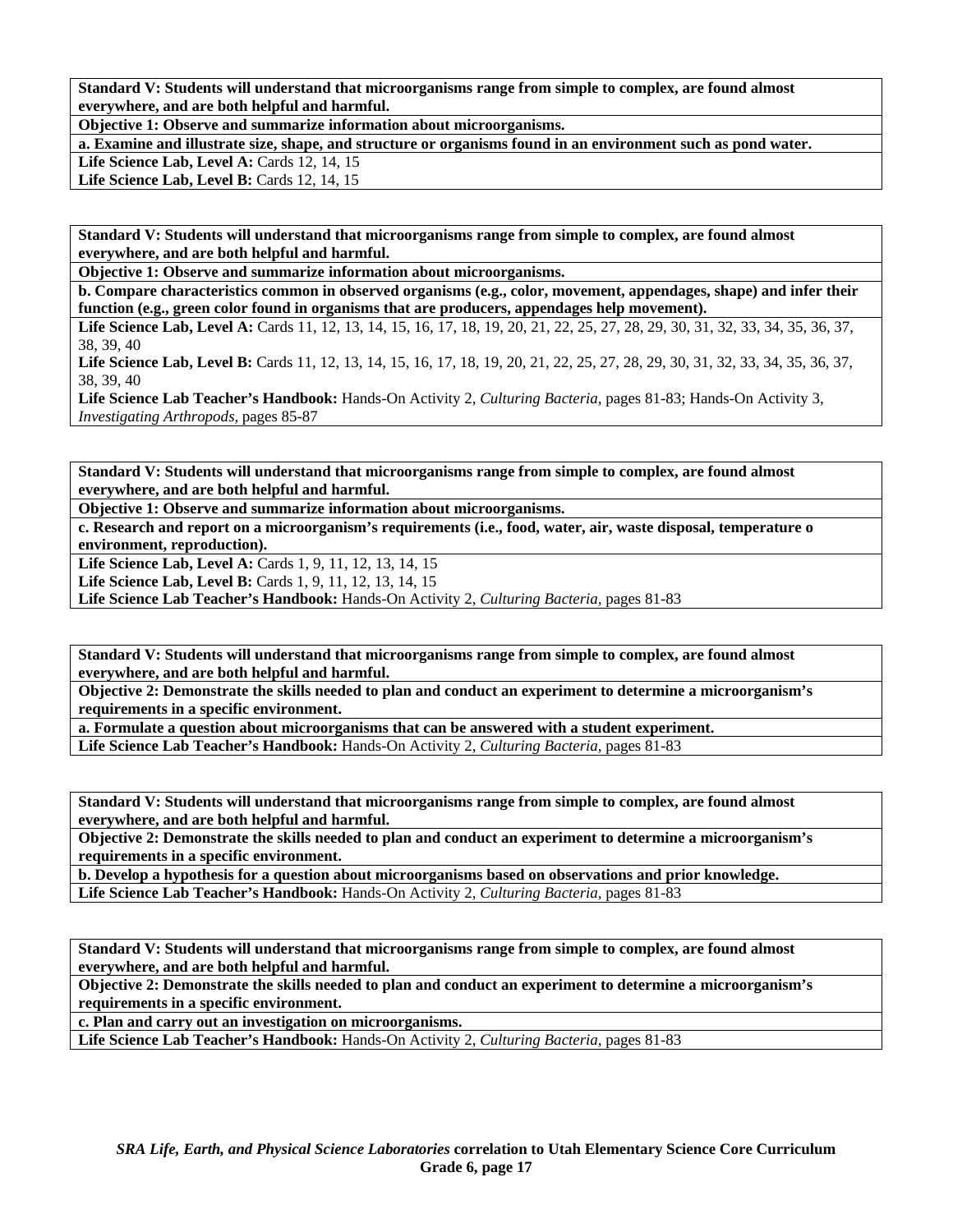**Standard V: Students will understand that microorganisms range from simple to complex, are found almost everywhere, and are both helpful and harmful.** 

**Objective 2: Demonstrate the skills needed to plan and conduct an experiment to determine a microorganism's requirements in a specific environment.** 

**d. Display results in an appropriate format (e.g., graphs, tables, diagrams).** 

**Life Science Lab Teacher's Handbook:** Hands-On Activity 2, *Culturing Bacteria,* pages 81-83

**Standard V: Students will understand that microorganisms range from simple to complex, are found almost everywhere, and are both helpful and harmful.** 

**Objective 2: Demonstrate the skills needed to plan and conduct an experiment to determine a microorganism's requirements in a specific environment.** 

**e. Prepare a written summary or conclusion to describe the results in terms of the hypothesis for the investigation on microorganisms.** 

**Life Science Lab Teacher's Handbook:** Hands-On Activity 2, *Culturing Bacteria,* pages 81-83

**Standard V: Students will understand that microorganisms range from simple to complex, are found almost everywhere, and are both helpful and harmful.** 

**Objective 3: Identify positive and negative effects of microorganisms and how science has developed positive uses for some microorganisms and overcome the negative effects of others.** 

**a. Describe in writing how microorganisms serve as decomposers in the environment.** 

**Life Science Lab, Level A: Cards 12, 13, 76** 

**Life Science Lab, Level B: Cards 12, 13, 76** 

**Standard V: Students will understand that microorganisms range from simple to complex, are found almost everywhere, and are both helpful and harmful.** 

**Objective 3: Identify positive and negative effects of microorganisms and how science has developed positive uses for some microorganisms and overcome the negative effects of others.** 

**b. Identify how microorganisms are used as food or in the production of food (e.g., yeast helps bread rise, fungi flavor cheese, algae is used in ice cream, bacteria are used to make cheese and yogurt).** 

Life Science Lab, Level A: Card 13 Life Science Lab, Level B: Card 13

**Standard V: Students will understand that microorganisms range from simple to complex, are found almost everywhere, and are both helpful and harmful.** 

**Objective 3: Identify positive and negative effects of microorganisms and how science has developed positive uses for some microorganisms and overcome the negative effects of others.** 

**c. Identify helpful uses of microorganisms (e.g., clean up oil spills, purify water, digest food in digestive tract, antibiotics) and the role of science in the development of understanding that led to positive uses (i.e., Pasteur established the existence, growth, and control of bacteria; Fleming isolated and developed penicillin).** 

**Life Science Lab, Level A: Cards 13, 49, 50** 

**Life Science Lab, Level B:** Cards 13, 49, 50

**Standard V: Students will understand that microorganisms range from simple to complex, are found almost everywhere, and are both helpful and harmful.** 

**Objective 3: Identify positive and negative effects of microorganisms and how science has developed positive uses for some microorganisms and overcome the negative effects of others.** 

**d. Relate several diseases caused by microorganisms to the organism causing the disease (e.g., athlete' foot-fungi, streptococcus throat-bacteria, giardia-protazoa).** 

**Life Science Lab, Level A: Cards 12, 14, 15, 49** 

Life Science Lab, Level B: Cards 12, 14, 15, 49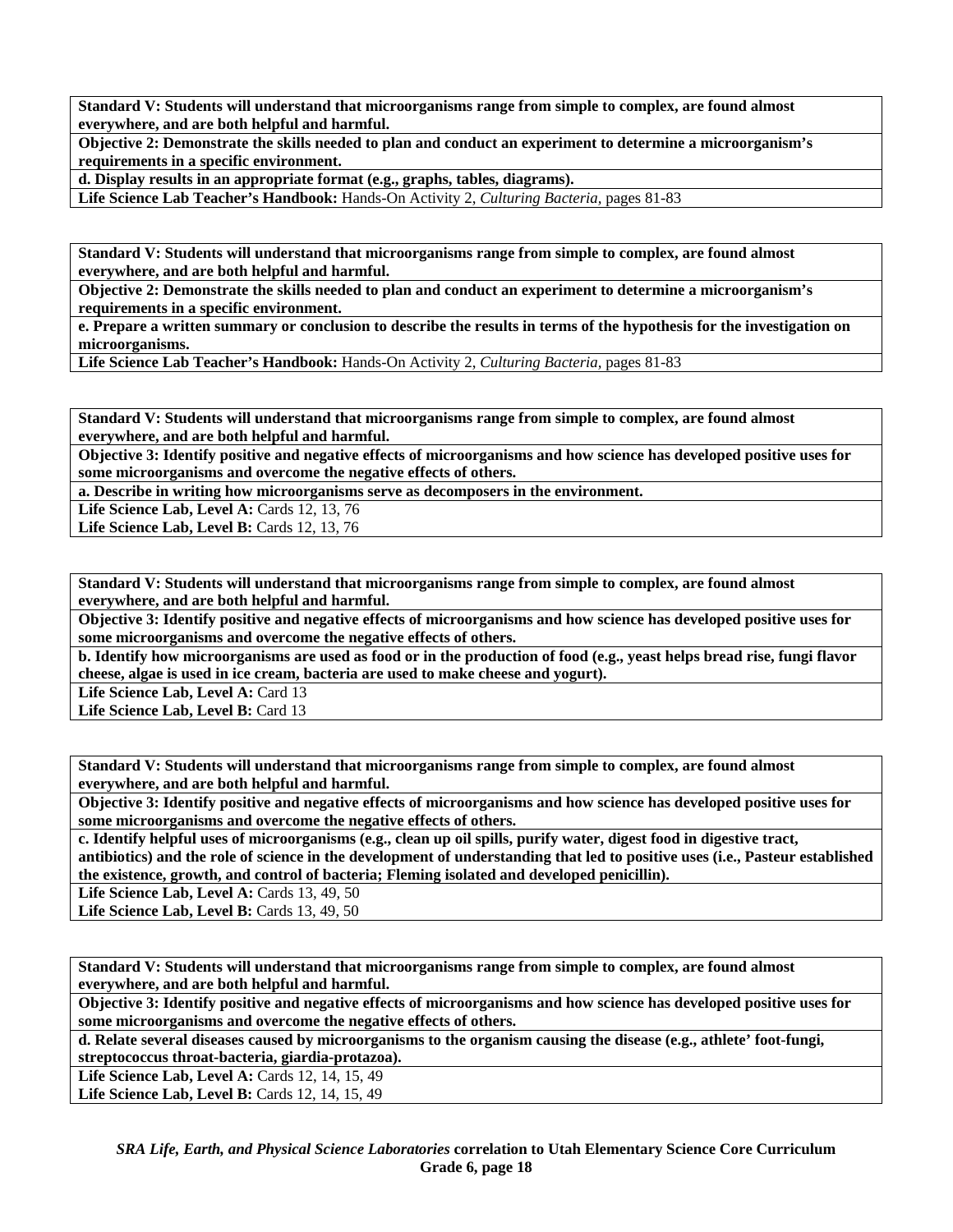**Standard V: Students will understand that microorganisms range from simple to complex, are found almost everywhere, and are both helpful and harmful.** 

**Objective 3: Identify positive and negative effects of microorganisms and how science has developed positive uses for some microorganisms and overcome the negative effects of others.** 

**e. Observe and report on microorganisms' harmful effects on food (e.g., causes fruits and vegetables to rot, destroys food bearing plants, makes milk sour).** 

**Life Science Lab, Level A: Cards 12, 14, 15** 

**Life Science Lab, Level B: Cards 12, 14, 15** 

**Standard VI: Students will understand properties and behavior of heat, light, and sound. Objective 1: Investigate the movement of heat between objects by conduction, convection, and radiation. a. Compare materials that conduct heat to materials that insulate the transfer of heat energy.** 

Physical Science Lab, Level A: Cards 42, 43

**Physical Science Lab, Level B: Cards 42, 43** 

| Standard VI: Students will understand properties and behavior of heat, light, and sound.                |
|---------------------------------------------------------------------------------------------------------|
| Objective 1: Investigate the movement of heat between objects by conduction, convection, and radiation. |
| b. Describe the movement of heat from warmer objects to cooler objects by conduction and convection.    |
| Earth Science Lab, Level A: Card 38                                                                     |
| <b>Earth Science Lab, Level B: Card 38</b>                                                              |
|                                                                                                         |
| <b>Physical Science Lab, Level A: Cards 42, 43</b>                                                      |
| Physical Science Lab, Level B: Cards 42, 43                                                             |

**Standard VI: Students will understand properties and behavior of heat, light, and sound.** 

**Objective 1: Investigate the movement of heat between objects by conduction, convection, and radiation.** 

**c. Describe the movement of heat across space from the sun to earth by radiation.** 

**Earth Science Lab, Level A: Card 67 Earth Science Lab, Level B: Card 67** 

**Physical Science Lab, Level A: Cards 43, 44, 46, 83 Physical Science Lab, Level B: Cards 43, 44, 46, 83** 

**Standard VI: Students will understand properties and behavior of heat, light, and sound. Objective 1: Investigate the movement of heat between objects by conduction, convection, and radiation. d. Observe and describe, with the use of models, heat energy being transferred through a fluid medium (liquid and/or gas) by convection currents.**  Physical Science Lab, Level A: Cards 42, 43, 44 **Physical Science Lab, Level B: Cards 42, 43, 44** 

**Standard VI: Students will understand properties and behavior of heat, light, and sound. Objective 1: Investigate the movement of heat between objects by conduction, convection, and radiation. e. Design and conduct an investigation on the movement of heat energy.** 

Physical Science Lab, Level A: Cards 42, 43, 44

Physical Science Lab, Level B: Cards 42, 43, 44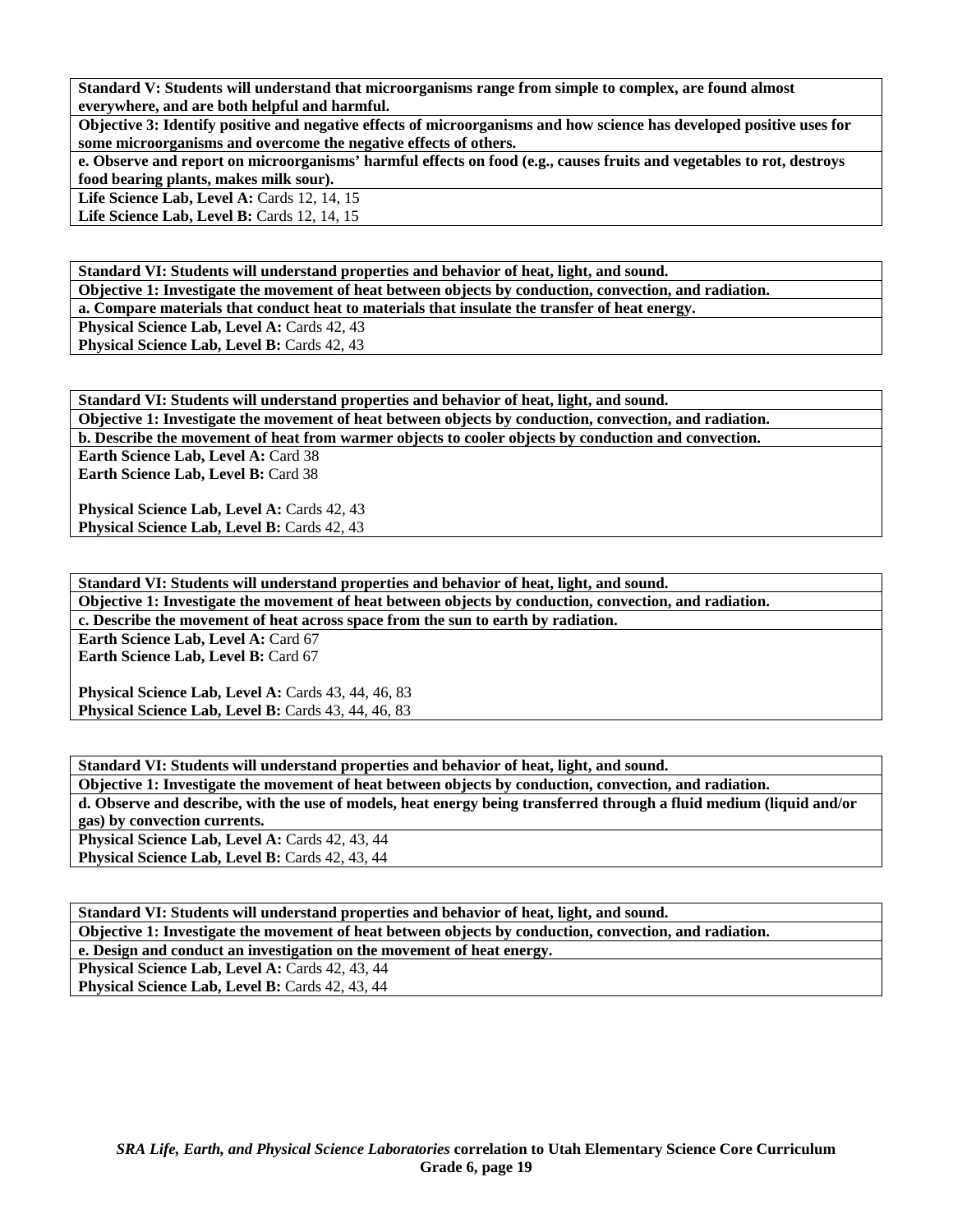**Standard VI: Students will understand properties and behavior of heat, light, and sound. Objective 2: Describe how light can be produced, reflected, refracted, and separated into visible light of various colors. a. Compare light from various sources (e.g., intensity, direction, color). Physical Science Lab, Level A: Cards 82, 83, 84, 85** Physical Science Lab, Level B: Cards 82, 83, 84, 85

**Standard VI: Students will understand properties and behavior of heat, light, and sound. Objective 2: Describe how light can be produced, reflected, refracted, and separated into visible light of various colors. b. Compare the reflection of light from various surfaces (e.g., loss of light, angle of reflection, reflected color).**  Physical Science Lab, Level A: Cards 85, 86 **Physical Science Lab, Level B: Cards 85, 86** 

**Standard VI: Students will understand properties and behavior of heat, light, and sound. Objective 2: Describe how light can be produced, reflected, refracted, and separated into visible light of various colors. c. Investigate and describe the refraction of light passing through various materials (e.g., prisms, water).**  Physical Science Lab, Level A: Cards 85, 87 **Physical Science Lab, Level B: Cards 85, 87** 

**Standard VI: Students will understand properties and behavior of heat, light, and sound. Objective 2: Describe how light can be produced, reflected, refracted, and separated into visible light of various colors. d. Predict and test the behavior of light interacting with various fluids (e.g., light transmission through fluids, refraction of light).** 

**Physical Science Lab, Level A: Cards 85, 87** Physical Science Lab, Level B: Cards 85, 87

**Standard VI: Students will understand properties and behavior of heat, light, and sound. Objective 2: Describe how light can be produced, reflected, refracted, and separated into visible light of various colors. e. Predict and test the appearance of various materials when light of different colors is shone on the material. Physical Science Lab, Level A: Card 85 Physical Science Lab, Level B: Card 85** 

**Standard VI: Students will understand properties and behavior of heat, light, and sound. Objective 3: Describe the production of sound in terms of vibration of objects that create vibrations in other materials. a. Describe how sound is made from vibration and moves in all directions from the source in waves. Physical Science Lab, Level A: Cards 77, 78, 79, 80 Physical Science Lab, Level B:** Cards 77, 78, 79, 80

**Physical Science Lab Teacher's Handbook:** Hands-On Activity 6, *Making Sound,* pages 97-99

**Standard VI: Students will understand properties and behavior of heat, light, and sound. Objective 3: Describe the production of sound in terms of vibration of objects that create vibrations in other materials.** 

**b. Explain the relationship of the size and shape of a vibrating object to the pitch of the sound produced.** 

Physical Science Lab, Level A: Cards 79, 80

**Physical Science Lab, Level B: Cards 79, 80** 

**Physical Science Lab Teacher's Handbook:** Hands-On Activity 6, *Making Sound,* pages 97-99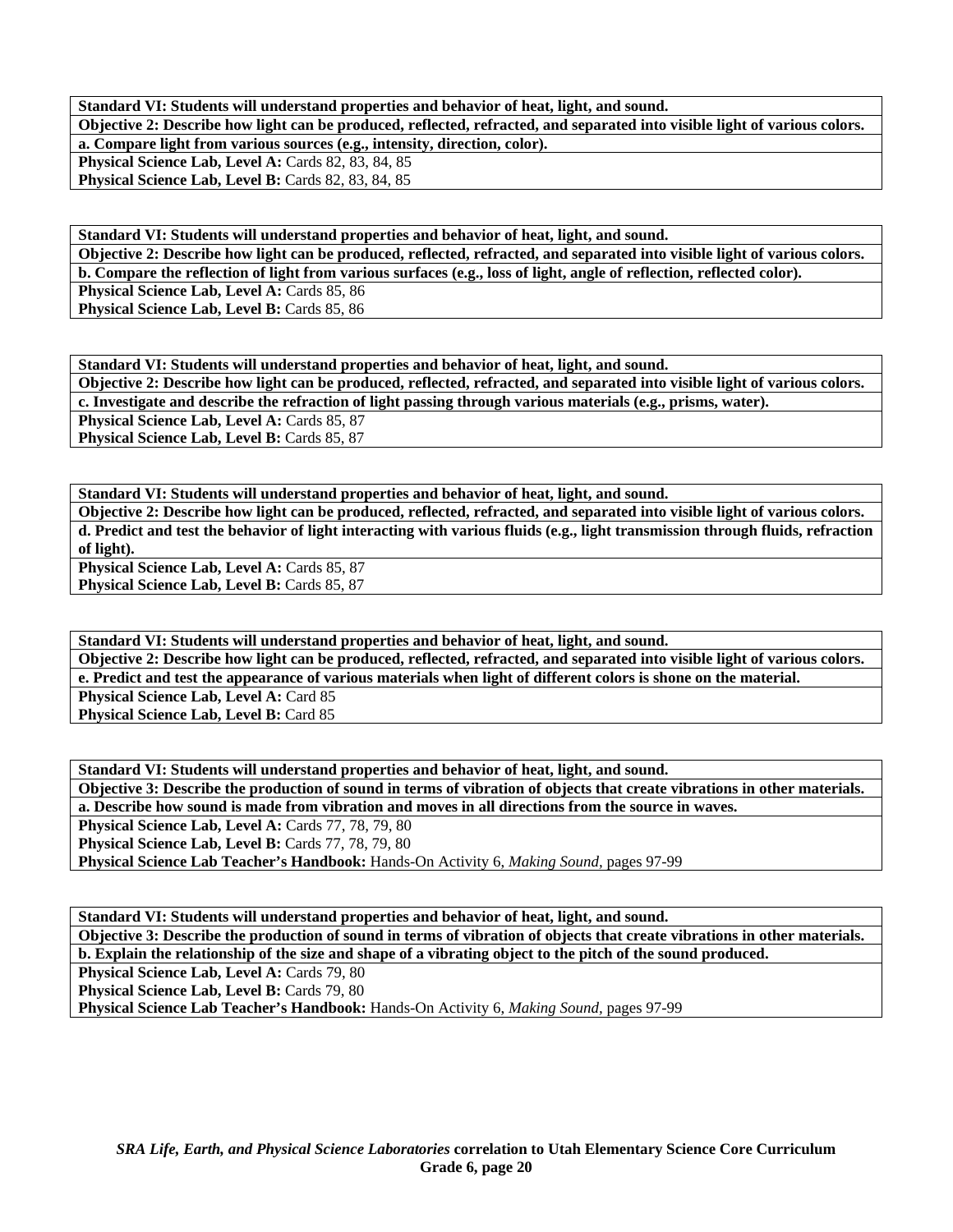**Standard VI: Students will understand properties and behavior of heat, light, and sound. Objective 3: Describe the production of sound in terms of vibration of objects that create vibrations in other materials. c. Relate the volume of a sound to the amount of energy used to create the vibration of the object producing the sound.**  Physical Science Lab, Level A: Cards 78, 79, 80 Physical Science Lab, Level B: Cards 78, 79, 80 **Physical Science Lab Teacher's Handbook:** Hands-On Activity 6, *Making Sound,* pages 97-99

**Standard VI: Students will understand properties and behavior of heat, light, and sound.** 

**Objective 3: Describe the production of sound in terms of vibration of objects that create vibrations in other materials. d. Make a musical instrument and report how it produces sound.** 

Physical Science Lab, Level A: Cards 79, 80

Physical Science Lab, Level B: Cards 79, 80

**Physical Science Lab Teacher's Handbook:** Hands-On Activity 6, *Making Sound,* pages 97-99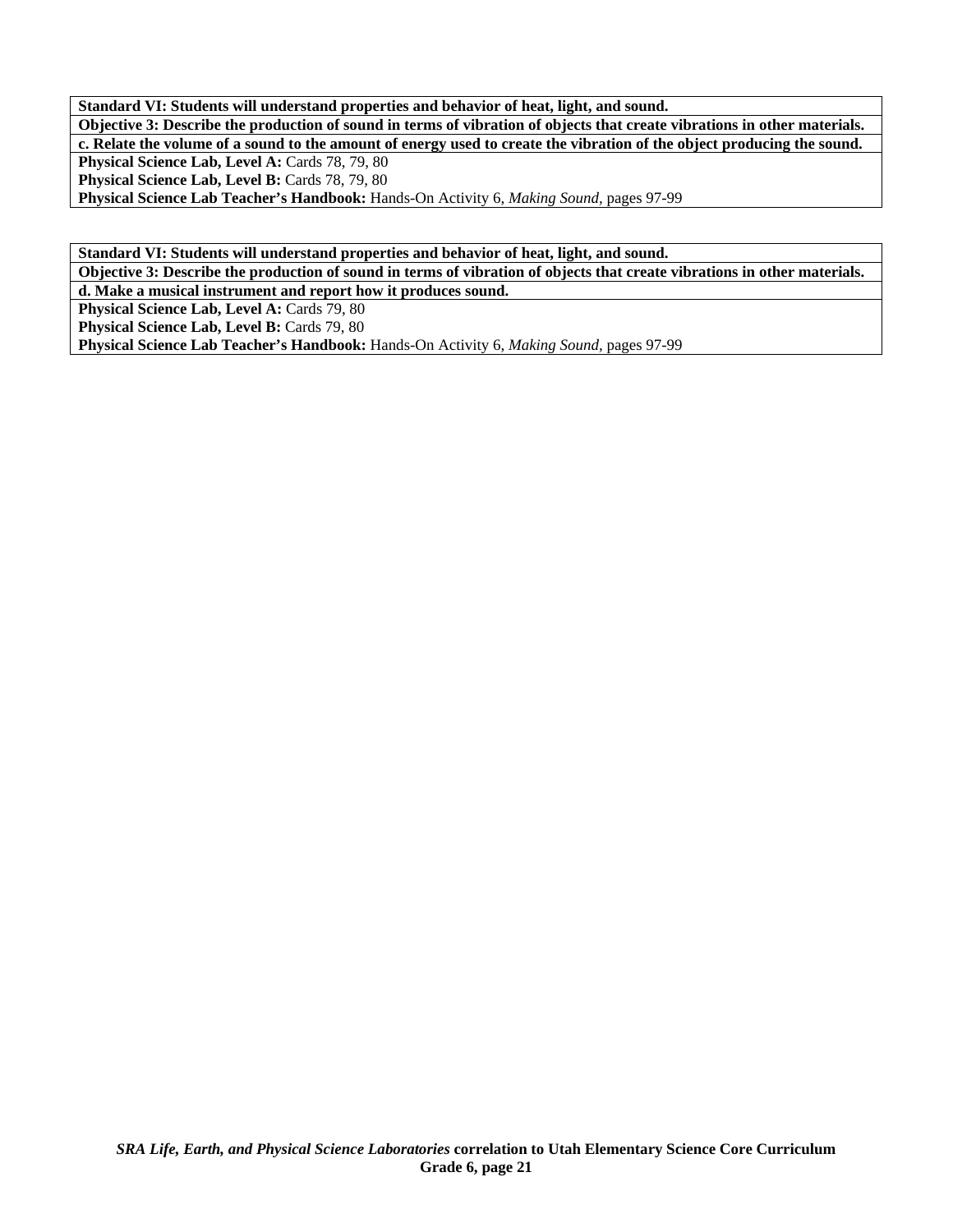# *SRA Life Earth, and Physical Science Laboratories*  **correlation to Utah Elementary Science Core Curriculum Grade 7**

*SRA Life, Earth, and Physical Science Laboratories* provide core science content in an alternate reading format. Each *SRA Science Lab* contains 180 Science Cards covering key science concepts and vocabulary. Each lab covers 90 different science topics presented at two different reading levels to meet varied student abilities. The *Teacher's Handbook* includes hands-on inquiry activities as well as vocabulary building exercises. The *Classroom Resource CD-ROM* includes Writing Strategies in Science along with tests and vocabulary games.

### **1. Use Science Process and Thinking Skills**

**a. Observe objects and events for patterns and record both qualitative and quantitative information.** 

**Life Science Lab Teacher's Handbook:** Hands-On Activity 1, *Examining Cells,* pages 77-79; Hands-On Activity 2, *Culturing Bacteria,* pages 81-83; Hands-On Activity 3, *Investigating Arthropods,* pages 85-87; Hands-On Activity 4, *Your Cardiovascular System,* pages 89-91; Hands-On Activity 5, *Making Fossils,* pages 93-95; Hands-On Activity 6, *How Much Does Energy Cost?,* pages 97-99; Hands-On Activity 7, *The Effects of Acid Rain,* pages 101-103

**Earth Science Lab Teacher's Handbook:** Hands-On Activity 1, *Identifying Minerals with the Mohs Scale,* pages 73-75; Hands-On Activity 2, *Plate Boundaries in Action,* pages 77-79; Hands-On Activity 3, *Interpreting a Topographic Map,* pages 81-83; Hands-On Activity 4, *Using Sound Waves,* pages 85-87; Hands-On Activity 5, *What is in the Air?,* pages 89-91; Hands-On Activity 6, *Modeling a Tornado,* pages 93-95; Hands-On Activity 7, *Sizes in the Solar System,* pages 97-99; Hands-On Activity 8, *Temperature, Salinity, and Water Density,* pages 101-103

**Physical Science Lab Teacher's Handbook:** Hands-On Activity 1, *Measuring pH of Acids and Bases,* pages 77-79; Hands-On Activity 2, *Chemical Reaction Rates,* pages 81-83; Hands-On Activity 3, *Energy Conversion,* pages 85-87; Hands-On Activity 4, *Reducing Friction,* pages 89-91; Hands-On Activity 5, *Making a Potato Battery,* pages 93-95; Hands-On Activity 6, *Making Sound,* pages 97-99

### **1. Use Science Process and Thinking Skills**

**b. Sort and sequence data according to a given criteria.** 

**Life Science Lab Teacher's Handbook:** Hands-On Activity 3, *Investigating Arthropods,* pages 85-87; Hands-On Activity 4, *Your Cardiovascular System,* pages 89-91; Hands-On Activity 5, *Making Fossils,* pages 93-95; Hands-On Activity 6, *How Much Does Energy Cost?,* pages 97-99; Hands-On Activity 7, *The Effects of Acid Rain,* pages 101-103

**Earth Science Lab Teacher's Handbook:** Hands-On Activity 1, *Identifying Minerals with the Mohs Scale,* pages 73-75; Hands-On Activity 3, *Interpreting a Topographic Map,* pages 81-83; Hands-On Activity 5, *What is in the Air?,* pages 89-91; Hands-On Activity 7, *Sizes in the Solar System,* pages 97-99; Hands-On Activity 8, *Temperature, Salinity, and Water Density,* pages 101-103

**Physical Science Lab Teacher's Handbook:** Hands-On Activity 1, *Measuring pH of Acids and Bases,* pages 77-79; Hands-On Activity 2, *Chemical Reaction Rates,* pages 81-83; Hands-On Activity 3, *Energy Conversion,* pages 85-87; Hands-On Activity 4, *Reducing Friction,* pages 89-91; Hands-On Activity 6, *Making Sound,* pages 97-99

**Classroom Resource CD-ROM:** Writing Strategy 22, 24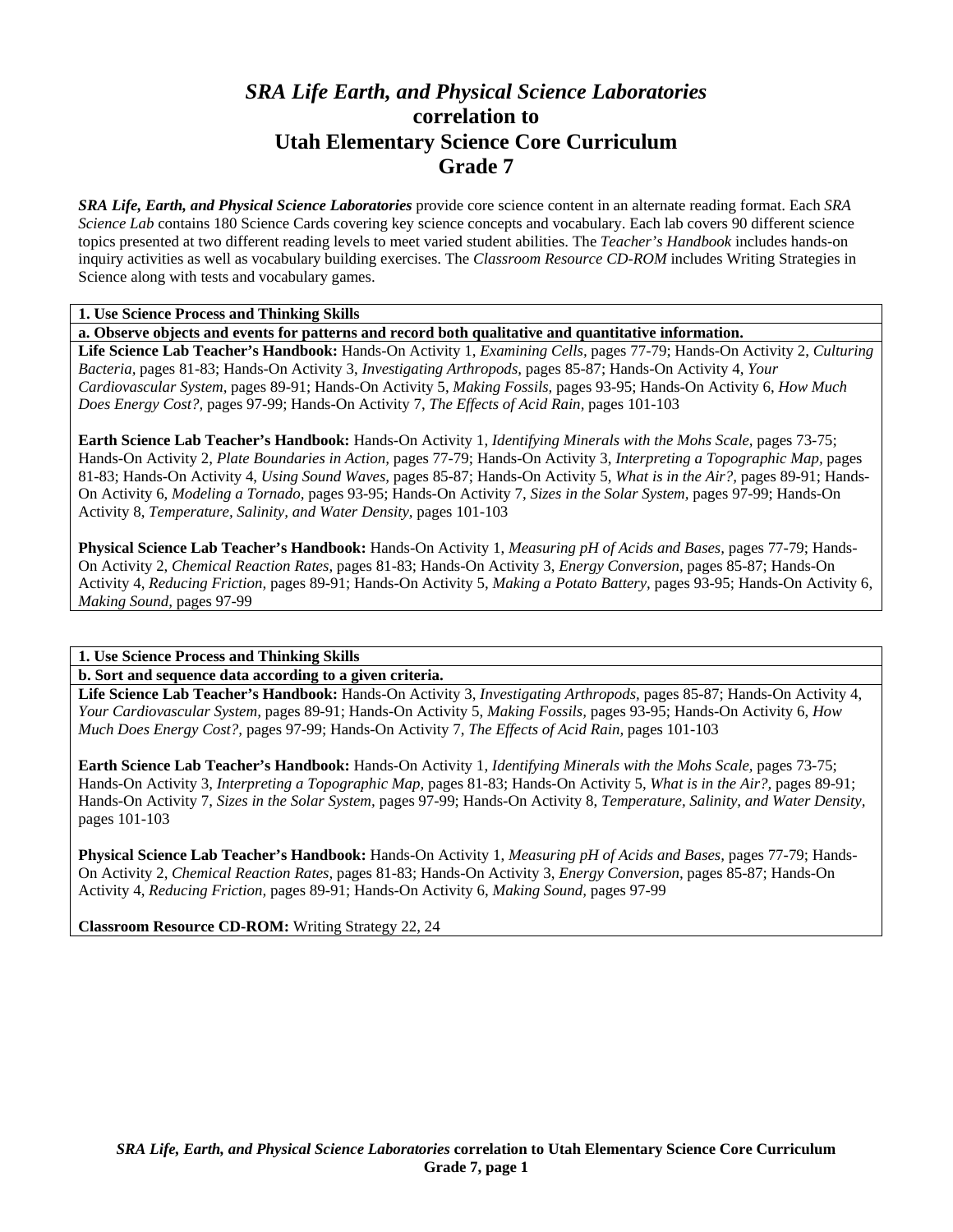**1. Use Science Process and Thinking Skills** 

**c. Develop and use categories to classify subjects studied.** 

Life Science Lab, Level A: Cards 2, 3, 11, 12, 13, 14, 15, 16, 17, 18, 19, 20, 21, 22, 25, 27, 28, 29, 30, 31, 32, 33, 34, 35, 36, 37, 38, 39, 40, 73, 74, 75

Life Science Lab, Level B: Cards 2, 3, 11, 12, 13, 14, 15, 16, 17, 18, 19, 20, 21, 22, 25, 27, 28, 29, 30, 31, 32, 33, 34, 35, 36, 37, 38, 39, 40, 73, 74, 75

**Life Science Lab Teacher's Handbook:** Hands-On Activity 3, *Investigating Arthropods,* pages 85-87

**Earth Science Lab, Level A: Cards 4, 5, 6, 7, 8, 48, 75** 

**Earth Science Lab, Level B:** Cards 4, 5, 6, 7, 8, 48, 75

**Earth Science Lab Teacher's Handbook:** Hands-On Activity 1, *Identifying Minerals with the Mohs Scale,* pages 73-75

**Physical Science Lab, Level A:** Cards 5, 10, 11, 12, 13, 14, 15, 16, 17, 18, 19, 20 **Physical Science Lab, Level B:** Cards 5, 10, 11, 12, 13, 14, 15, 16, 17, 18, 19, 20 **Physical Science Lab Teacher's Handbook:** Hands-On Activity 1, *Measuring pH of Acids and Bases,* pages 77-79

**1. Use Science Process and Thinking Skills** 

**d. Select the appropriate instrument; measure, calculate, and record in metric units, length, volume, temperature, and mass, to the accuracy of instruments used.** 

**Life Science Lab Teacher's Handbook:** Hands-On Activity 4, *Your Cardiovascular System,* pages 89-91; Hands-On Activity 7, *The Effects of Acid Rain,* pages 101-103

**Earth Science Lab Teacher's Handbook:** Hands-On Activity 1, *Identifying Minerals with the Mohs Scale,* pages 73-75; Hands-On Activity 3, *Interpreting a Topographic Map,* pages 81-83; Hands-On Activity 7, *Sizes in the Solar System,* pages 97- 99; Hands-On Activity 8, *Temperature, Salinity, and Water Density,* pages 101-103

**Physical Science Lab Teacher's Handbook:** Hands-On Activity 1, *Measuring pH of Acids and Bases,* pages 77-79; Hands-On Activity 2, *Chemical Reaction Rates,* pages 81-83; Hands-On Activity 3, *Energy Conversion,* pages 85-87; Hands-On Activity 4, *Reducing Friction,* pages 89-91; Hands-On Activity 6, *Making Sound,* pages 97-99

### **1. Use Science Process and Thinking Skills**

**e. When given a problem, plan and conduct experiments in which they:** 

- **Form research questions.**
- **Discuss possible outcomes of investigations.**
- **Identify variables.**
- **Plan procedures to control independent variable(s).**
- **Collect data on the dependent variable(s).**
- **Select appropriate format (e.g., graph, chart, diagram) to summarize data obtained.**
- **Analyze data and construct reasonable conclusions.**
- **Prepare written and oral reports of their investigations.**

**Life Science Lab Teacher's Handbook:** Hands-On Activity 1, *Examining Cells,* pages 77-79; Hands-On Activity 2, *Culturing Bacteria,* pages 81-83; Hands-On Activity 3, *Investigating Arthropods,* pages 85-87; Hands-On Activity 4, *Your Cardiovascular System,* pages 89-91; Hands-On Activity 5, *Making Fossils,* pages 93-95; Hands-On Activity 6, *How Much Does Energy Cost?,* pages 97-99; Hands-On Activity 7, *The Effects of Acid Rain,* pages 101-103

**Earth Science Lab Teacher's Handbook:** Hands-On Activity 1, *Identifying Minerals with the Mohs Scale,* pages 73-75; Hands-On Activity 2, *Plate Boundaries in Action,* pages 77-79; Hands-On Activity 3, *Interpreting a Topographic Map,* pages 81-83; Hands-On Activity 4, *Using Sound Waves,* pages 85-87; Hands-On Activity 5, *What is in the Air?,* pages 89-91; Hands-On Activity 6, *Modeling a Tornado,* pages 93-95; Hands-On Activity 7, *Sizes in the Solar System,* pages 97-99; Hands-On Activity 8, *Temperature, Salinity, and Water Density,* pages 101-103

**Physical Science Lab Teacher's Handbook:** Hands-On Activity 1, *Measuring pH of Acids and Bases,* pages 77-79; Hands-On Activity 2, *Chemical Reaction Rates,* pages 81-83; Hands-On Activity 3, *Energy Conversion,* pages 85-87; Hands-On Activity 4, *Reducing Friction,* pages 89-91; Hands-On Activity 5, *Making a Potato Battery,* pages 93-95; Hands-On Activity 6, *Making Sound,* pages 97-99

**Classroom Resource CD-ROM:** Writing Strategy 15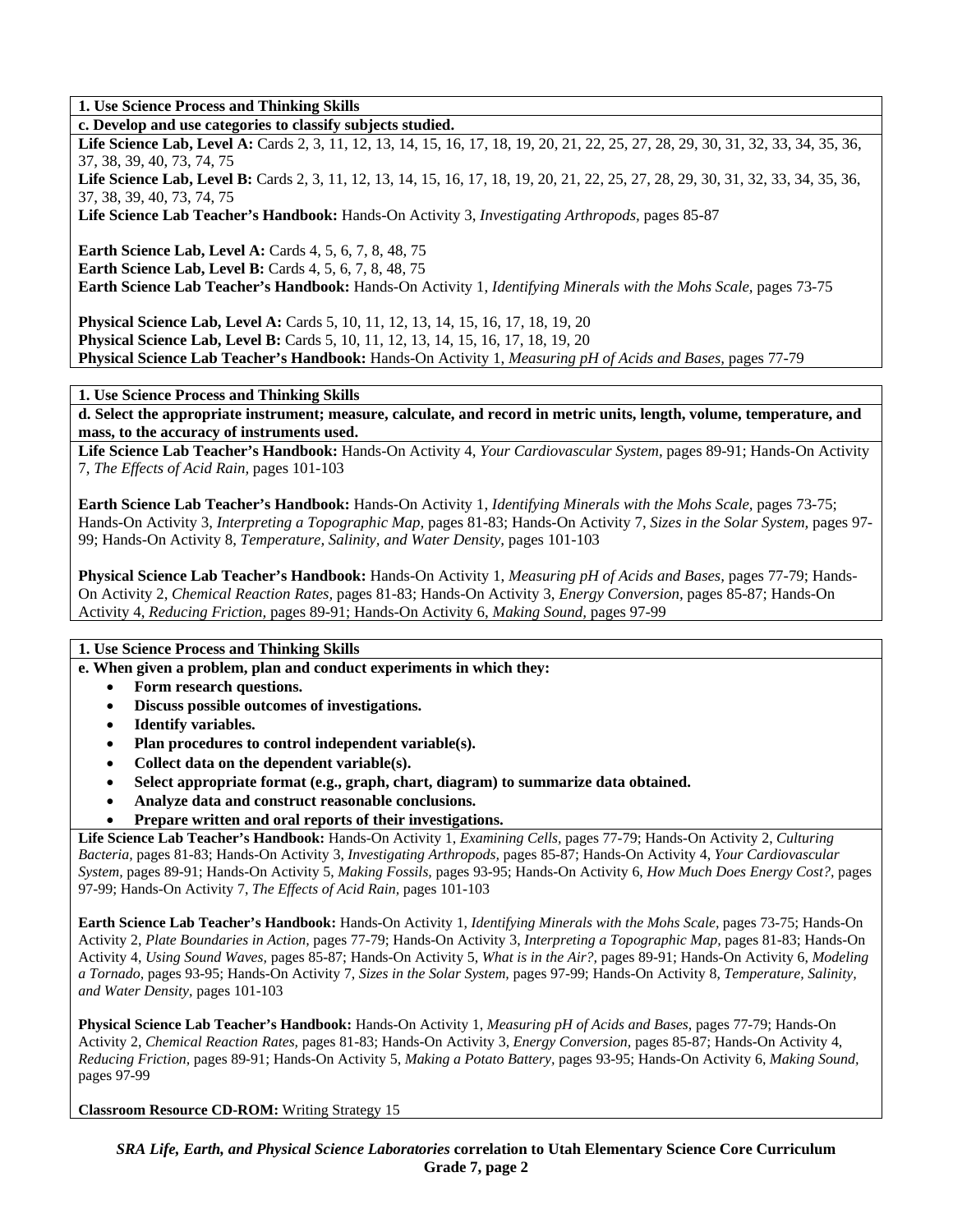**1. Use Science Process and Thinking Skills** 

**f. Distinguish between factual statements and inferences.** 

**Life Science Lab Teacher's Handbook:** Hands-On Activity 1, *Examining Cells,* pages 77-79; Hands-On Activity 2, *Culturing Bacteria,* pages 81-83; Hands-On Activity 3, *Investigating Arthropods,* pages 85-87; Hands-On Activity 4, *Your Cardiovascular System,* pages 89-91; Hands-On Activity 5, *Making Fossils,* pages 93-95; Hands-On Activity 6, *How Much Does Energy Cost?,* pages 97-99; Hands-On Activity 7, *The Effects of Acid Rain,* pages 101-103

**Earth Science Lab Teacher's Handbook:** Hands-On Activity 1, *Identifying Minerals with the Mohs Scale,* pages 73-75; Hands-On Activity 2, *Plate Boundaries in Action,* pages 77-79; Hands-On Activity 3, *Interpreting a Topographic Map,* pages 81-83; Hands-On Activity 4, *Using Sound Waves,* pages 85-87; Hands-On Activity 5, *What is in the Air?,* pages 89-91; Hands-On Activity 6, *Modeling a Tornado,* pages 93-95; Hands-On Activity 7, *Sizes in the Solar System,* pages 97-99; Hands-On Activity 8, *Temperature, Salinity, and Water Density,* pages 101-103

**Physical Science Lab Teacher's Handbook:** Hands-On Activity 1, *Measuring pH of Acids and Bases,* pages 77-79; Hands-On Activity 2, *Chemical Reaction Rates,* pages 81-83; Hands-On Activity 3, *Energy Conversion,* pages 85-87; Hands-On Activity 4, *Reducing Friction,* pages 89-91; Hands-On Activity 5, *Making a Potato Battery,* pages 93-95; Hands-On Activity 6, *Making Sound,* pages 97-99

**Classroom Resource CD-ROM:** Writing Strategy 17

**1. Use Science Process and Thinking Skills** 

**g. Use field guides or other keys to assist in the identification of subjects studied.** 

Life Science Lab, Level A: Cards 2, 3, 11, 12, 13, 14, 15, 16, 17, 18, 19, 20, 21, 22, 25, 27, 28, 29, 30, 31, 32, 33, 34, 35, 36, 37, 38, 39, 40, 73, 74, 75

Life Science Lab, Level B: Cards 2, 3, 11, 12, 13, 14, 15, 16, 17, 18, 19, 20, 21, 22, 25, 27, 28, 29, 30, 31, 32, 33, 34, 35, 36, 37, 38, 39, 40, 73, 74, 75

**Life Science Lab Teacher's Handbook:** Hands-On Activity 3, *Investigating Arthropods,* pages 85-87

**Earth Science Lab, Level A: Cards 4, 5, 6, 7, 8, 48, 75** 

**Earth Science Lab, Level B:** Cards 4, 5, 6, 7, 8, 48, 75

**Earth Science Lab Teacher's Handbook:** Hands-On Activity 1, *Identifying Minerals with the Mohs Scale,* pages 73-75

**Physical Science Lab, Level A:** Cards 5, 10, 11, 12, 13, 14, 15, 16, 17, 18, 19, 20 **Physical Science Lab, Level B:** Cards 5, 10, 11, 12, 13, 14, 15, 16, 17, 18, 19, 20 **Physical Science Lab Teacher's Handbook:** Hands-On Activity 1, *Measuring pH of Acids and Bases,* pages 77-79

**2. Manifest Scientific Attitudes and Interests** 

**a. Read and look at books and other science materials voluntarily.** 

This concept is not covered at this level.

**2. Manifest Scientific Attitudes and Interests** 

**b. Raise questions about objects, events, and processes tat can be answered through scientific investigation.** 

**Life Science Lab Teacher's Handbook:** Hands-On Activity 1, *Examining Cells,* pages 77-79; Hands-On Activity 2, *Culturing Bacteria,* pages 81-83; Hands-On Activity 3, *Investigating Arthropods,* pages 85-87; Hands-On Activity 4, *Your Cardiovascular System,* pages 89-91; Hands-On Activity 5, *Making Fossils,* pages 93-95; Hands-On Activity 6, *How Much Does Energy Cost?,* pages 97-99; Hands-On Activity 7, *The Effects of Acid Rain,* pages 101-103

**Earth Science Lab Teacher's Handbook:** Hands-On Activity 1, *Identifying Minerals with the Mohs Scale,* pages 73-75; Hands-On Activity 2, *Plate Boundaries in Action,* pages 77-79; Hands-On Activity 3, *Interpreting a Topographic Map,* pages 81-83; Hands-On Activity 4, *Using Sound Waves,* pages 85-87; Hands-On Activity 5, *What is in the Air?,* pages 89-91; Hands-On Activity 6, *Modeling a Tornado,* pages 93-95; Hands-On Activity 7, *Sizes in the Solar System,* pages 97-99; Hands-On Activity 8, *Temperature, Salinity, and Water Density,* pages 101-103

**Physical Science Lab Teacher's Handbook:** Hands-On Activity 1, *Measuring pH of Acids and Bases,* pages 77-79; Hands-On Activity 2, *Chemical Reaction Rates,* pages 81-83; Hands-On Activity 3, *Energy Conversion,* pages 85-87; Hands-On Activity 4, *Reducing Friction,* pages 89-91; Hands-On Activity 5, *Making a Potato Battery,* pages 93-95; Hands-On Activity 6, *Making Sound,* pages 97-99

**Classroom Resource CD-ROM:** Writing Strategy 15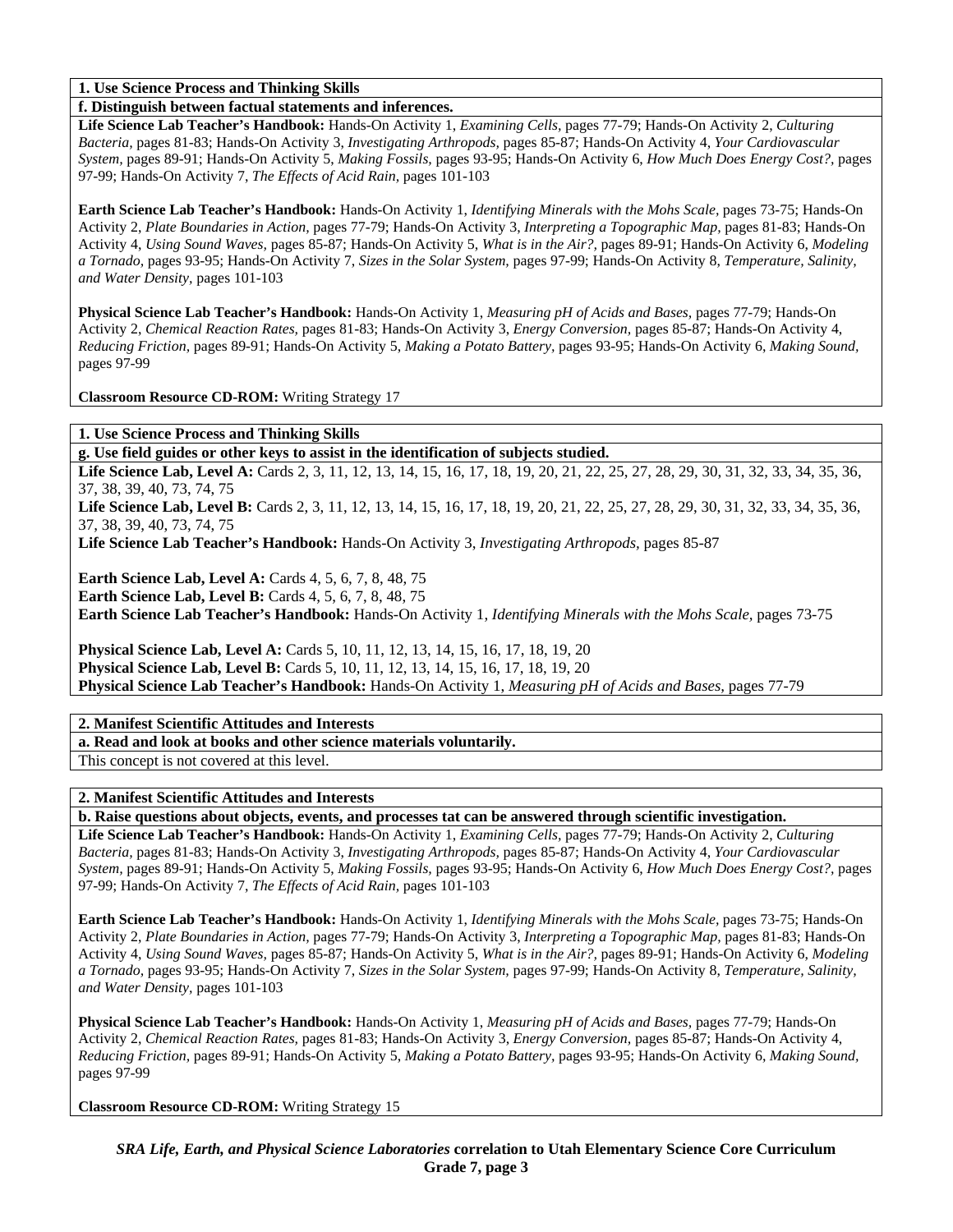### **2. Manifest Scientific Attitudes and Interests**

**c. Maintain an open and questioning mind toward ideas and alternative points of view.** 

**Life Science Lab Teacher's Handbook:** Hands-On Activity 1, *Examining Cells,* pages 77-79; Hands-On Activity 2, *Culturing Bacteria,* pages 81-83; Hands-On Activity 3, *Investigating Arthropods,* pages 85-87; Hands-On Activity 4, *Your Cardiovascular System,* pages 89-91; Hands-On Activity 5, *Making Fossils,* pages 93-95; Hands-On Activity 6, *How Much Does Energy Cost?,* pages 97-99; Hands-On Activity 7, *The Effects of Acid Rain,* pages 101-103

**Earth Science Lab Teacher's Handbook:** Hands-On Activity 1, *Identifying Minerals with the Mohs Scale,* pages 73-75; Hands-On Activity 2, *Plate Boundaries in Action,* pages 77-79; Hands-On Activity 3, *Interpreting a Topographic Map,* pages 81-83; Hands-On Activity 4, *Using Sound Waves,* pages 85-87; Hands-On Activity 5, *What is in the Air?,* pages 89-91; Hands-On Activity 6, *Modeling a Tornado,* pages 93-95; Hands-On Activity 7, *Sizes in the Solar System,* pages 97-99; Hands-On Activity 8, *Temperature, Salinity, and Water Density,* pages 101-103

**Physical Science Lab Teacher's Handbook:** Hands-On Activity 1, *Measuring pH of Acids and Bases,* pages 77-79; Hands-On Activity 2, *Chemical Reaction Rates,* pages 81-83; Hands-On Activity 3, *Energy Conversion,* pages 85-87; Hands-On Activity 4, *Reducing Friction,* pages 89-91; Hands-On Activity 5, *Making a Potato Battery,* pages 93-95; Hands-On Activity 6, *Making Sound,* pages 97-99

### **2. Manifest Scientific Attitudes and Interests**

### **d. Check reports of observations for accuracy.**

**Life Science Lab Teacher's Handbook:** Hands-On Activity 1, *Examining Cells,* pages 77-79; Hands-On Activity 2, *Culturing Bacteria,* pages 81-83; Hands-On Activity 3, *Investigating Arthropods,* pages 85-87; Hands-On Activity 4, *Your Cardiovascular System,* pages 89-91; Hands-On Activity 5, *Making Fossils,* pages 93-95; Hands-On Activity 6, *How Much Does Energy Cost?,* pages 97-99; Hands-On Activity 7, *The Effects of Acid Rain,* pages 101-103

**Earth Science Lab Teacher's Handbook:** Hands-On Activity 1, *Identifying Minerals with the Mohs Scale,* pages 73-75; Hands-On Activity 2, *Plate Boundaries in Action,* pages 77-79; Hands-On Activity 3, *Interpreting a Topographic Map,* pages 81-83; Hands-On Activity 4, *Using Sound Waves,* pages 85-87; Hands-On Activity 5, *What is in the Air?,* pages 89-91; Hands-On Activity 6, *Modeling a Tornado,* pages 93-95; Hands-On Activity 7, *Sizes in the Solar System,* pages 97-99; Hands-On Activity 8, *Temperature, Salinity, and Water Density,* pages 101-103

**Physical Science Lab Teacher's Handbook:** Hands-On Activity 1, *Measuring pH of Acids and Bases,* pages 77-79; Hands-On Activity 2, *Chemical Reaction Rates,* pages 81-83; Hands-On Activity 3, *Energy Conversion,* pages 85-87; Hands-On Activity 4, *Reducing Friction,* pages 89-91; Hands-On Activity 5, *Making a Potato Battery,* pages 93-95; Hands-On Activity 6, *Making Sound,* pages 97-99

### **2. Manifest Scientific Attitudes and Interests**

**e. Accept and use scientific evidence to help resolve ecological problems.** 

**Life Science Lab Teacher's Handbook:** Hands-On Activity 7, *The Effects of Acid Rain,* pages 101-103

**Earth Science Lab Teacher's Handbook:** Hands-On Activity 5, *What is in the Air?,* pages 89-91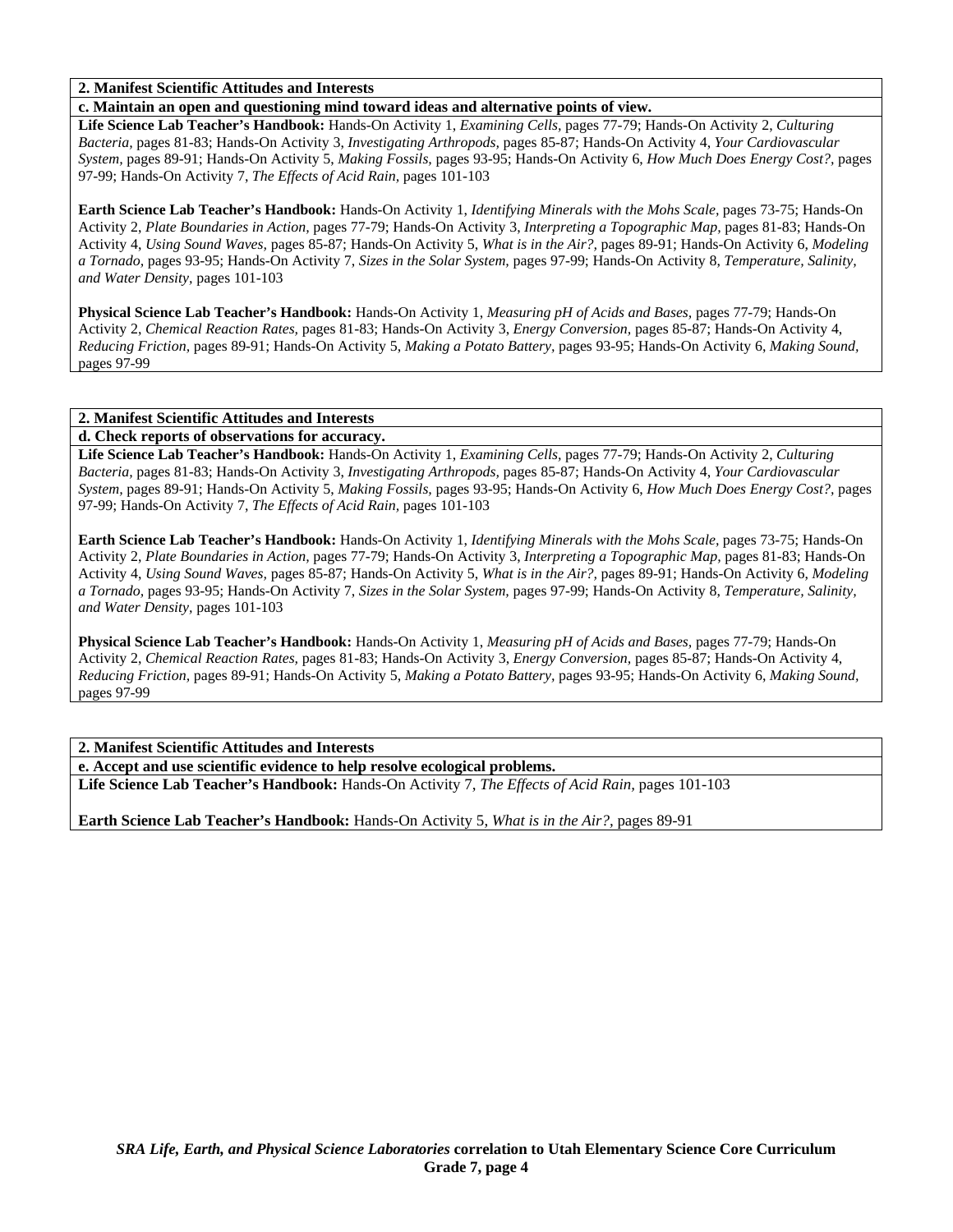### **3. Understand Science Concepts and Principles**

**a. Know and explain science information specified for the grade level.** 

Life Science Lab, Level A: Cards 1, 2, 3, 4, 5, 6, 7, 8, 9, 10, 11, 12, 13, 14, 15, 16, 17, 18, 19, 20, 21, 22, 23, 24, 25, 26, 27, 28, 29, 30, 31, 32, 33, 34, 35, 36, 37, 38, 39, 40, 41, 42, 43, 44, 45, 46, 47, 48, 49, 50, 51, 52, 53, 54, 55, 56, 57, 58, 59, 60, 61, 62, 63, 64, 65, 66, 67, 68, 69, 70, 71, 72, 73, 74, 75, 76, 77, 78, 79, 80, 81, 82, 83, 84, 85, 86, 87, 88, 89, 90 Life Science Lab, Level B: Cards 1, 2, 3, 4, 5, 6, 7, 8, 9, 10, 11, 12, 13, 14, 15, 16, 17, 18, 19, 20, 21, 22, 23, 24, 25, 26, 27, 28, 29, 30, 31, 32, 33, 34, 35, 36, 37, 38, 39, 40, 41, 42, 43, 44, 45, 46, 47, 48, 49, 50, 51, 52, 53, 54, 55, 56, 57, 58, 59, 60, 61, 62, 63, 64, 65, 66, 67, 68, 69, 70, 71, 72, 73, 74, 75, 76, 77, 78, 79, 80, 81, 82, 83, 84, 85, 86, 87, 88, 89, 90 **Life Science Lab Teacher's Handbook:** Hands-On Activity 1, *Examining Cells,* pages 77-79; Hands-On Activity 2, *Culturing Bacteria,* pages 81-83; Hands-On Activity 3, *Investigating Arthropods,* pages 85-87; Hands-On Activity 4, *Your Cardiovascular System,* pages 89-91; Hands-On Activity 5, *Making Fossils,* pages 93-95; Hands-On Activity 6, *How Much Does Energy Cost?,* pages 97-99; Hands-On Activity 7, *The Effects of Acid Rain,* pages 101-103

**Earth Science Lab, Level A:** Cards 1, 2, 3, 4, 5, 6, 7, 8, 9, 10, 11, 12, 13, 14, 15, 16, 17, 18, 19, 20, 21, 22, 23, 24, 25, 26, 27, 28, 29, 30, 31, 32, 33, 34, 35, 36, 37, 38, 39, 40, 41, 42, 43, 44, 45, 46, 47, 48, 49, 50, 51, 52, 53, 54, 55, 56, 57, 58, 59, 60, 61, 62, 63, 64, 65, 66, 67, 68, 69, 70, 71, 72, 73, 74, 75, 76, 77, 78, 79, 80, 81, 82, 83, 84, 85, 86, 87, 88, 89, 90 **Earth Science Lab, Level B:** Cards 1, 2, 3, 4, 5, 6, 7, 8, 9, 10, 11, 12, 13, 14, 15, 16, 17, 18, 19, 20, 21, 22, 23, 24, 25, 26, 27, 28, 29, 30, 31, 32, 33, 34, 35, 36, 37, 38, 39, 40, 41, 42, 43, 44, 45, 46, 47, 48, 49, 50, 51, 52, 53, 54, 55, 56, 57, 58, 59, 60, 61, 62, 63, 64, 65, 66, 67, 68, 69, 70, 71, 72, 73, 74, 75, 76, 77, 78, 79, 80, 81, 82, 83, 84, 85, 86, 87, 88, 89, 90 **Earth Science Lab Teacher's Handbook:** Hands-On Activity 1, *Identifying Minerals with the Mohs Scale,* pages 73-75; Hands-On Activity 2, *Plate Boundaries in Action,* pages 77-79; Hands-On Activity 3, *Interpreting a Topographic Map,* pages 81-83; Hands-On Activity 4, *Using Sound Waves,* pages 85-87; Hands-On Activity 5, *What is in the Air?,* pages 89-91; Hands-On Activity 6, *Modeling a Tornado,* pages 93-95; Hands-On Activity 7, *Sizes in the Solar System,* pages 97-99; Hands-On Activity 8, *Temperature, Salinity, and Water Density,* pages 101-103

**Physical Science Lab, Level A:** Cards 1, 2, 3, 4, 5, 6, 7, 8, 9, 10, 11, 12, 13, 14, 15, 16, 17, 18, 19, 20, 21, 22, 23, 24, 25, 26, 27, 28, 29, 30, 31, 32, 33, 34, 35, 36, 37, 38, 39, 40, 41, 42, 43, 44, 45, 46, 47, 48, 49, 50, 51, 52, 53, 54, 55, 56, 57, 58, 59, 60, 61, 62, 63, 64, 65, 66, 67, 68, 69, 70, 71, 72, 73, 74, 75, 76, 77, 78, 79, 80, 81, 82, 83, 84, 85, 86, 87, 88, 89, 90 **Physical Science Lab, Level B:** Cards 1, 2, 3, 4, 5, 6, 7, 8, 9, 10, 11, 12, 13, 14, 15, 16, 17, 18, 19, 20, 21, 22, 23, 24, 25, 26, 27, 28, 29, 30, 31, 32, 33, 34, 35, 36, 37, 38, 39, 40, 41, 42, 43, 44, 45, 46, 47, 48, 49, 50, 51, 52, 53, 54, 55, 56, 57, 58, 59, 60, 61, 62, 63, 64, 65, 66, 67, 68, 69, 70, 71, 72, 73, 74, 75, 76, 77, 78, 79, 80, 81, 82, 83, 84, 85, 86, 87, 88, 89, 90 **Physical Science Lab Teacher's Handbook:** Hands-On Activity 1, *Measuring pH of Acids and Bases,* pages 77-79; Hands-On Activity 2, *Chemical Reaction Rates,* pages 81-83; Hands-On Activity 3, *Energy Conversion,* pages 85-87; Hands-On Activity 4, *Reducing Friction,* pages 89-91; Hands-On Activity 5, *Making a Potato Battery,* pages 93-95; Hands-On Activity 6, *Making Sound,* pages 97-99

#### **3. Understand Science Concepts and Principles**

**b. Distinguish between examples and non-examples of concepts that have been taught.**  This concept is not covered at this level.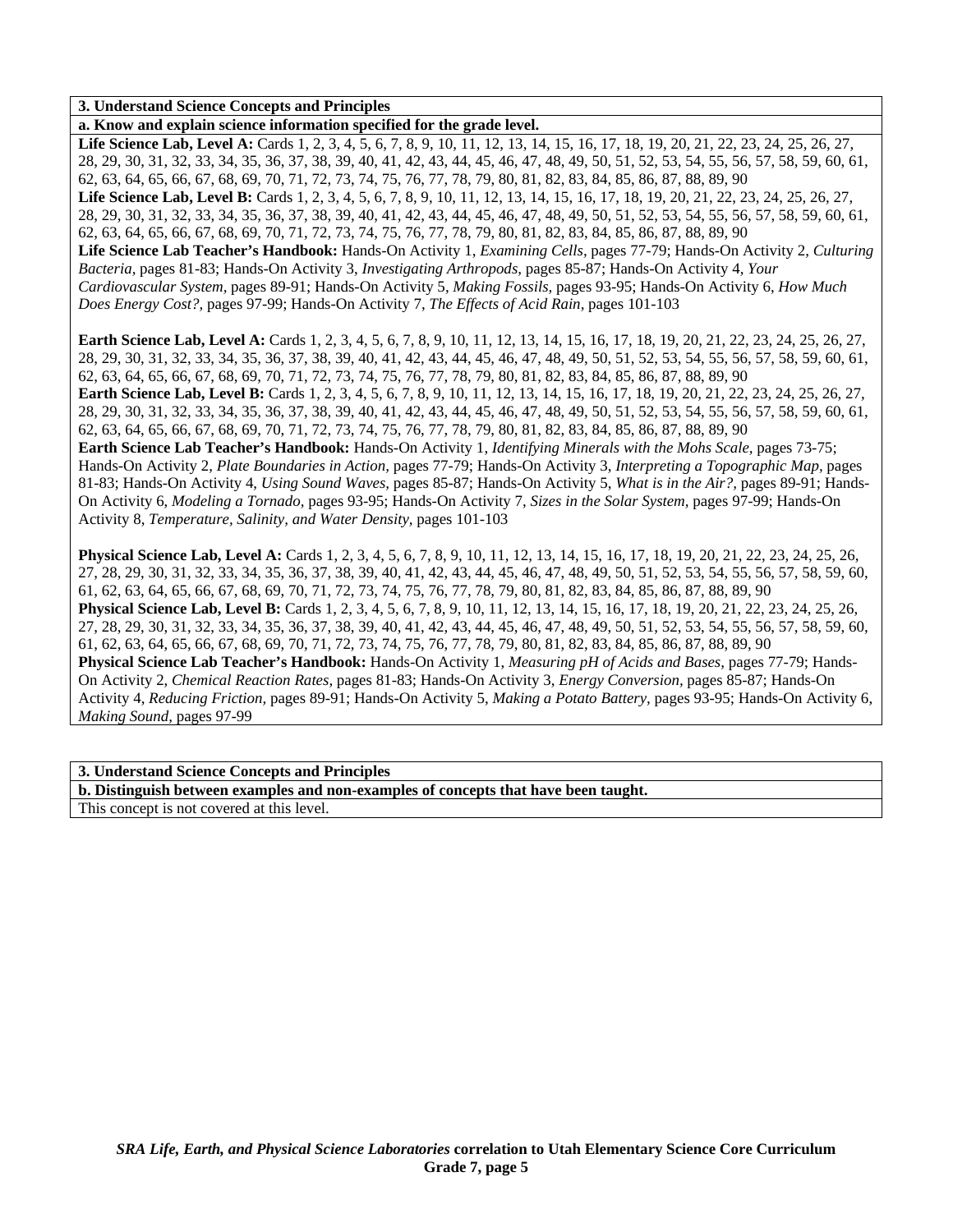### **3. Understand Science Concepts and Principles**

### **c. Compare concepts and principles based upon specific criteria.**

**Life Science Lab Teacher's Handbook:** Hands-On Activity 1, *Examining Cells,* pages 77-79; Hands-On Activity 2, *Culturing Bacteria,* pages 81-83; Hands-On Activity 3, *Investigating Arthropods,* pages 85-87; Hands-On Activity 4, *Your Cardiovascular System,* pages 89-91; Hands-On Activity 5, *Making Fossils,* pages 93-95; Hands-On Activity 6, *How Much Does Energy Cost?,* pages 97-99; Hands-On Activity 7, *The Effects of Acid Rain,* pages 101-103

**Earth Science Lab Teacher's Handbook:** Hands-On Activity 1, *Identifying Minerals with the Mohs Scale,* pages 73-75; Hands-On Activity 2, *Plate Boundaries in Action,* pages 77-79; Hands-On Activity 3, *Interpreting a Topographic Map,* pages 81-83; Hands-On Activity 4, *Using Sound Waves,* pages 85-87; Hands-On Activity 5, *What is in the Air?,* pages 89-91; Hands-On Activity 6, *Modeling a Tornado,* pages 93-95; Hands-On Activity 7, *Sizes in the Solar System,* pages 97-99; Hands-On Activity 8, *Temperature, Salinity, and Water Density,* pages 101-103

**Physical Science Lab Teacher's Handbook:** Hands-On Activity 1, *Measuring pH of Acids and Bases,* pages 77-79; Hands-On Activity 2, *Chemical Reaction Rates,* pages 81-83; Hands-On Activity 3, *Energy Conversion,* pages 85-87; Hands-On Activity 4, *Reducing Friction,* pages 89-91; Hands-On Activity 5, *Making a Potato Battery,* pages 93-95; Hands-On Activity 6, *Making Sound,* pages 97-99

### **3. Understand Science Concepts and Principles**

**d. Solve problems appropriate to grade level by applying science principles and procedures.** 

**Life Science Lab Teacher's Handbook:** Hands-On Activity 1, *Examining Cells,* pages 77-79; Hands-On Activity 2, *Culturing Bacteria,* pages 81-83; Hands-On Activity 3, *Investigating Arthropods,* pages 85-87; Hands-On Activity 4, *Your Cardiovascular System,* pages 89-91; Hands-On Activity 5, *Making Fossils,* pages 93-95; Hands-On Activity 6, *How Much Does Energy Cost?,* pages 97-99; Hands-On Activity 7, *The Effects of Acid Rain,* pages 101-103

**Earth Science Lab Teacher's Handbook:** Hands-On Activity 1, *Identifying Minerals with the Mohs Scale,* pages 73-75; Hands-On Activity 2, *Plate Boundaries in Action,* pages 77-79; Hands-On Activity 3, *Interpreting a Topographic Map,* pages 81-83; Hands-On Activity 4, *Using Sound Waves,* pages 85-87; Hands-On Activity 5, *What is in the Air?,* pages 89-91; Hands-On Activity 6, *Modeling a Tornado,* pages 93-95; Hands-On Activity 7, *Sizes in the Solar System,* pages 97-99; Hands-On Activity 8, *Temperature, Salinity, and Water Density,* pages 101-103

**Physical Science Lab Teacher's Handbook:** Hands-On Activity 1, *Measuring pH of Acids and Bases,* pages 77-79; Hands-On Activity 2, *Chemical Reaction Rates,* pages 81-83; Hands-On Activity 3, *Energy Conversion,* pages 85-87; Hands-On Activity 4, *Reducing Friction,* pages 89-91; Hands-On Activity 5, *Making a Potato Battery,* pages 93-95; Hands-On Activity 6, *Making Sound,* pages 97-99

# **4. Communicate Effectively Using Science Language ad Reasoning**

**a. Provide relevant data to support their inferences and conclusions.** 

**Life Science Lab Teacher's Handbook:** Hands-On Activity 1, *Examining Cells,* pages 77-79; Hands-On Activity 2, *Culturing Bacteria,* pages 81-83; Hands-On Activity 3, *Investigating Arthropods,* pages 85-87; Hands-On Activity 4, *Your Cardiovascular System,* pages 89-91; Hands-On Activity 5, *Making Fossils,* pages 93-95; Hands-On Activity 6, *How Much Does Energy Cost?,* pages 97-99; Hands-On Activity 7, *The Effects of Acid Rain,* pages 101-103

**Earth Science Lab Teacher's Handbook:** Hands-On Activity 1, *Identifying Minerals with the Mohs Scale,* pages 73-75; Hands-On Activity 2, *Plate Boundaries in Action,* pages 77-79; Hands-On Activity 3, *Interpreting a Topographic Map,* pages 81-83; Hands-On Activity 4, *Using Sound Waves,* pages 85-87; Hands-On Activity 5, *What is in the Air?,* pages 89-91; Hands-On Activity 6, *Modeling a Tornado,* pages 93-95; Hands-On Activity 7, *Sizes in the Solar System,* pages 97-99; Hands-On Activity 8, *Temperature, Salinity, and Water Density,* pages 101-103

**Physical Science Lab Teacher's Handbook:** Hands-On Activity 1, *Measuring pH of Acids and Bases,* pages 77-79; Hands-On Activity 2, *Chemical Reaction Rates,* pages 81-83; Hands-On Activity 3, *Energy Conversion,* pages 85-87; Hands-On Activity 4, *Reducing Friction,* pages 89-91; Hands-On Activity 5, *Making a Potato Battery,* pages 93-95; Hands-On Activity 6, *Making Sound,* pages 97-99

**Classroom Resource CD-ROM:** Writing Strategy 17, 18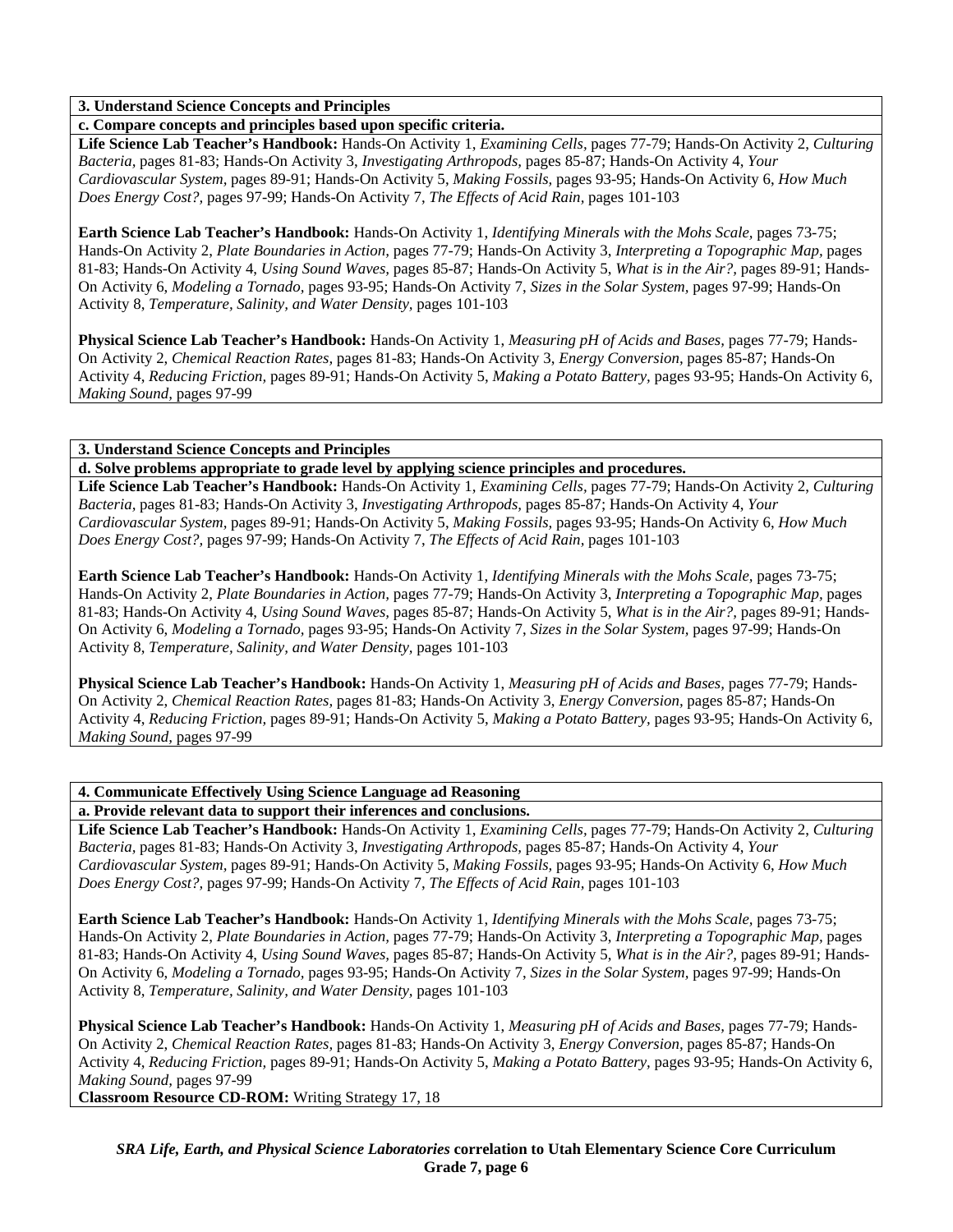# **4. Communicate Effectively Using Science Language ad Reasoning**

## **b. Use precise scientific language in oral and written communication.**

**Life Science Lab Teacher's Handbook:** Hands-On Activity 1, *Examining Cells,* pages 77-79; Hands-On Activity 2, *Culturing Bacteria,* pages 81-83; Hands-On Activity 3, *Investigating Arthropods,* pages 85-87; Hands-On Activity 4, *Your Cardiovascular System,* pages 89-91; Hands-On Activity 5, *Making Fossils,* pages 93-95; Hands-On Activity 6, *How Much Does Energy Cost?,* pages 97-99; Hands-On Activity 7, *The Effects of Acid Rain,* pages 101-103

**Earth Science Lab Teacher's Handbook:** Hands-On Activity 1, *Identifying Minerals with the Mohs Scale,* pages 73-75; Hands-On Activity 2, *Plate Boundaries in Action,* pages 77-79; Hands-On Activity 3, *Interpreting a Topographic Map,* pages 81-83; Hands-On Activity 4, *Using Sound Waves,* pages 85-87; Hands-On Activity 5, *What is in the Air?,* pages 89-91; Hands-On Activity 6, *Modeling a Tornado,* pages 93-95; Hands-On Activity 7, *Sizes in the Solar System,* pages 97-99; Hands-On Activity 8, *Temperature, Salinity, and Water Density,* pages 101-103

**Physical Science Lab Teacher's Handbook:** Hands-On Activity 1, *Measuring pH of Acids and Bases,* pages 77-79; Hands-On Activity 2, *Chemical Reaction Rates,* pages 81-83; Hands-On Activity 3, *Energy Conversion,* pages 85-87; Hands-On Activity 4, *Reducing Friction,* pages 89-91; Hands-On Activity 5, *Making a Potato Battery,* pages 93-95; Hands-On Activity 6, *Making Sound,* pages 97-99

# **4. Communicate Effectively Using Science Language ad Reasoning**

**c. Use correct English in oral and written reports.** 

**Life Science Lab Teacher's Handbook:** Hands-On Activity 1, *Examining Cells,* pages 77-79; Hands-On Activity 2, *Culturing Bacteria,* pages 81-83; Hands-On Activity 3, *Investigating Arthropods,* pages 85-87; Hands-On Activity 4, *Your Cardiovascular System,* pages 89-91; Hands-On Activity 5, *Making Fossils,* pages 93-95; Hands-On Activity 6, *How Much Does Energy Cost?,* pages 97-99; Hands-On Activity 7, *The Effects of Acid Rain,* pages 101-103

**Earth Science Lab Teacher's Handbook:** Hands-On Activity 1, *Identifying Minerals with the Mohs Scale,* pages 73-75; Hands-On Activity 2, *Plate Boundaries in Action,* pages 77-79; Hands-On Activity 3, *Interpreting a Topographic Map,* pages 81-83; Hands-On Activity 4, *Using Sound Waves,* pages 85-87; Hands-On Activity 5, *What is in the Air?,* pages 89-91; Hands-On Activity 6, *Modeling a Tornado,* pages 93-95; Hands-On Activity 7, *Sizes in the Solar System,* pages 97-99; Hands-On Activity 8, *Temperature, Salinity, and Water Density,* pages 101-103

**Physical Science Lab Teacher's Handbook:** Hands-On Activity 1, *Measuring pH of Acids and Bases,* pages 77-79; Hands-On Activity 2, *Chemical Reaction Rates,* pages 81-83; Hands-On Activity 3, *Energy Conversion,* pages 85-87; Hands-On Activity 4, *Reducing Friction,* pages 89-91; Hands-On Activity 5, *Making a Potato Battery,* pages 93-95; Hands-On Activity 6, *Making Sound,* pages 97-99

**Classroom Resource CD-ROM:** Writing Strategy 1-30

| 4. Communicate Effectively Using Science Language ad Reasoning                            |
|-------------------------------------------------------------------------------------------|
| d. Use reference sources to obtain information and cite the source.                       |
| Life Science Lab Teacher's Handbook: Hands-On Activity 2, Culturing Bacteria, pages 81-83 |
| <b>Classroom Resource CD-ROM:</b> Writing Strategy 9, 25                                  |
|                                                                                           |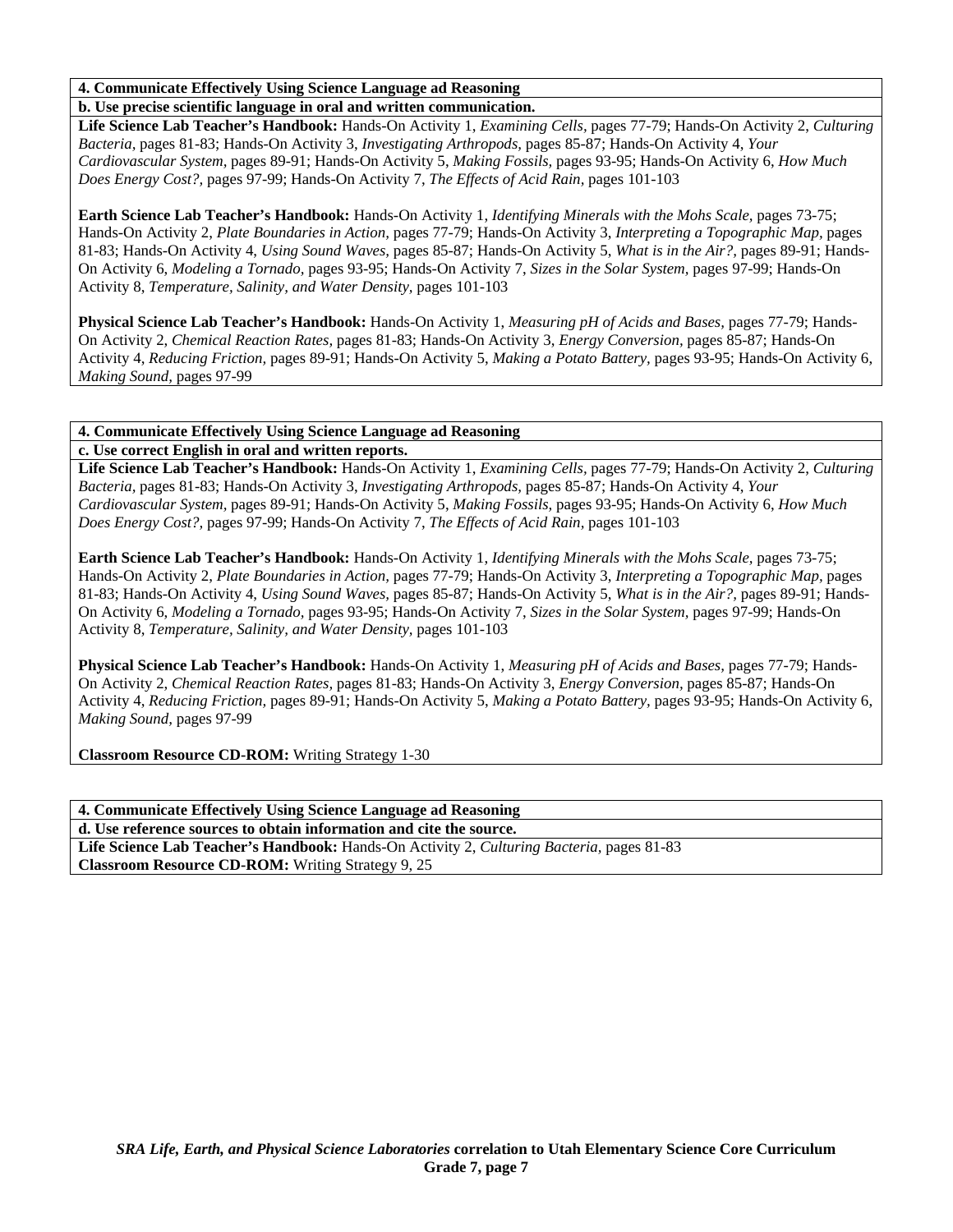# **4. Communicate Effectively Using Science Language ad Reasoning**

### **e. Use mathematical reasoning to communicate information.**

**Life Science Lab Teacher's Handbook:** Hands-On Activity 3, *Investigating Arthropods,* pages 85-87; Hands-On Activity 4, *Your Cardiovascular System,* pages 89-91; Hands-On Activity 5, *Making Fossils,* pages 93-95; Hands-On Activity 6, *How Much Does Energy Cost?,* pages 97-99; Hands-On Activity 7, *The Effects of Acid Rain,* pages 101-103

**Earth Science Lab Teacher's Handbook:** Hands-On Activity 1, *Identifying Minerals with the Mohs Scale,* pages 73-75; Hands-On Activity 3, *Interpreting a Topographic Map,* pages 81-83; Hands-On Activity 5, *What is in the Air?,* pages 89-91; Hands-On Activity 7, *Sizes in the Solar System,* pages 97-99; Hands-On Activity 8, *Temperature, Salinity, and Water Density,* pages 101-103

**Physical Science Lab Teacher's Handbook:** Hands-On Activity 1, *Measuring pH of Acids and Bases,* pages 77-79; Hands-On Activity 2, *Chemical Reaction Rates,* pages 81-83; Hands-On Activity 3, *Energy Conversion,* pages 85-87; Hands-On Activity 4, *Reducing Friction,* pages 89-91; Hands-On Activity 6, *Making Sound,* pages 97-99 **Classroom Resource CD-ROM:** Writing Strategy 22, 24

### **4. Communicate Effectively Using Science Language ad Reasoning**

**f. Construct models to describe concepts and principles.** 

**Life Science Lab Teacher's Handbook:** Hands-On Activity 4, *Your Cardiovascular System,* pages 89-91; Hands-On Activity 5, *Making Fossils,* pages 93-95; Hands-On Activity 6, *How Much Does Energy Cost?,* pages 97-99

**Earth Science Lab Teacher's Handbook:** Hands-On Activity 2, *Plate Boundaries in Action,* pages 77-79; Hands-On Activity 6, *Modeling a Tornado,* pages 93-95; Hands-On Activity 7, *Sizes in the Solar System,* pages 97-99

**Physical Science Lab Teacher's Handbook:** Hands-On Activity 5, *Making a Potato Battery,* pages 93-95; Hands-On Activity 6, *Making Sound,* pages 97-99

**Classroom Resource CD-ROM:** Writing Strategy 20

# **5. Demonstrate Awareness of Social and Historical Aspects of Science**

**a. Cite examples of how science affects life.** 

Life Science Lab, Level A: Cards 5, 45, 46, 49, 59, 64, 69, 83, 84, 86, 87, 88, 89, 90 **Life Science Lab, Level B:** Cards 5, 45, 46, 49, 59, 64, 69, 83, 84, 86, 87, 88, 89, 90

**Earth Science Lab, Level A:** Cards 10, 16, 20, 31, 37, 42, 51, 54, 68, 70, 72, 78, 79, 80, 81, 86, 88 **Earth Science Lab, Level B:** Cards 10, 16, 20, 31, 37, 42, 51, 54, 68, 70, 72, 78, 79, 80, 81, 86, 88

**Physical Science Lab, Level A:** Cards 3, 7, 17, 33, 35, 43, 45, 46, 47, 48, 49, 53, 55, 59, 63, 64, 68, 69, 71, 72, 73, 76, 79, 80, 81, 84, 85, 86, 87, 88, 89, 90

**Physical Science Lab, Level B:** Cards 3, 7, 17, 33, 35, 43, 45, 46, 47, 48, 49, 53, 55, 59, 63, 64, 68, 69, 71, 72, 73, 76, 79, 80, 81, 84, 85, 86, 87, 88, 89, 90

**5. Demonstrate Awareness of Social and Historical Aspects of Science b. Give instances of how technological advances have influenced the progress of science and how science has influenced advances in technology.** 

Life Science Lab, Level A: Cards 5, 46, 49, 59, 64, 69, 83, 87, 88, 89, 90 Life Science Lab, Level B: Cards 5, 46, 49, 59, 64, 69, 83, 87, 88, 89, 90

**Earth Science Lab, Level A: Cards 16, 20, 31, 37, 51, 54, 70, 79, 80, 81, 88 Earth Science Lab, Level B:** Cards 16, 20, 31, 37, 51, 54, 70, 79, 80, 81, 88

**Physical Science Lab, Level A:** Cards 33, 35, 63, 64, 72, 76, 81, 84, 90 **Physical Science Lab, Level B:** Cards 33, 35, 63, 64, 72, 76, 81, 84, 90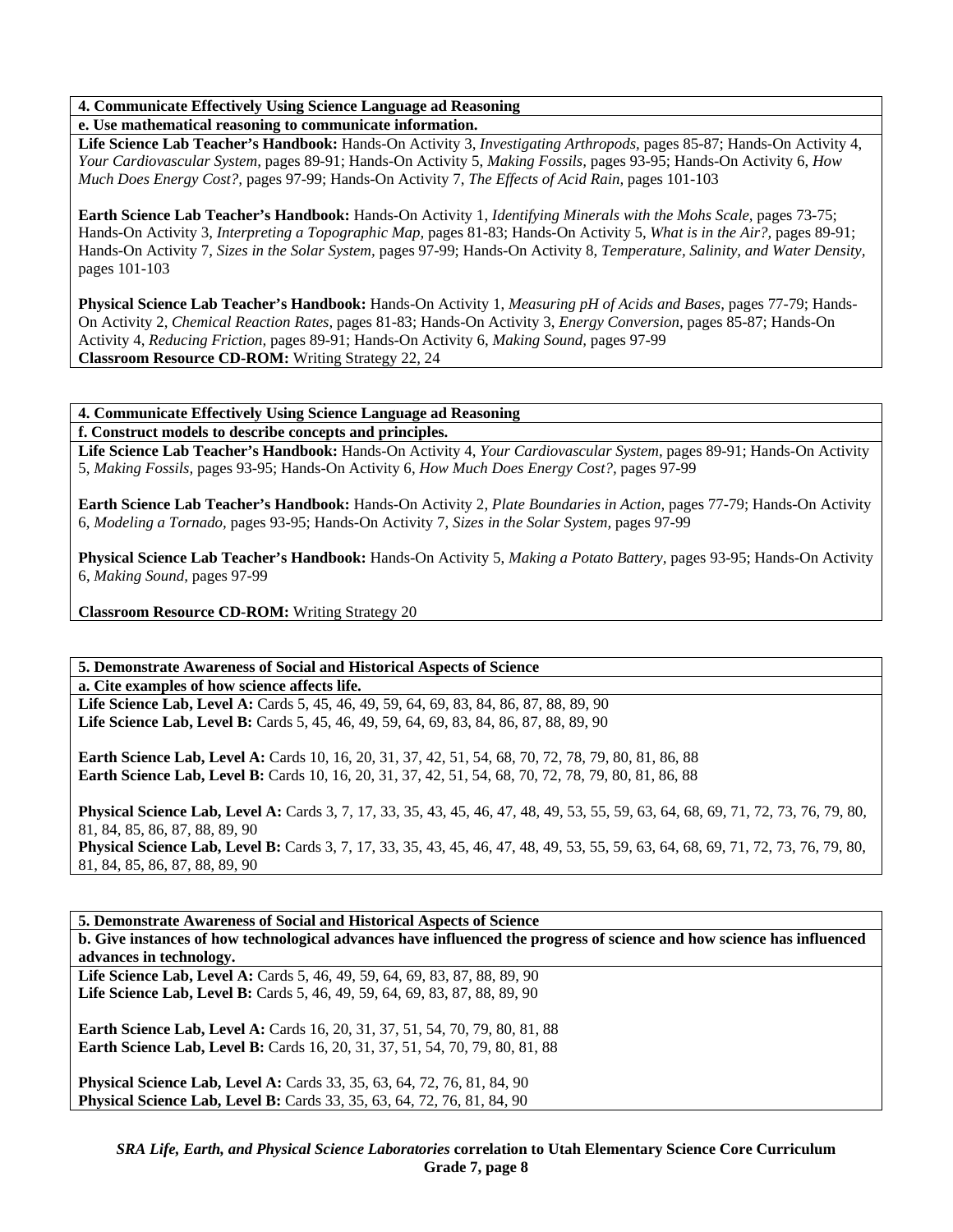### **5. Demonstrate Awareness of Social and Historical Aspects of Science**

**c. Understand the cumulative nature of the development of science knowledge.**  Life Science Lab, Level A: Cards 1, 2, 3, 4, 5, 6, 7, 8, 9, 10, 11, 12, 13, 14, 15, 16, 17, 18, 19, 20, 21, 22, 23, 24, 25, 26, 27, 28, 29, 30, 31, 32, 33, 34, 35, 36, 37, 38, 39, 40, 41, 42, 43, 44, 45, 46, 47, 48, 49, 50, 51, 52, 53, 54, 55, 56, 57, 58, 59, 60, 61, 62, 63, 64, 65, 66, 67, 68, 69, 70, 71, 72, 73, 74, 75, 76, 77, 78, 79, 80, 81, 82, 83, 84, 85, 86, 87, 88, 89, 90 Life Science Lab, Level B: Cards 1, 2, 3, 4, 5, 6, 7, 8, 9, 10, 11, 12, 13, 14, 15, 16, 17, 18, 19, 20, 21, 22, 23, 24, 25, 26, 27, 28, 29, 30, 31, 32, 33, 34, 35, 36, 37, 38, 39, 40, 41, 42, 43, 44, 45, 46, 47, 48, 49, 50, 51, 52, 53, 54, 55, 56, 57, 58, 59, 60, 61, 62, 63, 64, 65, 66, 67, 68, 69, 70, 71, 72, 73, 74, 75, 76, 77, 78, 79, 80, 81, 82, 83, 84, 85, 86, 87, 88, 89, 90 **Life Science Lab Teacher's Handbook:** Hands-On Activity 1, *Examining Cells,* pages 77-79; Hands-On Activity 2, *Culturing Bacteria,* pages 81-83; Hands-On Activity 3, *Investigating Arthropods,* pages 85-87; Hands-On Activity 4, *Your Cardiovascular System,* pages 89-91; Hands-On Activity 5, *Making Fossils,* pages 93-95; Hands-On Activity 6, *How Much Does Energy Cost?,* pages 97-99; Hands-On Activity 7, *The Effects of Acid Rain,* pages 101-103

**Earth Science Lab, Level A:** Cards 1, 2, 3, 4, 5, 6, 7, 8, 9, 10, 11, 12, 13, 14, 15, 16, 17, 18, 19, 20, 21, 22, 23, 24, 25, 26, 27, 28, 29, 30, 31, 32, 33, 34, 35, 36, 37, 38, 39, 40, 41, 42, 43, 44, 45, 46, 47, 48, 49, 50, 51, 52, 53, 54, 55, 56, 57, 58, 59, 60, 61, 62, 63, 64, 65, 66, 67, 68, 69, 70, 71, 72, 73, 74, 75, 76, 77, 78, 79, 80, 81, 82, 83, 84, 85, 86, 87, 88, 89, 90 Earth Science Lab, Level B: Cards 1, 2, 3, 4, 5, 6, 7, 8, 9, 10, 11, 12, 13, 14, 15, 16, 17, 18, 19, 20, 21, 22, 23, 24, 25, 26, 27, 28, 29, 30, 31, 32, 33, 34, 35, 36, 37, 38, 39, 40, 41, 42, 43, 44, 45, 46, 47, 48, 49, 50, 51, 52, 53, 54, 55, 56, 57, 58, 59, 60, 61, 62, 63, 64, 65, 66, 67, 68, 69, 70, 71, 72, 73, 74, 75, 76, 77, 78, 79, 80, 81, 82, 83, 84, 85, 86, 87, 88, 89, 90 **Earth Science Lab Teacher's Handbook:** Hands-On Activity 1, *Identifying Minerals with the Mohs Scale,* pages 73-75; Hands-On Activity 2, *Plate Boundaries in Action,* pages 77-79; Hands-On Activity 3, *Interpreting a Topographic Map,* pages

81-83; Hands-On Activity 4, *Using Sound Waves,* pages 85-87; Hands-On Activity 5, *What is in the Air?,* pages 89-91; Hands-On Activity 6, *Modeling a Tornado,* pages 93-95; Hands-On Activity 7, *Sizes in the Solar System,* pages 97-99; Hands-On Activity 8, *Temperature, Salinity, and Water Density,* pages 101-103

**Physical Science Lab, Level A:** Cards 1, 2, 3, 4, 5, 6, 7, 8, 9, 10, 11, 12, 13, 14, 15, 16, 17, 18, 19, 20, 21, 22, 23, 24, 25, 26, 27, 28, 29, 30, 31, 32, 33, 34, 35, 36, 37, 38, 39, 40, 41, 42, 43, 44, 45, 46, 47, 48, 49, 50, 51, 52, 53, 54, 55, 56, 57, 58, 59, 60, 61, 62, 63, 64, 65, 66, 67, 68, 69, 70, 71, 72, 73, 74, 75, 76, 77, 78, 79, 80, 81, 82, 83, 84, 85, 86, 87, 88, 89, 90 **Physical Science Lab, Level B:** Cards 1, 2, 3, 4, 5, 6, 7, 8, 9, 10, 11, 12, 13, 14, 15, 16, 17, 18, 19, 20, 21, 22, 23, 24, 25, 26, 27, 28, 29, 30, 31, 32, 33, 34, 35, 36, 37, 38, 39, 40, 41, 42, 43, 44, 45, 46, 47, 48, 49, 50, 51, 52, 53, 54, 55, 56, 57, 58, 59, 60, 61, 62, 63, 64, 65, 66, 67, 68, 69, 70, 71, 72, 73, 74, 75, 76, 77, 78, 79, 80, 81, 82, 83, 84, 85, 86, 87, 88, 89, 90 **Physical Science Lab Teacher's Handbook:** Hands-On Activity 1, *Measuring pH of Acids and Bases,* pages 77-79; Hands-On Activity 2, *Chemical Reaction Rates,* pages 81-83; Hands-On Activity 3, *Energy Conversion,* pages 85-87; Hands-On Activity 4, *Reducing Friction,* pages 89-91; Hands-On Activity 5, *Making a Potato Battery,* pages 93-95; Hands-On Activity 6, *Making Sound,* pages 97-99

| 5. Demonstrate Awareness of Social and Historical Aspects of Science                                          |
|---------------------------------------------------------------------------------------------------------------|
| d. Recognize contributions to science knowledge that have been made by both men and women.                    |
| Life Science Lab, Level A: Cards 2, 5, 46, 59, 64, 69                                                         |
| Life Science Lab, Level B: Cards 2, 5, 46, 59, 64, 69                                                         |
| Earth Science Lab, Level A: Cards 10, 68, 72, 78<br>Earth Science Lab, Level B: Cards 10, 68, 72, 78          |
| Physical Science Lab, Level A: Cards 3, 7, 17, 55<br><b>Physical Science Lab, Level B:</b> Cards 3, 7, 17, 55 |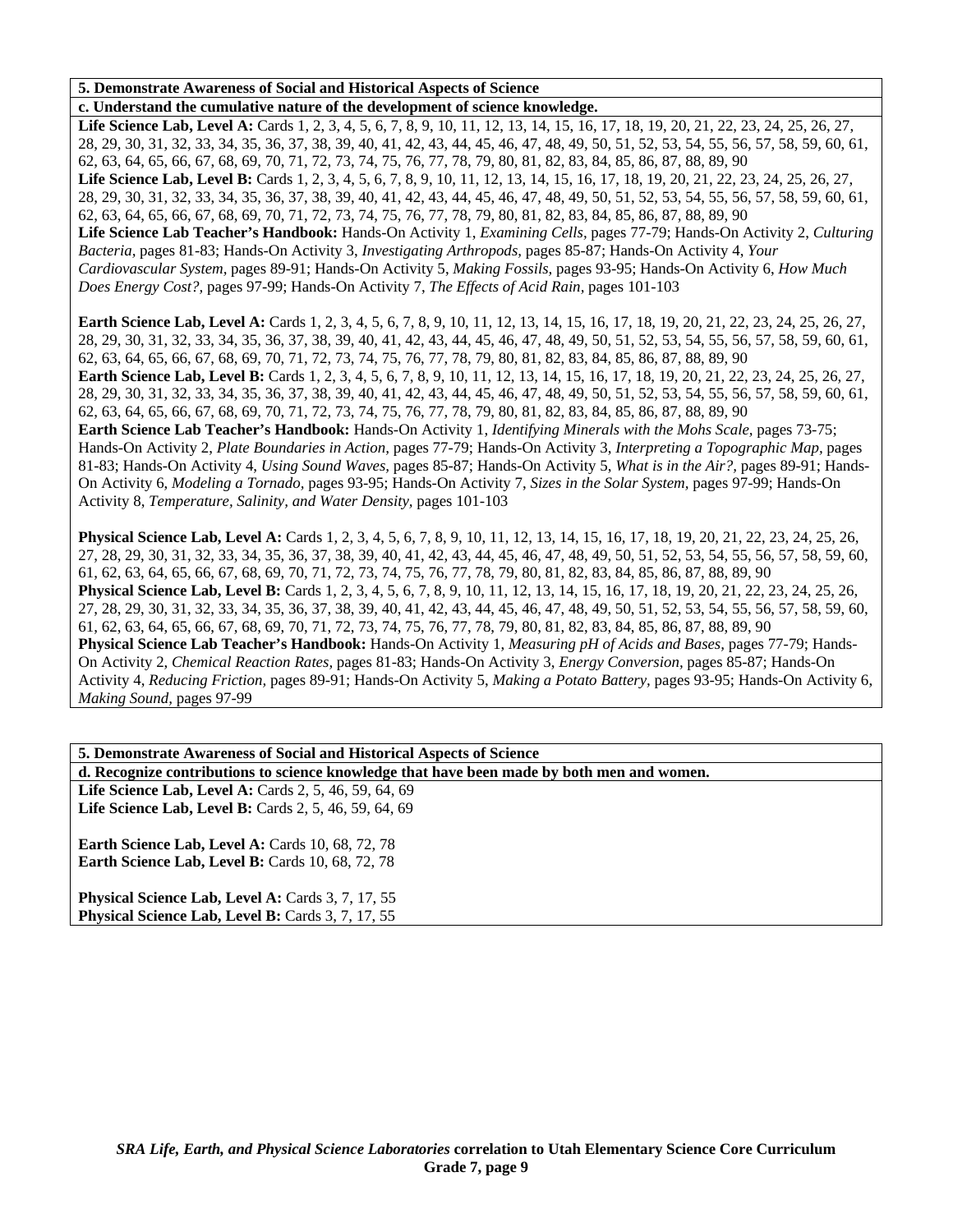**a. Science is a way of knowing that is used by many people, not just scientists.**  Life Science Lab, Level A: Cards 1, 2, 3, 4, 5, 6, 7, 8, 9, 10, 11, 12, 13, 14, 15, 16, 17, 18, 19, 20, 21, 22, 23, 24, 25, 26, 27, 28, 29, 30, 31, 32, 33, 34, 35, 36, 37, 38, 39, 40, 41, 42, 43, 44, 45, 46, 47, 48, 49, 50, 51, 52, 53, 54, 55, 56, 57, 58, 59, 60, 61, 62, 63, 64, 65, 66, 67, 68, 69, 70, 71, 72, 73, 74, 75, 76, 77, 78, 79, 80, 81, 82, 83, 84, 85, 86, 87, 88, 89, 90 Life Science Lab, Level B: Cards 1, 2, 3, 4, 5, 6, 7, 8, 9, 10, 11, 12, 13, 14, 15, 16, 17, 18, 19, 20, 21, 22, 23, 24, 25, 26, 27, 28, 29, 30, 31, 32, 33, 34, 35, 36, 37, 38, 39, 40, 41, 42, 43, 44, 45, 46, 47, 48, 49, 50, 51, 52, 53, 54, 55, 56, 57, 58, 59, 60, 61, 62, 63, 64, 65, 66, 67, 68, 69, 70, 71, 72, 73, 74, 75, 76, 77, 78, 79, 80, 81, 82, 83, 84, 85, 86, 87, 88, 89, 90 **Life Science Lab Teacher's Handbook:** Hands-On Activity 1, *Examining Cells,* pages 77-79; Hands-On Activity 2, *Culturing Bacteria,* pages 81-83; Hands-On Activity 3, *Investigating Arthropods,* pages 85-87; Hands-On Activity 4, *Your* 

*Cardiovascular System,* pages 89-91; Hands-On Activity 5, *Making Fossils,* pages 93-95; Hands-On Activity 6, *How Much Does Energy Cost?,* pages 97-99; Hands-On Activity 7, *The Effects of Acid Rain,* pages 101-103

**Earth Science Lab, Level A:** Cards 1, 2, 3, 4, 5, 6, 7, 8, 9, 10, 11, 12, 13, 14, 15, 16, 17, 18, 19, 20, 21, 22, 23, 24, 25, 26, 27, 28, 29, 30, 31, 32, 33, 34, 35, 36, 37, 38, 39, 40, 41, 42, 43, 44, 45, 46, 47, 48, 49, 50, 51, 52, 53, 54, 55, 56, 57, 58, 59, 60, 61, 62, 63, 64, 65, 66, 67, 68, 69, 70, 71, 72, 73, 74, 75, 76, 77, 78, 79, 80, 81, 82, 83, 84, 85, 86, 87, 88, 89, 90 **Earth Science Lab, Level B:** Cards 1, 2, 3, 4, 5, 6, 7, 8, 9, 10, 11, 12, 13, 14, 15, 16, 17, 18, 19, 20, 21, 22, 23, 24, 25, 26, 27, 28, 29, 30, 31, 32, 33, 34, 35, 36, 37, 38, 39, 40, 41, 42, 43, 44, 45, 46, 47, 48, 49, 50, 51, 52, 53, 54, 55, 56, 57, 58, 59, 60, 61, 62, 63, 64, 65, 66, 67, 68, 69, 70, 71, 72, 73, 74, 75, 76, 77, 78, 79, 80, 81, 82, 83, 84, 85, 86, 87, 88, 89, 90 **Earth Science Lab Teacher's Handbook:** Hands-On Activity 1, *Identifying Minerals with the Mohs Scale,* pages 73-75; Hands-On Activity 2, *Plate Boundaries in Action,* pages 77-79; Hands-On Activity 3, *Interpreting a Topographic Map,* pages 81-83; Hands-On Activity 4, *Using Sound Waves,* pages 85-87; Hands-On Activity 5, *What is in the Air?,* pages 89-91; Hands-On Activity 6, *Modeling a Tornado,* pages 93-95; Hands-On Activity 7, *Sizes in the Solar System,* pages 97-99; Hands-On Activity 8, *Temperature, Salinity, and Water Density,* pages 101-103

**Physical Science Lab, Level A:** Cards 1, 2, 3, 4, 5, 6, 7, 8, 9, 10, 11, 12, 13, 14, 15, 16, 17, 18, 19, 20, 21, 22, 23, 24, 25, 26, 27, 28, 29, 30, 31, 32, 33, 34, 35, 36, 37, 38, 39, 40, 41, 42, 43, 44, 45, 46, 47, 48, 49, 50, 51, 52, 53, 54, 55, 56, 57, 58, 59, 60, 61, 62, 63, 64, 65, 66, 67, 68, 69, 70, 71, 72, 73, 74, 75, 76, 77, 78, 79, 80, 81, 82, 83, 84, 85, 86, 87, 88, 89, 90 **Physical Science Lab, Level B:** Cards 1, 2, 3, 4, 5, 6, 7, 8, 9, 10, 11, 12, 13, 14, 15, 16, 17, 18, 19, 20, 21, 22, 23, 24, 25, 26, 27, 28, 29, 30, 31, 32, 33, 34, 35, 36, 37, 38, 39, 40, 41, 42, 43, 44, 45, 46, 47, 48, 49, 50, 51, 52, 53, 54, 55, 56, 57, 58, 59, 60, 61, 62, 63, 64, 65, 66, 67, 68, 69, 70, 71, 72, 73, 74, 75, 76, 77, 78, 79, 80, 81, 82, 83, 84, 85, 86, 87, 88, 89, 90 **Physical Science Lab Teacher's Handbook:** Hands-On Activity 1, *Measuring pH of Acids and Bases,* pages 77-79; Hands-On Activity 2, *Chemical Reaction Rates,* pages 81-83; Hands-On Activity 3, *Energy Conversion,* pages 85-87; Hands-On Activity 4, *Reducing Friction,* pages 89-91; Hands-On Activity 5, *Making a Potato Battery,* pages 93-95; Hands-On Activity 6, *Making Sound,* pages 97-99

**6. Understand the Nature of Science** 

**b. Understand that science investigations use a variety of methods and do not always use the same set of procedures; understand that there is not just one "scientific method."** 

**Life Science Lab Teacher's Handbook:** Hands-On Activity 1, *Examining Cells,* pages 77-79; Hands-On Activity 2, *Culturing Bacteria,* pages 81-83; Hands-On Activity 3, *Investigating Arthropods,* pages 85-87; Hands-On Activity 4, *Your Cardiovascular System,* pages 89-91; Hands-On Activity 5, *Making Fossils,* pages 93-95; Hands-On Activity 6, *How Much Does Energy Cost?,* pages 97-99; Hands-On Activity 7, *The Effects of Acid Rain,* pages 101-103

**Earth Science Lab Teacher's Handbook:** Hands-On Activity 1, *Identifying Minerals with the Mohs Scale,* pages 73-75; Hands-On Activity 2, *Plate Boundaries in Action,* pages 77-79; Hands-On Activity 3, *Interpreting a Topographic Map,* pages 81-83; Hands-On Activity 4, *Using Sound Waves,* pages 85-87; Hands-On Activity 5, *What is in the Air?,* pages 89-91; Hands-On Activity 6, *Modeling a Tornado,* pages 93-95; Hands-On Activity 7, *Sizes in the Solar System,* pages 97-99; Hands-On Activity 8, *Temperature, Salinity, and Water Density,* pages 101-103

**Physical Science Lab Teacher's Handbook:** Hands-On Activity 1, *Measuring pH of Acids and Bases,* pages 77-79; Hands-On Activity 2, *Chemical Reaction Rates,* pages 81-83; Hands-On Activity 3, *Energy Conversion,* pages 85-87; Hands-On Activity 4, *Reducing Friction,* pages 89-91; Hands-On Activity 5, *Making a Potato Battery,* pages 93-95; Hands-On Activity 6, *Making Sound,* pages 97-99

**Classroom Resource CD-ROM:** Writing Strategy 15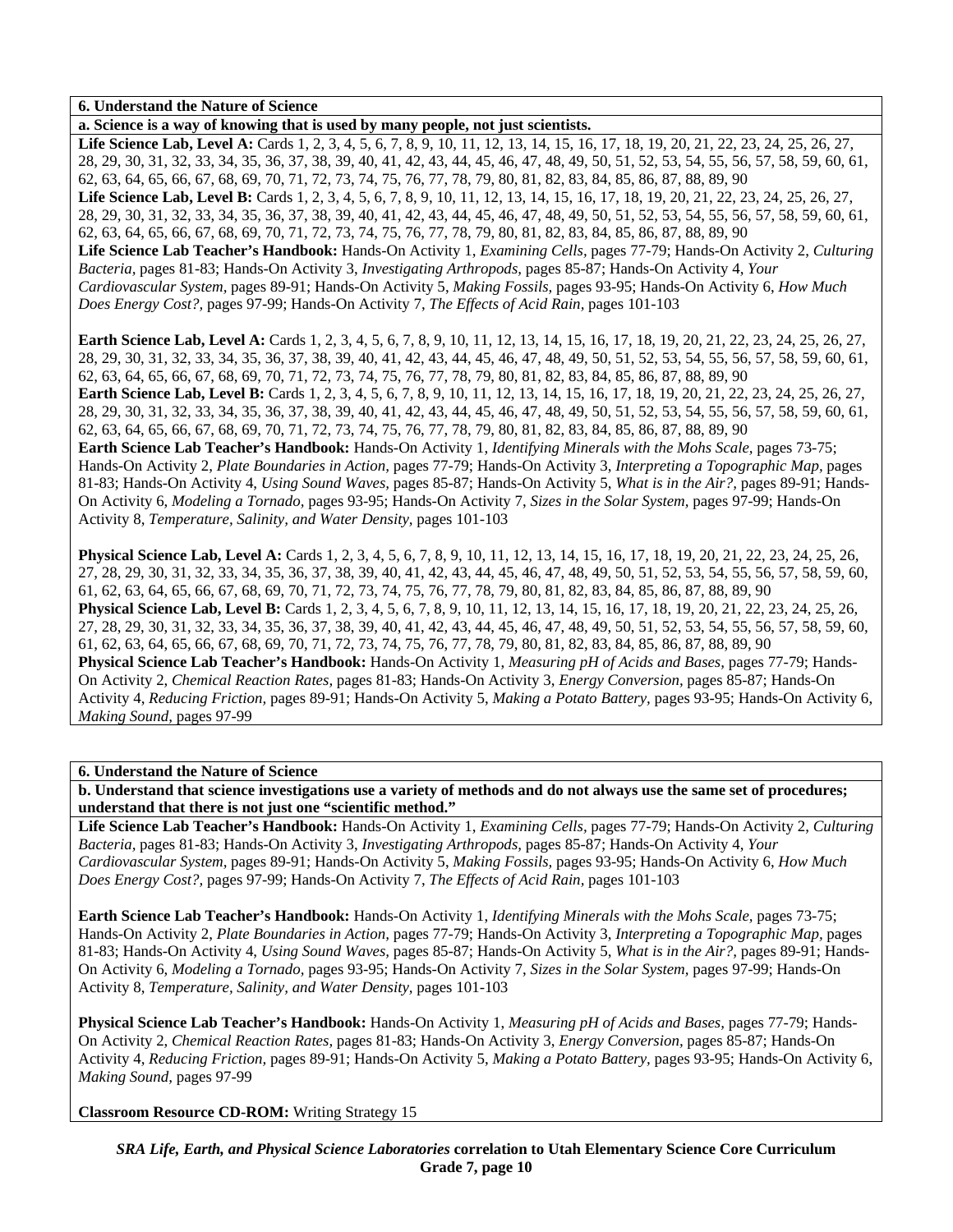### **c. Science findings are based upon evidence.**

**Life Science Lab Teacher's Handbook:** Hands-On Activity 1, *Examining Cells,* pages 77-79; Hands-On Activity 2, *Culturing Bacteria,* pages 81-83; Hands-On Activity 3, *Investigating Arthropods,* pages 85-87; Hands-On Activity 4, *Your Cardiovascular System,* pages 89-91; Hands-On Activity 5, *Making Fossils,* pages 93-95; Hands-On Activity 6, *How Much Does Energy Cost?,* pages 97-99; Hands-On Activity 7, *The Effects of Acid Rain,* pages 101-103

**Earth Science Lab Teacher's Handbook:** Hands-On Activity 1, *Identifying Minerals with the Mohs Scale,* pages 73-75; Hands-On Activity 2, *Plate Boundaries in Action,* pages 77-79; Hands-On Activity 3, *Interpreting a Topographic Map,* pages 81-83; Hands-On Activity 4, *Using Sound Waves,* pages 85-87; Hands-On Activity 5, *What is in the Air?,* pages 89-91; Hands-On Activity 6, *Modeling a Tornado,* pages 93-95; Hands-On Activity 7, *Sizes in the Solar System,* pages 97-99; Hands-On Activity 8, *Temperature, Salinity, and Water Density,* pages 101-103

**Physical Science Lab Teacher's Handbook:** Hands-On Activity 1, *Measuring pH of Acids and Bases,* pages 77-79; Hands-On Activity 2, *Chemical Reaction Rates,* pages 81-83; Hands-On Activity 3, *Energy Conversion,* pages 85-87; Hands-On Activity 4, *Reducing Friction,* pages 89-91; Hands-On Activity 5, *Making a Potato Battery,* pages 93-95; Hands-On Activity 6, *Making Sound,* pages 97-99

### **6. Understand the Nature of Science**

**d. Understand that science conclusions are tentative and therefore never final. Understandings based upon these conclusions are subject to revision in light of new evidence.** 

**Life Science Lab Teacher's Handbook:** Hands-On Activity 1, *Examining Cells,* pages 77-79; Hands-On Activity 2, *Culturing Bacteria,* pages 81-83; Hands-On Activity 3, *Investigating Arthropods,* pages 85-87; Hands-On Activity 4, *Your Cardiovascular System,* pages 89-91; Hands-On Activity 5, *Making Fossils,* pages 93-95; Hands-On Activity 6, *How Much Does Energy Cost?,* pages 97-99; Hands-On Activity 7, *The Effects of Acid Rain,* pages 101-103

**Earth Science Lab Teacher's Handbook:** Hands-On Activity 1, *Identifying Minerals with the Mohs Scale,* pages 73-75; Hands-On Activity 2, *Plate Boundaries in Action,* pages 77-79; Hands-On Activity 3, *Interpreting a Topographic Map,* pages 81-83; Hands-On Activity 4, *Using Sound Waves,* pages 85-87; Hands-On Activity 5, *What is in the Air?,* pages 89-91; Hands-On Activity 6, *Modeling a Tornado,* pages 93-95; Hands-On Activity 7, *Sizes in the Solar System,* pages 97-99; Hands-On Activity 8, *Temperature, Salinity, and Water Density,* pages 101-103

**Physical Science Lab Teacher's Handbook:** Hands-On Activity 1, *Measuring pH of Acids and Bases,* pages 77-79; Hands-On Activity 2, *Chemical Reaction Rates,* pages 81-83; Hands-On Activity 3, *Energy Conversion,* pages 85-87; Hands-On Activity 4, *Reducing Friction,* pages 89-91; Hands-On Activity 5, *Making a Potato Battery,* pages 93-95; Hands-On Activity 6, *Making Sound,* pages 97-99

#### **6. Understand the Nature of Science**

**e. Understand that scientific conclusions are based on the assumption that natural laws operate today as they did in the past and that they will continue to do so in the future.** 

**Life Science Lab Teacher's Handbook:** Hands-On Activity 1, *Examining Cells,* pages 77-79; Hands-On Activity 2, *Culturing Bacteria,* pages 81-83; Hands-On Activity 3, *Investigating Arthropods,* pages 85-87; Hands-On Activity 4, *Your Cardiovascular System,* pages 89-91; Hands-On Activity 5, *Making Fossils,* pages 93-95; Hands-On Activity 6, *How Much Does Energy Cost?,* pages 97-99; Hands-On Activity 7, *The Effects of Acid Rain,* pages 101-103

**Earth Science Lab Teacher's Handbook:** Hands-On Activity 1, *Identifying Minerals with the Mohs Scale,* pages 73-75; Hands-On Activity 2, *Plate Boundaries in Action,* pages 77-79; Hands-On Activity 3, *Interpreting a Topographic Map,* pages 81-83; Hands-On Activity 4, *Using Sound Waves,* pages 85-87; Hands-On Activity 5, *What is in the Air?,* pages 89-91; Hands-On Activity 6, *Modeling a Tornado,* pages 93-95; Hands-On Activity 7, *Sizes in the Solar System,* pages 97-99; Hands-On Activity 8, *Temperature, Salinity, and Water Density,* pages 101-103

**Physical Science Lab Teacher's Handbook:** Hands-On Activity 1, *Measuring pH of Acids and Bases,* pages 77-79; Hands-On Activity 2, *Chemical Reaction Rates,* pages 81-83; Hands-On Activity 3, *Energy Conversion,* pages 85-87; Hands-On Activity 4, *Reducing Friction,* pages 89-91; Hands-On Activity 5, *Making a Potato Battery,* pages 93-95; Hands-On Activity 6, *Making Sound,* pages 97-99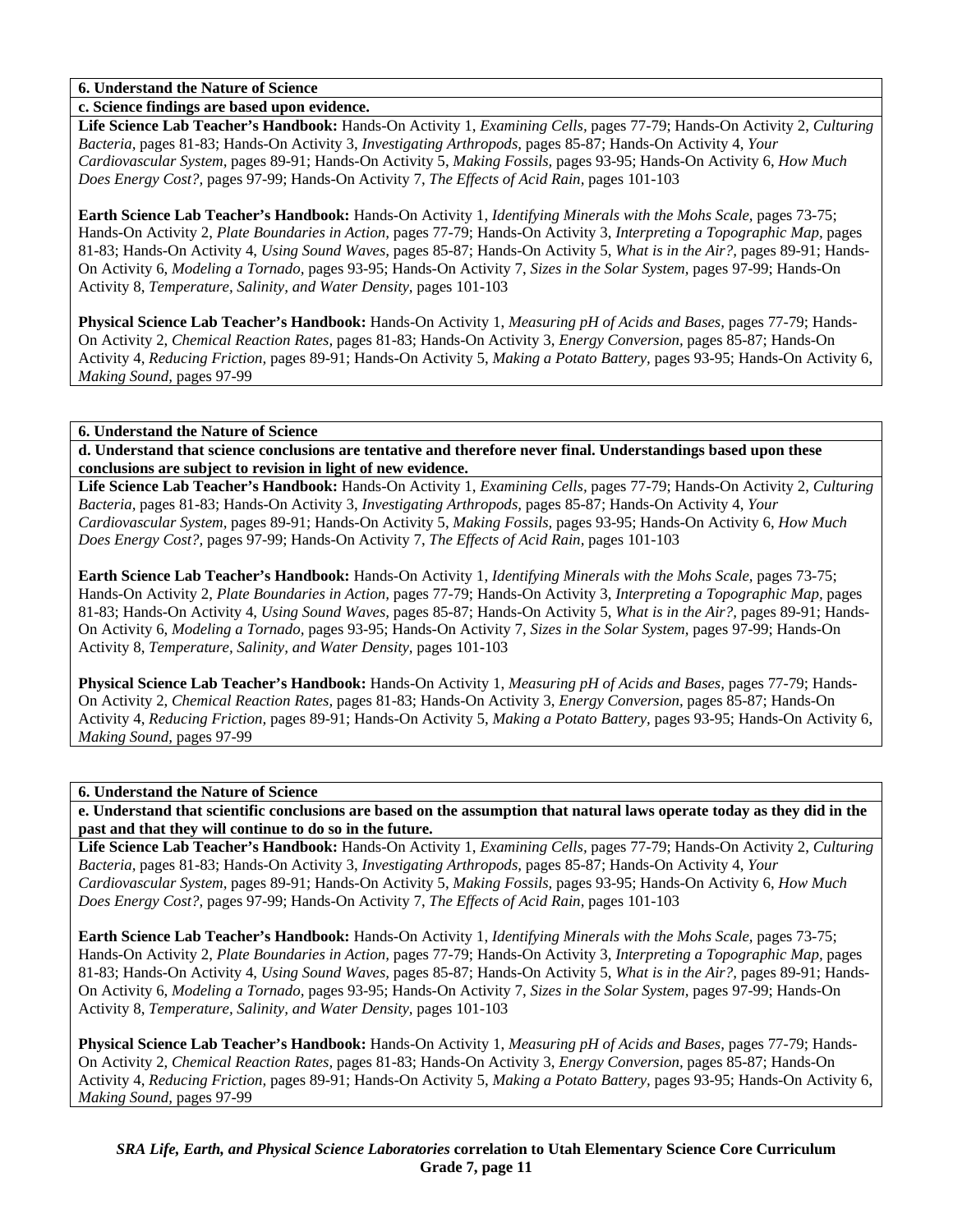**f. Understand that various disciplines of science are interrelated and share common rules of evidence to explain phenomena in the natural world.** 

**Life Science Lab Teacher's Handbook:** Hands-On Activity 1, *Examining Cells,* pages 77-79; Hands-On Activity 2, *Culturing Bacteria,* pages 81-83; Hands-On Activity 3, *Investigating Arthropods,* pages 85-87; Hands-On Activity 4, *Your Cardiovascular System,* pages 89-91; Hands-On Activity 5, *Making Fossils,* pages 93-95; Hands-On Activity 6, *How Much Does Energy Cost?,* pages 97-99; Hands-On Activity 7, *The Effects of Acid Rain,* pages 101-103

**Earth Science Lab Teacher's Handbook:** Hands-On Activity 1, *Identifying Minerals with the Mohs Scale,* pages 73-75; Hands-On Activity 2, *Plate Boundaries in Action,* pages 77-79; Hands-On Activity 3, *Interpreting a Topographic Map,* pages 81-83; Hands-On Activity 4, *Using Sound Waves,* pages 85-87; Hands-On Activity 5, *What is in the Air?,* pages 89-91; Hands-On Activity 6, *Modeling a Tornado,* pages 93-95; Hands-On Activity 7, *Sizes in the Solar System,* pages 97-99; Hands-On Activity 8, *Temperature, Salinity, and Water Density,* pages 101-103

**Physical Science Lab Teacher's Handbook:** Hands-On Activity 1, *Measuring pH of Acids and Bases,* pages 77-79; Hands-On Activity 2, *Chemical Reaction Rates,* pages 81-83; Hands-On Activity 3, *Energy Conversion,* pages 85-87; Hands-On Activity 4, *Reducing Friction,* pages 89-91; Hands-On Activity 5, *Making a Potato Battery,* pages 93-95; Hands-On Activity 6, *Making Sound,* pages 97-99

**Standard I: Students will understand the structure of matter Objective 1: Describe the structure of matter in terms of atoms and molecules. a. Recognize that atoms are too small to see. Physical Science Lab, Level A: Cards 3, 4** 

**Physical Science Lab, Level B: Cards 3, 4** 

**Standard I: Students will understand the structure of matter** 

**Objective 1: Describe the structure of matter in terms of atoms and molecules.** 

**b. Relate atoms to molecules (e.g., atoms combine to make molecules).** 

Physical Science Lab, Level A: Cards 3, 4

**Physical Science Lab, Level B: Cards 3, 4** 

**Standard I: Students will understand the structure of matter Objective 1: Describe the structure of matter in terms of atoms and molecules.** 

**c. Diagram the arrangement of particles in the physical states of matter (i.e., solid, liquid, gas).** 

Physical Science Lab, Level A: Cards 42, 56, 78 Physical Science Lab, Level B: Cards 42, 56, 78

**Standard I: Students will understand the structure of matter** 

**Objective 1: Describe the structure of matter in terms of atoms and molecules.** 

**d. Describe the limitations of using models to represent atoms (e.g., distance between particles in atoms cannot be represented to scale in models, the motion of electrons cannot be described in most models).**  Physical Science Lab, Level A: Cards 3, 4, 21

**Physical Science Lab, Level B: Cards 3, 4, 21** 

**Standard I: Students will understand the structure of matter Objective 1: Describe the structure of matter in terms of atoms and molecules. e. Investigate and report how our knowledge of the structure of matter has been developed over time. Physical Science Lab, Level A:** Cards 3, 4, 5, 6, 7, 8, 9, 10, 11, 12, 13, 17, 18, 19, 20, 21, 22, 23, 24, 25, 26, 31, 32 **Physical Science Lab, Level B:** Cards 3, 4, 5, 6, 7, 8, 9, 10, 11, 12, 13, 17, 18, 19, 20, 21, 22, 23, 24, 25, 26, 31, 32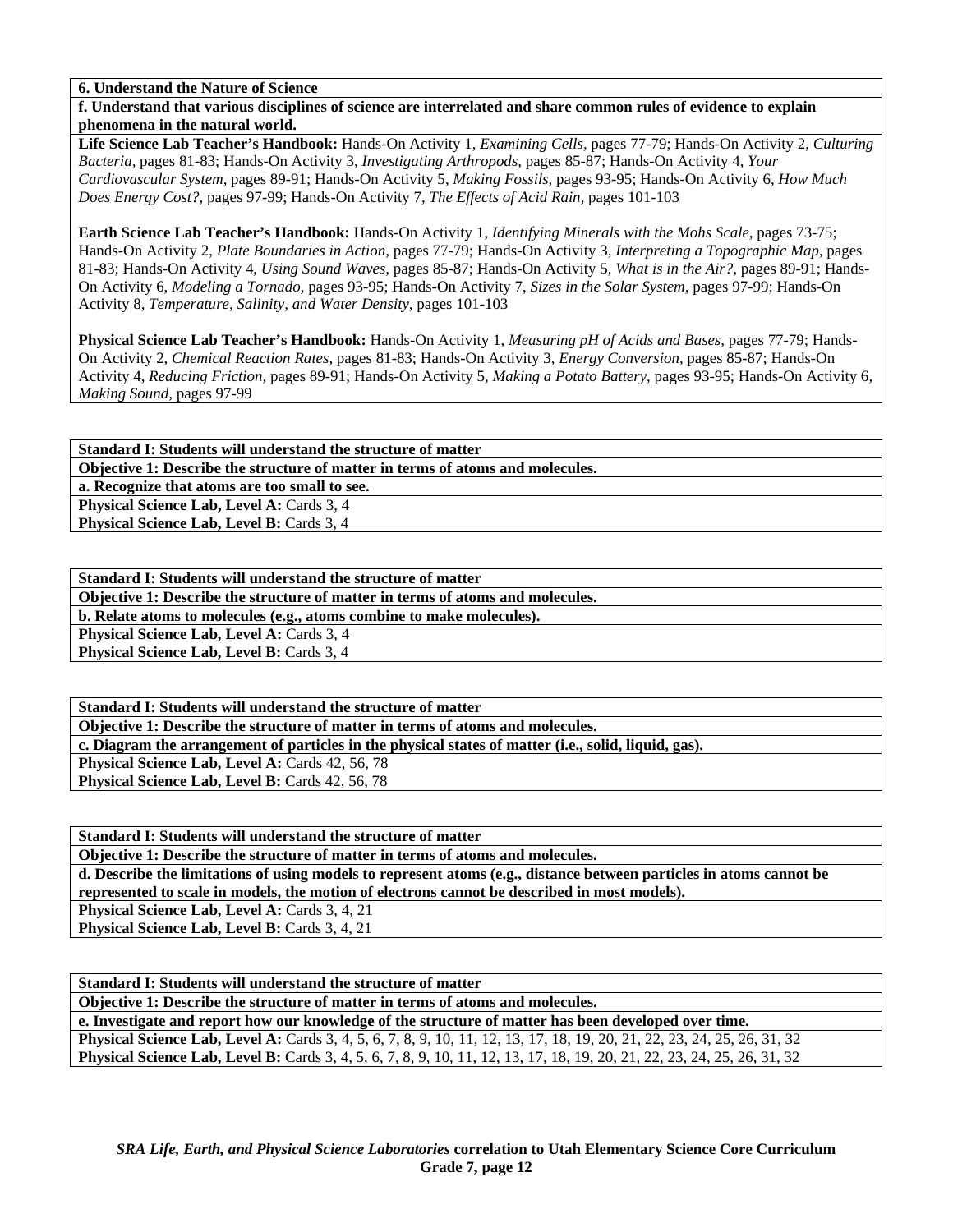**Standard I: Students will understand the structure of matter Objective 2: Accurately measure the characteristics of matter in different states. a. Use appropriate instruments to determine mass and volume of various solids and liquids. Physical Science Lab, Level A: Card 2** Physical Science Lab, Level B: Card 2

**Standard I: Students will understand the structure of matter Objective 2: Accurately measure the characteristics of matter in different states. b. Use observations to predict the relative density of various solids and liquids. Physical Science Lab, Level A: Card 2 Physical Science Lab, Level B: Card 2** 

**Standard I: Students will understand the structure of matter Objective 2: Accurately measure the characteristics of matter in different states. c. Calculate the density of various solids and liquids.**  Physical Science Lab, Level A: Card 2 **Physical Science Lab, Level B: Card 2** 

**Standard I: Students will understand the structure of matter Objective 2: Accurately measure the characteristics of matter in different states. d. Describe the relationship between mass and volume as it relates to density. Physical Science Lab, Level A: Card 2 Physical Science Lab, Level B: Card 2** 

**Standard I: Students will understand the structure of matter Objective 2: Accurately measure the characteristics of matter in different states. e. Design a procedure to measure mass and volume of gases. Physical Science Lab, Level A: Card 2 Physical Science Lab, Level B: Card 2** 

| Standard I: Students will understand the structure of matter |
|--------------------------------------------------------------|
| Objective 3: Investigate the motion of particles.            |
| a. Identify evidence that particles are in constant motion.  |
| <b>Physical Science Lab, Level A: Cards 5, 6, 7, 8, 42</b>   |
| <b>Physical Science Lab, Level B:</b> Cards 5, 6, 7, 8, 42   |

| Standard I: Students will understand the structure of matter                                                        |
|---------------------------------------------------------------------------------------------------------------------|
| <b>Objective 3: Investigate the motion of particles.</b>                                                            |
| b. Compare the motion of particles at various temperatures by measuring changes in the volume of gases, liquids, or |
| solids.                                                                                                             |
| <b>Physical Science Lab, Level A: Cards 5, 6, 7, 8, 42</b>                                                          |
| <b>Physical Science Lab, Level B:</b> Cards 5, 6, 7, 8, 42                                                          |
|                                                                                                                     |

| Standard I: Students will understand the structure of matter                  |
|-------------------------------------------------------------------------------|
| <b>Objective 3: Investigate the motion of particles.</b>                      |
| c. Design and conduct an experiment investigating the diffusion of particles. |
| <b>Physical Science Lab, Level A: Cards 5, 6, 7, 8, 42</b>                    |
| <b>Physical Science Lab, Level B:</b> Cards 5, 6, 7, 8, 42                    |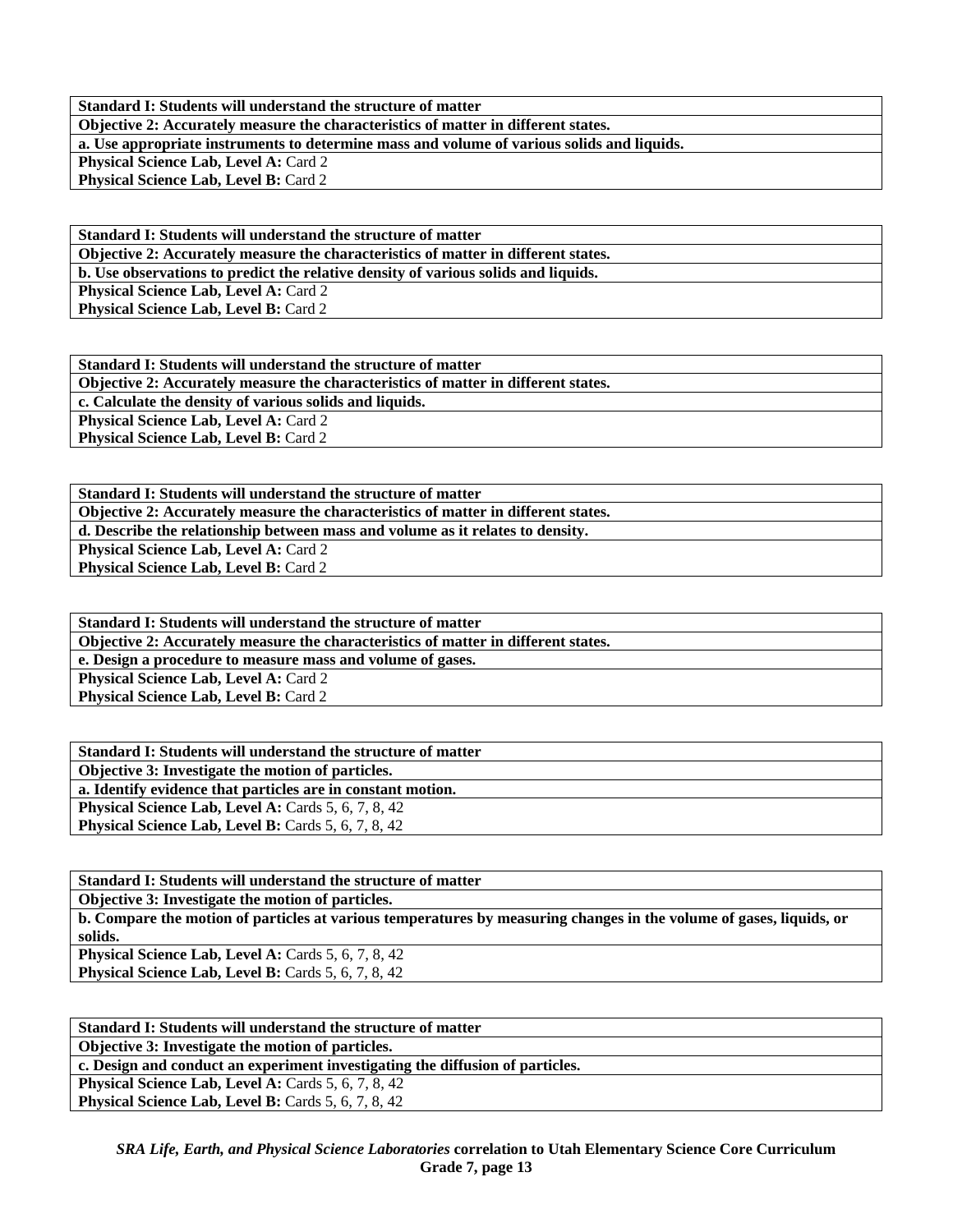**Standard I: Students will understand the structure of matter** 

**Objective 3: Investigate the motion of particles.** 

**d. Formulate and test a hypothesis on the relationship between temperature and motion.** 

**Physical Science Lab, Level A: Cards 5, 6, 7, 8, 42 Physical Science Lab, Level B: Cards 5, 6, 7, 8, 42** 

**Standard I: Students will understand the structure of matter** 

**Objective 3: Investigate the motion of particles.** 

**e. Describe the impact of expansion and contraction of solid materials on the design of buildings, highways, and other structures.** 

**Physical Science Lab, Level A: Cards 5, 6, 7, 8, 42 Physical Science Lab, Level B:** Cards 5, 6, 7, 8, 42

**Standard II: Students will understand the relationship between properties of matter and Earth's structure.** 

**Objective 1: Examine the effects of density and particle size on the behavior of materials in mixtures.** 

**a. Compare the density of various objects to the density of known earth materials.** 

**b. Calculate the density of earth materials (e.g., rocks, water, air).** 

**c. Observe and describe the sorting of earth materials in a mixture based on density and particle size (e.g., sorting grains of sand of the same size with different densities, sort materials of different particle size with equal densities).** 

**d. Relate the sorting of materials that can be observed in streambeds, road cuts, or beaches to the density and particle size of those materials.** 

**e. Design and conduct an experiment that provides data on the natural sorting of various earth materials.** 

These concepts are not covered at this level.

**Standard II: Students will understand the relationship between properties of matter and Earth's structure. Objective 2: Analyze how density affects Earth's structure.** 

**a. Compare the densities of Earth's atmosphere, water, crust, and interior layers.** 

**Earth Science Lab, Level A: Cards 1, 2, 36, 87 Earth Science Lab, Level B:** Cards 1, 2, 36, 87

**Standard II: Students will understand the relationship between properties of matter and Earth's structure. Objective 2: Analyze how density affects Earth's structure.** 

**b. Relate density to the relative positioning of Earth's atmosphere, water, crust, and interior.** 

**Earth Science Lab, Level A: Cards 1, 2, 36, 87 Earth Science Lab, Level B:** Cards 1, 2, 36, 87

**Standard II: Students will understand the relationship between properties of matter and Earth's structure. Objective 2: Analyze how density affects Earth's structure.** 

**c. Model the layering of Earth's atmosphere, water, crust, and interior due to density differences.** 

**Earth Science Lab, Level A: Cards 1, 2, 36, 87 Earth Science Lab, Level B: Cards 1, 2, 36, 87** 

**Standard II: Students will understand the relationship between properties of matter and Earth's structure. Objective 2: Analyze how density affects Earth's structure.** 

**d. Distinguish between models of Earth with accurate and inaccurate attributes.** 

**Earth Science Lab, Level A: Cards 1, 2, 18, 19, 20** 

**Earth Science Lab, Level B: Cards 1, 2, 18, 19, 20** 

**Earth Science Lab Teacher's Handbook:** Hands-On Activity 3, *Interpreting a Topographic Map,* pages 81-83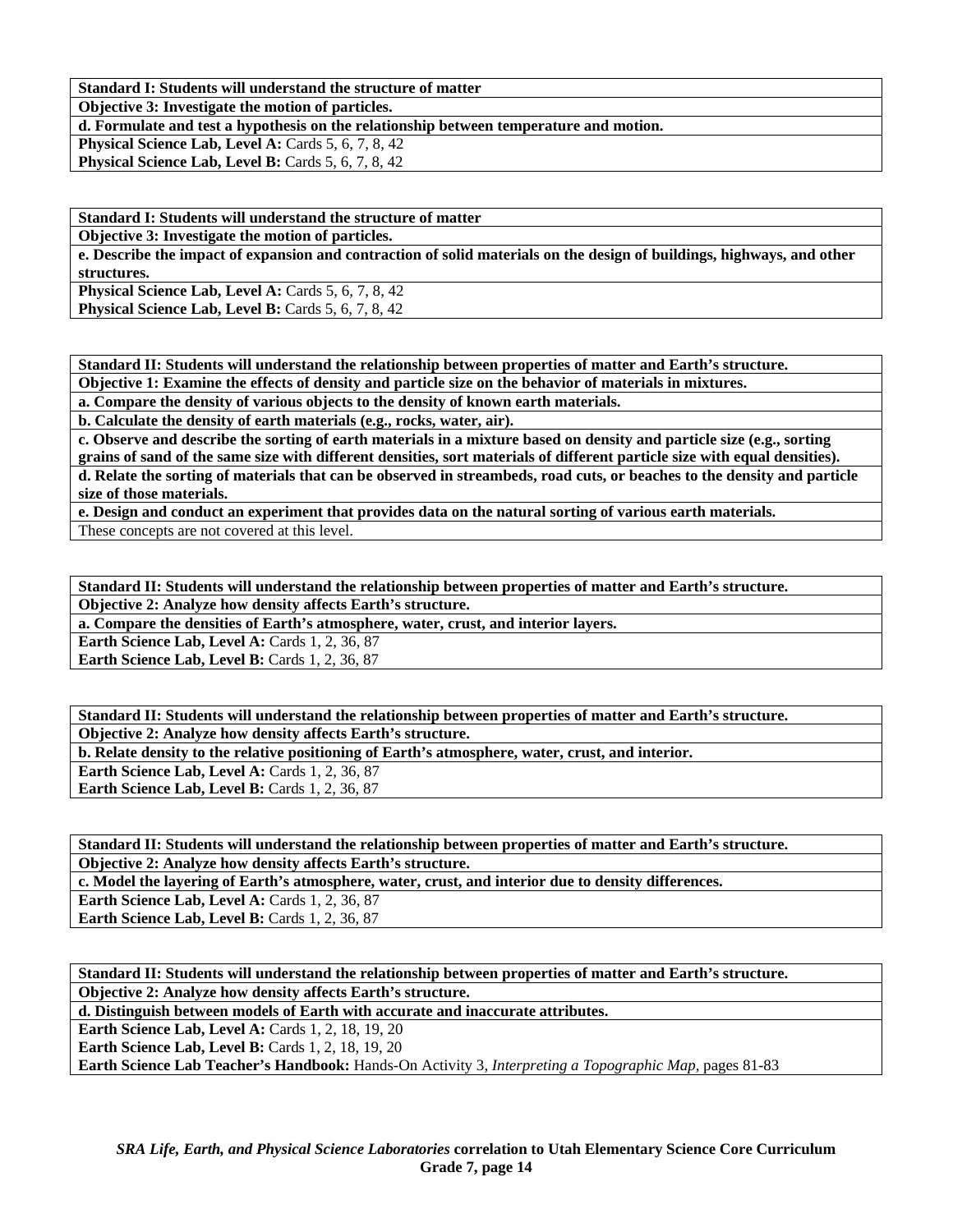**Standard III: Students will understand that the organs in an organism are made of cells that have structures and perform specific life functions.** 

**Objective 1: Observe and describe cellular structures and functions.** 

**a. Use appropriate instruments to observe, describe, and compare various types of cells (e.g., onion, diatoms).** 

**Life Science Lab, Level A: Cards 5, 6, 7, 8, 9, 10** 

**Life Science Lab, Level B:** Cards 5, 6, 7, 8, 9, 10

**Life Science Lab Teacher's Handbook:** Hands-On Activity 1, *Examining Cells,* pages 77-79

**Standard III: Students will understand that the organs in an organism are made of cells that have structures and perform specific life functions.** 

**Objective 1: Observe and describe cellular structures and functions.** 

**b. Observe and distinguish the cell wall, cell membrane, nucleus, chloroplast, and cytoplasm of cells.** 

**Life Science Lab, Level A: Cards 6, 7, 8, 9, 10** 

**Life Science Lab, Level B:** Cards 6, 7, 8, 9, 10

**Life Science Lab Teacher's Handbook:** Hands-On Activity 1, *Examining Cells,* pages 77-79

**Standard III: Students will understand that the organs in an organism are made of cells that have structures and perform specific life functions.** 

**Objective 1: Observe and describe cellular structures and functions.** 

**c. Differentiate between plant and animal cells based on cell wall and cell membrane.** 

Life Science Lab, Level A: Cards 6, 7

Life Science Lab, Level B: Cards 6, 7

**Life Science Lab Teacher's Handbook:** Hands-On Activity 1, *Examining Cells,* pages 77-79

**Standard III: Students will understand that the organs in an organism are made of cells that have structures and perform specific life functions.** 

**Objective 1: Observe and describe cellular structures and functions.** 

**d. Model the cell processes of diffusion and osmosis and relate this motion to the motion of particles.** 

Life Science Lab, Level A: Card 8

Life Science Lab, Level B: Card 8

**Standard III: Students will understand that the organs in an organism are made of cells that have structures and perform specific life functions.** 

**Objective 1: Observe and describe cellular structures and functions.** 

**e. Gather information to report on how the basic functions of organisms are carried out within cells (e.g., extract energy from food, remove waste, produce their own food).** 

Life Science Lab, Level A: Cards 8, 9

Life Science Lab, Level B: Cards 8, 9

**Standard III: Students will understand that the organs in an organism are made of cells that have structures and perform specific life functions.** 

**Objective2: Identify and describe the function and interdependence of various organs and tissues.** 

**a. Order the levels of organization from simple to complex (e.g., cell, tissue, organ, system, organism).** 

Life Science Lab, Level A: Cards 5, 6, 7, 8, 9, 10, 11, 12, 13, 14, 15, 16, 17, 18, 19, 20, 21, 22, 25, 27, 28, 29, 30, 31, 32, 33, 34, 35, 36, 37, 38, 39, 40, 44, 47, 48, 49, 50, 51, 52, 53, 54, 55, 56, 57, 58

Life Science Lab, Level B: Cards 5, 6, 7, 8, 9, 10, 11, 12, 13, 14, 15, 16, 17, 18, 19, 20, 21, 22, 25, 27, 28, 29, 30, 31, 32, 33, 34, 35, 36, 37, 38, 39, 40, 44, 47, 48, 49, 50, 51, 52, 53, 54, 55, 56, 57, 58

**Life Science Lab Teacher's Handbook:** Hands-On Activity 1, *Examining Cells,* pages 77-79; Hands-On Activity 2, *Culturing Bacteria,* pages 81-83; Hands-On Activity 3, *Investigating Arthropods,* pages 85-87; Hands-On Activity 4, *Your Cardiovascular System,* pages 89-91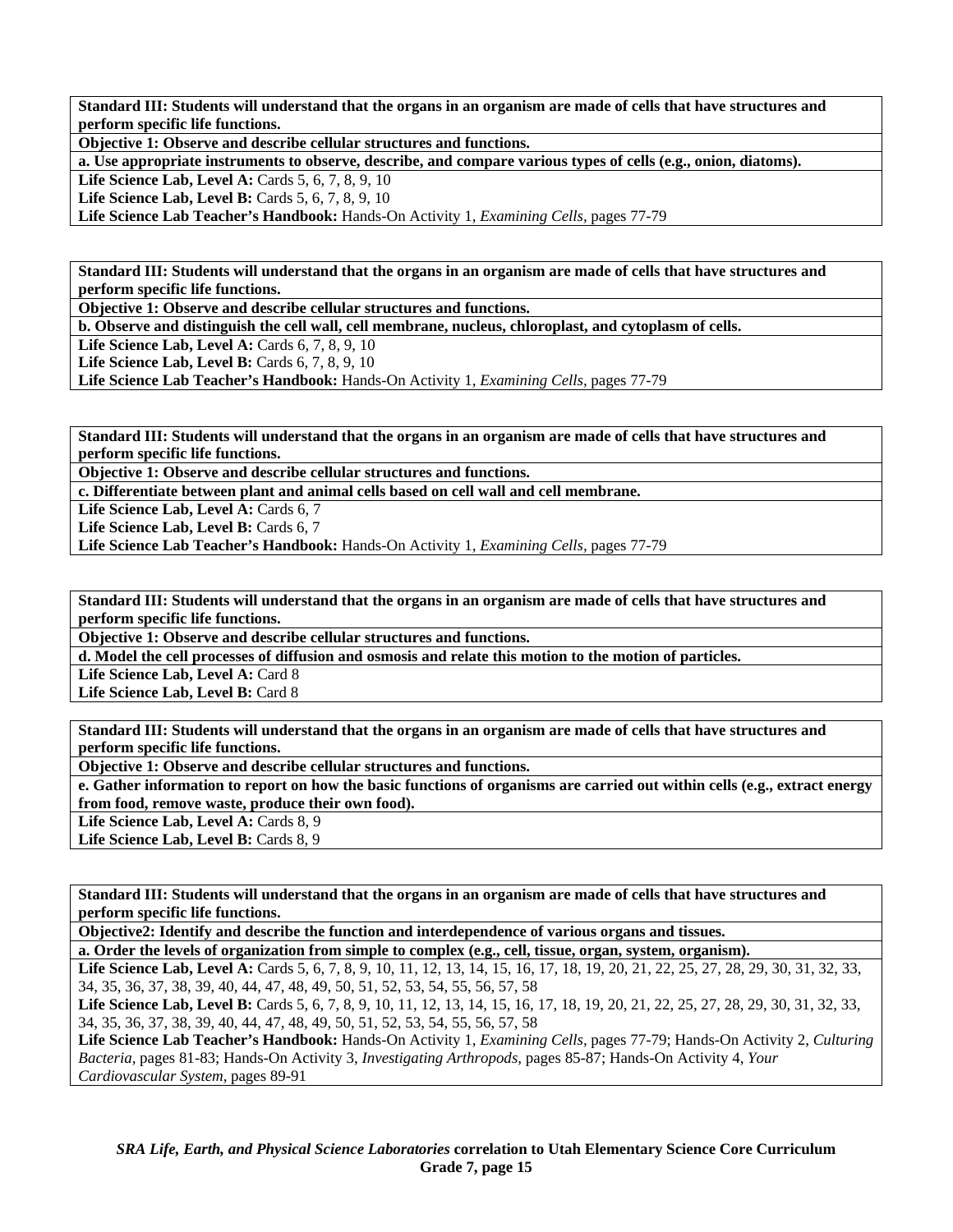**Standard III: Students will understand that the organs in an organism are made of cells that have structures and perform specific life functions.** 

**Objective2: Identify and describe the function and interdependence of various organs and tissues.** 

**b. Match a particular structure to the appropriate level (e.g., heart to organ, cactus to organism, muscle to tissue).**  Life Science Lab, Level A: Cards 5, 6, 7, 8, 9, 10, 11, 12, 13, 14, 15, 16, 17, 18, 19, 20, 21, 22, 25, 27, 28, 29, 30, 31, 32, 33, 34, 35, 36, 37, 38, 39, 40, 44, 47, 48, 49, 50, 51, 52, 53, 54, 55, 56, 57, 58

Life Science Lab, Level B: Cards 5, 6, 7, 8, 9, 10, 11, 12, 13, 14, 15, 16, 17, 18, 19, 20, 21, 22, 25, 27, 28, 29, 30, 31, 32, 33, 34, 35, 36, 37, 38, 39, 40, 44, 47, 48, 49, 50, 51, 52, 53, 54, 55, 56, 57, 58

**Life Science Lab Teacher's Handbook:** Hands-On Activity 1, *Examining Cells,* pages 77-79; Hands-On Activity 2, *Culturing Bacteria,* pages 81-83; Hands-On Activity 3, *Investigating Arthropods,* pages 85-87; Hands-On Activity 4, *Your Cardiovascular System,* pages 89-91

**Standard III: Students will understand that the organs in an organism are made of cells that have structures and perform specific life functions.** 

**Objective2: Identify and describe the function and interdependence of various organs and tissues.** 

**c. Relate the structure of an organ to its component parts and the larger system of which it is a part.**  Life Science Lab, Level A: Cards 5, 6, 7, 8, 9, 10, 11, 12, 13, 14, 15, 16, 17, 18, 19, 20, 21, 22, 25, 27, 28, 29, 30, 31, 32, 33,

34, 35, 36, 37, 38, 39, 40, 44, 47, 48, 49, 50, 51, 52, 53, 54, 55, 56, 57, 58 Life Science Lab, Level B: Cards 5, 6, 7, 8, 9, 10, 11, 12, 13, 14, 15, 16, 17, 18, 19, 20, 21, 22, 25, 27, 28, 29, 30, 31, 32, 33, 34, 35, 36, 37, 38, 39, 40, 44, 47, 48, 49, 50, 51, 52, 53, 54, 55, 56, 57, 58

**Life Science Lab Teacher's Handbook:** Hands-On Activity 1, *Examining Cells,* pages 77-79; Hands-On Activity 2, *Culturing Bacteria,* pages 81-83; Hands-On Activity 3, *Investigating Arthropods,* pages 85-87; Hands-On Activity 4, *Your Cardiovascular System,* pages 89-91

**Standard III: Students will understand that the organs in an organism are made of cells that have structures and perform specific life functions.** 

**Objective2: Identify and describe the function and interdependence of various organs and tissues.** 

**d. Describe how the needs of organisms at the cellular level for food, air, and waste removal are met by tissues and organs (e.g., lungs provide oxygen to cells, kidneys remove wastes from cells).** 

Life Science Lab, Level A: Cards 1, 9, 46, 47, 48, 49, 50, 51, 52, 53, 54, 55, 56, 57, 58

Life Science Lab, Level B: Cards 1, 9, 46, 47, 48, 49, 50, 51, 52, 53, 54, 55, 56, 57, 58

**Life Science Lab Teacher's Handbook:** Hands-On Activity 4, *Your Cardiovascular System,* pages 89-91

**Standard IV: Students will understand that offspring inherit traits that make them more or less suitable to survive in the environment.** 

**Objective 1: Compare how sexual and asexual reproduction passes genetic information from parent to offspring. a. Distinguish between inherited and acquired traits.** 

**Life Science Lab, Level A: Cards 23, 24, 41, 43, 65** 

Life Science Lab, Level B: Cards 23, 24, 41, 43, 65

**Standard IV: Students will understand that offspring inherit traits that make them more or less suitable to survive in the environment.** 

**Objective 1: Compare how sexual and asexual reproduction passes genetic information from parent to offspring. b. Contrast the exchange of genetic information in sexual and asexual reproduction (e.g., number of parents, variation of genetic material).** 

Life Science Lab, Level A: Cards 58, 60, 61, 62, 63 Life Science Lab, Level B: Cards 58, 60, 61, 62, 63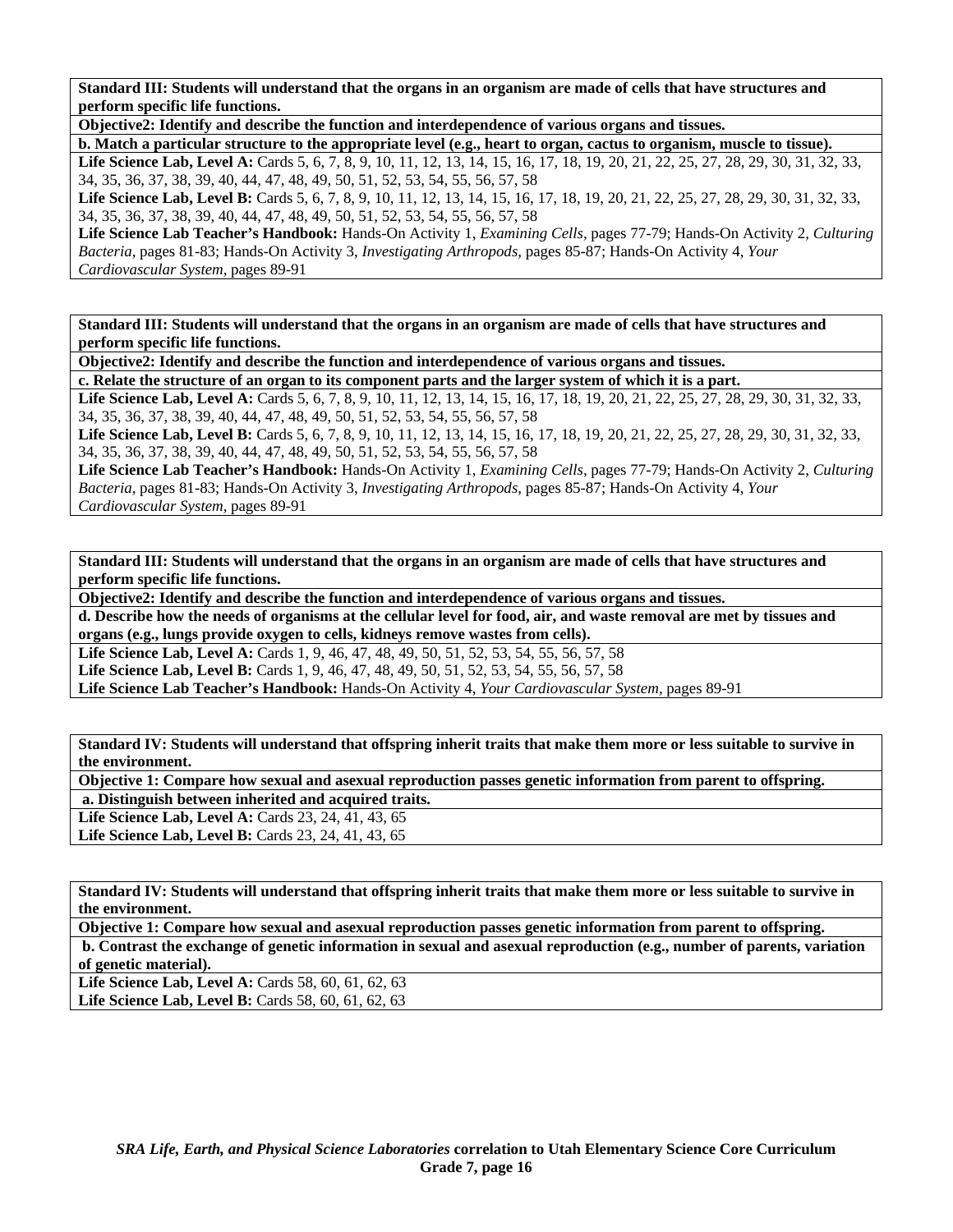**Standard IV: Students will understand that offspring inherit traits that make them more or less suitable to survive in the environment.** 

**Objective 1: Compare how sexual and asexual reproduction passes genetic information from parent to offspring. c. Cite examples of organisms that reproduce sexually (e.g., rats, mosquitoes, salmon, sunflowers) and those that reproduce asexually (e.g., hydra, planaria, bacteria, fungi, cuttings from house plants). Life Science Lab, Level A:** Cards 11, 12, 14, 15, 16, 17, 18, 19, 20, 21, 22, 40, 43, 58, 60, 61, 62, 63, 64 **Life Science Lab, Level B:** Cards 11, 12, 14, 15, 16, 17, 18, 19, 20, 21, 22, 40, 42, 58, 60, 61, 62, 63, 64

**Standard IV: Students will understand that offspring inherit traits that make them more or less suitable to survive in the environment.** 

**Objective 1: Compare how sexual and asexual reproduction passes genetic information from parent to offspring.** 

**d. Compare inherited structural traits of offspring and their parents.** 

**Life Science Lab, Level A: Cards 64, 65, 66, 67, 68** 

**Life Science Lab, Level B:** Cards 64, 65, 66, 67, 68

**Standard IV: Students will understand that offspring inherit traits that make them more or less suitable to survive in the environment.** 

**Objective 2: Relate the adaptability of organisms in an environment to their inherited traits and structures.** 

**a. Predict why certain traits (e.g., structure of teeth, body structure, coloration) are more likely to offer an advantage for survival of an organism.** 

**Life Science Lab, Level A:** Cards 23, 41, 65, 66, 67, 73 Life Science Lab, Level B: Cards 23, 41, 65, 66, 67, 73

**Standard IV: Students will understand that offspring inherit traits that make them more or less suitable to survive in the environment.** 

**Objective 2: Relate the adaptability of organisms in an environment to their inherited traits and structures.** 

 **b. Cite examples of traits that provide an advantage for survival in one environment but not other environments.** 

**Life Science Lab, Level A: Cards 23, 41, 65, 66, 67, 73** 

Life Science Lab, Level B: Cards 23, 41, 65, 66, 67, 73

**Standard IV: Students will understand that offspring inherit traits that make them more or less suitable to survive in the environment.** 

**Objective 2: Relate the adaptability of organisms in an environment to their inherited traits and structures.** 

 **c. Cite examples of changes in genetic traits due to natural and manmade influences (e.g., mimicry in insects, plant hybridization to develop a specific trait, breeding of dairy cows to produce more milk).** 

Life Science Lab, Level A: Cards 62, 64, 65, 66, 67 Life Science Lab, Level B: Cards 62, 64, 65, 66, 67

**Standard IV: Students will understand that offspring inherit traits that make them more or less suitable to survive in the environment.** 

**Objective 2: Relate the adaptability of organisms in an environment to their inherited traits and structures.** 

 **d. Relate the structure of organs to an organism's ability to survive in a specific environment (e.g., hollow bird bones allow them to fly in air, hollow structure of hair insulates animals from hot or cold, dense root structures allows plants to grow in compact soil, fish fins aid fish in moving in water).** 

**Life Science Lab, Level A:** Cards 11, 12, 13, 14, 15, 16, 17, 18, 19, 20, 21, 22, 23, 25, 27, 28, 29, 30, 31, 32, 33, 34, 35, 36, 37, 38, 39, 40, 41

Life Science Lab, Level B: Cards 11, 12, 13, 14, 15, 16, 17, 18, 19, 20, 21, 22, 23, 25, 27, 28, 29, 30, 31, 32, 33, 34, 35, 36, 37, 38, 39, 40, 41

**Life Science Lab Teacher's Handbook:** Hands-On Activity 2, *Culturing Bacteria,* pages 81-83; Hands-On Activity 3, *Investigating Arthropods,* pages 85-87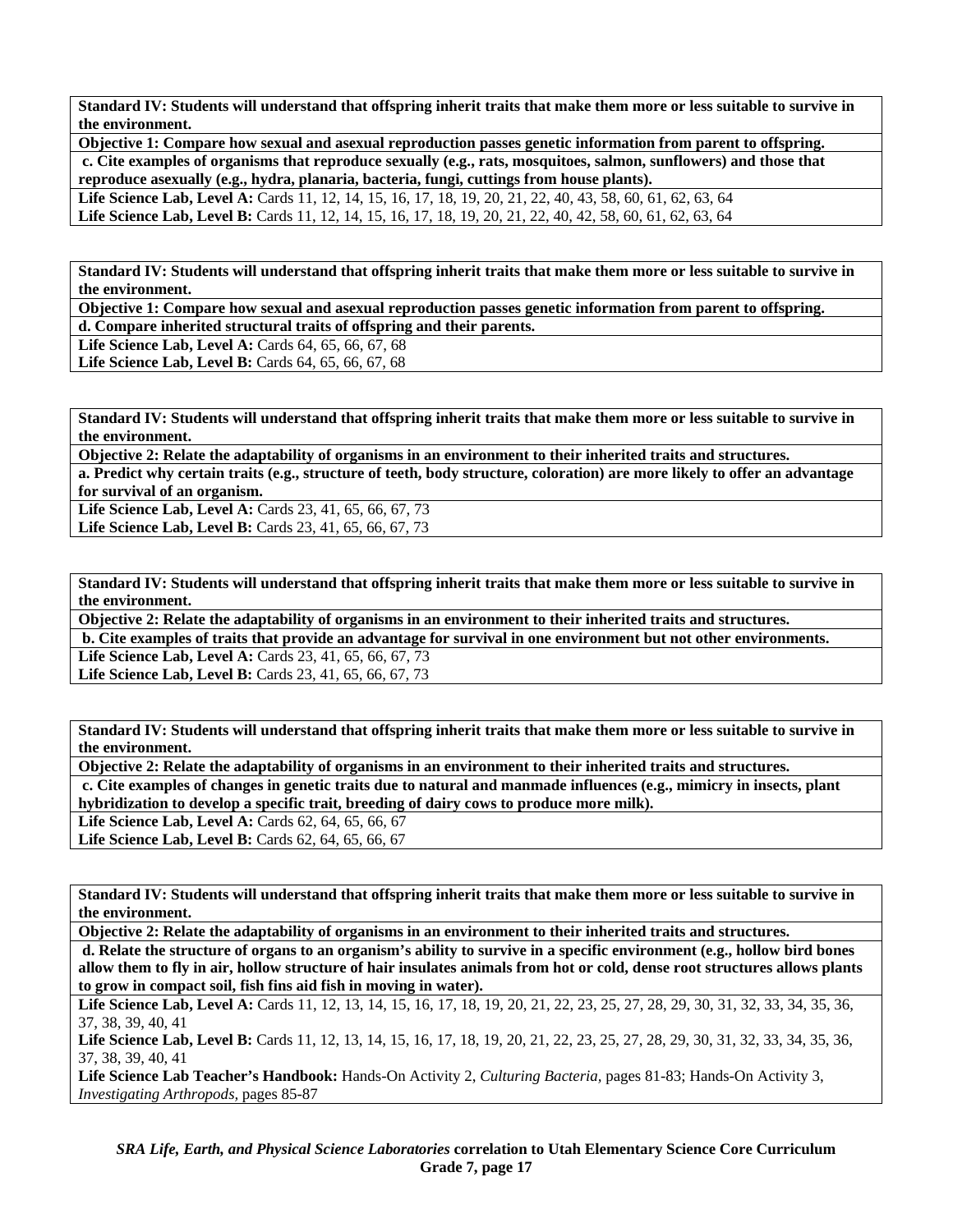**Standard V: Students will understand that structure is used to develop classification systems. Objective 1: Classify based on observable properties.** 

**a. Categorize nonliving objects based on external structures (e.g., hard, soft). Earth Science Lab, Level A:** Cards 4, 5, 6, 7, 8, 34, 48, 69, 70, 71, 72, 73, 76, 87 **Earth Science Lab, Level B:** Cards 4, 5, 6, 7, 8, 34, 48, 69, 70, 71, 72, 73, 76, 87 **Earth Science Lab Teacher's Handbook:** Hands-On Activity 1, *Identifying Minerals with the Mohs Scale,* pages 73-75

**Physical Science Lab, Level A: Cards 5, 10, 11 Physical Science Lab, Level B: Cards 5, 10, 11** 

**Standard V: Students will understand that structure is used to develop classification systems. Objective 1: Classify based on observable properties.** 

**b. Compare living, once living, and nonliving things.** 

**Life Science Lab, Level A: Cards 1, 25, 67 Life Science Lab, Level B:** Cards 1, 25, 67

**Earth Science Lab, Level A:** Cards 4, 5, 6, 7, 8, 9, 34, 69, 70, 71, 72, 73, 76, 87 **Earth Science Lab, Level B:** Cards 4, 5, 6, 7, 8, 9, 34, 69, 70, 71, 72, 73, 76, 87 **Earth Science Lab Teacher's Handbook:** Hands-On Activity 1, *Identifying Minerals with the Mohs Scale,* pages 73-75; Hands-On Activity 8, *Temperature, Salinity, and Water Density,* pages 101-103

**Physical Science Lab, Level A: Card 5** Physical Science Lab, Level B: Card 5

**Standard V: Students will understand that structure is used to develop classification systems. Objective 1: Classify based on observable properties. c. Defend the importance of observation in scientific classification. Life Science Lab, Level A: Cards 2, 3, 25, 27, 34** 

**Life Science Lab, Level B:** Cards 2, 3, 25, 27, 34

**Life Science Lab Teacher's Handbook:** Hands-On Activity 3, *Investigating Arthropods,* pages 85-87

**Earth Science Lab, Level A:** Cards 4, 5, 6, 7, 8, 9, 34, 48, 69, 70, 71, 72, 73, 76, 87 **Earth Science Lab, Level B:** Cards 4, 5, 6, 7, 8, 9, 34, 48, 69, 70, 71, 72, 73, 76, 87 **Earth Science Lab Teacher's Handbook:** Hands-On Activity 1, *Identifying Minerals with the Mohs Scale,* pages 73-75; Hands-On Activity 8, *Temperature, Salinity, and Water Density,* pages 101-103

**Physical Science Lab, Level A: Cards 5, 10, 11, 14, 15, 18, 19, 20 Physical Science Lab, Level B:** Cards 5, 10, 11, 14, 15, 18, 19, 20

**Standard V: Students will understand that structure is used to develop classification systems. Objective 1: Classify based on observable properties.** 

**d. Demonstrate that there are many ways to classify things.** 

Life Science Lab, Level A: Cards 2, 3, 25, 27, 34

**Life Science Lab, Level B:** Cards 2, 3, 25, 27, 34

**Life Science Lab Teacher's Handbook:** Hands-On Activity 3, *Investigating Arthropods,* pages 85-87

**Earth Science Lab, Level A:** Cards 4, 5, 6, 7, 8, 9, 34, 48, 69, 70, 71, 72, 73, 76, 87 **Earth Science Lab, Level B:** Cards 4, 5, 6, 7, 8, 9, 34, 48, 69, 70, 71, 72, 73, 76, 87 **Earth Science Lab Teacher's Handbook:** Hands-On Activity 1, *Identifying Minerals with the Mohs Scale,* pages 73-75; Hands-On Activity 8, *Temperature, Salinity, and Water Density,* pages 101-103

**Physical Science Lab, Level A: Cards 5, 10, 11, 14, 15, 18, 19, 20 Physical Science Lab, Level B:** Cards 5, 10, 11, 14, 15, 18, 19, 20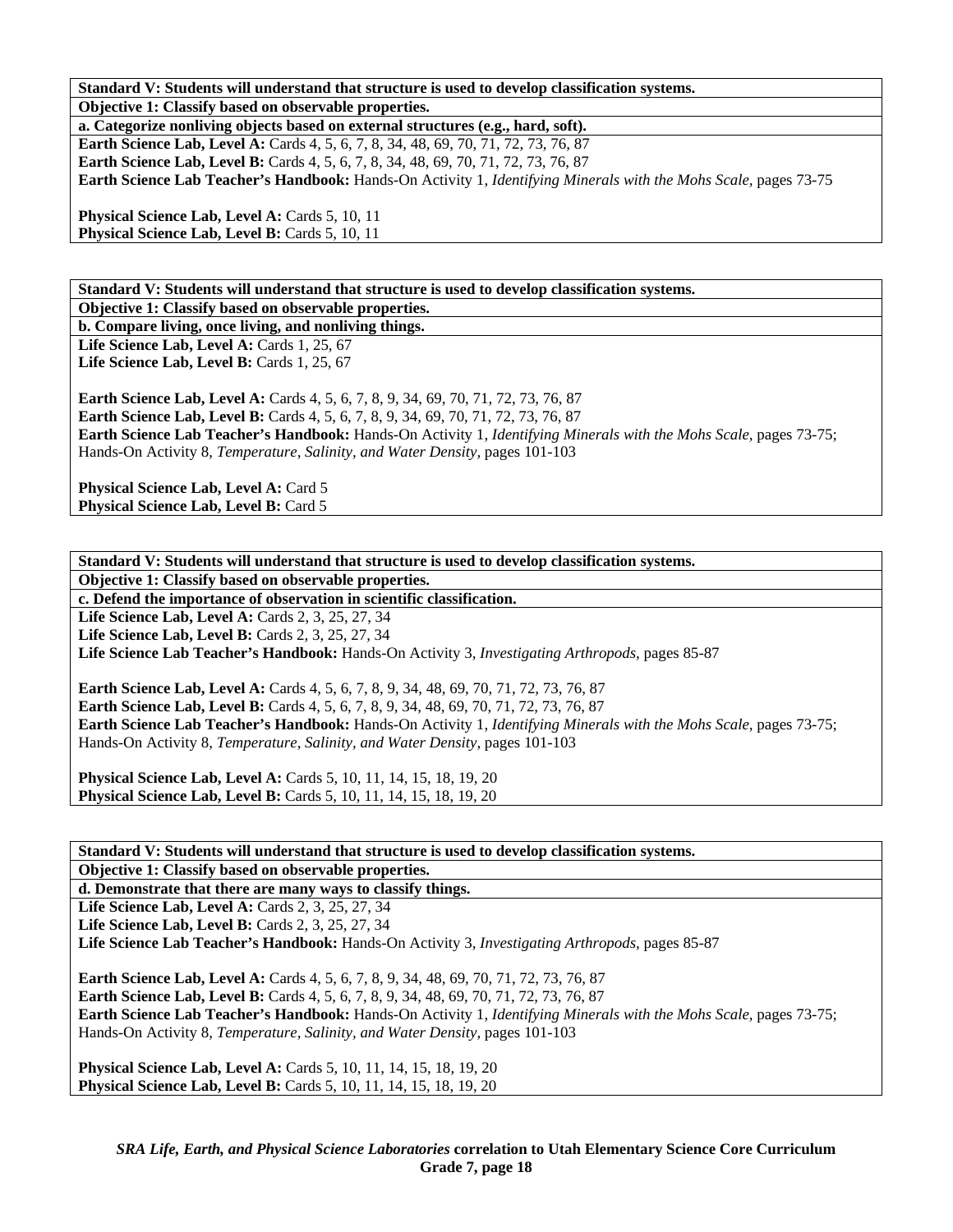**Standard V: Students will understand that structure is used to develop classification systems.** 

**Objective 2: Use and develop a simple classification system.** 

**a. Using a provide classification scheme, classify things (e.g., shells, leaves, rocks, bones, fossils, weather, clouds, stars, planets).** 

**Life Science Lab, Level A: Cards 2, 3, 25, 27, 34** 

**Life Science Lab, Level B:** Cards 2, 3, 25, 27, 34

**Life Science Lab Teacher's Handbook:** Hands-On Activity 3, *Investigating Arthropods,* pages 85-87

**Earth Science Lab, Level A:** Cards 4, 5, 6, 7, 8, 9, 34, 48, 69, 70, 71, 72, 73, 76, 87 **Earth Science Lab, Level B:** Cards 4, 5, 6, 7, 8, 9, 34, 48, 69, 70, 71, 72, 73, 76, 87 **Earth Science Lab Teacher's Handbook:** Hands-On Activity 1, *Identifying Minerals with the Mohs Scale,* pages 73-75; Hands-On Activity 8, *Temperature, Salinity, and Water Density,* pages 101-103

**Physical Science Lab, Level A:** Cards 5, 10, 11, 14, 15, 18, 19, 20 **Physical Science Lab, Level B:** Cards 5, 10, 11, 14, 15, 18, 19, 20

**Standard V: Students will understand that structure is used to develop classification systems.** 

**Objective 2: Use and develop a simple classification system.** 

**b. Develop a classification system based on observed structural characteristics.** 

**Life Science Lab, Level A: Cards 2, 3, 25, 27, 34** 

Life Science Lab, Level B: Cards 2, 3, 25, 27, 34

**Life Science Lab Teacher's Handbook:** Hands-On Activity 3, *Investigating Arthropods,* pages 85-87

**Earth Science Lab, Level A:** Cards 4, 5, 6, 7, 8, 9, 34, 48, 69, 70, 71, 72, 73, 76, 87 **Earth Science Lab, Level B:** Cards 4, 5, 6, 7, 8, 9, 34, 48, 69, 70, 71, 72, 73, 76, 87 **Earth Science Lab Teacher's Handbook:** Hands-On Activity 1, *Identifying Minerals with the Mohs Scale,* pages 73-75; Hands-On Activity 8, *Temperature, Salinity, and Water Density,* pages 101-103

**Physical Science Lab, Level A:** Cards 5, 10, 11, 14, 15, 18, 19, 20 **Physical Science Lab, Level B:** Cards 5, 10, 11, 14, 15, 18, 19, 20

**Standard V: Students will understand that structure is used to develop classification systems. Objective 2: Use and develop a simple classification system.** 

**c. Generalize rules for classification.** 

Life Science Lab, Level A: Cards 2, 3, 25, 27, 34 **Life Science Lab, Level B: Cards 2, 3, 25, 27, 34 Life Science Lab Teacher's Handbook:** Hands-On Activity 3, *Investigating Arthropods,* pages 85-87

Earth Science Lab, Level A: Cards 4, 5, 6, 7, 8, 9, 34, 48, 69, 70, 71, 72, 73, 76, 87 **Earth Science Lab, Level B:** Cards 4, 5, 6, 7, 8, 9, 34, 48, 69, 70, 71, 72, 73, 76, 87 **Earth Science Lab Teacher's Handbook:** Hands-On Activity 1, *Identifying Minerals with the Mohs Scale,* pages 73-75; Hands-On Activity 8, *Temperature, Salinity, and Water Density,* pages 101-103

**Physical Science Lab, Level A: Cards 5, 10, 11, 14, 15, 18, 19, 20 Physical Science Lab, Level B:** Cards 5, 10, 11, 14, 15, 18, 19, 20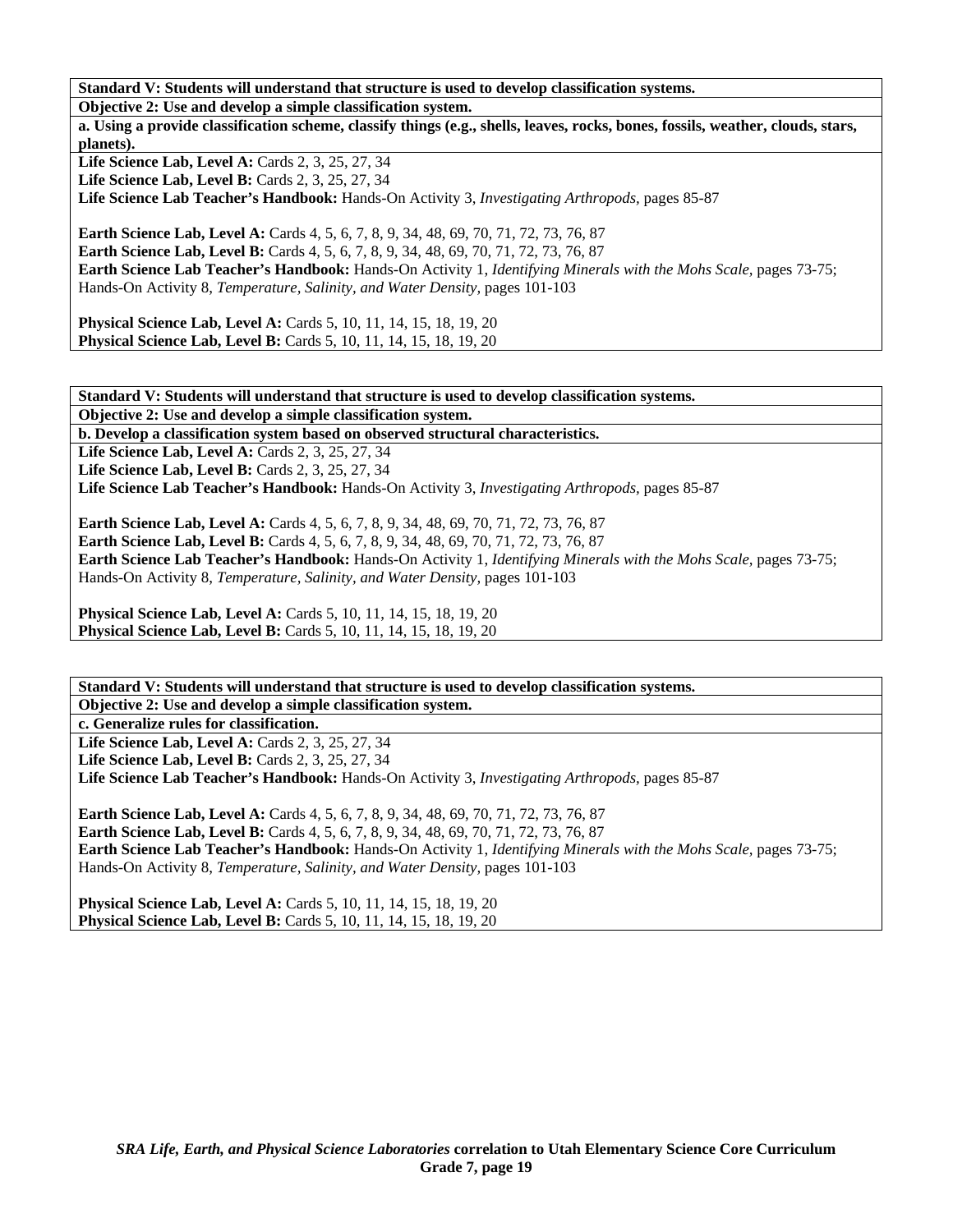**Standard V: Students will understand that structure is used to develop classification systems. Objective 2: Use and develop a simple classification system. d. Relate the importance of classification systems to the development of science knowledge.**  Life Science Lab, Level A: Cards 2, 3, 25, 27, 34 **Life Science Lab, Level B:** Cards 2, 3, 25, 27, 34 **Life Science Lab Teacher's Handbook:** Hands-On Activity 3, *Investigating Arthropods,* pages 85-87 **Earth Science Lab, Level A:** Cards 4, 5, 6, 7, 8, 9, 34, 48, 69, 70, 71, 72, 73, 76, 87 **Earth Science Lab, Level B:** Cards 4, 5, 6, 7, 8, 9, 34, 48, 69, 70, 71, 72, 73, 76, 87 **Earth Science Lab Teacher's Handbook:** Hands-On Activity 1, *Identifying Minerals with the Mohs Scale,* pages 73-75; Hands-On Activity 8, *Temperature, Salinity, and Water Density,* pages 101-103

**Physical Science Lab, Level A:** Cards 5, 10, 11, 14, 15, 18, 19, 20 **Physical Science Lab, Level B:** Cards 5, 10, 11, 14, 15, 18, 19, 20

**Standard V: Students will understand that structure is used to develop classification systems. Objective 2: Use and develop a simple classification system.** 

**e. Recognize that classification is a tool made by science to describe perceived patterns in nature.** 

**Life Science Lab, Level A: Cards 2, 3, 25, 27, 34** 

**Life Science Lab, Level B: Cards 2, 3, 25, 27, 34** 

**Life Science Lab Teacher's Handbook:** Hands-On Activity 3, *Investigating Arthropods,* pages 85-87

**Earth Science Lab, Level A:** Cards 4, 5, 6, 7, 8, 9, 34, 48, 69, 70, 71, 72, 73, 76, 87 **Earth Science Lab, Level B:** Cards 4, 5, 6, 7, 8, 9, 34, 48, 69, 70, 71, 72, 73, 76, 87 **Earth Science Lab Teacher's Handbook:** Hands-On Activity 1, *Identifying Minerals with the Mohs Scale,* pages 73-75; Hands-On Activity 8, *Temperature, Salinity, and Water Density,* pages 101-103

**Physical Science Lab, Level A:** Cards 5, 10, 11, 14, 15, 18, 19, 20 **Physical Science Lab, Level B:** Cards 5, 10, 11, 14, 15, 18, 19, 20

**Standard V: Students will understand that structure is used to develop classification systems. Objective 3: Classify organisms using an orderly pattern based on structure.** 

**a. Identify types of organisms that are not classified as either plant or animal.** 

Life Science Lab, Level A: Cards 11, 12, 13, 14 Life Science Lab, Level B: Cards 11, 12, 13, 14

**Standard V: Students will understand that structure is used to develop classification systems. Objective 3: Classify organisms using an orderly pattern based on structure.** 

**b. Arrange organisms according to kingdom (i.e., plant, animal, monera, fungi, protist).** 

Life Science Lab, Level A: Cards 2, 3, 11, 12, 13, 14, 15, 16, 17, 18, 19, 20, 21, 22, 25, 26, 27, 28, 29, 30, 31, 32, 33, 34, 35, 36, 37, 38, 39, 40

Life Science Lab, Level B: Cards 2, 3, 11, 12, 13, 14, 15, 16, 17, 18, 19, 20, 21, 22, 25, 26, 27, 28, 29, 30, 31, 32, 33, 34, 35, 36, 37, 38, 39, 40

**Life Science Lab Teacher's Handbook:** Hands-On Activity 2, *Culturing Bacteria,* pages 81-83; Hands-On Activity 3, *Investigating Arthropods,* pages 85-87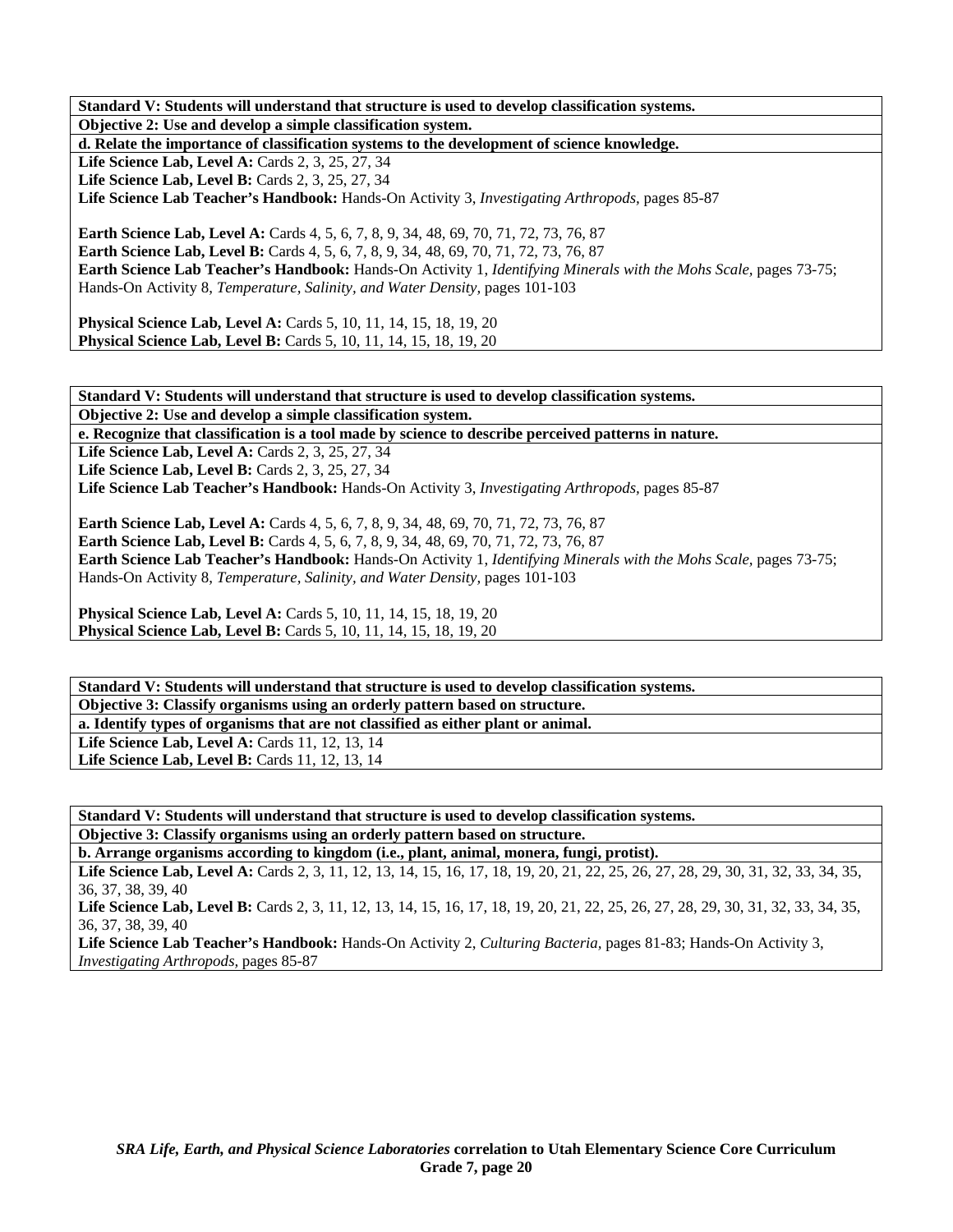**Standard V: Students will understand that structure is used to develop classification systems. Objective 3: Classify organisms using an orderly pattern based on structure.** 

**c. Use a classification key or field guide to identify organisms.** 

Life Science Lab, Level A: Cards 2, 3, 11, 12, 13, 14, 15, 16, 17, 18, 19, 20, 21, 22, 25, 26, 27, 28, 29, 30, 31, 32, 33, 34, 35, 36, 37, 38, 39, 40

Life Science Lab, Level B: Cards 2, 3, 11, 12, 13, 14, 15, 16, 17, 18, 19, 20, 21, 22, 25, 26, 27, 28, 29, 30, 31, 32, 33, 34, 35, 36, 37, 38, 39, 40

**Life Science Lab Teacher's Handbook:** Hands-On Activity 2, *Culturing Bacteria,* pages 81-83; Hands-On Activity 3, *Investigating Arthropods,* pages 85-87

**Standard V: Students will understand that structure is used to develop classification systems. Objective 3: Classify organisms using an orderly pattern based on structure.** 

**d. Report on changes in classification systems as a result of new information or technology.** 

**Life Science Lab, Level A: Cards 2, 3, 11, 12, 13, 14** 

**Life Science Lab, Level B: Cards 2, 3, 11, 12, 13, 14**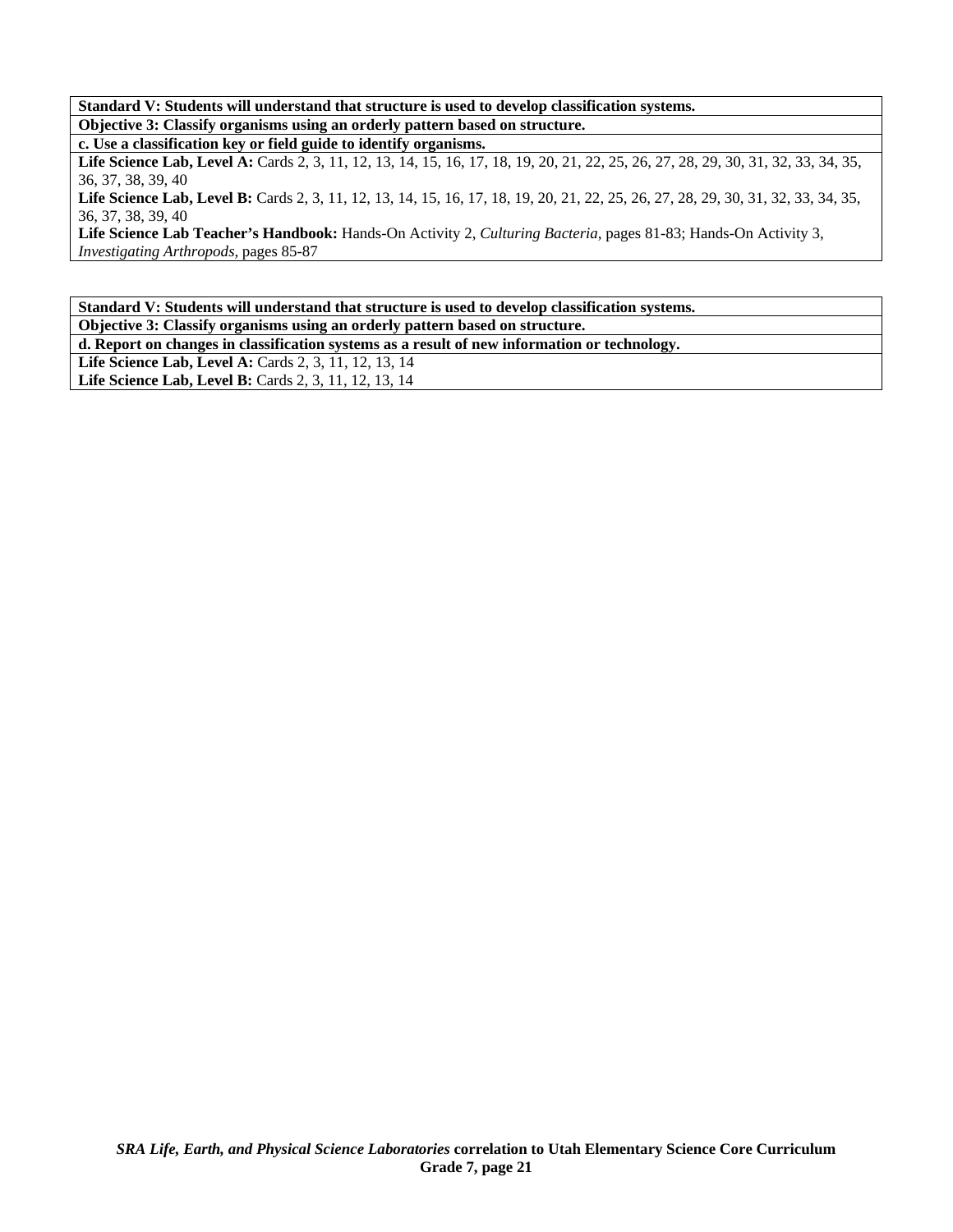# *SRA Life Earth, and Physical Science Laboratories*  **correlation to Utah Elementary Science Core Curriculum Grade 8**

*SRA Life, Earth, and Physical Science Laboratories* provide core science content in an alternate reading format. Each *SRA Science Lab* contains 180 Science Cards covering key science concepts and vocabulary. Each lab covers 90 different science topics presented at two different reading levels to meet varied student abilities. The *Teacher's Handbook* includes hands-on inquiry activities as well as vocabulary building exercises. The *Classroom Resource CD-ROM* includes Writing Strategies in Science along with tests and vocabulary games.

### **1. Use Science Process and Thinking Skills**

**a. Observe objects and events for patterns and record both qualitative and quantitative information.** 

**Life Science Lab Teacher's Handbook:** Hands-On Activity 1, *Examining Cells,* pages 77-79; Hands-On Activity 2, *Culturing Bacteria,* pages 81-83; Hands-On Activity 3, *Investigating Arthropods,* pages 85-87; Hands-On Activity 4, *Your Cardiovascular System,* pages 89-91; Hands-On Activity 5, *Making Fossils,* pages 93-95; Hands-On Activity 6, *How Much Does Energy Cost?,* pages 97-99; Hands-On Activity 7, *The Effects of Acid Rain,* pages 101-103

**Earth Science Lab Teacher's Handbook:** Hands-On Activity 1, *Identifying Minerals with the Mohs Scale,* pages 73-75; Hands-On Activity 2, *Plate Boundaries in Action,* pages 77-79; Hands-On Activity 3, *Interpreting a Topographic Map,* pages 81-83; Hands-On Activity 4, *Using Sound Waves,* pages 85-87; Hands-On Activity 5, *What is in the Air?,* pages 89-91; Hands-On Activity 6, *Modeling a Tornado,* pages 93-95; Hands-On Activity 7, *Sizes in the Solar System,* pages 97-99; Hands-On Activity 8, *Temperature, Salinity, and Water Density,* pages 101-103

**Physical Science Lab Teacher's Handbook:** Hands-On Activity 1, *Measuring pH of Acids and Bases,* pages 77-79; Hands-On Activity 2, *Chemical Reaction Rates,* pages 81-83; Hands-On Activity 3, *Energy Conversion,* pages 85-87; Hands-On Activity 4, *Reducing Friction,* pages 89-91; Hands-On Activity 5, *Making a Potato Battery,* pages 93-95; Hands-On Activity 6, *Making Sound,* pages 97-99

### **1. Use Science Process and Thinking Skills**

**b. Sort and sequence data according to a given criteria.** 

**Life Science Lab Teacher's Handbook:** Hands-On Activity 3, *Investigating Arthropods,* pages 85-87; Hands-On Activity 4, *Your Cardiovascular System,* pages 89-91; Hands-On Activity 5, *Making Fossils,* pages 93-95; Hands-On Activity 6, *How Much Does Energy Cost?,* pages 97-99; Hands-On Activity 7, *The Effects of Acid Rain,* pages 101-103

**Earth Science Lab Teacher's Handbook:** Hands-On Activity 1, *Identifying Minerals with the Mohs Scale,* pages 73-75; Hands-On Activity 3, *Interpreting a Topographic Map,* pages 81-83; Hands-On Activity 5, *What is in the Air?,* pages 89-91; Hands-On Activity 7, *Sizes in the Solar System,* pages 97-99; Hands-On Activity 8, *Temperature, Salinity, and Water Density,* pages 101-103

**Physical Science Lab Teacher's Handbook:** Hands-On Activity 1, *Measuring pH of Acids and Bases,* pages 77-79; Hands-On Activity 2, *Chemical Reaction Rates,* pages 81-83; Hands-On Activity 3, *Energy Conversion,* pages 85-87; Hands-On Activity 4, *Reducing Friction,* pages 89-91; Hands-On Activity 6, *Making Sound,* pages 97-99

**Classroom Resource CD-ROM:** Writing Strategy 22, 24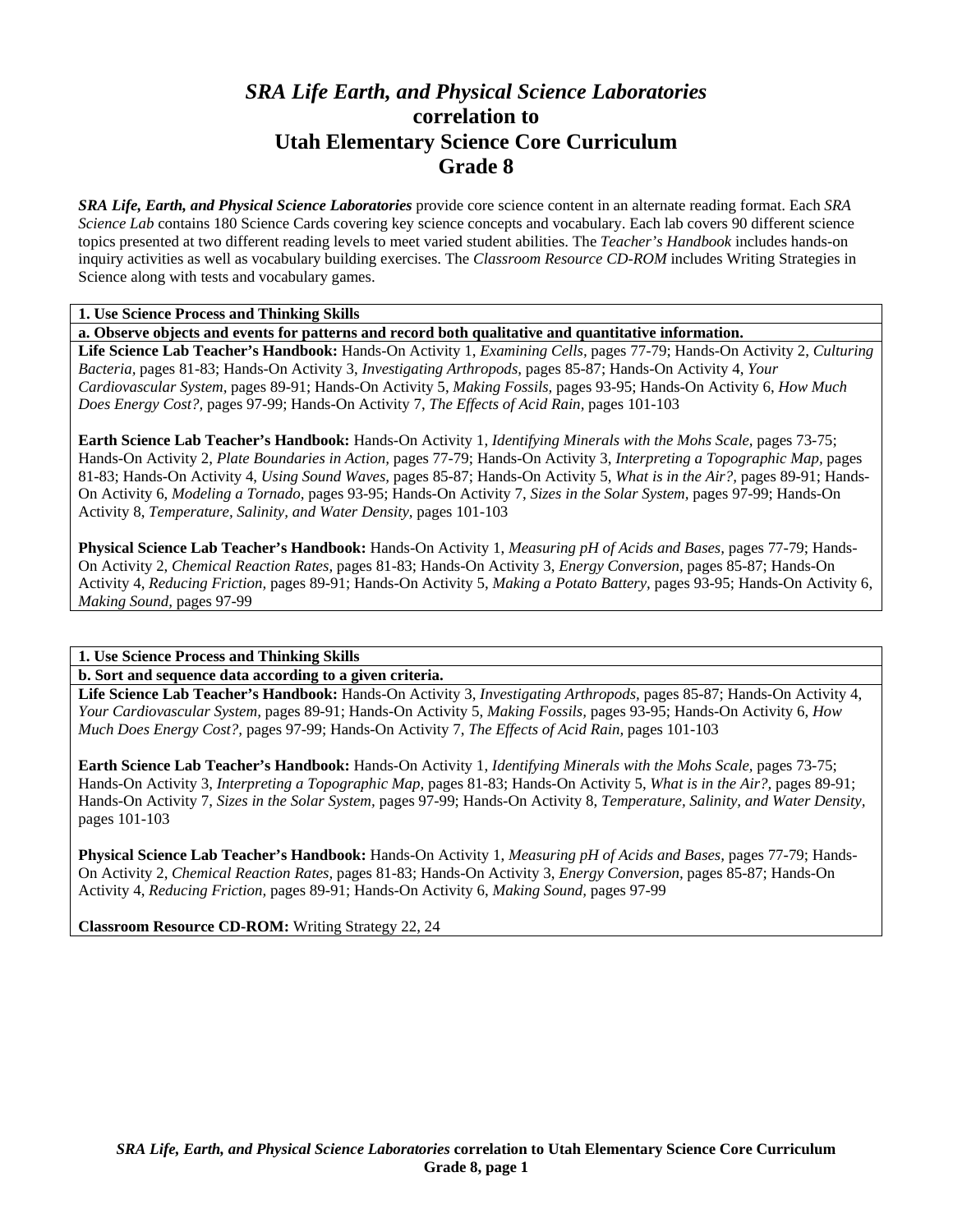### **1. Use Science Process and Thinking Skills**

**c. Develop and use categories to classify subjects studied.** 

Life Science Lab, Level A: Cards 2, 3, 11, 12, 13, 14, 15, 16, 17, 18, 19, 20, 21, 22, 25, 27, 28, 29, 30, 31, 32, 33, 34, 35, 36, 37, 38, 39, 40, 73, 74, 75

Life Science Lab, Level B: Cards 2, 3, 11, 12, 13, 14, 15, 16, 17, 18, 19, 20, 21, 22, 25, 27, 28, 29, 30, 31, 32, 33, 34, 35, 36, 37, 38, 39, 40, 73, 74, 75

**Life Science Lab Teacher's Handbook:** Hands-On Activity 3, *Investigating Arthropods,* pages 85-87

**Earth Science Lab, Level A: Cards 4, 5, 6, 7, 8, 48, 75** 

**Earth Science Lab, Level B:** Cards 4, 5, 6, 7, 8, 48, 75

**Earth Science Lab Teacher's Handbook:** Hands-On Activity 1, *Identifying Minerals with the Mohs Scale,* pages 73-75

**Physical Science Lab, Level A:** Cards 5, 10, 11, 12, 13, 14, 15, 16, 17, 18, 19, 20 **Physical Science Lab, Level B:** Cards 5, 10, 11, 12, 13, 14, 15, 16, 17, 18, 19, 20 **Physical Science Lab Teacher's Handbook:** Hands-On Activity 1, *Measuring pH of Acids and Bases,* pages 77-79

**1. Use Science Process and Thinking Skills** 

**d. Select the appropriate instrument; measure, calculate, and record in metric units, length, volume, temperature, and mass, to the accuracy of instruments used.** 

**Life Science Lab Teacher's Handbook:** Hands-On Activity 4, *Your Cardiovascular System,* pages 89-91; Hands-On Activity 7, *The Effects of Acid Rain,* pages 101-103

**Earth Science Lab Teacher's Handbook:** Hands-On Activity 1, *Identifying Minerals with the Mohs Scale,* pages 73-75; Hands-On Activity 3, *Interpreting a Topographic Map,* pages 81-83; Hands-On Activity 7, *Sizes in the Solar System,* pages 97- 99; Hands-On Activity 8, *Temperature, Salinity, and Water Density,* pages 101-103

**Physical Science Lab Teacher's Handbook:** Hands-On Activity 1, *Measuring pH of Acids and Bases,* pages 77-79; Hands-On Activity 2, *Chemical Reaction Rates,* pages 81-83; Hands-On Activity 3, *Energy Conversion,* pages 85-87; Hands-On Activity 4, *Reducing Friction,* pages 89-91; Hands-On Activity 6, *Making Sound,* pages 97-99

### **1. Use Science Process and Thinking Skills**

**e. When given a problem, plan and conduct experiments in which they:** 

- **Form research questions.**
- **Discuss possible outcomes of investigations.**
- **Identify variables.**
- **Plan procedures to control independent variable(s).**
- **Collect data on the dependent variable(s).**
- **Select appropriate format (e.g., graph, chart, diagram) to summarize data obtained.**
- **Analyze data and construct reasonable conclusions.**
- **Prepare written and oral reports of their investigations.**

**Life Science Lab Teacher's Handbook:** Hands-On Activity 1, *Examining Cells,* pages 77-79; Hands-On Activity 2, *Culturing Bacteria,* pages 81-83; Hands-On Activity 3, *Investigating Arthropods,* pages 85-87; Hands-On Activity 4, *Your Cardiovascular System,* pages 89-91; Hands-On Activity 5, *Making Fossils,* pages 93-95; Hands-On Activity 6, *How Much Does Energy Cost?,* pages 97-99; Hands-On Activity 7, *The Effects of Acid Rain,* pages 101-103

**Earth Science Lab Teacher's Handbook:** Hands-On Activity 1, *Identifying Minerals with the Mohs Scale,* pages 73-75; Hands-On Activity 2, *Plate Boundaries in Action,* pages 77-79; Hands-On Activity 3, *Interpreting a Topographic Map,* pages 81-83; Hands-On Activity 4, *Using Sound Waves,* pages 85-87; Hands-On Activity 5, *What is in the Air?,* pages 89-91; Hands-On Activity 6, *Modeling a Tornado,* pages 93-95; Hands-On Activity 7, *Sizes in the Solar System,* pages 97-99; Hands-On Activity 8, *Temperature, Salinity, and Water Density,* pages 101-103

**Physical Science Lab Teacher's Handbook:** Hands-On Activity 1, *Measuring pH of Acids and Bases,* pages 77-79; Hands-On Activity 2, *Chemical Reaction Rates,* pages 81-83; Hands-On Activity 3, *Energy Conversion,* pages 85-87; Hands-On Activity 4, *Reducing Friction,* pages 89-91; Hands-On Activity 5, *Making a Potato Battery,* pages 93-95; Hands-On Activity 6, *Making Sound,* pages 97-99

**Classroom Resource CD-ROM:** Writing Strategy 15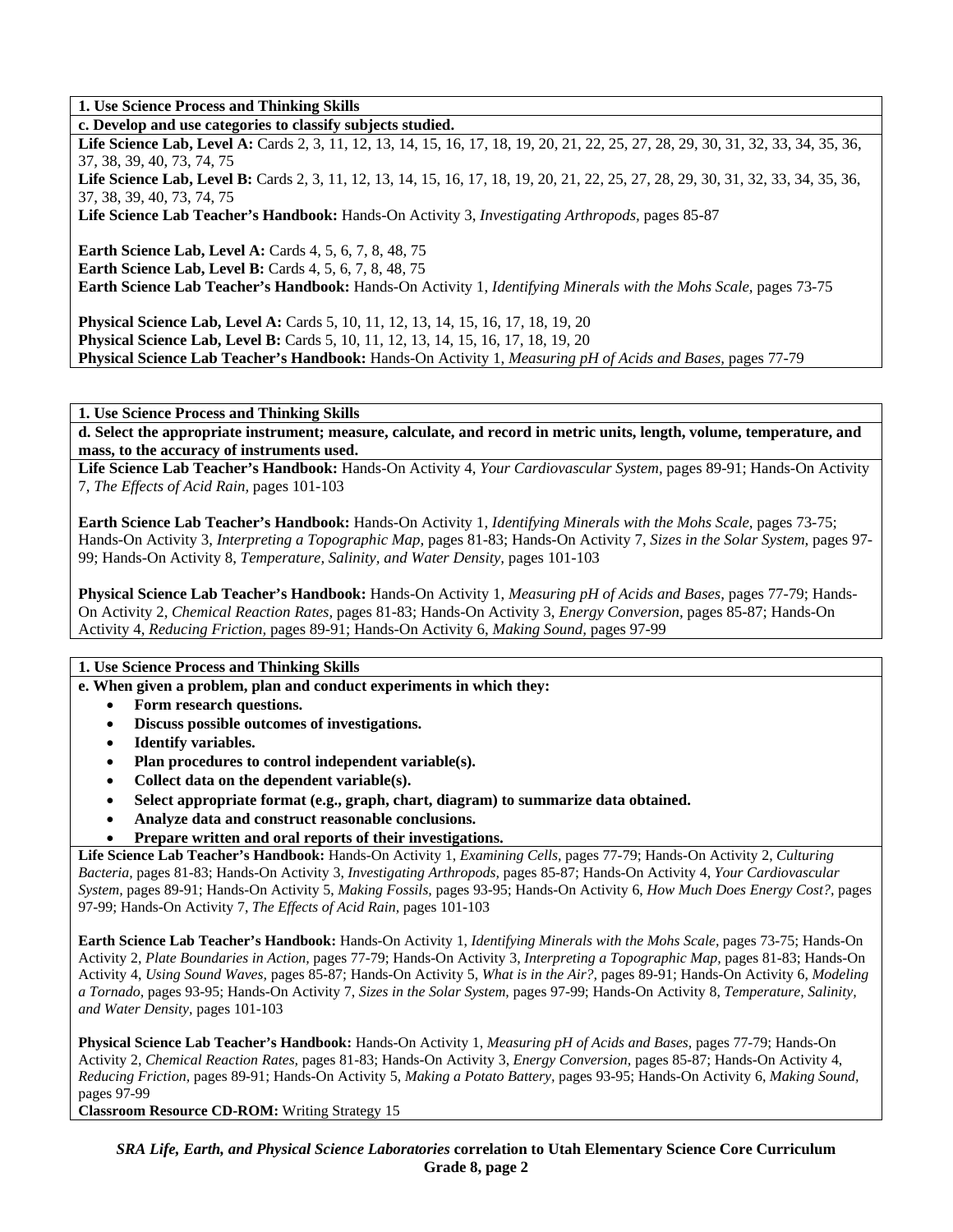**1. Use Science Process and Thinking Skills** 

**f. Distinguish between factual statements and inferences.** 

**Life Science Lab Teacher's Handbook:** Hands-On Activity 1, *Examining Cells,* pages 77-79; Hands-On Activity 2, *Culturing Bacteria,* pages 81-83; Hands-On Activity 3, *Investigating Arthropods,* pages 85-87; Hands-On Activity 4, *Your Cardiovascular System,* pages 89-91; Hands-On Activity 5, *Making Fossils,* pages 93-95; Hands-On Activity 6, *How Much Does Energy Cost?,* pages 97-99; Hands-On Activity 7, *The Effects of Acid Rain,* pages 101-103

**Earth Science Lab Teacher's Handbook:** Hands-On Activity 1, *Identifying Minerals with the Mohs Scale,* pages 73-75; Hands-On Activity 2, *Plate Boundaries in Action,* pages 77-79; Hands-On Activity 3, *Interpreting a Topographic Map,* pages 81-83; Hands-On Activity 4, *Using Sound Waves,* pages 85-87; Hands-On Activity 5, *What is in the Air?,* pages 89-91; Hands-On Activity 6, *Modeling a Tornado,* pages 93-95; Hands-On Activity 7, *Sizes in the Solar System,* pages 97-99; Hands-On Activity 8, *Temperature, Salinity, and Water Density,* pages 101-103

**Physical Science Lab Teacher's Handbook:** Hands-On Activity 1, *Measuring pH of Acids and Bases,* pages 77-79; Hands-On Activity 2, *Chemical Reaction Rates,* pages 81-83; Hands-On Activity 3, *Energy Conversion,* pages 85-87; Hands-On Activity 4, *Reducing Friction,* pages 89-91; Hands-On Activity 5, *Making a Potato Battery,* pages 93-95; Hands-On Activity 6, *Making Sound,* pages 97-99

**Classroom Resource CD-ROM:** Writing Strategy 17

**1. Use Science Process and Thinking Skills** 

**g. Use field guides or other keys to assist in the identification of subjects studied.** 

Life Science Lab, Level A: Cards 2, 3, 11, 12, 13, 14, 15, 16, 17, 18, 19, 20, 21, 22, 25, 27, 28, 29, 30, 31, 32, 33, 34, 35, 36, 37, 38, 39, 40, 73, 74, 75

Life Science Lab, Level B: Cards 2, 3, 11, 12, 13, 14, 15, 16, 17, 18, 19, 20, 21, 22, 25, 27, 28, 29, 30, 31, 32, 33, 34, 35, 36, 37, 38, 39, 40, 73, 74, 75

**Life Science Lab Teacher's Handbook:** Hands-On Activity 3, *Investigating Arthropods,* pages 85-87

**Earth Science Lab, Level A: Cards 4, 5, 6, 7, 8, 48, 75 Earth Science Lab, Level B:** Cards 4, 5, 6, 7, 8, 48, 75 **Earth Science Lab Teacher's Handbook:** Hands-On Activity 1, *Identifying Minerals with the Mohs Scale,* pages 73-75

**Physical Science Lab, Level A:** Cards 5, 10, 11, 12, 13, 14, 15, 16, 17, 18, 19, 20 **Physical Science Lab, Level B:** Cards 5, 10, 11, 12, 13, 14, 15, 16, 17, 18, 19, 20 **Physical Science Lab Teacher's Handbook:** Hands-On Activity 1, *Measuring pH of Acids and Bases,* pages 77-79

**2. Manifest Scientific Attitudes and Interests** 

**a. Read and look at books and other science materials voluntarily.** 

This concept is not covered at this level.

**2. Manifest Scientific Attitudes and Interests** 

**b. Raise questions about objects, events, and processes tat can be answered through scientific investigation.** 

**Life Science Lab Teacher's Handbook:** Hands-On Activity 1, *Examining Cells,* pages 77-79; Hands-On Activity 2, *Culturing Bacteria,* pages 81-83; Hands-On Activity 3, *Investigating Arthropods,* pages 85-87; Hands-On Activity 4, *Your Cardiovascular System,* pages 89-91; Hands-On Activity 5, *Making Fossils,* pages 93-95; Hands-On Activity 6, *How Much Does Energy Cost?,* pages 97-99; Hands-On Activity 7, *The Effects of Acid Rain,* pages 101-103

**Earth Science Lab Teacher's Handbook:** Hands-On Activity 1, *Identifying Minerals with the Mohs Scale,* pages 73-75; Hands-On Activity 2, *Plate Boundaries in Action,* pages 77-79; Hands-On Activity 3, *Interpreting a Topographic Map,* pages 81-83; Hands-On Activity 4, *Using Sound Waves,* pages 85-87; Hands-On Activity 5, *What is in the Air?,* pages 89-91; Hands-On Activity 6, *Modeling a Tornado,* pages 93-95; Hands-On Activity 7, *Sizes in the Solar System,* pages 97-99; Hands-On Activity 8, *Temperature, Salinity, and Water Density,* pages 101-103

**Physical Science Lab Teacher's Handbook:** Hands-On Activity 1, *Measuring pH of Acids and Bases,* pages 77-79; Hands-On Activity 2, *Chemical Reaction Rates,* pages 81-83; Hands-On Activity 3, *Energy Conversion,* pages 85-87; Hands-On Activity 4, *Reducing Friction,* pages 89-91; Hands-On Activity 5, *Making a Potato Battery,* pages 93-95; Hands-On Activity 6, *Making Sound,* pages 97-99

**Classroom Resource CD-ROM:** Writing Strategy 15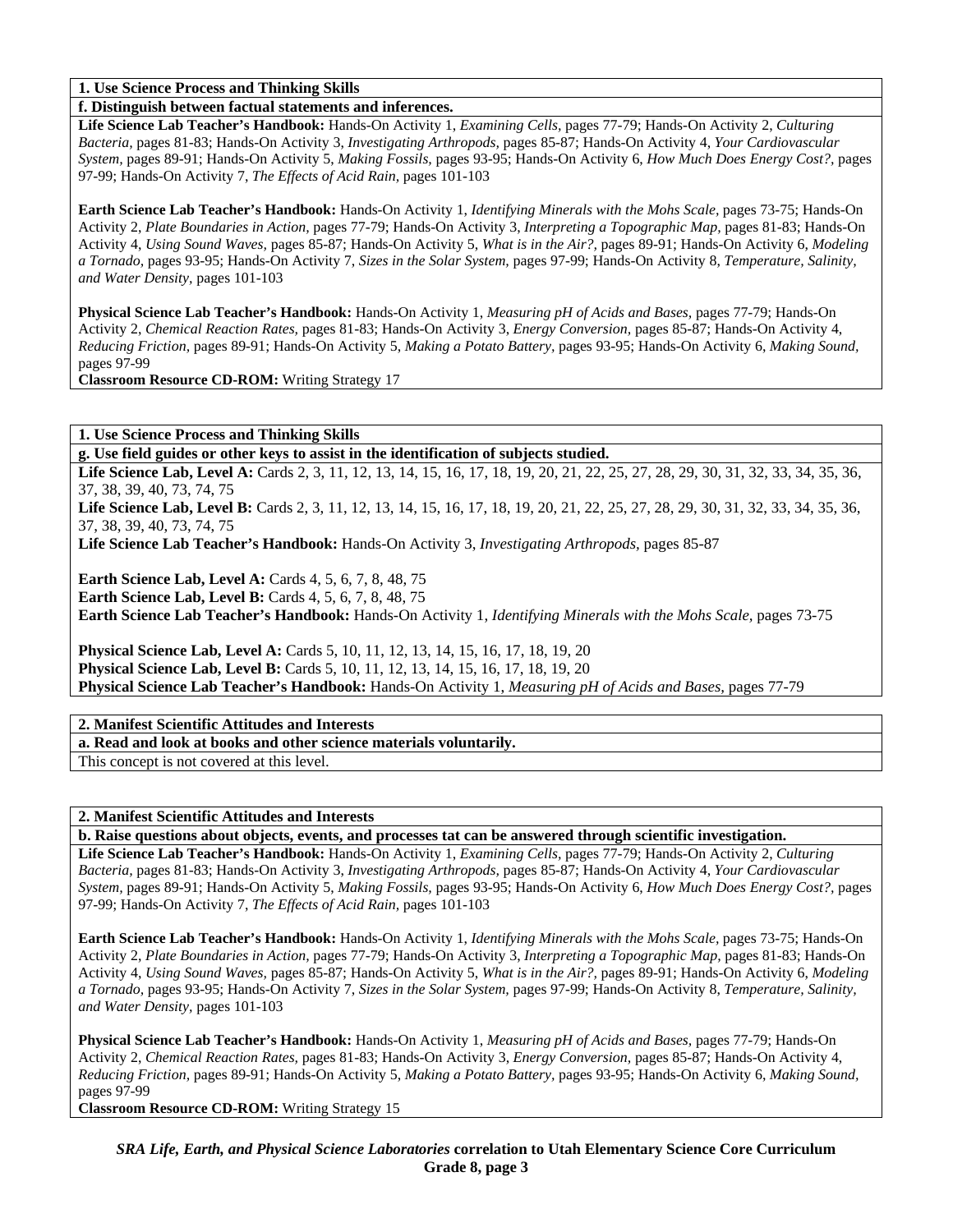### **2. Manifest Scientific Attitudes and Interests**

**c. Maintain an open and questioning mind toward ideas and alternative points of view.** 

**Life Science Lab Teacher's Handbook:** Hands-On Activity 1, *Examining Cells,* pages 77-79; Hands-On Activity 2, *Culturing Bacteria,* pages 81-83; Hands-On Activity 3, *Investigating Arthropods,* pages 85-87; Hands-On Activity 4, *Your Cardiovascular System,* pages 89-91; Hands-On Activity 5, *Making Fossils,* pages 93-95; Hands-On Activity 6, *How Much Does Energy Cost?,* pages 97-99; Hands-On Activity 7, *The Effects of Acid Rain,* pages 101-103

**Earth Science Lab Teacher's Handbook:** Hands-On Activity 1, *Identifying Minerals with the Mohs Scale,* pages 73-75; Hands-On Activity 2, *Plate Boundaries in Action,* pages 77-79; Hands-On Activity 3, *Interpreting a Topographic Map,* pages 81-83; Hands-On Activity 4, *Using Sound Waves,* pages 85-87; Hands-On Activity 5, *What is in the Air?,* pages 89-91; Hands-On Activity 6, *Modeling a Tornado,* pages 93-95; Hands-On Activity 7, *Sizes in the Solar System,* pages 97-99; Hands-On Activity 8, *Temperature, Salinity, and Water Density,* pages 101-103

**Physical Science Lab Teacher's Handbook:** Hands-On Activity 1, *Measuring pH of Acids and Bases,* pages 77-79; Hands-On Activity 2, *Chemical Reaction Rates,* pages 81-83; Hands-On Activity 3, *Energy Conversion,* pages 85-87; Hands-On Activity 4, *Reducing Friction,* pages 89-91; Hands-On Activity 5, *Making a Potato Battery,* pages 93-95; Hands-On Activity 6, *Making Sound,* pages 97-99

### **2. Manifest Scientific Attitudes and Interests**

### **d. Check reports of observations for accuracy.**

**Life Science Lab Teacher's Handbook:** Hands-On Activity 1, *Examining Cells,* pages 77-79; Hands-On Activity 2, *Culturing Bacteria,* pages 81-83; Hands-On Activity 3, *Investigating Arthropods,* pages 85-87; Hands-On Activity 4, *Your Cardiovascular System,* pages 89-91; Hands-On Activity 5, *Making Fossils,* pages 93-95; Hands-On Activity 6, *How Much Does Energy Cost?,* pages 97-99; Hands-On Activity 7, *The Effects of Acid Rain,* pages 101-103

**Earth Science Lab Teacher's Handbook:** Hands-On Activity 1, *Identifying Minerals with the Mohs Scale,* pages 73-75; Hands-On Activity 2, *Plate Boundaries in Action,* pages 77-79; Hands-On Activity 3, *Interpreting a Topographic Map,* pages 81-83; Hands-On Activity 4, *Using Sound Waves,* pages 85-87; Hands-On Activity 5, *What is in the Air?,* pages 89-91; Hands-On Activity 6, *Modeling a Tornado,* pages 93-95; Hands-On Activity 7, *Sizes in the Solar System,* pages 97-99; Hands-On Activity 8, *Temperature, Salinity, and Water Density,* pages 101-103

**Physical Science Lab Teacher's Handbook:** Hands-On Activity 1, *Measuring pH of Acids and Bases,* pages 77-79; Hands-On Activity 2, *Chemical Reaction Rates,* pages 81-83; Hands-On Activity 3, *Energy Conversion,* pages 85-87; Hands-On Activity 4, *Reducing Friction,* pages 89-91; Hands-On Activity 5, *Making a Potato Battery,* pages 93-95; Hands-On Activity 6, *Making Sound,* pages 97-99

### **2. Manifest Scientific Attitudes and Interests**

**e. Accept and use scientific evidence to help resolve ecological problems.** 

**Life Science Lab Teacher's Handbook:** Hands-On Activity 7, *The Effects of Acid Rain,* pages 101-103

**Earth Science Lab Teacher's Handbook:** Hands-On Activity 5, *What is in the Air?,* pages 89-91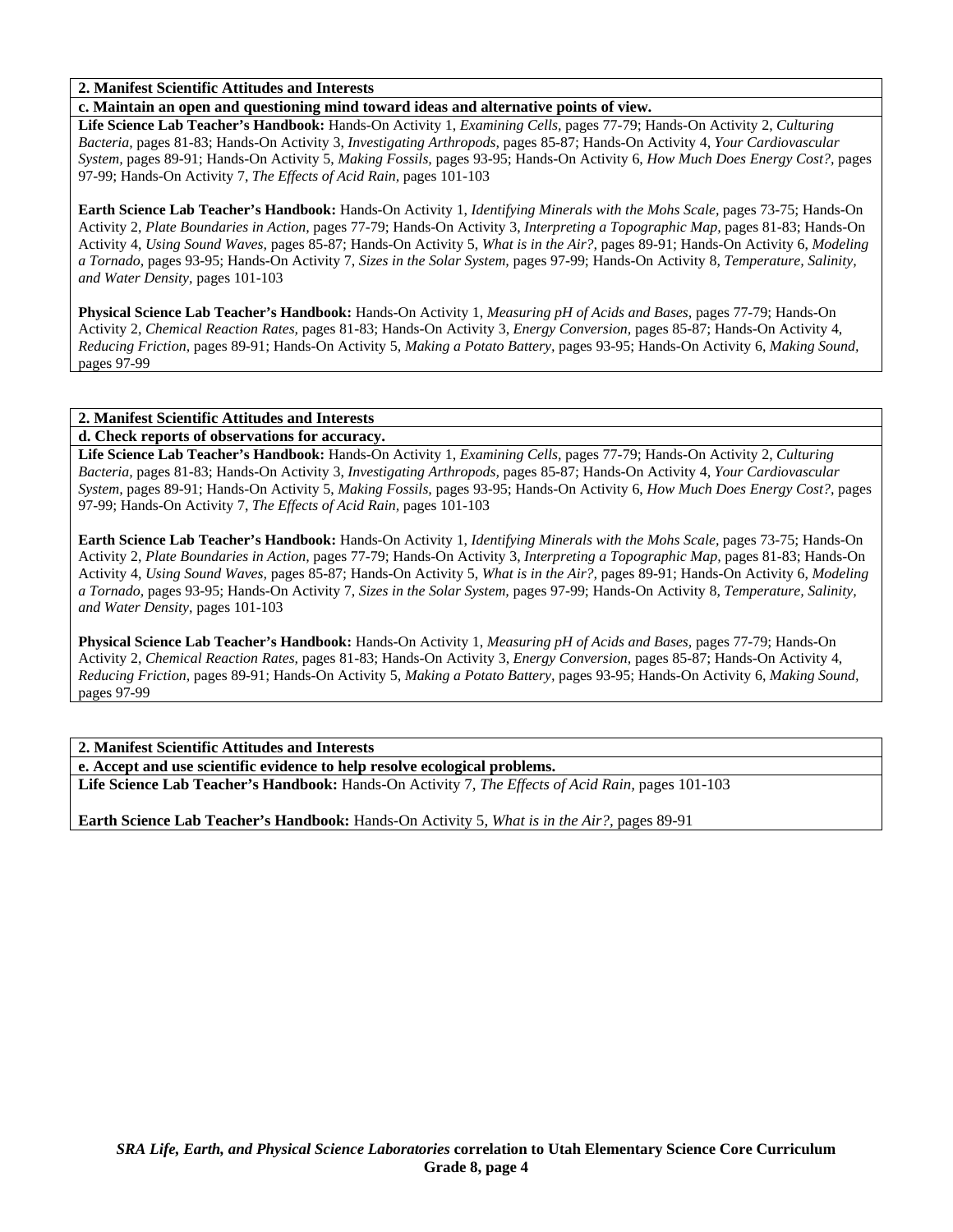### **3. Understand Science Concepts and Principles**

**a. Know and explain science information specified for the grade level.** 

Life Science Lab, Level A: Cards 1, 2, 3, 4, 5, 6, 7, 8, 9, 10, 11, 12, 13, 14, 15, 16, 17, 18, 19, 20, 21, 22, 23, 24, 25, 26, 27, 28, 29, 30, 31, 32, 33, 34, 35, 36, 37, 38, 39, 40, 41, 42, 43, 44, 45, 46, 47, 48, 49, 50, 51, 52, 53, 54, 55, 56, 57, 58, 59, 60, 61, 62, 63, 64, 65, 66, 67, 68, 69, 70, 71, 72, 73, 74, 75, 76, 77, 78, 79, 80, 81, 82, 83, 84, 85, 86, 87, 88, 89, 90 Life Science Lab, Level B: Cards 1, 2, 3, 4, 5, 6, 7, 8, 9, 10, 11, 12, 13, 14, 15, 16, 17, 18, 19, 20, 21, 22, 23, 24, 25, 26, 27, 28, 29, 30, 31, 32, 33, 34, 35, 36, 37, 38, 39, 40, 41, 42, 43, 44, 45, 46, 47, 48, 49, 50, 51, 52, 53, 54, 55, 56, 57, 58, 59, 60, 61, 62, 63, 64, 65, 66, 67, 68, 69, 70, 71, 72, 73, 74, 75, 76, 77, 78, 79, 80, 81, 82, 83, 84, 85, 86, 87, 88, 89, 90 **Life Science Lab Teacher's Handbook:** Hands-On Activity 1, *Examining Cells,* pages 77-79; Hands-On Activity 2, *Culturing Bacteria,* pages 81-83; Hands-On Activity 3, *Investigating Arthropods,* pages 85-87; Hands-On Activity 4, *Your Cardiovascular System,* pages 89-91; Hands-On Activity 5, *Making Fossils,* pages 93-95; Hands-On Activity 6, *How Much Does Energy Cost?,* pages 97-99; Hands-On Activity 7, *The Effects of Acid Rain,* pages 101-103

**Earth Science Lab, Level A:** Cards 1, 2, 3, 4, 5, 6, 7, 8, 9, 10, 11, 12, 13, 14, 15, 16, 17, 18, 19, 20, 21, 22, 23, 24, 25, 26, 27, 28, 29, 30, 31, 32, 33, 34, 35, 36, 37, 38, 39, 40, 41, 42, 43, 44, 45, 46, 47, 48, 49, 50, 51, 52, 53, 54, 55, 56, 57, 58, 59, 60, 61, 62, 63, 64, 65, 66, 67, 68, 69, 70, 71, 72, 73, 74, 75, 76, 77, 78, 79, 80, 81, 82, 83, 84, 85, 86, 87, 88, 89, 90 **Earth Science Lab, Level B:** Cards 1, 2, 3, 4, 5, 6, 7, 8, 9, 10, 11, 12, 13, 14, 15, 16, 17, 18, 19, 20, 21, 22, 23, 24, 25, 26, 27, 28, 29, 30, 31, 32, 33, 34, 35, 36, 37, 38, 39, 40, 41, 42, 43, 44, 45, 46, 47, 48, 49, 50, 51, 52, 53, 54, 55, 56, 57, 58, 59, 60, 61, 62, 63, 64, 65, 66, 67, 68, 69, 70, 71, 72, 73, 74, 75, 76, 77, 78, 79, 80, 81, 82, 83, 84, 85, 86, 87, 88, 89, 90 **Earth Science Lab Teacher's Handbook:** Hands-On Activity 1, *Identifying Minerals with the Mohs Scale,* pages 73-75; Hands-On Activity 2, *Plate Boundaries in Action,* pages 77-79; Hands-On Activity 3, *Interpreting a Topographic Map,* pages 81-83; Hands-On Activity 4, *Using Sound Waves,* pages 85-87; Hands-On Activity 5, *What is in the Air?,* pages 89-91; Hands-On Activity 6, *Modeling a Tornado,* pages 93-95; Hands-On Activity 7, *Sizes in the Solar System,* pages 97-99; Hands-On Activity 8, *Temperature, Salinity, and Water Density,* pages 101-103

**Physical Science Lab, Level A:** Cards 1, 2, 3, 4, 5, 6, 7, 8, 9, 10, 11, 12, 13, 14, 15, 16, 17, 18, 19, 20, 21, 22, 23, 24, 25, 26, 27, 28, 29, 30, 31, 32, 33, 34, 35, 36, 37, 38, 39, 40, 41, 42, 43, 44, 45, 46, 47, 48, 49, 50, 51, 52, 53, 54, 55, 56, 57, 58, 59, 60, 61, 62, 63, 64, 65, 66, 67, 68, 69, 70, 71, 72, 73, 74, 75, 76, 77, 78, 79, 80, 81, 82, 83, 84, 85, 86, 87, 88, 89, 90 **Physical Science Lab, Level B:** Cards 1, 2, 3, 4, 5, 6, 7, 8, 9, 10, 11, 12, 13, 14, 15, 16, 17, 18, 19, 20, 21, 22, 23, 24, 25, 26, 27, 28, 29, 30, 31, 32, 33, 34, 35, 36, 37, 38, 39, 40, 41, 42, 43, 44, 45, 46, 47, 48, 49, 50, 51, 52, 53, 54, 55, 56, 57, 58, 59, 60, 61, 62, 63, 64, 65, 66, 67, 68, 69, 70, 71, 72, 73, 74, 75, 76, 77, 78, 79, 80, 81, 82, 83, 84, 85, 86, 87, 88, 89, 90 **Physical Science Lab Teacher's Handbook:** Hands-On Activity 1, *Measuring pH of Acids and Bases,* pages 77-79; Hands-On Activity 2, *Chemical Reaction Rates,* pages 81-83; Hands-On Activity 3, *Energy Conversion,* pages 85-87; Hands-On Activity 4, *Reducing Friction,* pages 89-91; Hands-On Activity 5, *Making a Potato Battery,* pages 93-95; Hands-On Activity 6, *Making Sound,* pages 97-99

**3. Understand Science Concepts and Principles** 

**b. Distinguish between examples and non-examples of concepts that have been taught.**  This concept is not covered at this level.

### **3. Understand Science Concepts and Principles**

**c. Compare concepts and principles based upon specific criteria.** 

**Life Science Lab Teacher's Handbook:** Hands-On Activity 1, *Examining Cells,* pages 77-79; Hands-On Activity 2, *Culturing Bacteria,* pages 81-83; Hands-On Activity 3, *Investigating Arthropods,* pages 85-87; Hands-On Activity 4, *Your Cardiovascular System,* pages 89-91; Hands-On Activity 5, *Making Fossils,* pages 93-95; Hands-On Activity 6, *How Much Does Energy Cost?,* pages 97-99; Hands-On Activity 7, *The Effects of Acid Rain,* pages 101-103

**Earth Science Lab Teacher's Handbook:** Hands-On Activity 1, *Identifying Minerals with the Mohs Scale,* pages 73-75; Hands-On Activity 2, *Plate Boundaries in Action,* pages 77-79; Hands-On Activity 3, *Interpreting a Topographic Map,* pages 81-83; Hands-On Activity 4, *Using Sound Waves,* pages 85-87; Hands-On Activity 5, *What is in the Air?,* pages 89-91; Hands-On Activity 6, *Modeling a Tornado,* pages 93-95; Hands-On Activity 7, *Sizes in the Solar System,* pages 97-99; Hands-On Activity 8, *Temperature, Salinity, and Water Density,* pages 101-103

**Physical Science Lab Teacher's Handbook:** Hands-On Activity 1, *Measuring pH of Acids and Bases,* pages 77-79; Hands-On Activity 2, *Chemical Reaction Rates,* pages 81-83; Hands-On Activity 3, *Energy Conversion,* pages 85-87; Hands-On Activity 4, *Reducing Friction,* pages 89-91; Hands-On Activity 5, *Making a Potato Battery,* pages 93-95; Hands-On Activity 6, *Making Sound,* pages 97-99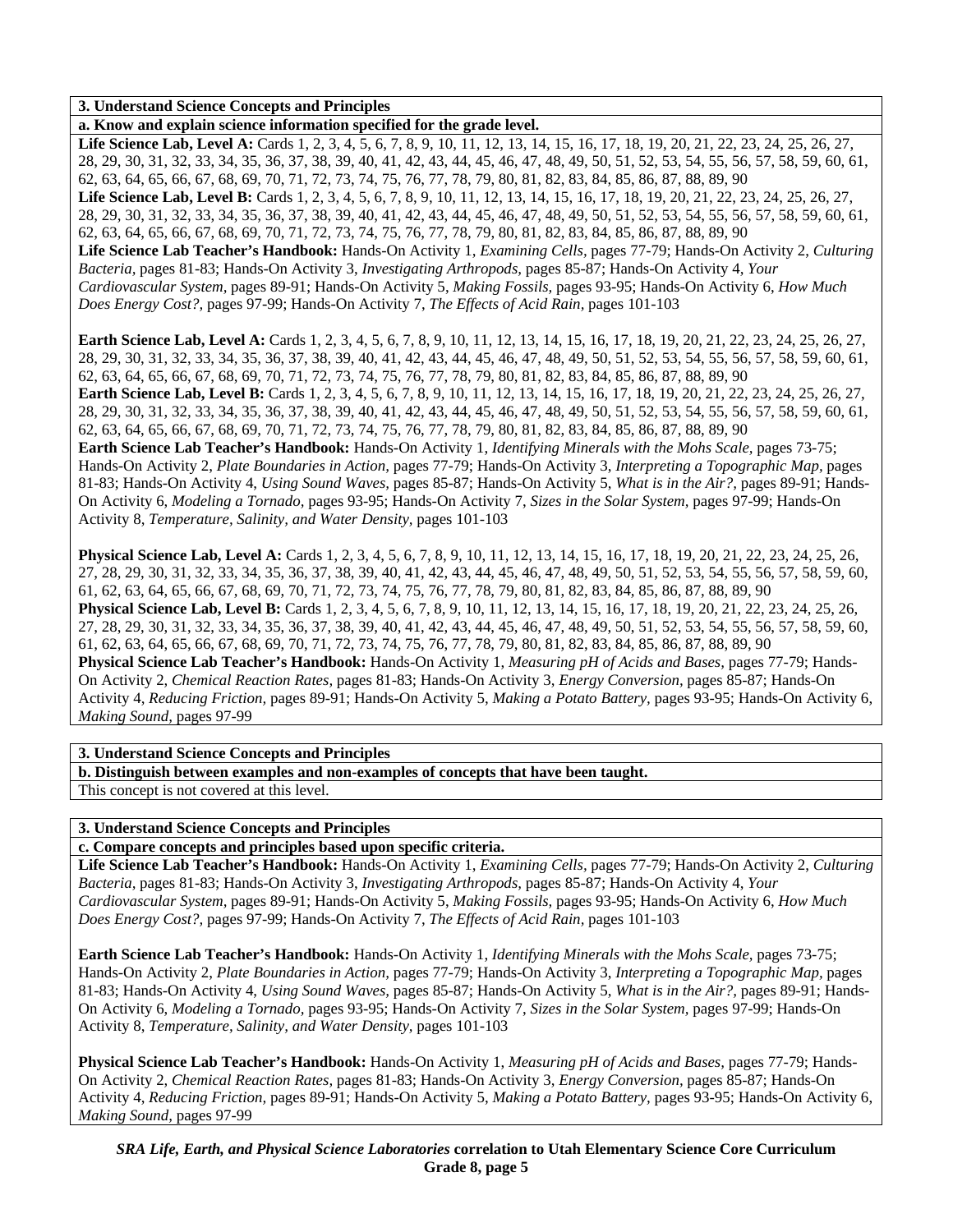# **3. Understand Science Concepts and Principles**

**d. Solve problems appropriate to grade level by applying science principles and procedures.** 

**Life Science Lab Teacher's Handbook:** Hands-On Activity 1, *Examining Cells,* pages 77-79; Hands-On Activity 2, *Culturing Bacteria,* pages 81-83; Hands-On Activity 3, *Investigating Arthropods,* pages 85-87; Hands-On Activity 4, *Your Cardiovascular System,* pages 89-91; Hands-On Activity 5, *Making Fossils,* pages 93-95; Hands-On Activity 6, *How Much Does Energy Cost?,* pages 97-99; Hands-On Activity 7, *The Effects of Acid Rain,* pages 101-103

**Earth Science Lab Teacher's Handbook:** Hands-On Activity 1, *Identifying Minerals with the Mohs Scale,* pages 73-75; Hands-On Activity 2, *Plate Boundaries in Action,* pages 77-79; Hands-On Activity 3, *Interpreting a Topographic Map,* pages 81-83; Hands-On Activity 4, *Using Sound Waves,* pages 85-87; Hands-On Activity 5, *What is in the Air?,* pages 89-91; Hands-On Activity 6, *Modeling a Tornado,* pages 93-95; Hands-On Activity 7, *Sizes in the Solar System,* pages 97-99; Hands-On Activity 8, *Temperature, Salinity, and Water Density,* pages 101-103

**Physical Science Lab Teacher's Handbook:** Hands-On Activity 1, *Measuring pH of Acids and Bases,* pages 77-79; Hands-On Activity 2, *Chemical Reaction Rates,* pages 81-83; Hands-On Activity 3, *Energy Conversion,* pages 85-87; Hands-On Activity 4, *Reducing Friction,* pages 89-91; Hands-On Activity 5, *Making a Potato Battery,* pages 93-95; Hands-On Activity 6, *Making Sound,* pages 97-99

#### **4. Communicate Effectively Using Science Language ad Reasoning a. Provide relevant data to support their inferences and conclusions.**

**Life Science Lab Teacher's Handbook:** Hands-On Activity 1, *Examining Cells,* pages 77-79; Hands-On Activity 2, *Culturing Bacteria,* pages 81-83; Hands-On Activity 3, *Investigating Arthropods,* pages 85-87; Hands-On Activity 4, *Your Cardiovascular System,* pages 89-91; Hands-On Activity 5, *Making Fossils,* pages 93-95; Hands-On Activity 6, *How Much Does Energy Cost?,* pages 97-99; Hands-On Activity 7, *The Effects of Acid Rain,* pages 101-103

**Earth Science Lab Teacher's Handbook:** Hands-On Activity 1, *Identifying Minerals with the Mohs Scale,* pages 73-75; Hands-On Activity 2, *Plate Boundaries in Action,* pages 77-79; Hands-On Activity 3, *Interpreting a Topographic Map,* pages 81-83; Hands-On Activity 4, *Using Sound Waves,* pages 85-87; Hands-On Activity 5, *What is in the Air?,* pages 89-91; Hands-On Activity 6, *Modeling a Tornado,* pages 93-95; Hands-On Activity 7, *Sizes in the Solar System,* pages 97-99; Hands-On Activity 8, *Temperature, Salinity, and Water Density,* pages 101-103

**Physical Science Lab Teacher's Handbook:** Hands-On Activity 1, *Measuring pH of Acids and Bases,* pages 77-79; Hands-On Activity 2, *Chemical Reaction Rates,* pages 81-83; Hands-On Activity 3, *Energy Conversion,* pages 85-87; Hands-On Activity 4, *Reducing Friction,* pages 89-91; Hands-On Activity 5, *Making a Potato Battery,* pages 93-95; Hands-On Activity 6, *Making Sound,* pages 97-99

**Classroom Resource CD-ROM:** Writing Strategy 17, 18

# **4. Communicate Effectively Using Science Language ad Reasoning**

**b. Use precise scientific language in oral and written communication.** 

**Life Science Lab Teacher's Handbook:** Hands-On Activity 1, *Examining Cells,* pages 77-79; Hands-On Activity 2, *Culturing Bacteria,* pages 81-83; Hands-On Activity 3, *Investigating Arthropods,* pages 85-87; Hands-On Activity 4, *Your Cardiovascular System,* pages 89-91; Hands-On Activity 5, *Making Fossils,* pages 93-95; Hands-On Activity 6, *How Much Does Energy Cost?,* pages 97-99; Hands-On Activity 7, *The Effects of Acid Rain,* pages 101-103

**Earth Science Lab Teacher's Handbook:** Hands-On Activity 1, *Identifying Minerals with the Mohs Scale,* pages 73-75; Hands-On Activity 2, *Plate Boundaries in Action,* pages 77-79; Hands-On Activity 3, *Interpreting a Topographic Map,* pages 81-83; Hands-On Activity 4, *Using Sound Waves,* pages 85-87; Hands-On Activity 5, *What is in the Air?,* pages 89-91; Hands-On Activity 6, *Modeling a Tornado,* pages 93-95; Hands-On Activity 7, *Sizes in the Solar System,* pages 97-99; Hands-On Activity 8, *Temperature, Salinity, and Water Density,* pages 101-103

**Physical Science Lab Teacher's Handbook:** Hands-On Activity 1, *Measuring pH of Acids and Bases,* pages 77-79; Hands-On Activity 2, *Chemical Reaction Rates,* pages 81-83; Hands-On Activity 3, *Energy Conversion,* pages 85-87; Hands-On Activity 4, *Reducing Friction,* pages 89-91; Hands-On Activity 5, *Making a Potato Battery,* pages 93-95; Hands-On Activity 6, *Making Sound,* pages 97-99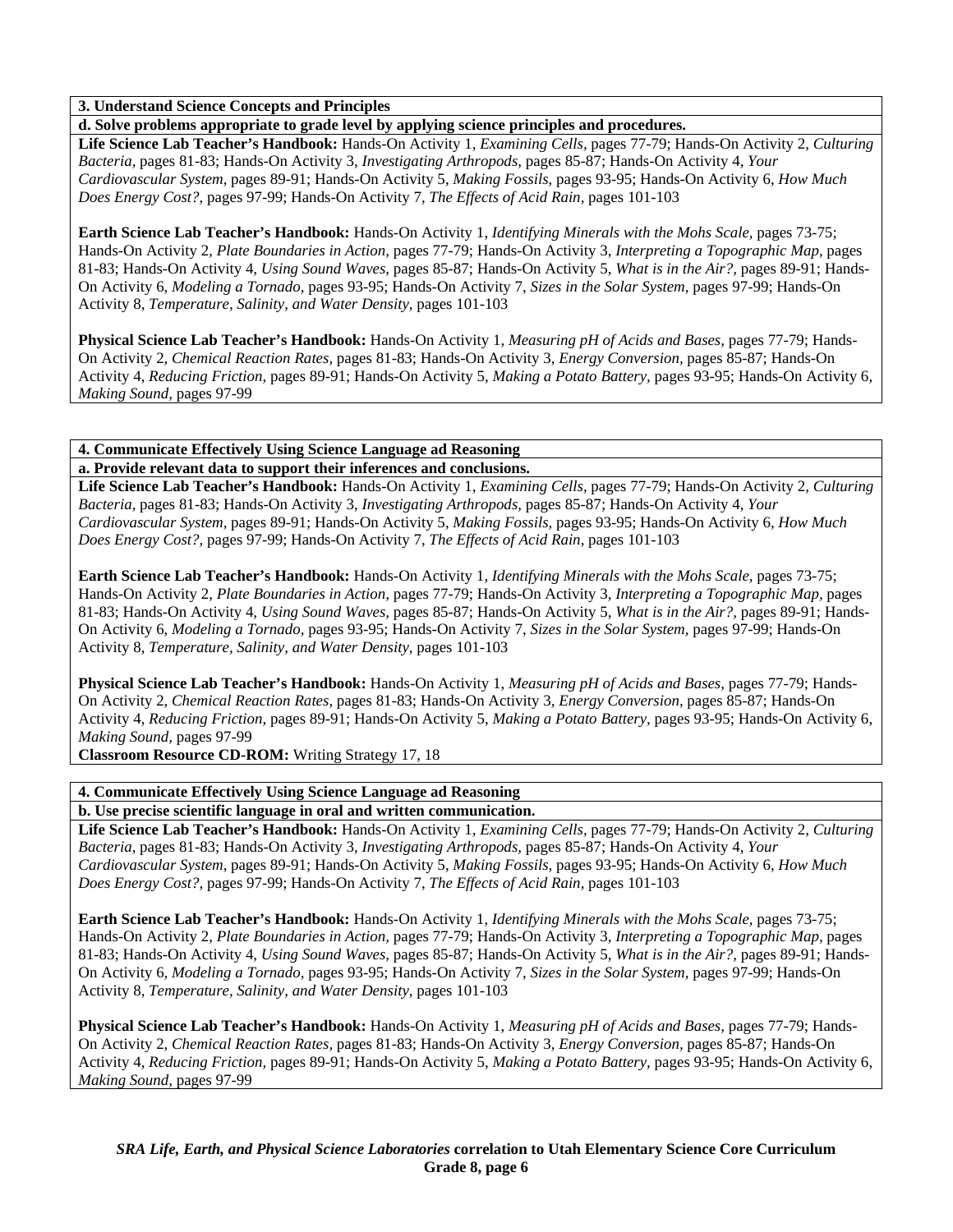# **4. Communicate Effectively Using Science Language ad Reasoning**

**c. Use correct English in oral and written reports.** 

**Life Science Lab Teacher's Handbook:** Hands-On Activity 1, *Examining Cells,* pages 77-79; Hands-On Activity 2, *Culturing Bacteria,* pages 81-83; Hands-On Activity 3, *Investigating Arthropods,* pages 85-87; Hands-On Activity 4, *Your Cardiovascular System,* pages 89-91; Hands-On Activity 5, *Making Fossils,* pages 93-95; Hands-On Activity 6, *How Much Does Energy Cost?,* pages 97-99; Hands-On Activity 7, *The Effects of Acid Rain,* pages 101-103

**Earth Science Lab Teacher's Handbook:** Hands-On Activity 1, *Identifying Minerals with the Mohs Scale,* pages 73-75; Hands-On Activity 2, *Plate Boundaries in Action,* pages 77-79; Hands-On Activity 3, *Interpreting a Topographic Map,* pages 81-83; Hands-On Activity 4, *Using Sound Waves,* pages 85-87; Hands-On Activity 5, *What is in the Air?,* pages 89-91; Hands-On Activity 6, *Modeling a Tornado,* pages 93-95; Hands-On Activity 7, *Sizes in the Solar System,* pages 97-99; Hands-On Activity 8, *Temperature, Salinity, and Water Density,* pages 101-103

**Physical Science Lab Teacher's Handbook:** Hands-On Activity 1, *Measuring pH of Acids and Bases,* pages 77-79; Hands-On Activity 2, *Chemical Reaction Rates,* pages 81-83; Hands-On Activity 3, *Energy Conversion,* pages 85-87; Hands-On Activity 4, *Reducing Friction,* pages 89-91; Hands-On Activity 5, *Making a Potato Battery,* pages 93-95; Hands-On Activity 6, *Making Sound,* pages 97-99

**Classroom Resource CD-ROM:** Writing Strategy 1-30

**4. Communicate Effectively Using Science Language ad Reasoning d. Use reference sources to obtain information and cite the source. Life Science Lab Teacher's Handbook:** Hands-On Activity 2, *Culturing Bacteria,* pages 81-83 **Classroom Resource CD-ROM:** Writing Strategy 9, 25

**4. Communicate Effectively Using Science Language ad Reasoning** 

**e. Use mathematical reasoning to communicate information.** 

**Life Science Lab Teacher's Handbook:** Hands-On Activity 3, *Investigating Arthropods,* pages 85-87; Hands-On Activity 4, *Your Cardiovascular System,* pages 89-91; Hands-On Activity 5, *Making Fossils,* pages 93-95; Hands-On Activity 6, *How Much Does Energy Cost?,* pages 97-99; Hands-On Activity 7, *The Effects of Acid Rain,* pages 101-103

**Earth Science Lab Teacher's Handbook:** Hands-On Activity 1, *Identifying Minerals with the Mohs Scale,* pages 73-75; Hands-On Activity 3, *Interpreting a Topographic Map,* pages 81-83; Hands-On Activity 5, *What is in the Air?,* pages 89-91; Hands-On Activity 7, *Sizes in the Solar System,* pages 97-99; Hands-On Activity 8, *Temperature, Salinity, and Water Density,* pages 101-103

**Physical Science Lab Teacher's Handbook:** Hands-On Activity 1, *Measuring pH of Acids and Bases,* pages 77-79; Hands-On Activity 2, *Chemical Reaction Rates,* pages 81-83; Hands-On Activity 3, *Energy Conversion,* pages 85-87; Hands-On Activity 4, *Reducing Friction,* pages 89-91; Hands-On Activity 6, *Making Sound,* pages 97-99 **Classroom Resource CD-ROM:** Writing Strategy 22, 24

**4. Communicate Effectively Using Science Language ad Reasoning** 

**f. Construct models to describe concepts and principles.** 

**Life Science Lab Teacher's Handbook:** Hands-On Activity 4, *Your Cardiovascular System,* pages 89-91; Hands-On Activity 5, *Making Fossils,* pages 93-95; Hands-On Activity 6, *How Much Does Energy Cost?,* pages 97-99

**Earth Science Lab Teacher's Handbook:** Hands-On Activity 2, *Plate Boundaries in Action,* pages 77-79; Hands-On Activity 6, *Modeling a Tornado,* pages 93-95; Hands-On Activity 7, *Sizes in the Solar System,* pages 97-99

**Physical Science Lab Teacher's Handbook:** Hands-On Activity 5, *Making a Potato Battery,* pages 93-95; Hands-On Activity 6, *Making Sound,* pages 97-99

**Classroom Resource CD-ROM:** Writing Strategy 20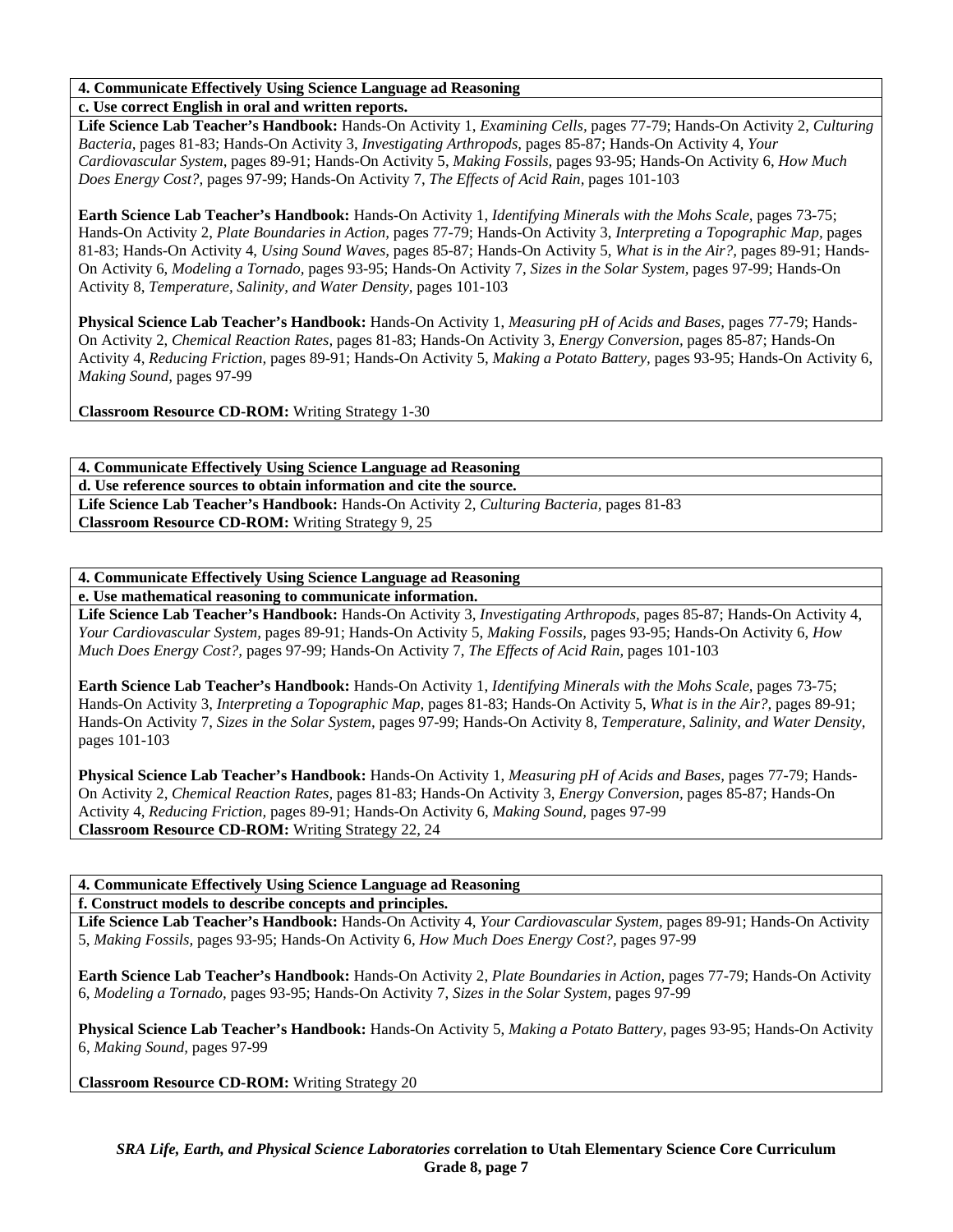### **5. Demonstrate Awareness of Social and Historical Aspects of Science**

**a. Cite examples of how science affects life.** 

Life Science Lab, Level A: Cards 5, 45, 46, 49, 59, 64, 69, 83, 84, 86, 87, 88, 89, 90 **Life Science Lab, Level B:** Cards 5, 45, 46, 49, 59, 64, 69, 83, 84, 86, 87, 88, 89, 90

**Earth Science Lab, Level A:** Cards 10, 16, 20, 31, 37, 42, 51, 54, 68, 70, 72, 78, 79, 80, 81, 86, 88 **Earth Science Lab, Level B:** Cards 10, 16, 20, 31, 37, 42, 51, 54, 68, 70, 72, 78, 79, 80, 81, 86, 88

**Physical Science Lab, Level A:** Cards 3, 7, 17, 33, 35, 43, 45, 46, 47, 48, 49, 53, 55, 59, 63, 64, 68, 69, 71, 72, 73, 76, 79, 80, 81, 84, 85, 86, 87, 88, 89, 90

**Physical Science Lab, Level B:** Cards 3, 7, 17, 33, 35, 43, 45, 46, 47, 48, 49, 53, 55, 59, 63, 64, 68, 69, 71, 72, 73, 76, 79, 80, 81, 84, 85, 86, 87, 88, 89, 90

**5. Demonstrate Awareness of Social and Historical Aspects of Science** 

**b. Give instances of how technological advances have influenced the progress of science and how science has influenced advances in technology.** 

Life Science Lab, Level A: Cards 5, 46, 49, 59, 64, 69, 83, 87, 88, 89, 90 **Life Science Lab, Level B:** Cards 5, 46, 49, 59, 64, 69, 83, 87, 88, 89, 90

**Earth Science Lab, Level A: Cards 16, 20, 31, 37, 51, 54, 70, 79, 80, 81, 88 Earth Science Lab, Level B:** Cards 16, 20, 31, 37, 51, 54, 70, 79, 80, 81, 88

**Physical Science Lab, Level A:** Cards 33, 35, 63, 64, 72, 76, 81, 84, 90 **Physical Science Lab, Level B:** Cards 33, 35, 63, 64, 72, 76, 81, 84, 90

**5. Demonstrate Awareness of Social and Historical Aspects of Science** 

**c. Understand the cumulative nature of the development of science knowledge.**  Life Science Lab, Level A: Cards 1, 2, 3, 4, 5, 6, 7, 8, 9, 10, 11, 12, 13, 14, 15, 16, 17, 18, 19, 20, 21, 22, 23, 24, 25, 26, 27, 28, 29, 30, 31, 32, 33, 34, 35, 36, 37, 38, 39, 40, 41, 42, 43, 44, 45, 46, 47, 48, 49, 50, 51, 52, 53, 54, 55, 56, 57, 58, 59, 60, 61, 62, 63, 64, 65, 66, 67, 68, 69, 70, 71, 72, 73, 74, 75, 76, 77, 78, 79, 80, 81, 82, 83, 84, 85, 86, 87, 88, 89, 90 Life Science Lab, Level B: Cards 1, 2, 3, 4, 5, 6, 7, 8, 9, 10, 11, 12, 13, 14, 15, 16, 17, 18, 19, 20, 21, 22, 23, 24, 25, 26, 27, 28, 29, 30, 31, 32, 33, 34, 35, 36, 37, 38, 39, 40, 41, 42, 43, 44, 45, 46, 47, 48, 49, 50, 51, 52, 53, 54, 55, 56, 57, 58, 59, 60, 61, 62, 63, 64, 65, 66, 67, 68, 69, 70, 71, 72, 73, 74, 75, 76, 77, 78, 79, 80, 81, 82, 83, 84, 85, 86, 87, 88, 89, 90 **Life Science Lab Teacher's Handbook:** Hands-On Activity 1, *Examining Cells,* pages 77-79; Hands-On Activity 2, *Culturing Bacteria,* pages 81-83; Hands-On Activity 3, *Investigating Arthropods,* pages 85-87; Hands-On Activity 4, *Your Cardiovascular System,* pages 89-91; Hands-On Activity 5, *Making Fossils,* pages 93-95; Hands-On Activity 6, *How Much Does Energy Cost?,* pages 97-99; Hands-On Activity 7, *The Effects of Acid Rain,* pages 101-103

Earth Science Lab, Level A: Cards 1, 2, 3, 4, 5, 6, 7, 8, 9, 10, 11, 12, 13, 14, 15, 16, 17, 18, 19, 20, 21, 22, 23, 24, 25, 26, 27, 28, 29, 30, 31, 32, 33, 34, 35, 36, 37, 38, 39, 40, 41, 42, 43, 44, 45, 46, 47, 48, 49, 50, 51, 52, 53, 54, 55, 56, 57, 58, 59, 60, 61, 62, 63, 64, 65, 66, 67, 68, 69, 70, 71, 72, 73, 74, 75, 76, 77, 78, 79, 80, 81, 82, 83, 84, 85, 86, 87, 88, 89, 90 Earth Science Lab, Level B: Cards 1, 2, 3, 4, 5, 6, 7, 8, 9, 10, 11, 12, 13, 14, 15, 16, 17, 18, 19, 20, 21, 22, 23, 24, 25, 26, 27, 28, 29, 30, 31, 32, 33, 34, 35, 36, 37, 38, 39, 40, 41, 42, 43, 44, 45, 46, 47, 48, 49, 50, 51, 52, 53, 54, 55, 56, 57, 58, 59, 60, 61, 62, 63, 64, 65, 66, 67, 68, 69, 70, 71, 72, 73, 74, 75, 76, 77, 78, 79, 80, 81, 82, 83, 84, 85, 86, 87, 88, 89, 90 **Earth Science Lab Teacher's Handbook:** Hands-On Activity 1, *Identifying Minerals with the Mohs Scale,* pages 73-75; Hands-On Activity 2, *Plate Boundaries in Action,* pages 77-79; Hands-On Activity 3, *Interpreting a Topographic Map,* pages 81-83; Hands-On Activity 4, *Using Sound Waves,* pages 85-87; Hands-On Activity 5, *What is in the Air?,* pages 89-91; Hands-On Activity 6, *Modeling a Tornado,* pages 93-95; Hands-On Activity 7, *Sizes in the Solar System,* pages 97-99; Hands-On Activity 8, *Temperature, Salinity, and Water Density,* pages 101-103

Physical Science Lab, Level A: Cards 1, 2, 3, 4, 5, 6, 7, 8, 9, 10, 11, 12, 13, 14, 15, 16, 17, 18, 19, 20, 21, 22, 23, 24, 25, 26, 27, 28, 29, 30, 31, 32, 33, 34, 35, 36, 37, 38, 39, 40, 41, 42, 43, 44, 45, 46, 47, 48, 49, 50, 51, 52, 53, 54, 55, 56, 57, 58, 59, 60, 61, 62, 63, 64, 65, 66, 67, 68, 69, 70, 71, 72, 73, 74, 75, 76, 77, 78, 79, 80, 81, 82, 83, 84, 85, 86, 87, 88, 89, 90 **Physical Science Lab, Level B:** Cards 1, 2, 3, 4, 5, 6, 7, 8, 9, 10, 11, 12, 13, 14, 15, 16, 17, 18, 19, 20, 21, 22, 23, 24, 25, 26, 27, 28, 29, 30, 31, 32, 33, 34, 35, 36, 37, 38, 39, 40, 41, 42, 43, 44, 45, 46, 47, 48, 49, 50, 51, 52, 53, 54, 55, 56, 57, 58, 59, 60, 61, 62, 63, 64, 65, 66, 67, 68, 69, 70, 71, 72, 73, 74, 75, 76, 77, 78, 79, 80, 81, 82, 83, 84, 85, 86, 87, 88, 89, 90

*SRA Life, Earth, and Physical Science Laboratories* **correlation to Utah Elementary Science Core Curriculum Grade 8, page 8**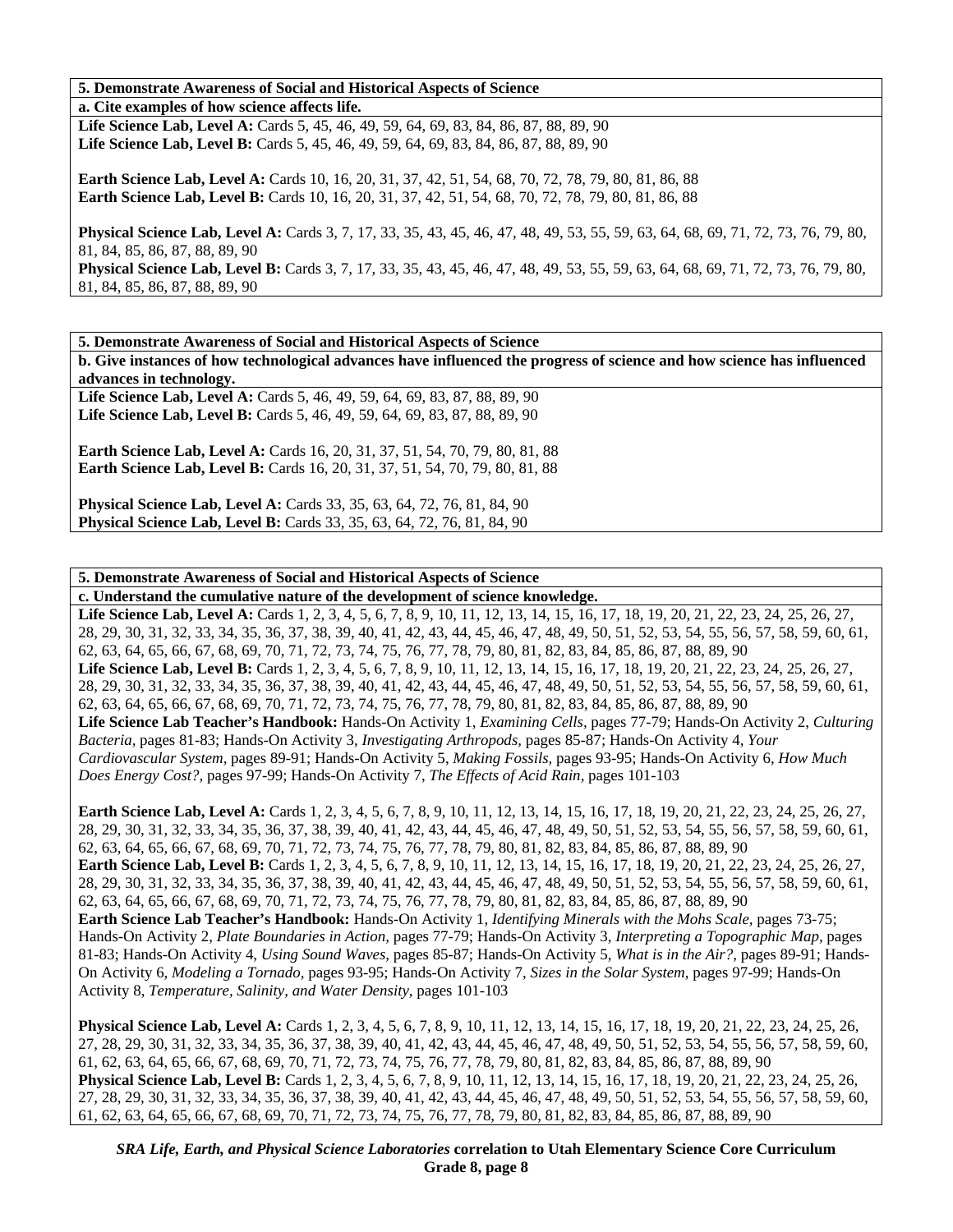**Physical Science Lab Teacher's Handbook:** Hands-On Activity 1, *Measuring pH of Acids and Bases,* pages 77-79; Hands-On Activity 2, *Chemical Reaction Rates,* pages 81-83; Hands-On Activity 3, *Energy Conversion,* pages 85-87; Hands-On Activity 4, *Reducing Friction,* pages 89-91; Hands-On Activity 5, *Making a Potato Battery,* pages 93-95; Hands-On Activity 6, *Making Sound,* pages 97-99

| 5. Demonstrate Awareness of Social and Historical Aspects of Science                                        |
|-------------------------------------------------------------------------------------------------------------|
| d. Recognize contributions to science knowledge that have been made by both men and women.                  |
| Life Science Lab, Level A: Cards 2, 5, 46, 59, 64, 69                                                       |
| <b>Life Science Lab, Level B:</b> Cards 2, 5, 46, 59, 64, 69                                                |
| Earth Science Lab, Level A: Cards 10, 68, 72, 78<br><b>Earth Science Lab, Level B:</b> Cards 10, 68, 72, 78 |
| Physical Science Lab, Level A: Cards 3, 7, 17, 55<br>Physical Science Lab, Level B: Cards 3, 7, 17, 55      |

### **6. Understand the Nature of Science**

**a. Science is a way of knowing that is used by many people, not just scientists.** 

Life Science Lab, Level A: Cards 1, 2, 3, 4, 5, 6, 7, 8, 9, 10, 11, 12, 13, 14, 15, 16, 17, 18, 19, 20, 21, 22, 23, 24, 25, 26, 27, 28, 29, 30, 31, 32, 33, 34, 35, 36, 37, 38, 39, 40, 41, 42, 43, 44, 45, 46, 47, 48, 49, 50, 51, 52, 53, 54, 55, 56, 57, 58, 59, 60, 61, 62, 63, 64, 65, 66, 67, 68, 69, 70, 71, 72, 73, 74, 75, 76, 77, 78, 79, 80, 81, 82, 83, 84, 85, 86, 87, 88, 89, 90 Life Science Lab, Level B: Cards 1, 2, 3, 4, 5, 6, 7, 8, 9, 10, 11, 12, 13, 14, 15, 16, 17, 18, 19, 20, 21, 22, 23, 24, 25, 26, 27, 28, 29, 30, 31, 32, 33, 34, 35, 36, 37, 38, 39, 40, 41, 42, 43, 44, 45, 46, 47, 48, 49, 50, 51, 52, 53, 54, 55, 56, 57, 58, 59, 60, 61, 62, 63, 64, 65, 66, 67, 68, 69, 70, 71, 72, 73, 74, 75, 76, 77, 78, 79, 80, 81, 82, 83, 84, 85, 86, 87, 88, 89, 90 **Life Science Lab Teacher's Handbook:** Hands-On Activity 1, *Examining Cells,* pages 77-79; Hands-On Activity 2, *Culturing Bacteria,* pages 81-83; Hands-On Activity 3, *Investigating Arthropods,* pages 85-87; Hands-On Activity 4, *Your Cardiovascular System,* pages 89-91; Hands-On Activity 5, *Making Fossils,* pages 93-95; Hands-On Activity 6, *How Much Does Energy Cost?,* pages 97-99; Hands-On Activity 7, *The Effects of Acid Rain,* pages 101-103

Earth Science Lab, Level A: Cards 1, 2, 3, 4, 5, 6, 7, 8, 9, 10, 11, 12, 13, 14, 15, 16, 17, 18, 19, 20, 21, 22, 23, 24, 25, 26, 27, 28, 29, 30, 31, 32, 33, 34, 35, 36, 37, 38, 39, 40, 41, 42, 43, 44, 45, 46, 47, 48, 49, 50, 51, 52, 53, 54, 55, 56, 57, 58, 59, 60, 61, 62, 63, 64, 65, 66, 67, 68, 69, 70, 71, 72, 73, 74, 75, 76, 77, 78, 79, 80, 81, 82, 83, 84, 85, 86, 87, 88, 89, 90 **Earth Science Lab, Level B:** Cards 1, 2, 3, 4, 5, 6, 7, 8, 9, 10, 11, 12, 13, 14, 15, 16, 17, 18, 19, 20, 21, 22, 23, 24, 25, 26, 27, 28, 29, 30, 31, 32, 33, 34, 35, 36, 37, 38, 39, 40, 41, 42, 43, 44, 45, 46, 47, 48, 49, 50, 51, 52, 53, 54, 55, 56, 57, 58, 59, 60, 61, 62, 63, 64, 65, 66, 67, 68, 69, 70, 71, 72, 73, 74, 75, 76, 77, 78, 79, 80, 81, 82, 83, 84, 85, 86, 87, 88, 89, 90 **Earth Science Lab Teacher's Handbook:** Hands-On Activity 1, *Identifying Minerals with the Mohs Scale,* pages 73-75; Hands-On Activity 2, *Plate Boundaries in Action,* pages 77-79; Hands-On Activity 3, *Interpreting a Topographic Map,* pages

81-83; Hands-On Activity 4, *Using Sound Waves,* pages 85-87; Hands-On Activity 5, *What is in the Air?,* pages 89-91; Hands-On Activity 6, *Modeling a Tornado,* pages 93-95; Hands-On Activity 7, *Sizes in the Solar System,* pages 97-99; Hands-On Activity 8, *Temperature, Salinity, and Water Density,* pages 101-103

**Physical Science Lab, Level A:** Cards 1, 2, 3, 4, 5, 6, 7, 8, 9, 10, 11, 12, 13, 14, 15, 16, 17, 18, 19, 20, 21, 22, 23, 24, 25, 26, 27, 28, 29, 30, 31, 32, 33, 34, 35, 36, 37, 38, 39, 40, 41, 42, 43, 44, 45, 46, 47, 48, 49, 50, 51, 52, 53, 54, 55, 56, 57, 58, 59, 60, 61, 62, 63, 64, 65, 66, 67, 68, 69, 70, 71, 72, 73, 74, 75, 76, 77, 78, 79, 80, 81, 82, 83, 84, 85, 86, 87, 88, 89, 90 **Physical Science Lab, Level B:** Cards 1, 2, 3, 4, 5, 6, 7, 8, 9, 10, 11, 12, 13, 14, 15, 16, 17, 18, 19, 20, 21, 22, 23, 24, 25, 26, 27, 28, 29, 30, 31, 32, 33, 34, 35, 36, 37, 38, 39, 40, 41, 42, 43, 44, 45, 46, 47, 48, 49, 50, 51, 52, 53, 54, 55, 56, 57, 58, 59, 60, 61, 62, 63, 64, 65, 66, 67, 68, 69, 70, 71, 72, 73, 74, 75, 76, 77, 78, 79, 80, 81, 82, 83, 84, 85, 86, 87, 88, 89, 90 **Physical Science Lab Teacher's Handbook:** Hands-On Activity 1, *Measuring pH of Acids and Bases,* pages 77-79; Hands-On Activity 2, *Chemical Reaction Rates,* pages 81-83; Hands-On Activity 3, *Energy Conversion,* pages 85-87; Hands-On Activity 4, *Reducing Friction,* pages 89-91; Hands-On Activity 5, *Making a Potato Battery,* pages 93-95; Hands-On Activity 6, *Making Sound,* pages 97-99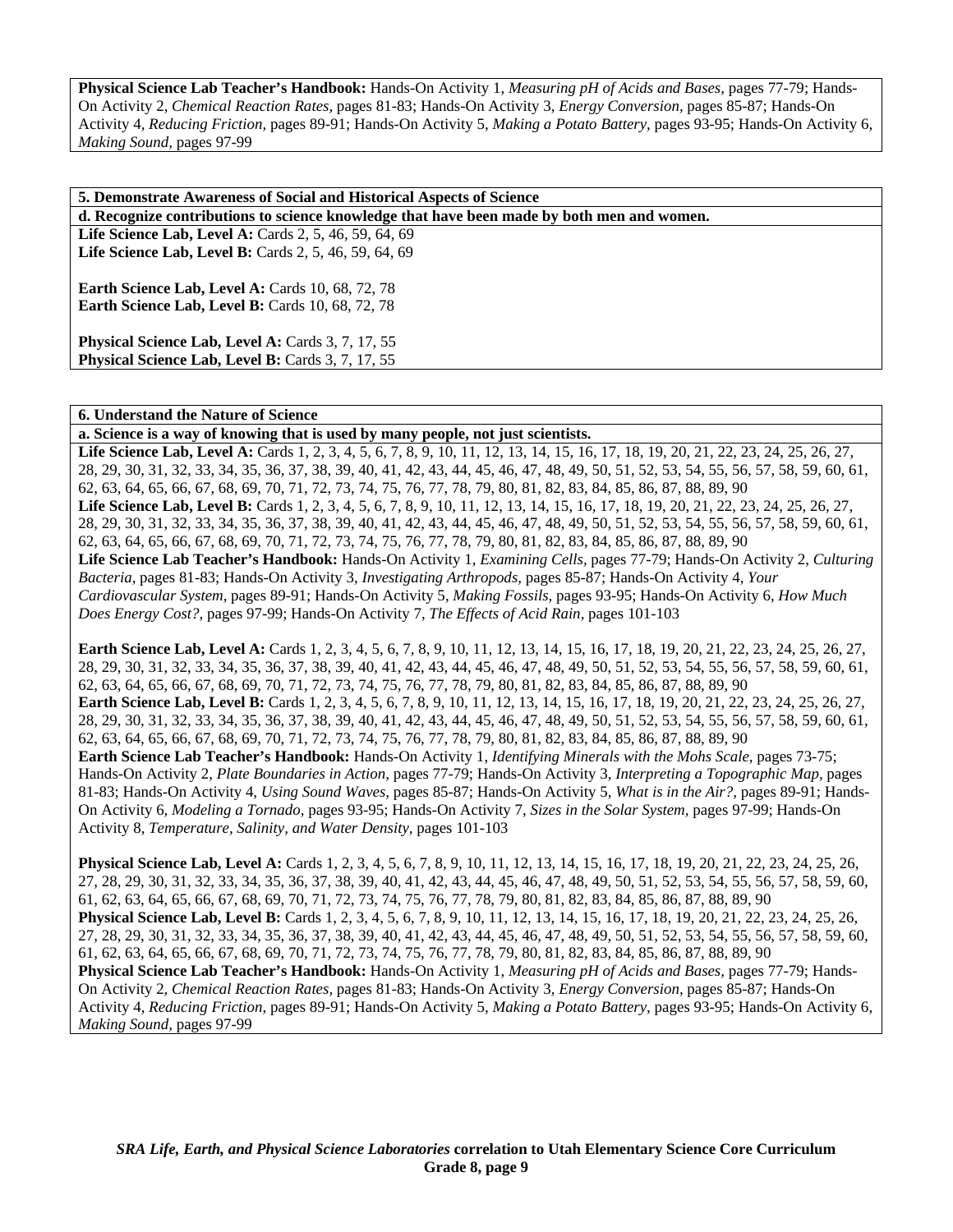**b. Understand that science investigations use a variety of methods and do not always use the same set of procedures; understand that there is not just one "scientific method."** 

**Life Science Lab Teacher's Handbook:** Hands-On Activity 1, *Examining Cells,* pages 77-79; Hands-On Activity 2, *Culturing Bacteria,* pages 81-83; Hands-On Activity 3, *Investigating Arthropods,* pages 85-87; Hands-On Activity 4, *Your Cardiovascular System,* pages 89-91; Hands-On Activity 5, *Making Fossils,* pages 93-95; Hands-On Activity 6, *How Much Does Energy Cost?,* pages 97-99; Hands-On Activity 7, *The Effects of Acid Rain,* pages 101-103

**Earth Science Lab Teacher's Handbook:** Hands-On Activity 1, *Identifying Minerals with the Mohs Scale,* pages 73-75; Hands-On Activity 2, *Plate Boundaries in Action,* pages 77-79; Hands-On Activity 3, *Interpreting a Topographic Map,* pages 81-83; Hands-On Activity 4, *Using Sound Waves,* pages 85-87; Hands-On Activity 5, *What is in the Air?,* pages 89-91; Hands-On Activity 6, *Modeling a Tornado,* pages 93-95; Hands-On Activity 7, *Sizes in the Solar System,* pages 97-99; Hands-On Activity 8, *Temperature, Salinity, and Water Density,* pages 101-103

**Physical Science Lab Teacher's Handbook:** Hands-On Activity 1, *Measuring pH of Acids and Bases,* pages 77-79; Hands-On Activity 2, *Chemical Reaction Rates,* pages 81-83; Hands-On Activity 3, *Energy Conversion,* pages 85-87; Hands-On Activity 4, *Reducing Friction,* pages 89-91; Hands-On Activity 5, *Making a Potato Battery,* pages 93-95; Hands-On Activity 6, *Making Sound,* pages 97-99

**Classroom Resource CD-ROM:** Writing Strategy 15

# **6. Understand the Nature of Science**

**c. Science findings are based upon evidence.** 

**Life Science Lab Teacher's Handbook:** Hands-On Activity 1, *Examining Cells,* pages 77-79; Hands-On Activity 2, *Culturing Bacteria,* pages 81-83; Hands-On Activity 3, *Investigating Arthropods,* pages 85-87; Hands-On Activity 4, *Your Cardiovascular System,* pages 89-91; Hands-On Activity 5, *Making Fossils,* pages 93-95; Hands-On Activity 6, *How Much Does Energy Cost?,* pages 97-99; Hands-On Activity 7, *The Effects of Acid Rain,* pages 101-103

**Earth Science Lab Teacher's Handbook:** Hands-On Activity 1, *Identifying Minerals with the Mohs Scale,* pages 73-75; Hands-On Activity 2, *Plate Boundaries in Action,* pages 77-79; Hands-On Activity 3, *Interpreting a Topographic Map,* pages 81-83; Hands-On Activity 4, *Using Sound Waves,* pages 85-87; Hands-On Activity 5, *What is in the Air?,* pages 89-91; Hands-On Activity 6, *Modeling a Tornado,* pages 93-95; Hands-On Activity 7, *Sizes in the Solar System,* pages 97-99; Hands-On Activity 8, *Temperature, Salinity, and Water Density,* pages 101-103

**Physical Science Lab Teacher's Handbook:** Hands-On Activity 1, *Measuring pH of Acids and Bases,* pages 77-79; Hands-On Activity 2, *Chemical Reaction Rates,* pages 81-83; Hands-On Activity 3, *Energy Conversion,* pages 85-87; Hands-On Activity 4, *Reducing Friction,* pages 89-91; Hands-On Activity 5, *Making a Potato Battery,* pages 93-95; Hands-On Activity 6, *Making Sound,* pages 97-99

# **6. Understand the Nature of Science**

**d. Understand that science conclusions are tentative and therefore never final. Understandings based upon these conclusions are subject to revision in light of new evidence.** 

**Life Science Lab Teacher's Handbook:** Hands-On Activity 1, *Examining Cells,* pages 77-79; Hands-On Activity 2, *Culturing Bacteria,* pages 81-83; Hands-On Activity 3, *Investigating Arthropods,* pages 85-87; Hands-On Activity 4, *Your Cardiovascular System,* pages 89-91; Hands-On Activity 5, *Making Fossils,* pages 93-95; Hands-On Activity 6, *How Much Does Energy Cost?,* pages 97-99; Hands-On Activity 7, *The Effects of Acid Rain,* pages 101-103

**Earth Science Lab Teacher's Handbook:** Hands-On Activity 1, *Identifying Minerals with the Mohs Scale,* pages 73-75; Hands-On Activity 2, *Plate Boundaries in Action,* pages 77-79; Hands-On Activity 3, *Interpreting a Topographic Map,* pages 81-83; Hands-On Activity 4, *Using Sound Waves,* pages 85-87; Hands-On Activity 5, *What is in the Air?,* pages 89-91; Hands-On Activity 6, *Modeling a Tornado,* pages 93-95; Hands-On Activity 7, *Sizes in the Solar System,* pages 97-99; Hands-On Activity 8, *Temperature, Salinity, and Water Density,* pages 101-103

**Physical Science Lab Teacher's Handbook:** Hands-On Activity 1, *Measuring pH of Acids and Bases,* pages 77-79; Hands-On Activity 2, *Chemical Reaction Rates,* pages 81-83; Hands-On Activity 3, *Energy Conversion,* pages 85-87; Hands-On Activity 4, *Reducing Friction,* pages 89-91; Hands-On Activity 5, *Making a Potato Battery,* pages 93-95; Hands-On Activity 6, *Making Sound,* pages 97-99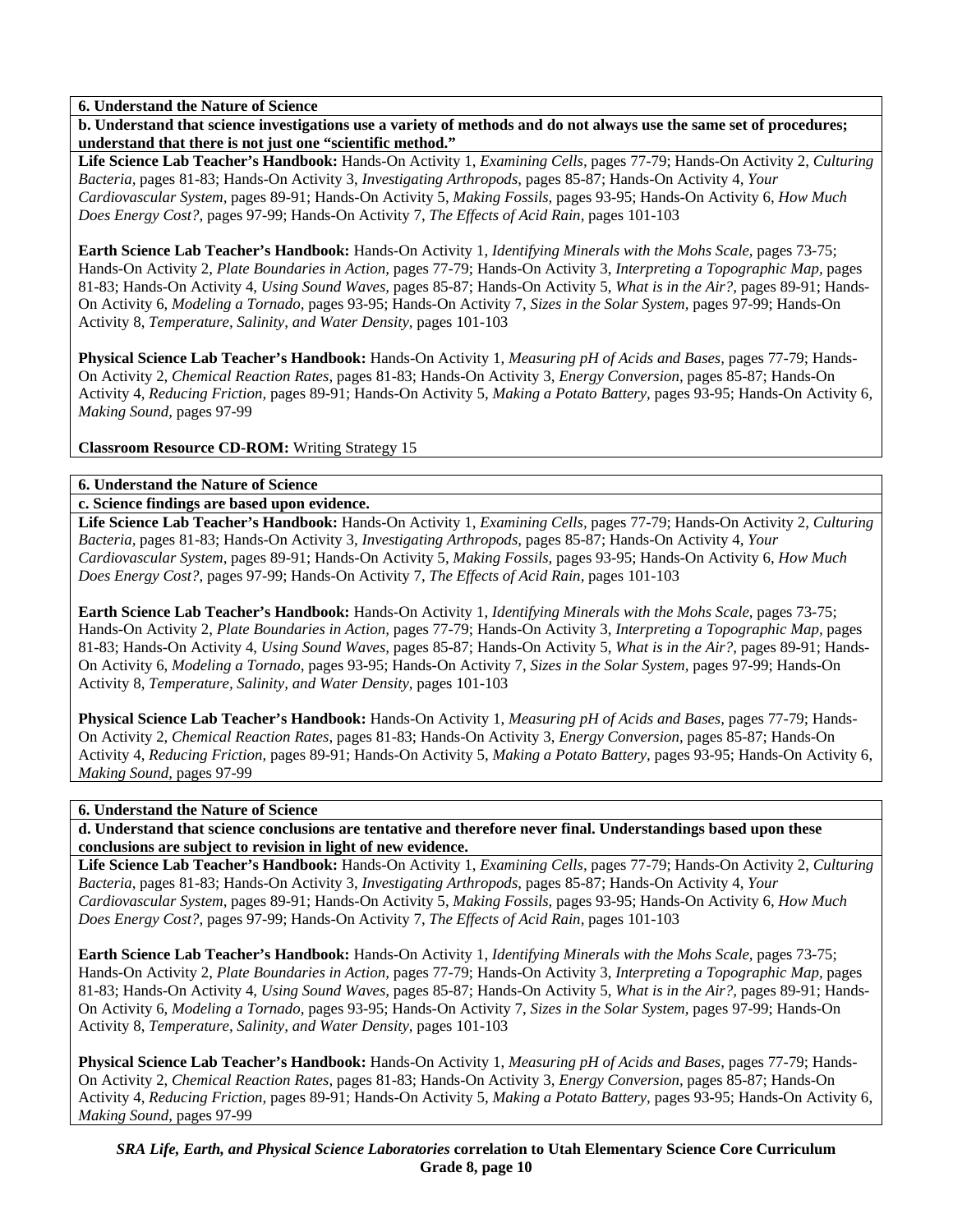**e. Understand that scientific conclusions are based on the assumption that natural laws operate today as they did in the past and that they will continue to do so in the future.** 

**Life Science Lab Teacher's Handbook:** Hands-On Activity 1, *Examining Cells,* pages 77-79; Hands-On Activity 2, *Culturing Bacteria,* pages 81-83; Hands-On Activity 3, *Investigating Arthropods,* pages 85-87; Hands-On Activity 4, *Your Cardiovascular System,* pages 89-91; Hands-On Activity 5, *Making Fossils,* pages 93-95; Hands-On Activity 6, *How Much Does Energy Cost?,* pages 97-99; Hands-On Activity 7, *The Effects of Acid Rain,* pages 101-103

**Earth Science Lab Teacher's Handbook:** Hands-On Activity 1, *Identifying Minerals with the Mohs Scale,* pages 73-75; Hands-On Activity 2, *Plate Boundaries in Action,* pages 77-79; Hands-On Activity 3, *Interpreting a Topographic Map,* pages 81-83; Hands-On Activity 4, *Using Sound Waves,* pages 85-87; Hands-On Activity 5, *What is in the Air?,* pages 89-91; Hands-On Activity 6, *Modeling a Tornado,* pages 93-95; Hands-On Activity 7, *Sizes in the Solar System,* pages 97-99; Hands-On Activity 8, *Temperature, Salinity, and Water Density,* pages 101-103

**Physical Science Lab Teacher's Handbook:** Hands-On Activity 1, *Measuring pH of Acids and Bases,* pages 77-79; Hands-On Activity 2, *Chemical Reaction Rates,* pages 81-83; Hands-On Activity 3, *Energy Conversion,* pages 85-87; Hands-On Activity 4, *Reducing Friction,* pages 89-91; Hands-On Activity 5, *Making a Potato Battery,* pages 93-95; Hands-On Activity 6, *Making Sound,* pages 97-99

### **6. Understand the Nature of Science**

**f. Understand that various disciplines of science are interrelated and share common rules of evidence to explain phenomena in the natural world.** 

**Life Science Lab Teacher's Handbook:** Hands-On Activity 1, *Examining Cells,* pages 77-79; Hands-On Activity 2, *Culturing Bacteria,* pages 81-83; Hands-On Activity 3, *Investigating Arthropods,* pages 85-87; Hands-On Activity 4, *Your Cardiovascular System,* pages 89-91; Hands-On Activity 5, *Making Fossils,* pages 93-95; Hands-On Activity 6, *How Much Does Energy Cost?,* pages 97-99; Hands-On Activity 7, *The Effects of Acid Rain,* pages 101-103

**Earth Science Lab Teacher's Handbook:** Hands-On Activity 1, *Identifying Minerals with the Mohs Scale,* pages 73-75; Hands-On Activity 2, *Plate Boundaries in Action,* pages 77-79; Hands-On Activity 3, *Interpreting a Topographic Map,* pages 81-83; Hands-On Activity 4, *Using Sound Waves,* pages 85-87; Hands-On Activity 5, *What is in the Air?,* pages 89-91; Hands-On Activity 6, *Modeling a Tornado,* pages 93-95; Hands-On Activity 7, *Sizes in the Solar System,* pages 97-99; Hands-On Activity 8, *Temperature, Salinity, and Water Density,* pages 101-103

**Physical Science Lab Teacher's Handbook:** Hands-On Activity 1, *Measuring pH of Acids and Bases,* pages 77-79; Hands-On Activity 2, *Chemical Reaction Rates,* pages 81-83; Hands-On Activity 3, *Energy Conversion,* pages 85-87; Hands-On Activity 4, *Reducing Friction,* pages 89-91; Hands-On Activity 5, *Making a Potato Battery,* pages 93-95; Hands-On Activity 6, *Making Sound,* pages 97-99

**Standard I: Students will understand the nature of changes in matter. Objective 1: Describe the chemical and physical properties of various substances. a. Differentiate between chemical and physical properties. Physical Science Lab, Level A:** Cards 1, 2, 5, 6, 7, 8, 9, 14, 15, 18, 19, 20 **Physical Science Lab, Level B:** Cards 1, 2, 5, 6, 7, 8, 9, 14, 15, 18, 19, 20 **Physical Science Lab Teacher's Handbook:** Hands-On Activity 1, *Measuring pH of Acids and Bases,* pages 77-79

**Standard I: Students will understand the nature of changes in matter.** 

**Objective 1: Describe the chemical and physical properties of various substances.** 

**b. Classify substances based on their chemical and physical properties (e.g., reacts with water, does not react with water, flammable or nonflammable, hard or soft, flexible or nonflexible, evaporates or melts at room temperature). Physical Science Lab, Level A:** Cards 1, 2, 5, 6, 7, 8, 9, 14, 15, 18, 19, 20, 29, 33, 71, 74 **Physical Science Lab, Level B:** Cards 1, 2, 5, 6, 7, 8, 9, 14, 15, 18, 19, 20, 29, 33, 71, 74 **Physical Science Lab Teacher's Handbook:** Hands-On Activity 1, *Measuring pH of Acids and Bases,* pages 77-79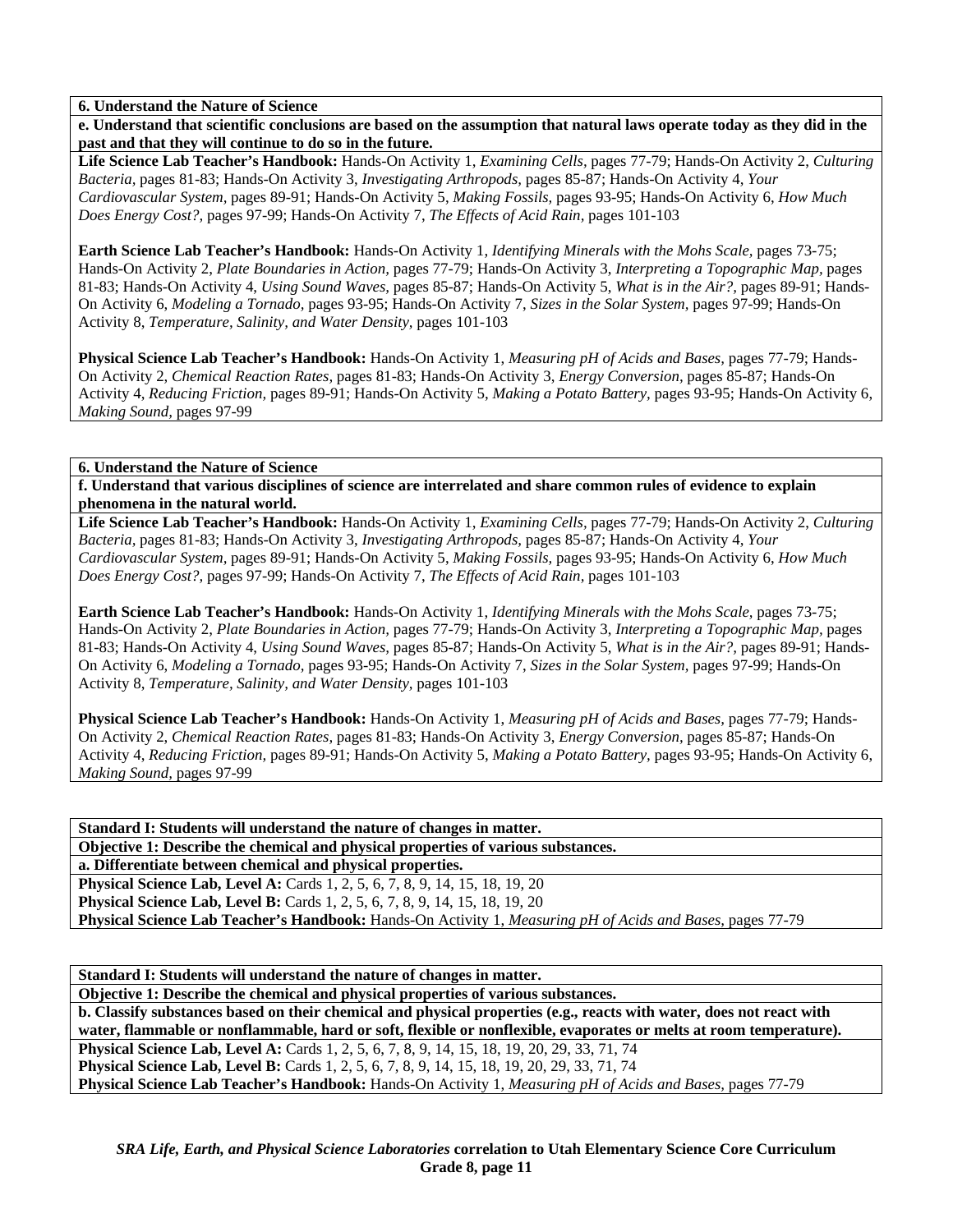**Standard I: Students will understand the nature of changes in matter.** 

**Objective 1: Describe the chemical and physical properties of various substances.** 

**c. Investigate and report on the chemical and physical properties of a particular substance.** 

**Physical Science Lab, Level A:** Cards 1, 2, 5, 6, 7, 8, 9, 14, 15, 18, 19, 20, 29, 33, 71, 74 **Physical Science Lab, Level B:** Cards 1, 2, 5, 6, 7, 8, 9, 14, 15, 18, 19, 20, 29, 33, 71, 74

**Physical Science Lab Teacher's Handbook:** Hands-On Activity 1, *Measuring pH of Acids and Bases,* pages 77-79

**Standard I: Students will understand the nature of changes in matter. Objective 2: Observe and evaluate evidence of chemical and physical change. a. Identify observable evidence of a physical change (e.g., change in shape, size, phase).** 

Physical Science Lab, Level A: Cards 6, 8, 12 **Physical Science Lab, Level B: Cards 6, 8, 12** 

**Standard I: Students will understand the nature of changes in matter.** 

**Objective 2: Observe and evaluate evidence of chemical and physical change. b. Identify observable evidence of a chemical change (e.g., color change, heat or light given off, change in odor, gas given off).** 

**Physical Science Lab, Level A: Cards 9, 27, 28, 29, 30 Physical Science Lab, Level B: Cards 9, 27, 28, 29, 30 Physical Science Lab Teacher's Handbook:** Hands-On Activity 2, *Chemical Reaction Rates,* pages 81-83

**Standard I: Students will understand the nature of changes in matter. Objective 2: Observe and evaluate evidence of chemical and physical change.** 

**c. Observe and describe chemical reactions involving atmospheric oxygen (e.g., rust, fire, respiration, photosynthesis).**  Life Science Lab, Level A: Card 17

Life Science Lab, Level B: Card 17

**Physical Science Lab, Level A: Cards 9, 27, 28, 29, 30 Physical Science Lab, Level B: Cards 9, 27, 28, 29, 30 Physical Science Lab Teacher's Handbook:** Hands-On Activity 2, *Chemical Reaction Rates,* pages 81-83

**Standard I: Students will understand the nature of changes in matter. Objective 2: Observe and evaluate evidence of chemical and physical change.** 

**d. Investigate the effects of chemical change on physical properties of substances (e.g., cooking a raw egg, iron rusting, polymerization of a resin). Physical Science Lab, Level A: Cards 9, 27, 28, 29, 30** 

**Physical Science Lab, Level B: Cards 9, 27, 28, 29, 30** 

**Physical Science Lab Teacher's Handbook:** Hands-On Activity 2, *Chemical Reaction Rates,* pages 81-83

**Standard I: Students will understand the nature of changes in matter. Objective 3: Investigate and measure the effects of increasing or decreasing the amount of energy in a physical or chemical change, and relate the kind of energy added to the motion of the particles.** 

**a. Identify the kinds of energy (e.g., heat, light, sound) given off or taken in when a substance undergoes a chemical or physical change.** 

**Physical Science Lab, Level A: Cards 6, 8, 9, 27, 28, 29, 30 Physical Science Lab, Level B:** Cards 6, 8, 9, 27, 28, 29, 30

**Physical Science Lab Teacher's Handbook:** Hands-On Activity 2, *Chemical Reaction Rates,* pages 81-83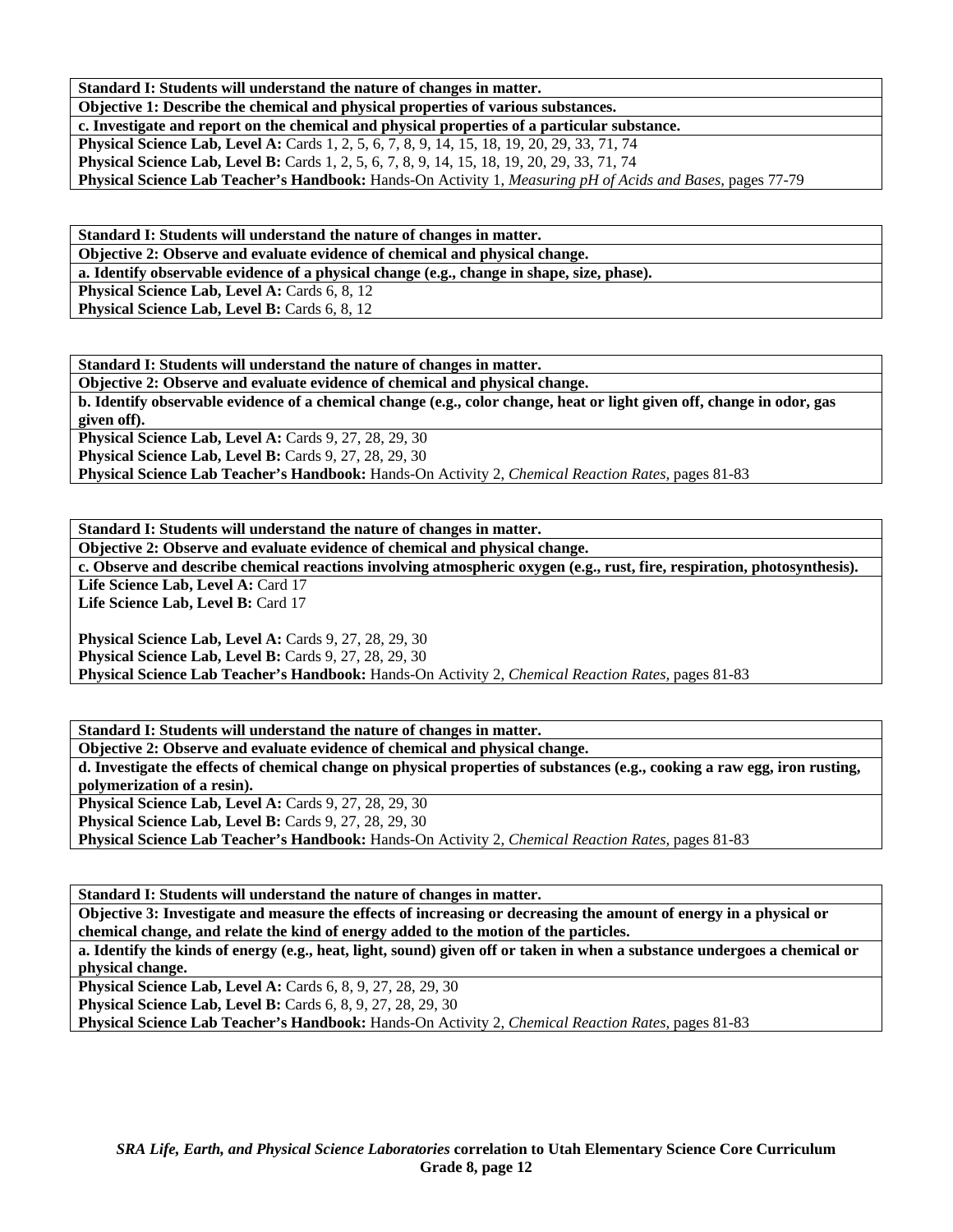**Standard I: Students will understand the nature of changes in matter.** 

**Objective 3: Investigate and measure the effects of increasing or decreasing the amount of energy in a physical or chemical change, and relate the kind of energy added to the motion of the particles.** 

**b. Relate the amount of energy added or taken away from a substance to the motion of molecules in the substance.** 

Physical Science Lab, Level A: Cards 6, 7, 8, 42 **Physical Science Lab, Level B: Cards 6, 7, 8, 42** 

**Standard I: Students will understand the nature of changes in matter.** 

**Objective 3: Investigate and measure the effects of increasing or decreasing the amount of energy in a physical or chemical change, and relate the kind of energy added to the motion of the particles.** 

**c. Measure and graph the relationship between the states of water and changes in its temperature.** 

**Physical Science Lab, Level A: Cards 6, 42** 

**Physical Science Lab, Level B: Cards 6, 42** 

**Standard I: Students will understand the nature of changes in matter.** 

**Objective 3: Investigate and measure the effects of increasing or decreasing the amount of energy in a physical or chemical change, and relate the kind of energy added to the motion of the particles.** 

**d. Cite examples showing that heat may be given off or taken in during a chemical change (e.g., striking a match, mixing vinegar and antacid, mixing ammonium chloride and water).** 

**Physical Science Lab, Level A: Cards 28, 30** 

**Physical Science Lab, Level B: Cards 28, 30** 

**Standard I: Students will understand the nature of changes in matter.** 

**Objective 3: Investigate and measure the effects of increasing or decreasing the amount of energy in a physical or chemical change, and relate the kind of energy added to the motion of the particles.** 

**e. Plan and conduct an experiment, and report the effect of adding or removing energy on the chemical and physical changes.** 

**Physical Science Lab, Level A: Cards 9, 27, 28, 29, 30** 

**Physical Science Lab, Level B: Cards 9, 27, 28, 29, 30** 

**Physical Science Lab Teacher's Handbook:** Hands-On Activity 2, *Chemical Reaction Rates,* pages 81-83

**Standard I: Students will understand the nature of changes in matter. Objective 4: Identify the observable features of chemical reactions. a. Identify the reactants and products in a given chemical change and describe the presence of the same atoms in both the reactants and products. Physical Science Lab, Level A: Cards 9, 27, 28, 29, 30 Physical Science Lab, Level B: Cards 9, 27, 28, 29, 30** 

**Physical Science Lab Teacher's Handbook:** Hands-On Activity 2, *Chemical Reaction Rates,* pages 81-83

**Standard I: Students will understand the nature of changes in matter. Objective 4: Identify the observable features of chemical reactions.** 

**b. Cite examples of common significant chemical reactions (e.g., photosynthesis, respiration, combustion, rusting) in daily life.** 

Life Science Lab, Level A: Card 17 Life Science Lab, Level B: Card 17

**Physical Science Lab, Level A: Cards 9, 27, 28, 29, 30 Physical Science Lab, Level B: Cards 9, 27, 28, 29, 30 Physical Science Lab Teacher's Handbook:** Hands-On Activity 2, *Chemical Reaction Rates,* pages 81-83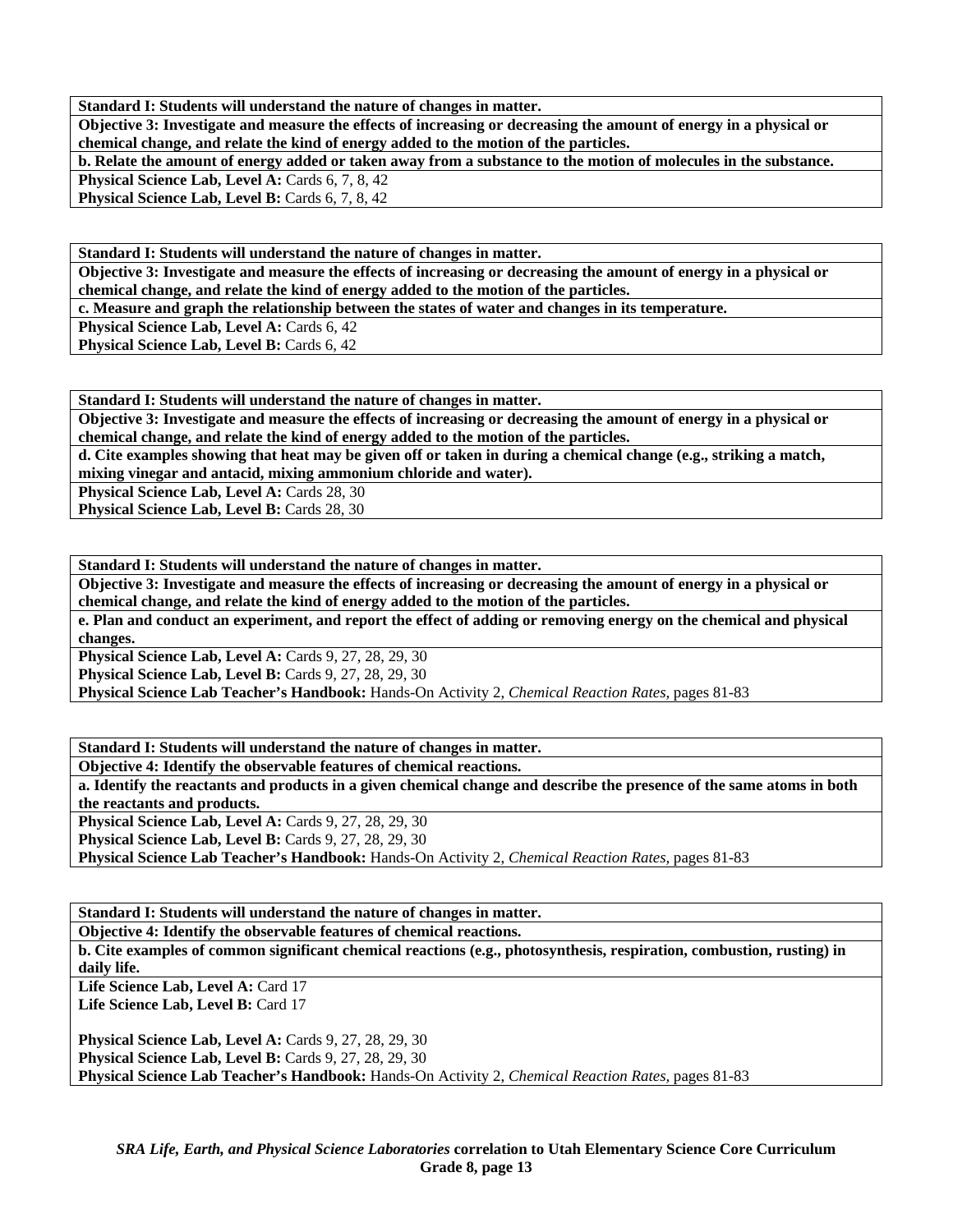**Standard I: Students will understand the nature of changes in matter.** 

**Objective 4: Identify the observable features of chemical reactions.** 

**c. Demonstrate that mass is conserved in a chemical reaction (e.g., mix two solutions that result in a color change or formation of a precipitate and weigh the solutions before and after mixing).** 

**Physical Science Lab, Level A: Cards 9, 27, 28, 29, 30** 

**Physical Science Lab, Level B:** Cards 9, 27, 28, 29, 30

**Physical Science Lab Teacher's Handbook:** Hands-On Activity 2, *Chemical Reaction Rates,* pages 81-83

**Standard I: Students will understand the nature of changes in matter.** 

**Objective 4: Identify the observable features of chemical reactions.** 

**d. Experiment with variables affecting the relative rates of chemical changes (e.g., heating, cooling, stirring, crushing, concentration).** 

**Physical Science Lab, Level A: Cards 9, 27, 28, 29, 30** 

**Physical Science Lab, Level B: Cards 9, 27, 28, 29, 30** 

**Physical Science Lab Teacher's Handbook:** Hands-On Activity 2, *Chemical Reaction Rates,* pages 81-83

**Standard I: Students will understand the nature of changes in matter.** 

**Objective 4: Identify the observable features of chemical reactions.** 

**e. Research and report on how scientists or engineers have applied principles of chemistry to an application encountered in daily life (e.g., heat-resistant plastic handles on pans, rust-resistant plaints on highway bridges).** 

Physical Science Lab, Level A: Card 35

**Physical Science Lab, Level B: Card 35** 

**Standard II: Students will understand that energy from sunlight is changed to chemical energy in plants, transfers between living organisms, and that changing the environment may alter the amount of energy provided to living organisms.** 

**Objective 1: Compare ways that plants and animals obtain and use energy.** 

**a. Recognize the importance of photosynthesis in using light energy as part of the chemical process that builds plant materials.** 

Life Science Lab, Level A: Cards 16, 17, 76 Life Science Lab, Level B: Cards 16, 17, 76

**Physical Science Lab, Level A: Card 38** Physical Science Lab, Level B: Card 38

**Standard II: Students will understand that energy from sunlight is changed to chemical energy in plants, transfers between living organisms, and that changing the environment may alter the amount of energy provided to living organisms.** 

**Objective 1: Compare ways that plants and animals obtain and use energy.** 

**b. Explain how respiration in animals is a process that converts food energy into mechanical and heat energy.** 

**Life Science Lab, Level A: Cards 9, 17, 51** 

**Life Science Lab, Level B: Cards 9, 17, 51** 

**Standard II: Students will understand that energy from sunlight is changed to chemical energy in plants, transfers between living organisms, and that changing the environment may alter the amount of energy provided to living organisms.** 

**Objective 1: Compare ways that plants and animals obtain and use energy.** 

**c. Trace the path of energy from the sun to mechanical energy in an organism (e.g., sunlight—light energy to plants by photosynthesis to sugars—stored chemical energy to respiration in muscle cell—usable chemical energy to muscle contraction—mechanical energy).** 

Life Science Lab, Level A: Cards 9, 16, 17, 22, 46, 47, 48, 50, 51, 55 Life Science Lab, Level B: Cards 9, 16, 17, 22, 46, 47, 48, 50, 51, 55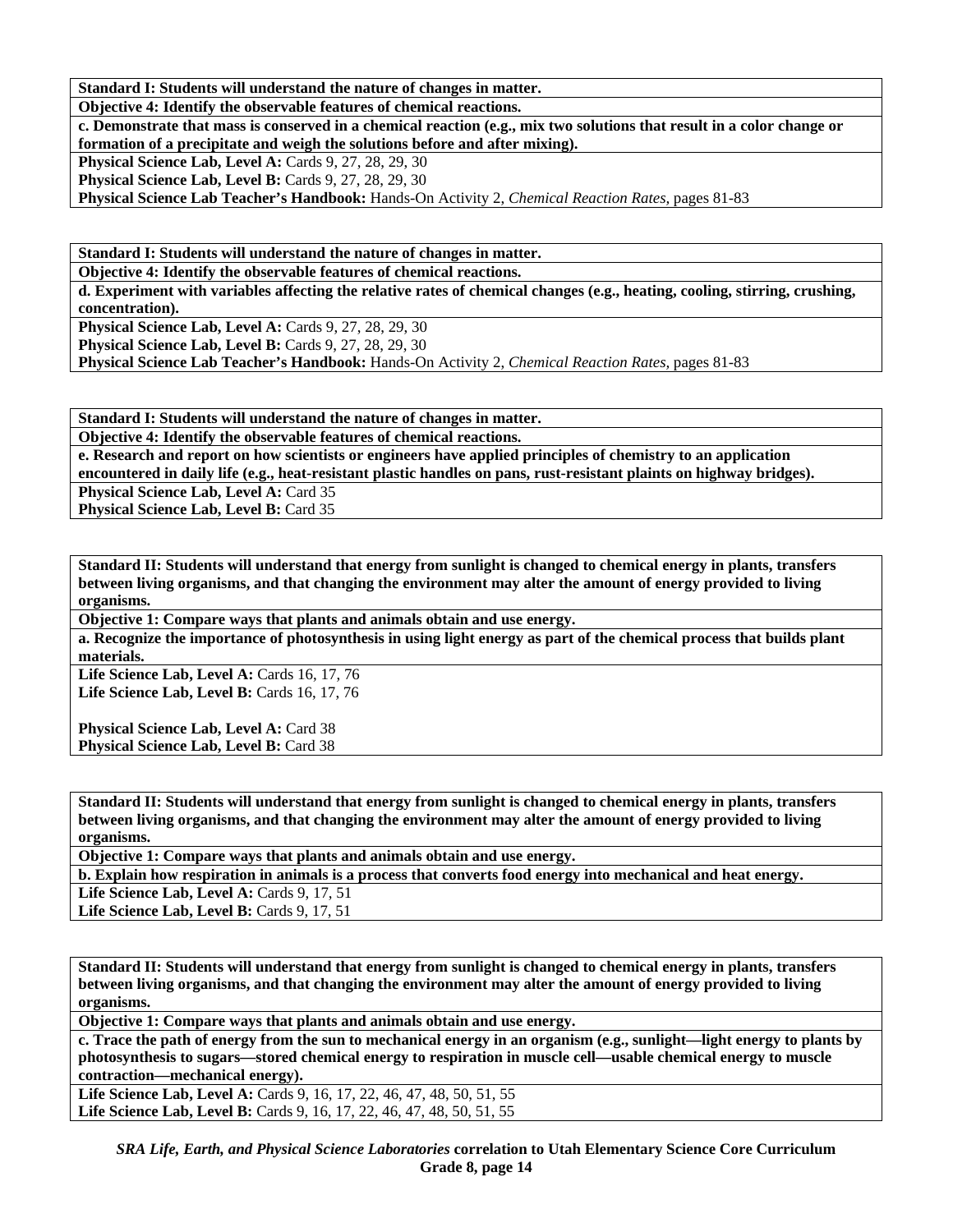**Standard II: Students will understand that energy from sunlight is changed to chemical energy in plants, transfers between living organisms, and that changing the environment may alter the amount of energy provided to living organisms.** 

**Objective 2: Generalize the dependent relationships between organisms.** 

**a. Categorize the relationship between organisms (i.e., producer/consumer/decomposer, predator/prey, mutualism/parasitism) and provide examples of each.** 

**Life Science Lab, Level A:** Cards 73, 74, 76, 77

**Life Science Lab, Level B: Cards 73, 74, 76, 77** 

**Life Science Lab Teacher's Handbook:** Hands-On Activity 6, *How Much Does Energy Cost?,* pages 97-99

**Standard II: Students will understand that energy from sunlight is changed to chemical energy in plants, transfers between living organisms, and that changing the environment may alter the amount of energy provided to living organisms.** 

**Objective 2: Generalize the dependent relationships between organisms.** 

**b. Use models to trace the flow of energy in food chains and food webs.** 

**Life Science Lab, Level A: Cards 76, 77** 

Life Science Lab, Level B: Cards 76, 77

**Life Science Lab Teacher's Handbook:** Hands-On Activity 6, *How Much Does Energy Cost?,* pages 97-99

**Standard II: Students will understand that energy from sunlight is changed to chemical energy in plants, transfers between living organisms, and that changing the environment may alter the amount of energy provided to living organisms.** 

**Objective 2: Generalize the dependent relationships between organisms.** 

**c. Formulate and test a hypothesis on the effects of air, temperature, water, or light on plants (e.g., seed germination, growth rates, seasonal adaptations).** 

Life Science Lab, Level A: Cards 1, 70

Life Science Lab, Level B: Cards 1, 70

**Standard II: Students will understand that energy from sunlight is changed to chemical energy in plants, transfers between living organisms, and that changing the environment may alter the amount of energy provided to living organisms.** 

**Objective 2: Generalize the dependent relationships between organisms.** 

**d. Research multiple ways that different scientists have investigated the same ecosystem.** 

This concept is not covered at this level.

**Standard II: Students will understand that energy from sunlight is changed to chemical energy in plants, transfers between living organisms, and that changing the environment may alter the amount of energy provided to living organisms.** 

**Objective 3: Analyze human influence on the capacity of an environment to sustain living things.** 

**a. Describe specific examples of how humans have changed the capacity of an environment to support specific life forms (e.g., people create wetlands and nesting boxes that increase the number and range of wood ducks, acid rain damages amphibian eggs and reduces population of frogs, clear cutting forests affects squirrel populations, suburban sprawl reduces mule deer winter range thus decreasing number of deer).** 

**Life Science Lab, Level A:** Cards 84, 85, 86, 87, 88, 89, 90

Life Science Lab, Level B: Cards 84, 85, 86, 87, 88, 89, 90

**Life Science Lab Teacher's Handbook:** Hands-On Activity 7, *The Effects of Acid Rain,* pages 101-103

**Earth Science Lab, Level A:** Cards 29, 35, 37, 42, 59, 60, 61, 85, 86 **Earth Science Lab, Level B:** Cards 29, 35, 37, 42, 59, 60, 61, 85, 86 **Earth Science Lab Teacher's Handbook:** Hands-On Activity 5, *What is in the Air?,* pages 89-91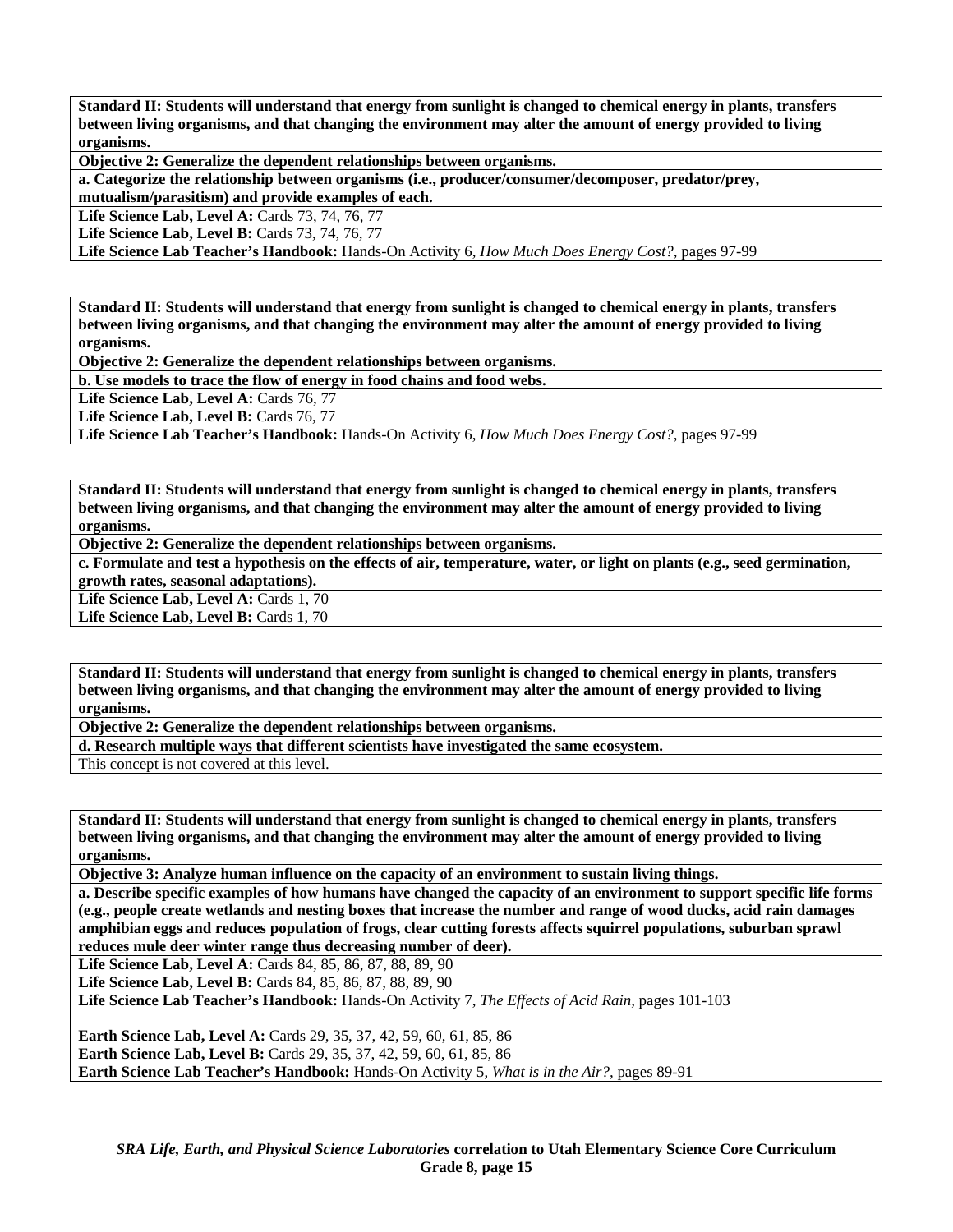**Standard II: Students will understand that energy from sunlight is changed to chemical energy in plants, transfers between living organisms, and that changing the environment may alter the amount of energy provided to living organisms.** 

**Objective 3: Analyze human influence on the capacity of an environment to sustain living things.** 

**b. Distinguish between inference and evidence in a newspaper or magazine article relating to the effect of humans on the environment.** 

Life Science Lab, Level A: Cards 76, 77 Life Science Lab, Level B: Cards 76, 77

**organisms.** 

**Standard II: Students will understand that energy from sunlight is changed to chemical energy in plants, transfers between living organisms, and that changing the environment may alter the amount of energy provided to living** 

**Objective 3: Analyze human influence on the capacity of an environment to sustain living things.** 

**c. Infer the potential effects of humans on a specific food web.** 

Life Science Lab, Level A: Cards 85, 86, 87, 88, 89, 90 **Life Science Lab, Level B:** Cards 85, 86, 87, 88, 89, 90 **Life Science Lab Teacher's Handbook:** Hands-On Activity 7, *The Effects of Acid Rain,* pages 101-103

**Earth Science Lab, Level A:** Cards 29, 37, 42, 59, 60, 61, 85, 86 **Earth Science Lab, Level B:** Cards 29, 37, 42, 59, 60, 61, 85, 86 **Earth Science Lab Teacher's Handbook:** Hands-On Activity 5, *What is in the Air?,* pages 89-91

**Standard II: Students will understand that energy from sunlight is changed to chemical energy in plants, transfers between living organisms, and that changing the environment may alter the amount of energy provided to living organisms.** 

**Objective 3: Analyze human influence on the capacity of an environment to sustain living things.** 

**d. Evaluate and present arguments for and against allowing a specific species of plant or animal to become extinct, and relate the argument to the flow of energy in an ecosystem.** 

**Life Science Lab, Level A: Cards 66, 67, 86** 

**Life Science Lab, Level B: Cards 66, 67, 86** 

**Standard III: Students will understand the processes of rock and fossil formation. Objective 1: Compare rocks and minerals and describe how they are related. a. Recognize that most rocks are composed of minerals. Earth Science Lab, Level A: Cards 3, 4, 5, 6, 7, 8, 9 Earth Science Lab, Level B:** Cards 3, 4, 5, 6, 7, 8, 9 **Earth Science Lab Teacher's Handbook:** Hands-On Activity 1, *Identifying Minerals with the Mohs Scale,* pages 73-75

**Standard III: Students will understand the processes of rock and fossil formation.** 

**Objective 1: Compare rocks and minerals and describe how they are related.** 

**b. Observe and describe the minerals found in rocks (e.g., shape, color, luster, texture, hardness).** 

**Earth Science Lab, Level A: Cards 3, 4, 5 Earth Science Lab, Level B:** Cards 3, 4, 5

**Earth Science Lab Teacher's Handbook:** Hands-On Activity 1, *Identifying Minerals with the Mohs Scale,* pages 73-75

**Standard III: Students will understand the processes of rock and fossil formation. Objective 1: Compare rocks and minerals and describe how they are related.** 

**c. Categorize rock samples as sedimentary, metamorphic, or igneous.** 

**Earth Science Lab, Level A: Cards 6, 7, 8, 9** 

**Earth Science Lab, Level B:** Cards 6, 7, 8, 9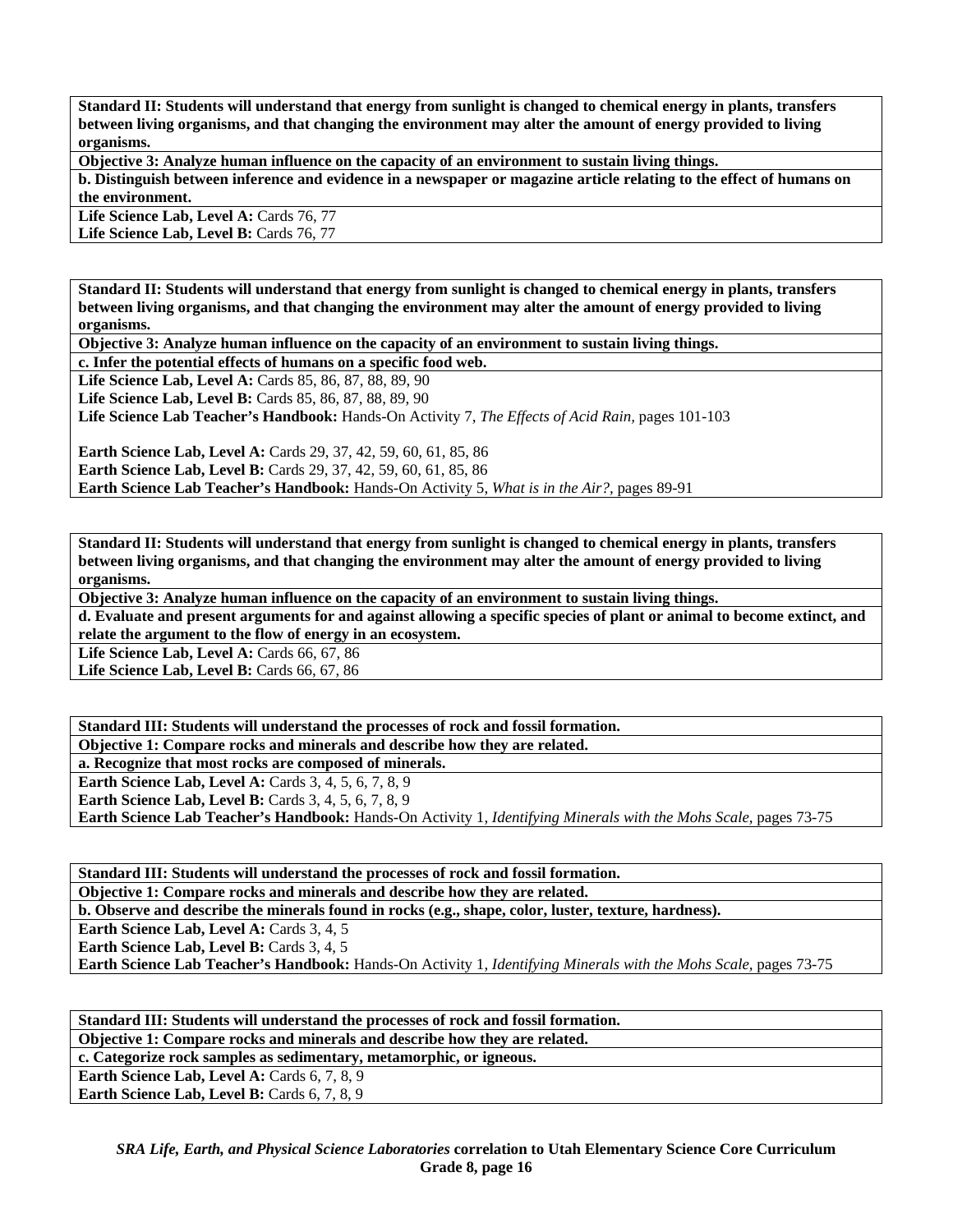**Standard III: Students will understand the processes of rock and fossil formation.** 

**Objective 2: Describe the nature of changes that rocks undergo over long periods of time.** 

**a. Diagram and explain the rock cycle. Earth Science Lab, Level A: Cards 6, 7, 8, 9 Earth Science Lab, Level B: Cards 6, 7, 8, 9** 

**Standard III: Students will understand the processes of rock and fossil formation. Objective 2: Describe the nature of changes that rocks undergo over long periods of time. b. Describe the role of energy in the processes that change rock materials over time. Earth Science Lab, Level A: Cards 6, 7, 8, 9** 

Earth Science Lab, Level B: Cards 6, 7, 8, 9

**Standard III: Students will understand the processes of rock and fossil formation. Objective 2: Describe the nature of changes that rocks undergo over long periods of time. c. Use a model to demonstrate how erosion changes the surface of Earth. Earth Science Lab, Level A: Cards 24, 25, 26, 27, 28, 29 Earth Science Lab, Level B:** Cards 24, 25, 26, 27, 28, 29

**Standard III: Students will understand the processes of rock and fossil formation. Objective 2: Describe the nature of changes that rocks undergo over long periods of time. d. Relate gravity to changes in Earth's surface.**  Earth Science Lab, Level A: Cards 24, 25, 28 Earth Science Lab, Level B: Cards 24, 25, 28

**Standard III: Students will understand the processes of rock and fossil formation. Objective 2: Describe the nature of changes that rocks undergo over long periods of time. e. Identify the role of changes in Earth's surface. Earth Science Lab, Level A:** Cards 9, 10, 11, 12, 13, 14, 15, 16, 17, 24, 25, 26, 27, 28, 88 Earth Science Lab, Level B: Cards 9, 10, 11, 12, 13, 14, 15, 16, 17, 24, 25, 26, 27, 28, 88 **Earth Science Lab Teacher's Handbook:** Hands-On Activity 2, *Plate Boundaries in Action,* pages 77-79

**Standard III: Students will understand the processes of rock and fossil formation. Objective 2: Describe the nature of changes that rocks undergo over long periods of time. f. Describe and model the processes of fossil formation.** 

Life Science Lab, Level A: Card 67

Life Science Lab, Level B: Card 67

**Life Science Lab Teacher's Handbook:** Hands-On Activity 5, *Making Fossils,* pages 93-95

**Earth Science Lab, Level A: Cards 33, 34 Earth Science Lab, Level B: Cards 33, 34** 

**Standard III: Students will understand the processes of rock and fossil formation. Objective 3: Describe how rock and fossil evidence is used to infer Earth's history. a. Describe how the deposition of rock materials produces layering of sedimentary rocks over time. Earth Science Lab, Level A: Cards 7, 30, 31, 32 Earth Science Lab, Level B: Cards 7, 30, 31, 32** 

**Standard III: Students will understand the processes of rock and fossil formation. Objective 3: Describe how rock and fossil evidence is used to infer Earth's history. b. Identify the assumptions scientists make to determine relative ages of rock layers. Earth Science Lab, Level A: Cards 9, 30, 31, 34 Earth Science Lab, Level B: Cards 9, 30, 31, 34** 

*SRA Life, Earth, and Physical Science Laboratories* **correlation to Utah Elementary Science Core Curriculum Grade 8, page 17**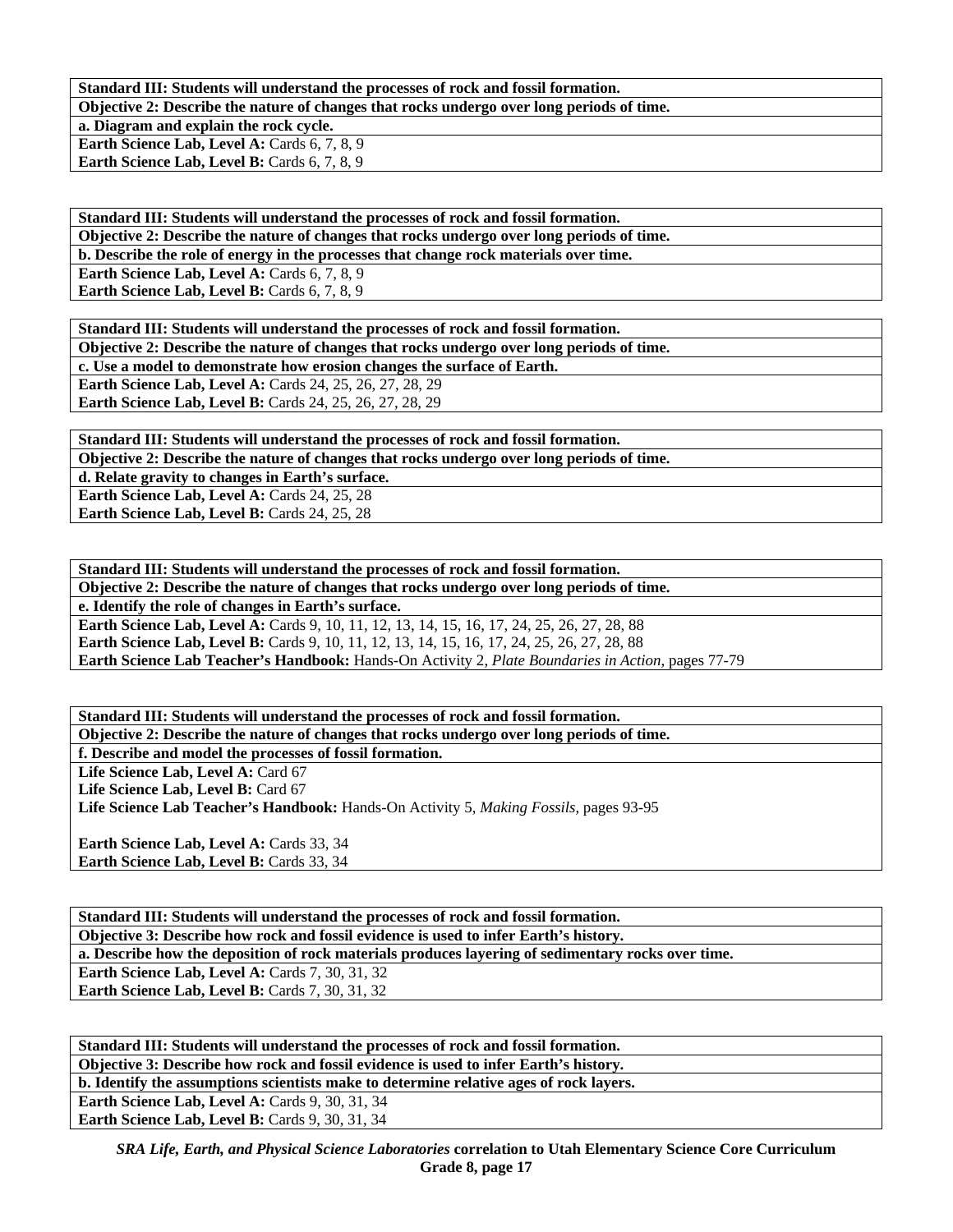**Standard III: Students will understand the processes of rock and fossil formation. Objective 3: Describe how rock and fossil evidence is used to infer Earth's history. c. Explain why some sedimentary rock layers may not always appear with youngest rock on top and older rocks below (i.e., folding, faulting).**  Earth Science Lab, Level A: Cards 9, 30 **Earth Science Lab, Level B: Cards 9, 30** 

**Standard III: Students will understand the processes of rock and fossil formation. Objective 3: Describe how rock and fossil evidence is used to infer Earth's history. d. Research how fossils show evidence of the changing surface of the Earth.** 

Life Science Lab, Level A: Card 67 Life Science Lab, Level B: Card 67

**Earth Science Lab, Level A: Cards 33, 34** Earth Science Lab, Level B: Cards 33, 34

**Standard III: Students will understand the processes of rock and fossil formation.** 

**Objective 3: Describe how rock and fossil evidence is used to infer Earth's history.** 

**e. Propose why more recently deposited rock layers are more likely to contain fossils resembling existing species than older rock layers.** 

Life Science Lab, Level A: Card 67 Life Science Lab, Level B: Card 67

**Earth Science Lab, Level A: Cards 30, 33, 34** Earth Science Lab, Level B: Cards 30, 33, 34

**Standard III: Students will understand the processes of rock and fossil formation. Objective 4: Compare rapid and gradual changes to Earth's surface. a. Describe how energy from the Earth's interior causes changes to Earth's surface (i.e., earthquakes, volcanoes). Earth Science Lab, Level A:** Cards 10, 11, 12, 13, 14, 15, 16, 17, 88 **Earth Science Lab, Level B:** Cards 10, 11, 12, 13, 14, 15, 16, 17, 88 **Earth Science Lab Teacher's Handbook:** Hands-On Activity 2, *Plate Boundaries in Action,* pages 77-79

**Standard III: Students will understand the processes of rock and fossil formation.** 

**Objective 4: Compare rapid and gradual changes to Earth's surface.** 

**b. Describe how earthquakes and volcanoes transfer energy from Earth's interior to the surface (e.g., seismic waves transfer mechanical energy, flowing magma transfer heat and mechanical energy). Earth Science Lab, Level A: Cards 15, 16, 17, 88** 

**Earth Science Lab, Level B: Cards 15, 16, 17, 88** 

**Standard III: Students will understand the processes of rock and fossil formation. Objective 4: Compare rapid and gradual changes to Earth's surface. c. Model the process of energy buildup and release in earthquakes. Earth Science Lab, Level A: Cards 15, 16 Earth Science Lab, Level B: Cards 15, 16**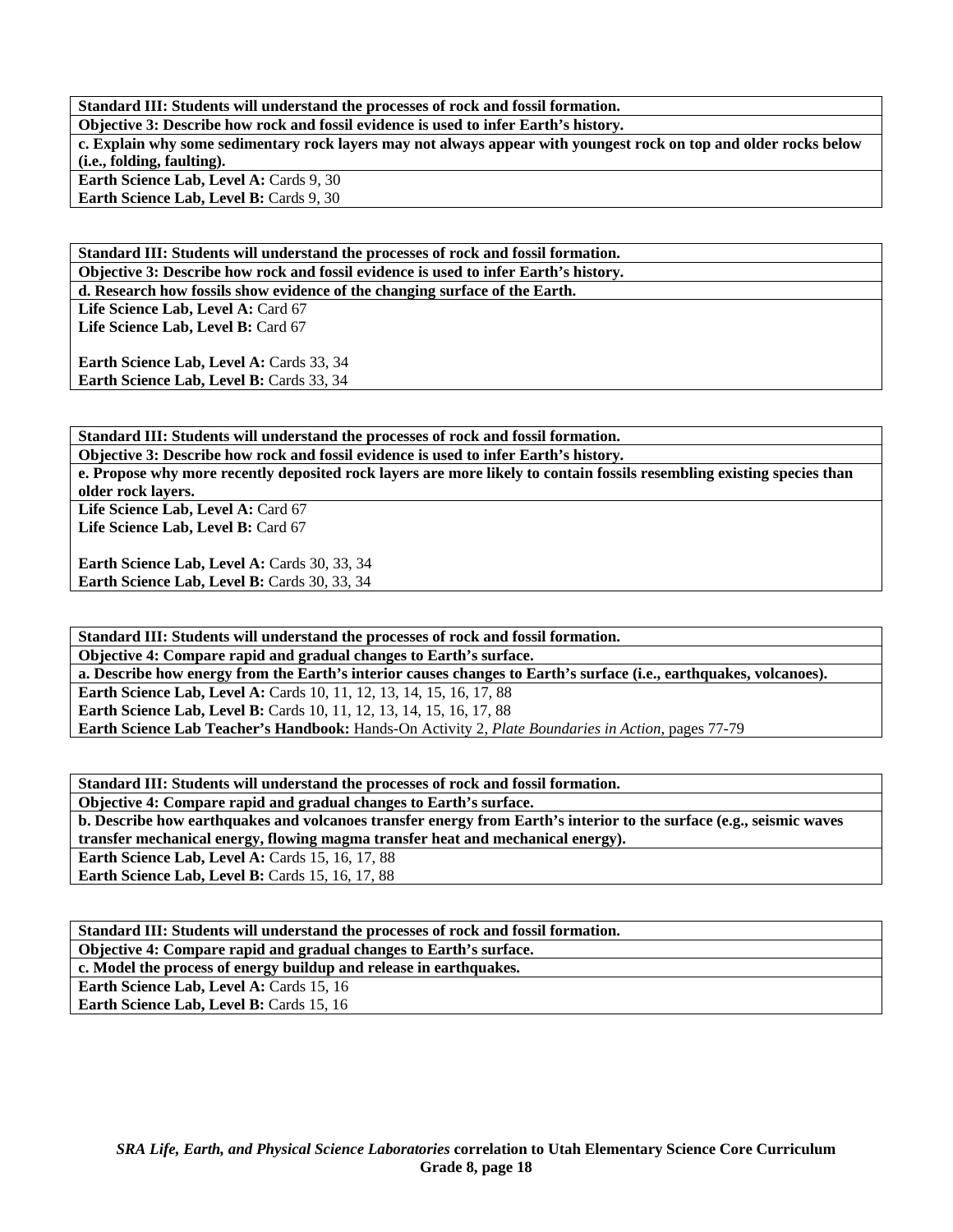**Standard III: Students will understand the processes of rock and fossil formation.** 

**Objective 4: Compare rapid and gradual changes to Earth's surface.** 

**d. Investigate and report possible reasons why the best engineering or ecological practices are not always followed in making decisions about building roads, dams, and other structures.** 

Earth Science Lab, Level A: Cards 15, 16 Earth Science Lab, Level B: Cards 15, 16

**Standard III: Students will understand the processes of rock and fossil formation. Objective 4: Compare rapid and gradual changes to Earth's surface. e. Model how small changes over time add up to major changes to Earth's surface.**  Earth Science Lab, Level A: Cards 9, 10, 11, 12, 13, 14, 15, 16, 17, 21, 22, 24, 25, 26, 27, 28 **Earth Science Lab, Level B:** Cards 9, 10, 11, 12, 13, 14, 15, 16, 17, 21, 22, 24, 25, 26, 27, 28 **Earth Science Lab Teacher's Handbook:** Hands-On Activity 2, *Plate Boundaries in Action,* pages 77-79

**Standard IV: Students will understand the relationships among energy, force, and motion. Objective 1: Investigate the transfer of energy through various materials.** 

**a. Relate the energy of a wave to wavelength. Physical Science Lab, Level A: Cards 77, 78, 79, 80, 82, 83** 

**Physical Science Lab, Level B: Cards 77, 78, 79, 80, 82, 83** 

**Physical Science Lab, Level B:** Cards 43, 77, 78, 79, 81, 83

**Standard IV: Students will understand the relationships among energy, force, and motion. Objective 1: Investigate the transfer of energy through various materials. b. Compare the transfer of energy (i.e., sound, light, earthquake waves, heat) through various mediums. Earth Science Lab, Level A: Card 16 Earth Science Lab, Level B: Card 16** 

**Physical Science Lab, Level A:** Cards 42, 43, 79, 80, 85, 86, 87, 88 **Physical Science Lab, Level B:** Cards 42, 43, 79, 80, 85, 86, 87, 88 **Physical Science Lab Teacher's Handbook:** Hands-On Activity 6, *Making Sound,* pages 97-99

**Standard IV: Students will understand the relationships among energy, force, and motion. Objective 1: Investigate the transfer of energy through various materials. c. Describe the spread of energy away from an energy-producing source. Earth Science Lab, Level A: Card 16 Earth Science Lab, Level B: Card 16 Physical Science Lab, Level A:** Cards 43, 77, 78, 79, 81, 83

**Standard IV: Students will understand the relationships among energy, force, and motion. Objective 1: Investigate the transfer of energy through various materials. d. Compare the transfer of heat by conduction, convection, and radiation and provide examples of each.**  Earth Science Lab, Level A: Card 38 **Earth Science Lab, Level B: Card 38 Physical Science Lab, Level A: Cards 43, 44 Physical Science Lab, Level B: Cards 43, 44**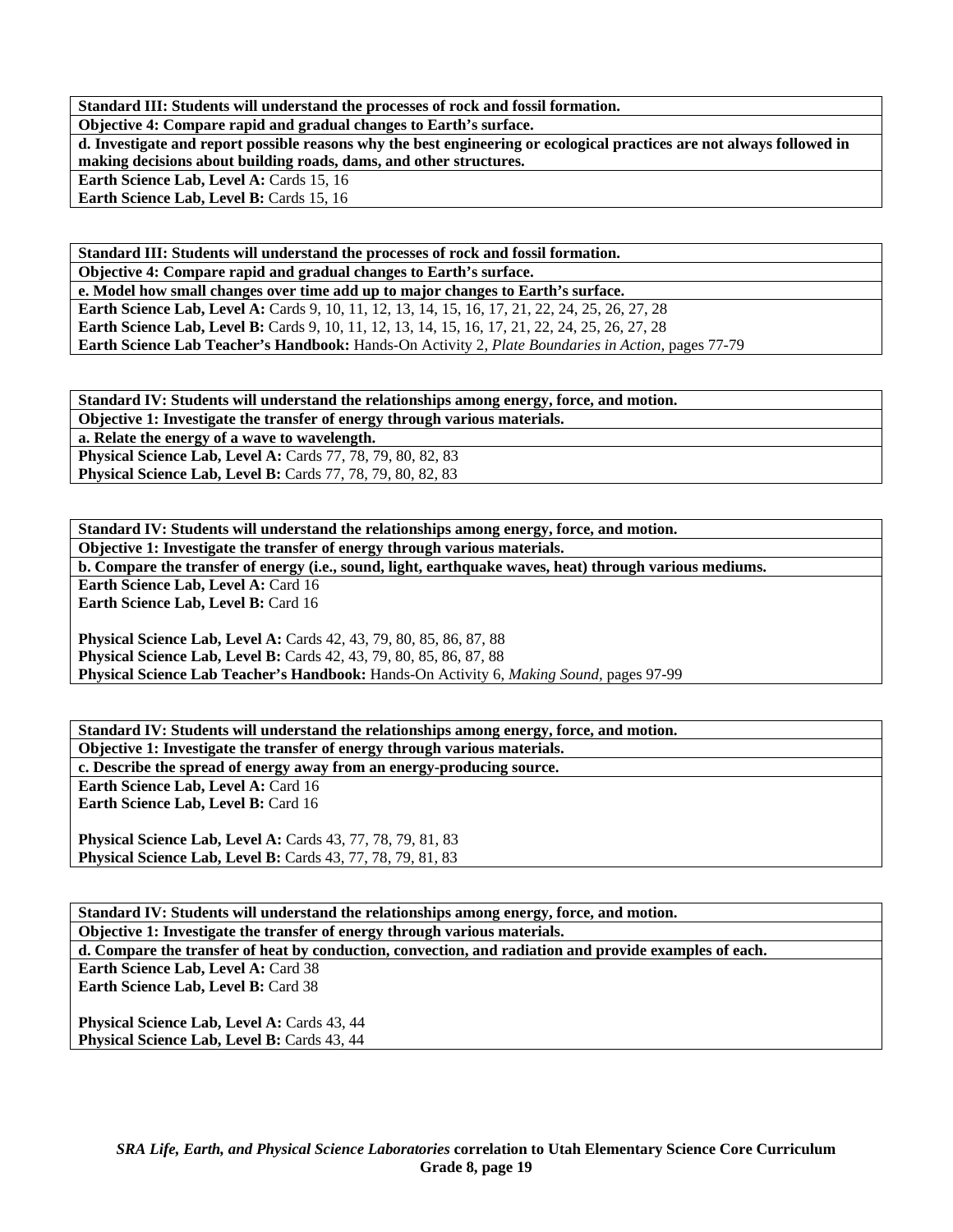**Standard IV: Students will understand the relationships among energy, force, and motion. Objective 1: Investigate the transfer of energy through various materials. e. Demonstrate how white light can be separated into the visible color spectrum. Physical Science Lab, Level A: Card 85** Physical Science Lab, Level B: Card 85

**Standard IV: Students will understand the relationships among energy, force, and motion.** 

**Objective 2: Examine the force exerted on objects by gravity.** 

**a. Distinguish between mass and weight. Physical Science Lab, Level A: Card 57** 

**Physical Science Lab, Level B: Card 57** 

**Standard IV: Students will understand the relationships among energy, force, and motion. Objective 2: Examine the force exerted on objects by gravity. b. Cite examples of how Earth's gravitational force on an object depends upon the mass of the object.**  Physical Science Lab, Level A: Cards 57, 59 **Physical Science Lab, Level B: Cards 57, 59** 

**Standard IV: Students will understand the relationships among energy, force, and motion.** 

**Objective 2: Examine the force exerted on objects by gravity.** 

**c. Describe how Earth's gravitational force on an object depends upon the mass of the object.** 

**Physical Science Lab, Level A: Cards 57, 59** 

**Physical Science Lab, Level B: Cards 57, 59** 

**Standard IV: Students will understand the relationships among energy, force, and motion.** 

**Objective 2: Examine the force exerted on objects by gravity.** 

**d. Design and build structures to support a load.** 

**e. Engineer (design and build) a machine that uses gravity to accomplish a task.** 

These concepts are not covered at this level.

**Standard IV: Students will understand the relationships among energy, force, and motion. Objective 3: Investigate the application of forces that act on objects, and the resulting motion. a. Calculate the mechanical advantage created by a lever. Physical Science Lab, Level A: Cards 63, 64** Physical Science Lab, Level B: Cards 63, 64

**Standard IV: Students will understand the relationships among energy, force, and motion. Objective 3: Investigate the application of forces that act on objects, and the resulting motion. b. Engineer a device that uses levers or inclined planes to create a mechanical advantage. Physical Science Lab, Level A: Cards 63, 64** Physical Science Lab, Level B: Cards 63, 64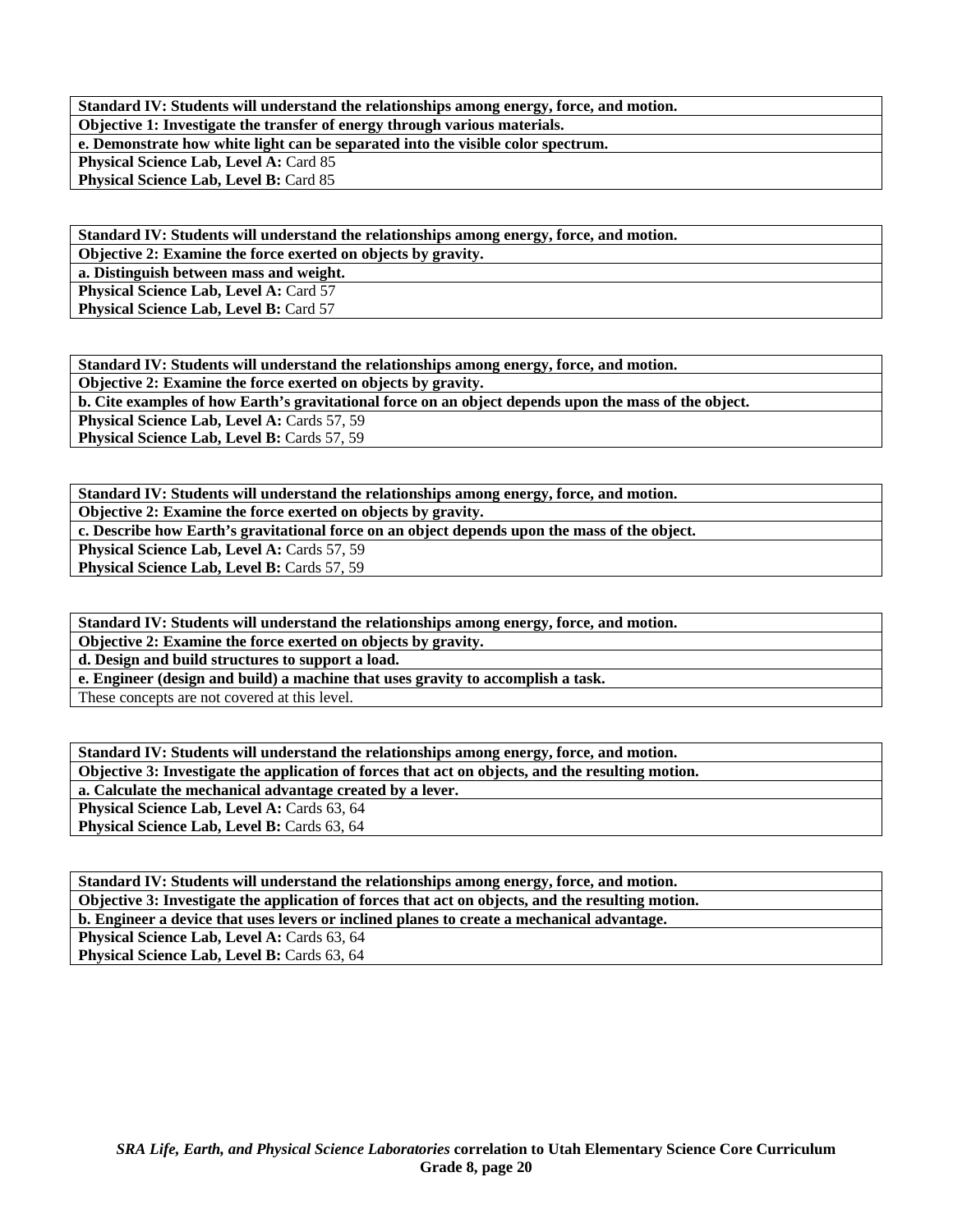**Standard IV: Students will understand the relationships among energy, force, and motion. Objective 3: Investigate the application of forces that act on objects, and the resulting motion. c. Engineer a device that uses friction to control the motion of an object. Physical Science Lab, Level A: Cards 54, 58** Physical Science Lab, Level B: Cards 54, 58 **Physical Science Lab Teacher's Handbook:** Hands-On Activity 4, *Reducing Friction,* pages 89-91

**Standard IV: Students will understand the relationships among energy, force, and motion. Objective 3: Investigate the application of forces that act on objects, and the resulting motion. d. Design and build a complex machine capable of doing a specified task.**  This concept is not covered at this level.

**Standard IV: Students will understand the relationships among energy, force, and motion. Objective 3: Investigate the application of forces that act on objects, and the resulting motion. e. Investigate the principles used to engineer changes in forces and motion. Physical Science Lab, Level A: Cards 50, 51, 52, 53, 54, 55, 56, 57, 58 Physical Science Lab, Level B:** Cards 50, 51, 52, 53, 54, 55, 56, 57, 58 **Physical Science Lab Teacher's Handbook:** Hands-On Activity 4, *Reducing Friction,* pages 89-91

**Standard IV: Students will understand the relationships among energy, force, and motion. Objective 4: Analyze various forms of energy and how living organisms sense and respond to energy. a. Analyze the cyclic nature of potential and kinetic energy (e.g., a bouncing ball, a pendulum). Physical Science Lab, Level A: Cards 36, 37, 39, 40, 41, 42 Physical Science Lab, Level B:** Cards 36, 37, 39, 40, 41, 42 **Physical Science Lab Teacher's Handbook:** Hands-On Activity 3, *Energy Conversion,* pages 85-87

**Standard IV: Students will understand the relationships among energy, force, and motion. Objective 4: Analyze various forms of energy and how living organisms sense and respond to energy. b. Trace the conversion of energy from one form of energy to another (e.g., light to chemical to mechanical). Physical Science Lab, Level A:** Cards 36, 37, 38, 39, 40, 41, 42, 45, 46, 47, 48, 49, 66, 67, 70, 76, 77, 78, 80, 82, 83 **Physical Science Lab, Level B:** Cards 36, 37, 38, 39, 40, 41, 42, 45, 46, 47, 48, 49, 66, 67, 70, 76, 77, 78, 80, 82, 83 **Physical Science Lab Teacher's Handbook:** Hands-On Activity 3, *Energy Conversion,* pages 85-87; Hands-On Activity 5, *Making a Potato Battery,* pages 93-95; Hands-On Activity 6, *Making Sound,* pages 97-99

**Standard IV: Students will understand the relationships among energy, force, and motion. Objective 4: Analyze various forms of energy and how living organisms sense and respond to energy. c. Cite examples of how organisms sense various types of energy. Life Science Lab, Level A:** Cards 1, 16, 17, 24, 34, 36, 43, 83 Life Science Lab, Level B: Cards 1, 16, 17, 24, 34, 36, 43, 83 **Life Science Lab Teacher's Handbook:** Hands-On Activity 3, *Investigating Arthropods,* pages 85-87

**Standard IV: Students will understand the relationships among energy, force, and motion. Objective 4: Analyze various forms of energy and how living organisms sense and respond to energy. d. Investigate and report the response of various organisms to changes in energy (e.g., plant response to light, human response to motion, sound, light, insects' response to changes in light intensity). Life Science Lab, Level A:** Cards 1, 16, 17, 24, 34, 36, 43, 83 Life Science Lab, Level B: Cards 1, 16, 17, 24, 34, 36, 43, 83 **Life Science Lab Teacher's Handbook:** Hands-On Activity 3, *Investigating Arthropods,* pages 85-87